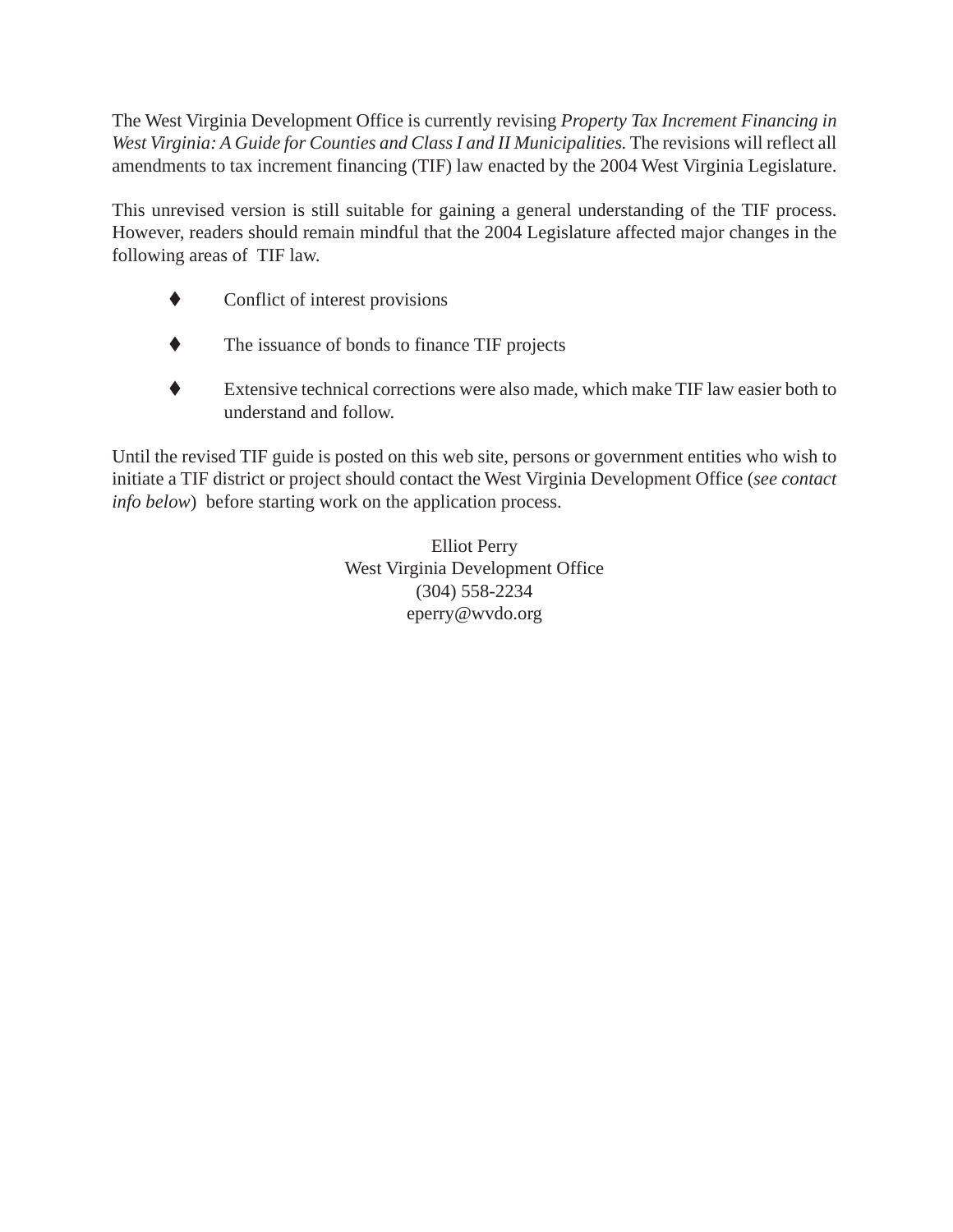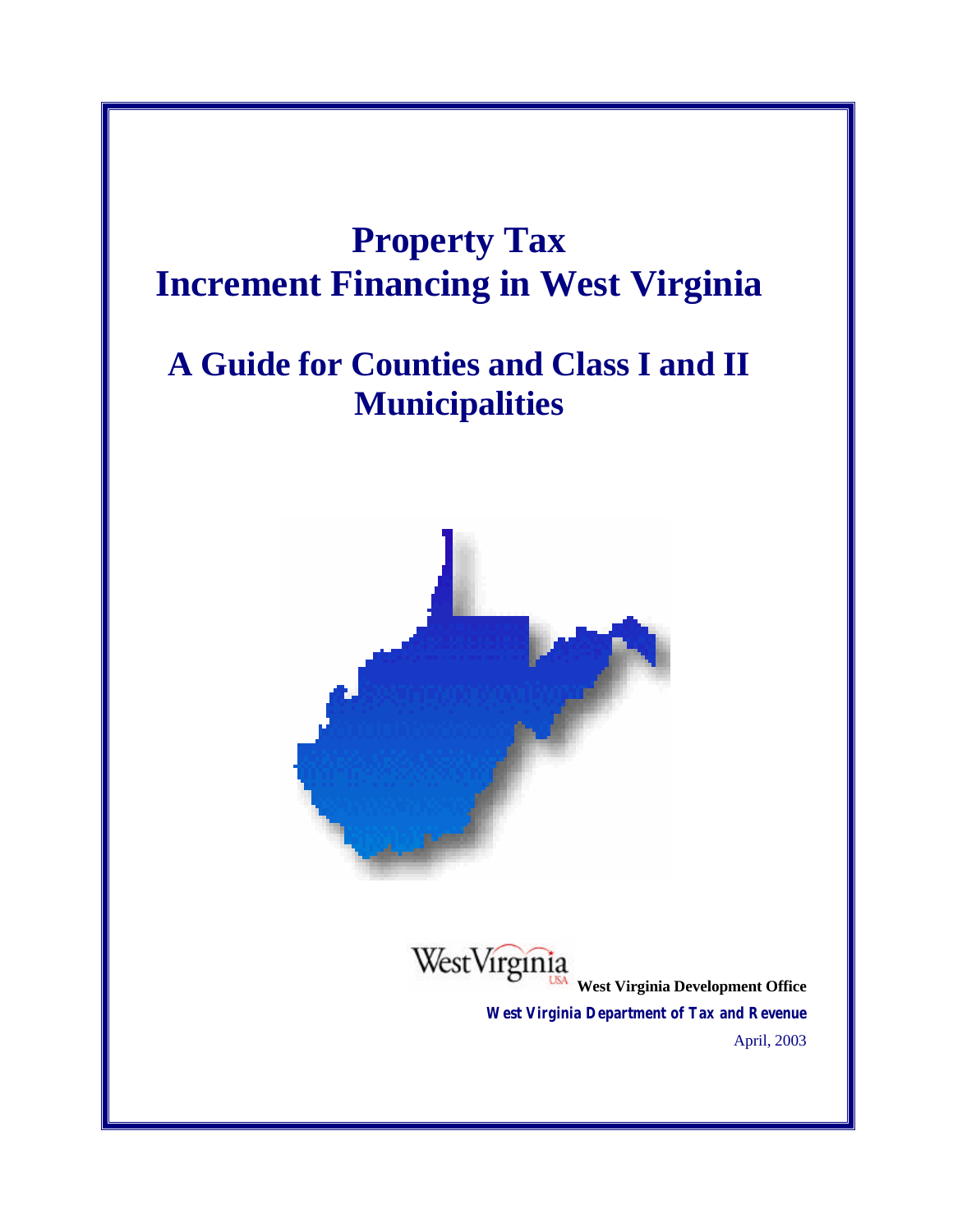

**Bos Wise** GOVERNOR

April 21, 2003

Dear Fellow West Virginian:

During the 2002 Legislative session, an exciting new economic development tool was created to assist new businesses and expand existing businesses.

Last November, the citizens of West Virginia ratified Amendment One to the Constitution, allowing the use of tax increment financing secured by property taxes. This amendment empowers local leaders promoting the future growth of every county and city in West Virginia.

Property tax increment financing can be a complex process. To guide you through the process, I asked officials from the West Virginia Development Office and the Department of Tax and Revenue to develop a step-by-step manual. This guidebook will be a living document, evolving as we learn from each project and gain experience from the use of this funding.

I want to take this opportunity to thank the business community, local governments and labor for working together to make TIF a reality.

I hope this guide will be helpful and wish you much success in your new business endeavor.

Very truly yours,

Rob Wig

Bob Wise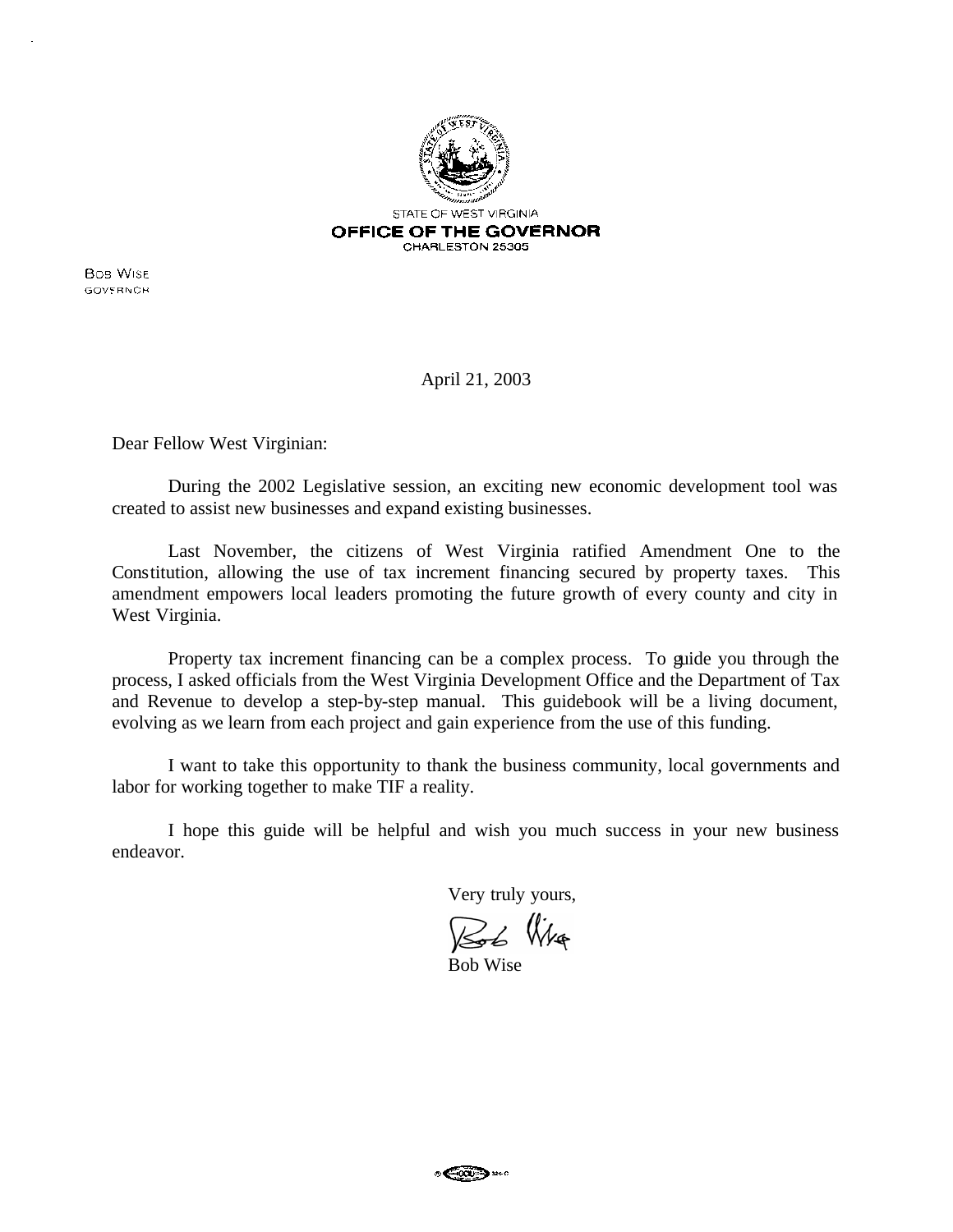#### **TABLE OF CONTENTS**

| I.          |                                                                                        |                                                                       |  |  |  |
|-------------|----------------------------------------------------------------------------------------|-----------------------------------------------------------------------|--|--|--|
|             |                                                                                        |                                                                       |  |  |  |
|             |                                                                                        |                                                                       |  |  |  |
| $\prod$ .   |                                                                                        |                                                                       |  |  |  |
|             |                                                                                        | Establishing a Development or Redevelopment Project Area or District9 |  |  |  |
|             |                                                                                        |                                                                       |  |  |  |
|             | Hearing on the Establishment of a Development or Redevelopment Project Area or         |                                                                       |  |  |  |
|             |                                                                                        |                                                                       |  |  |  |
|             |                                                                                        |                                                                       |  |  |  |
|             | Approval of the Designation of a Development or Redevelopment Project Area or          |                                                                       |  |  |  |
|             |                                                                                        |                                                                       |  |  |  |
|             | Order or Ordinance Establishing a Development or Redevelopment Project Area12          |                                                                       |  |  |  |
|             | Responsibilities of a County or Municipality after the Development or Redevelopment    |                                                                       |  |  |  |
|             |                                                                                        |                                                                       |  |  |  |
|             | Amending an Existing Development or Redevelopment Project Area or District14           |                                                                       |  |  |  |
|             | Terminating a Development or Redevelopment Project Area or District14                  |                                                                       |  |  |  |
| Ш.          |                                                                                        |                                                                       |  |  |  |
|             | Development or Redevelopment Projects - What Projects Qualify for Tax Increment        |                                                                       |  |  |  |
|             |                                                                                        |                                                                       |  |  |  |
|             |                                                                                        |                                                                       |  |  |  |
|             | Responsibilities of a County or Municipality after the Project Plan has been Adopted22 |                                                                       |  |  |  |
|             | Amending an Existing Development or Redevelopment Project Plan 24                      |                                                                       |  |  |  |
| IV.         |                                                                                        |                                                                       |  |  |  |
|             |                                                                                        |                                                                       |  |  |  |
|             | Prevailing Wage, Local Labor Preferences, and Competitive Bidding Requirements 25      |                                                                       |  |  |  |
|             |                                                                                        |                                                                       |  |  |  |
| Appendix A: |                                                                                        |                                                                       |  |  |  |
|             | Appendix B:                                                                            | Sample Project Application Form to be submitted by an Outside         |  |  |  |
|             |                                                                                        |                                                                       |  |  |  |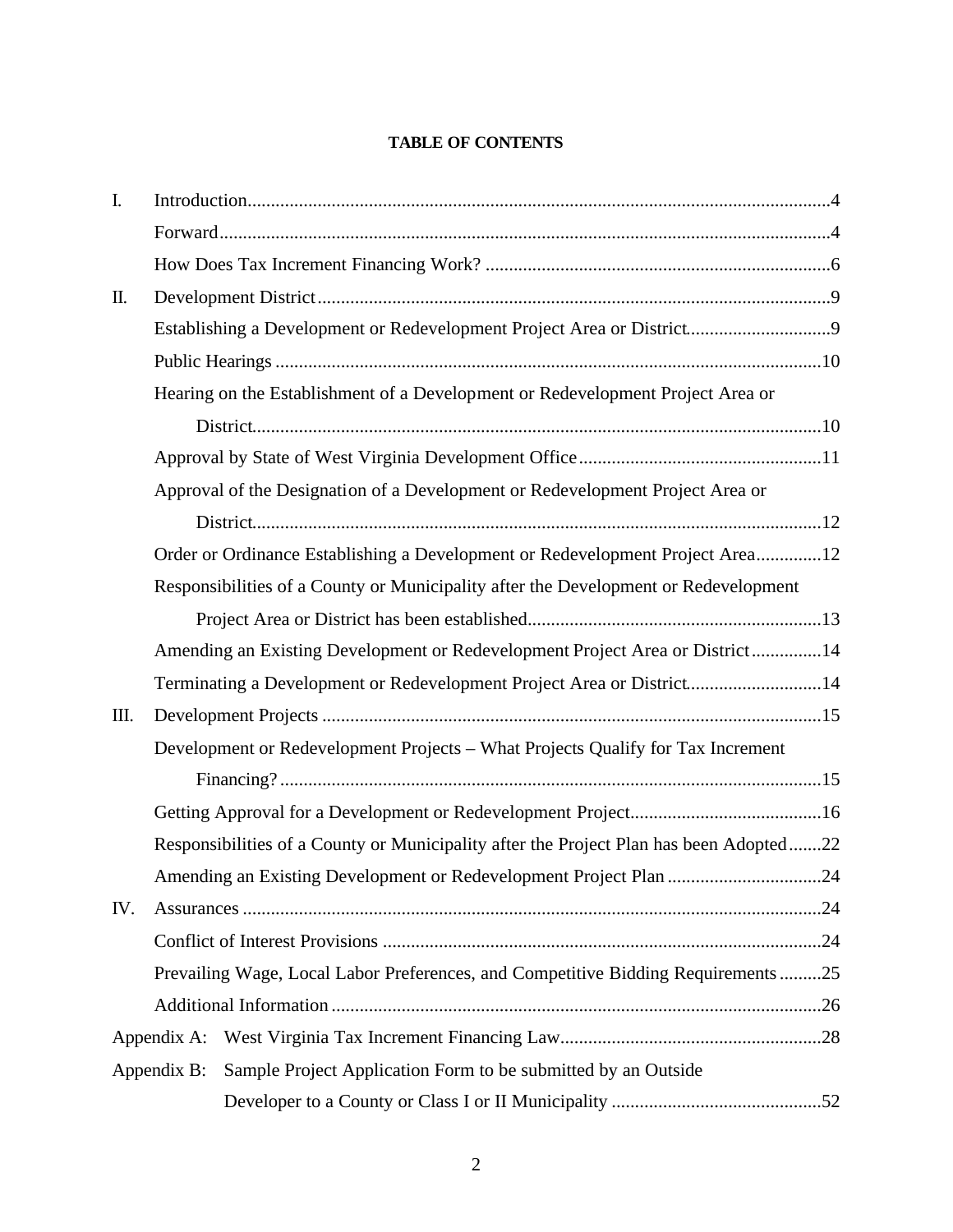| Appendix D: Cover Sheet for West Virginia Development Office - Approval of a |  |
|------------------------------------------------------------------------------|--|
|                                                                              |  |
| Appendix E: Application for West Virginia Development Office Approval of a   |  |
|                                                                              |  |
|                                                                              |  |
|                                                                              |  |
| Appendix H. Competitive Bids, Local Labor Preference and Prevailing Wage     |  |
|                                                                              |  |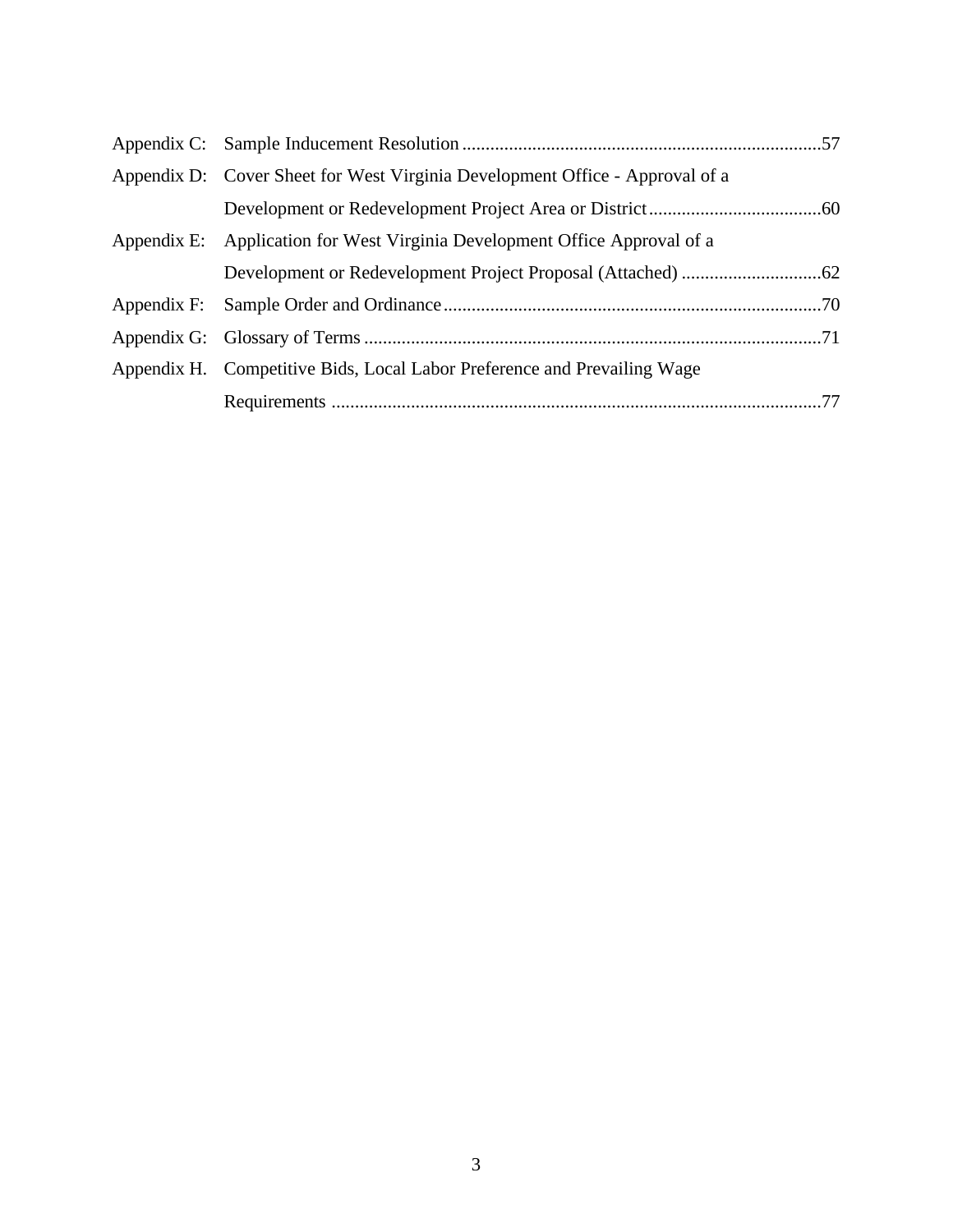## **I. Introduction**

#### **Forward**

On November 5, 2002, the people of West Virginia ratified Amendment One to the West Virginia Constitution allowing the use of tax increment financing (TIF) secured by property taxes to fund economic development and job creation in the state. This amendment is implemented by the West Virginia Tax Increment Financing Act (W. Va. Code § 7-11B-1 *et seq*.,), which was passed by the West Virginia State Legislature during the 2002 legislative session. *See*, Appendix A for a copy of the law.

Tax increment financing captures the projected increase in property tax revenue gained by developing a discrete geographic area and uses that increase to assist in paying for the project. This funding makes it possible to go forward with projects that otherwise would not be built.

Tax increment financing can be used by West Virginia counties and class I and II municipalities to help fund their own development projects or projects brought to them by private developers or other private or government entities. Class III and IV municipalities must work with their local county commissions in order to utilize tax increment financing. (Class I municipalities have more than 50,000 people. Class II municipalities have more than 10,000 and up to 50,000 people. Class III municipalities have more than 2,000 and up to 10,000 people. Class IV municipalities have less than 2,000 people.)

Throughout this guide, the phrases "development or redevelopment project area or district" or "project area or district" are used interchangeably. The first phase simply indicates that counties and municipalities may create (1) a development project area; (2) a development project district; (3) a redevelopment project area; or (4) a redevelopment project district.

An economic development project area or district is a discrete geographic area that has not previously been developed or is underdeveloped and for which the county commission or municipality finds that development will not solely be used for the development of commercial businesses that will unfairly compete in the local economy and that development is in the public interest because it will:

- 1. Discourage commerce, industry or manufacturing from moving their operations to another state;
- 2. Result in increased employment in the municipality or county, whichever is applicable; or
- 3. Result in preservation or enhancement of the tax base of the county or municipality.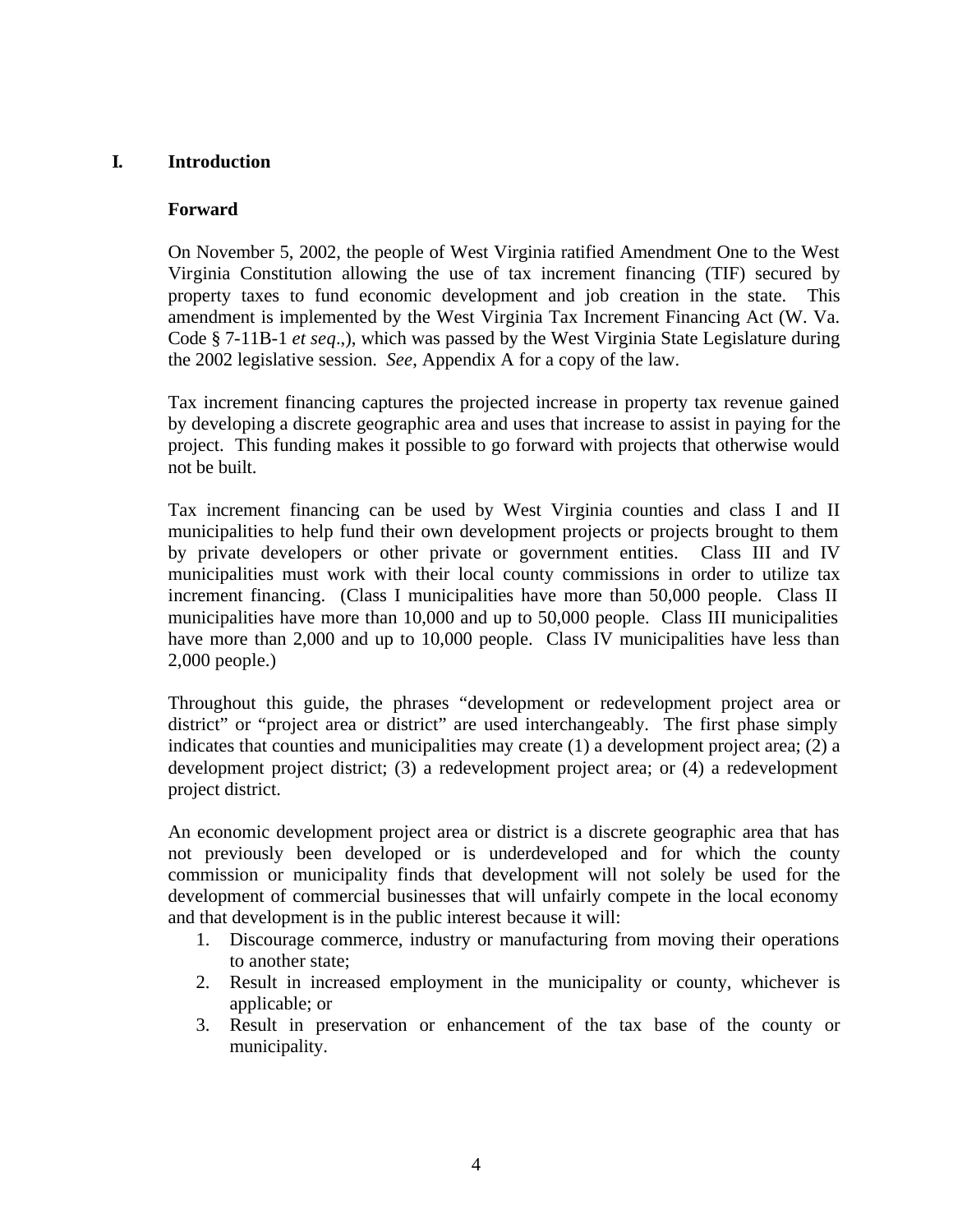A redevelopment project area or district is a discrete geographic area that needs upgrading and can be classified by the county commission, or the governing body of a class I or II municipality, as either (1) a blighted area or (2) a conservation area.

(1) A blighted area is one with conditions that prevent or significantly hinder the sound growth of the community. These conditions include, but are not limited to: dilapidated and deteriorated structures, unsafe or unsanitary conditions, overcrowding, poor street layout, faulty lot layout, and the existence of conditions which endanger life or property or are a menace to the public health, safety, and welfare.

(2) A conservation area is one in which fifty (50) percent or more of the structures are thirty-five (35) years or older and which is at risk of becoming a blighted area because of the presence of at least three (3) of the following factors:

- Dilapidation;
- Obsolescence:
- Deterioration:
- Illegal use of individual structures;
- Structures below minimum code standards;
- Abandonment:
- Excessive vacancies:
- Overcrowding of structures and community facilities;
- Lack of ventilation, light, or sanitary facilities;
- Inadequate utilities;
- Excessive land coverage;
- Harmful land use or land layout;
- Deterioration of physical maintenance; and/or
- Lack of community planning.

A development or redevelopment project area or district is a discrete geographic area of a county or municipality (or both) for which the county commission, or the governing body of a class I or II municipality, finds that economic development would result in an increase in jobs, enhancement of the tax base, and further encourage commerce, industry, or manufacturing or tourism development to locate their operations in West Virginia. The actual development or redevelopment of such an area or district will take place through approved tax increment financing projects, through other private or public development, or through a combination of these activities.

A development or redevelopment project area or district may contain more than one tax increment financing project. However, after the entire tax increment of the project area or district has been committed to one or more tax increment financing projects, no additional projects may be financed with TIF funds in that project area or district. [Note: In some cases, the tax increment may grow faster than originally anticipated and may allow TIF obligations to be retired early or open up an opportunity to finance additional projects using TIF funds in the particular project area or district.]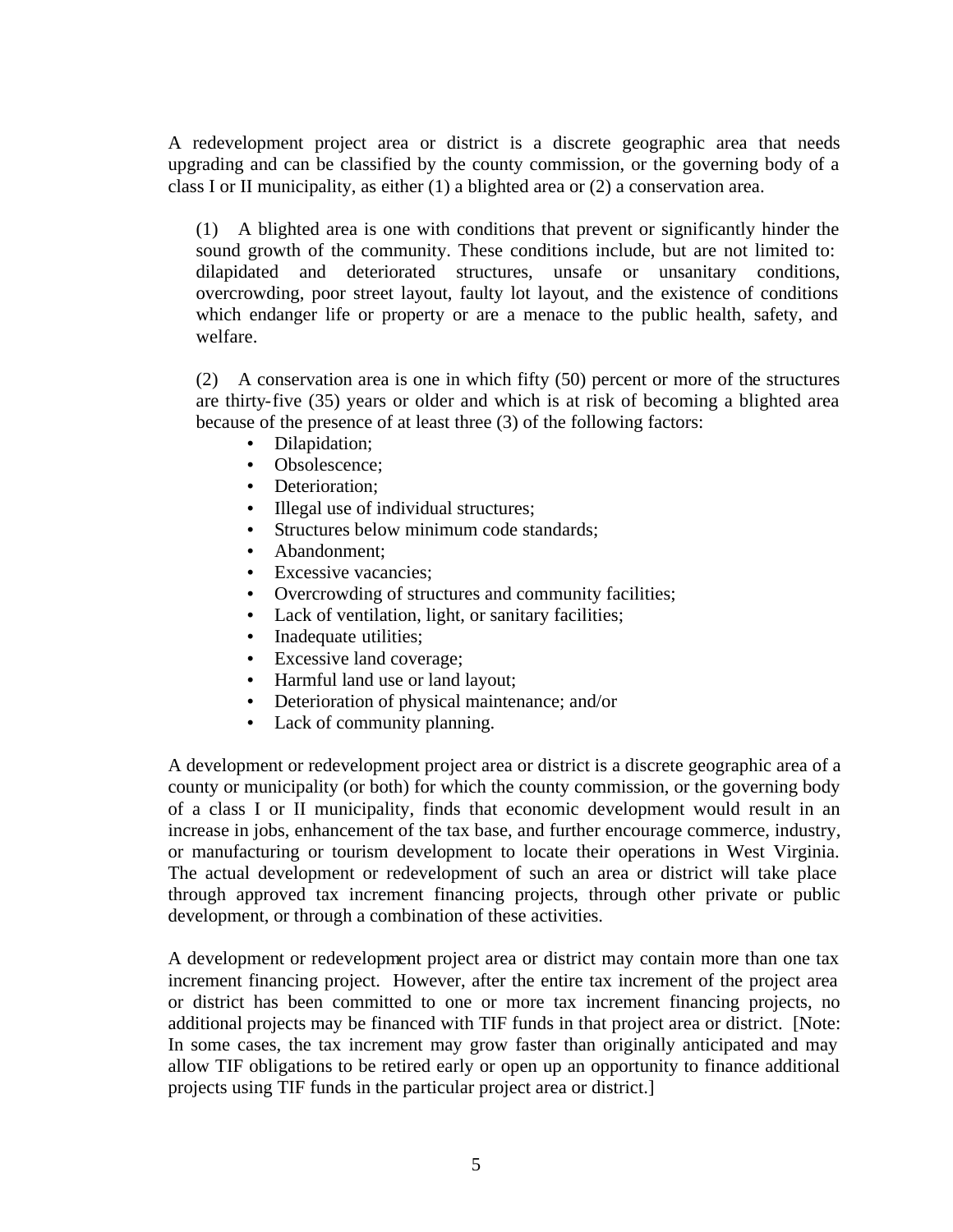The designation, by a county commission or the governing body of a class I or II municipality, of a discrete geographic area as a development or redevelopment project area or district is a prerequisite to the approval of individual development or redevelopment projects. A development or redevelopment project area or district may already be in existence or may be established at the same time the development or redevelopment project is approved by the county commission or governing body of the municipality in which it will be located. The area or district in which a project is located must directly and substantially benefit from the proposed project.

A development or redevelopment project area or district must contain contiguous land, but may include land situated in multiple counties or municipalities, or any combination of counties and municipalities. A development or redevelopment project area or district may not exist for more than thirty (30) years and may be abolished at any time as long as there are no outstanding tax increment financing obligations.

While TIF can be an extremely useful tool for local officials in helping to facilitate economic development and growth, tax increment financing will not work for every project. This handbook contains guidance for counties and class I or II municipalities to help determine if use of tax increment financing makes sense for economic development projects in their local areas. It also explains the process a county or municipality will follow in order to utilize tax increment financing secured by property taxes.

#### **How Does Tax Increment Financing Work?**

Tax increment financing captures the projected increase in property tax revenue created by developing an area and uses that increase to assist in paying for development and redevelopment projects. This funding makes it possible to go forward with projects that otherwise would not be built.

Upon creation of a development or redevelopment project area or district, the local county assessor will establish the base-assessed value of that area or district. The baseassessed value is the taxable assessed value of all real and tangible property having a tax situs in the development or redevelopment project area or district on July 1st of the calendar year preceding adoption of a county order or passage of a municipal ordinance establishing such area or district.

Each subsequent year, the county assessor will certify the current assessed value of the property in the development or redevelopment project area or district. The difference between the amount of regular levy property taxes on the current assessed value and the amount of regular levy property taxes on the base-assessed value is the tax increment.

Regular levy property taxes on the base-assessed value of the property will continue to be allocated to the appropriate local taxing bodies. The tax increment will be deposited in a tax increment financing fund for use on projects approved for the project area or district.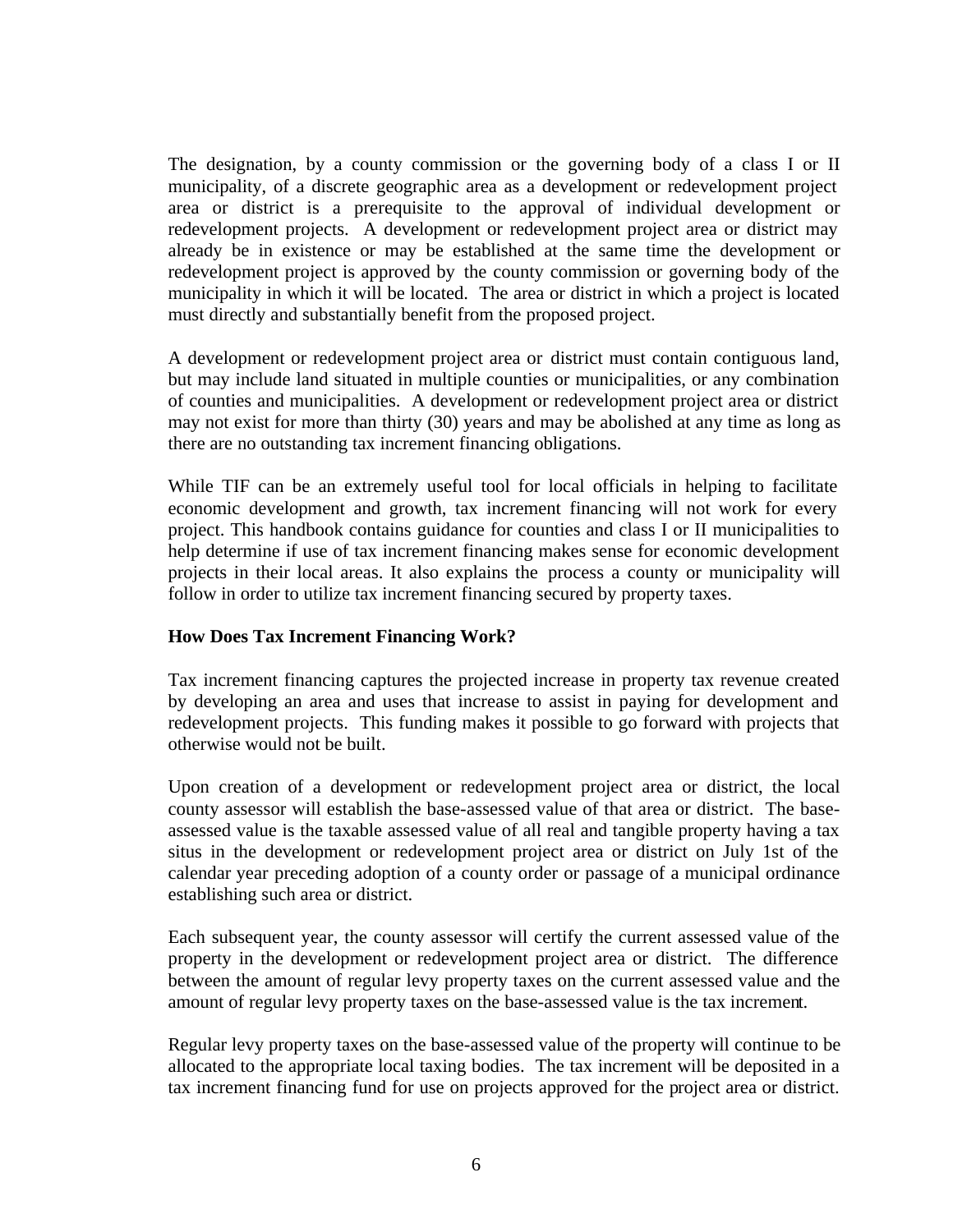Excess levies and levies for general obligation bond debt service are not part of the regular levies and will not be affected by the use of tax increment financing. In addition to the incremental increase portion of regular levies collected on property within the project area or district, payments in lieu of property taxes made on tax-exempt property located within a project area or district will be deposited in the tax increment financing fund.

Tax increment financing is possible because the development or redevelopment project is expected to increase the aggregate assessed value of property in the development or redevelopment project area or district. The regular levy taxes collected on this increase are used to fund a portion or all of the costs of the development or redevelopment project. There are two ways to fund projects using tax increment financing: (1) Pay-as-you-go method; and (2) Issuing tax increment financing bonds or notes.

(1) **Pay-as-you-go**. In some cases, the county or municipality may be able to use the tax increment to pay for projects as they are constructed. Possible projects that might use the pay-as-you-go method are the installation of streetscapes or other small improvements. In all cases, the county or municipality (in conjunction with any outside developer) will need to submit a project proposal to the State Development Office; however, no tax increment financing obligations will be issued (see below) to finance the construction.

(2) **Issuing Tax Increment Financing Bonds or Notes**. In other cases, there may be substantial up-front development costs and the county or municipality will need to issue tax increment financing bonds or notes in order to use the increment to help finance the project. These obligations will provide money up front to pay for a portion or all of the project's costs. The obligations will then be paid back by the tax increment over a period of up to thirty (30) years.

Tax increment financing bonds and notes are considered tax-exempt by the State of West Virginia, but are not automatically exempt from federal income taxes. The Internal Revenue Service (IRS) has a set of specific guidelines that must be met in order for interest paid on the bonds and notes to be exempt from federal taxes. A county or municipal official will need to seek the advice of a bond counsel or an investment banker on how to structure the project and to determine the federal tax status of proposed bonds or notes.

Tax increment financing bonds and notes – unlike county and municipal general obligations bonds - will not be secured by the full faith and credit of the county or municipality and will be payable solely from the tax increment or other revenues pledged for their repayment.

**EXAMPLE**: To help illustrate tax increment financing, we take the case of a hypothetical project in which TIF bonds will be issued in Kanawha County, West Virginia. In this case, the property in the development project area or district has a base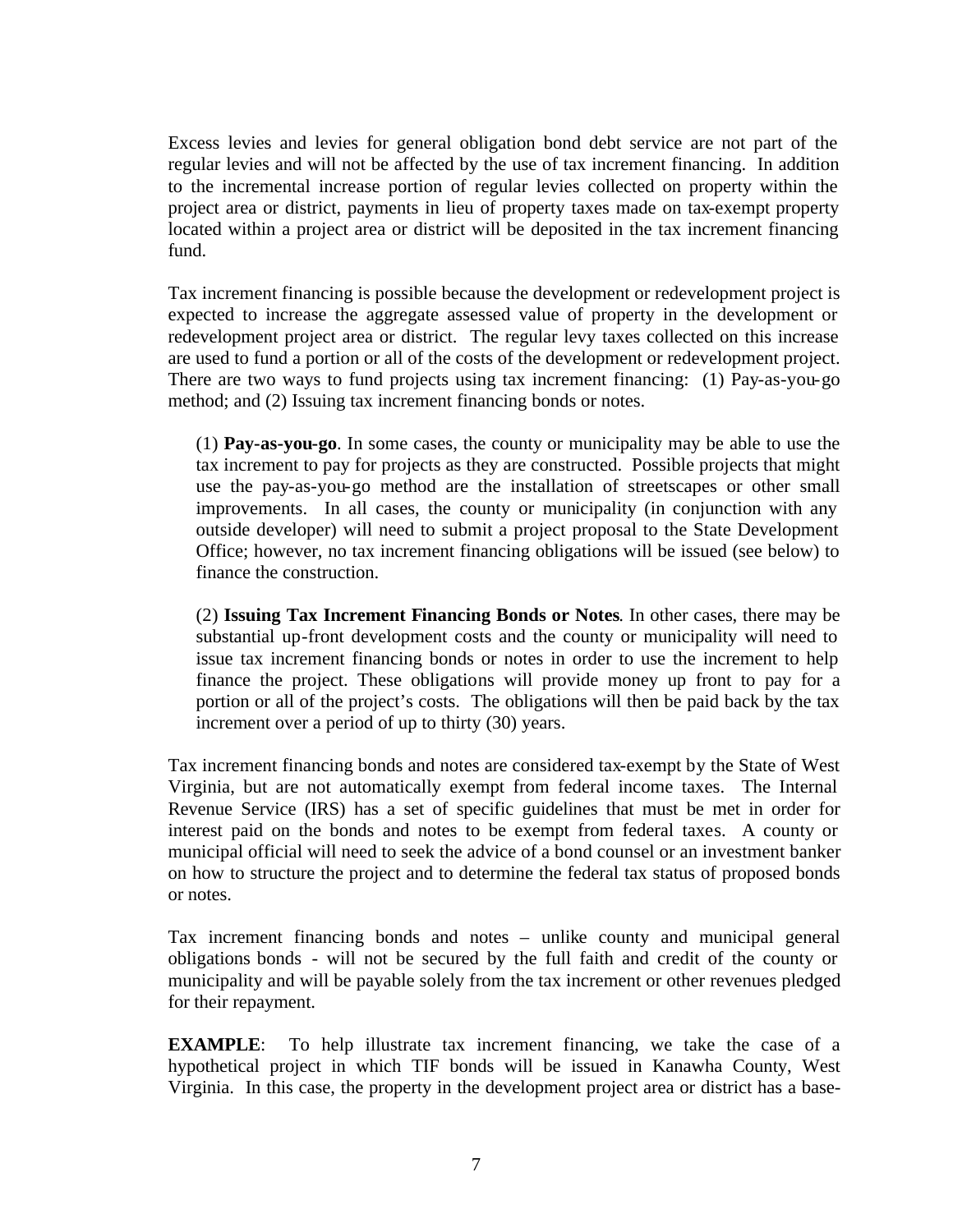assessed value of \$500,000. The rate of regular levies on this property is \$1.5476 per each \$100 in assessed value. As a result, local levying bodies are currently collecting \$7,738 in regular levies on this property. Kanawha County property is also assessed an additional \$1.4189 for bonds and other special assessments that are not affected by tax increment financing.

If TIF bonds are issued to help fund the project, construction is expected to be completed so that the property value will increase to \$1.5 million in 2005 and then by an additional three (3) percent per year after that. The following schedule shows the increase in property values in the hypothetical development project area or district.

| Year     | 2003<br>(District)<br>is created) | 2005<br>(Construction<br>$\text{completed}$ –<br>reassessment of<br>property) | 2010        | 2015        | 2020        | 2025        | 2030        | 2033<br>(District is<br>terminated) |
|----------|-----------------------------------|-------------------------------------------------------------------------------|-------------|-------------|-------------|-------------|-------------|-------------------------------------|
| Property |                                   |                                                                               |             |             |             |             |             |                                     |
| Value    | \$500,000                         | \$1,500,000                                                                   | \$1,738,911 | \$2,015,875 | \$2,336,951 | \$2,709,167 | \$3,140,667 | \$3,341,892                         |

As the property taxes rise, the amount of regular levy property taxes on the property in this area will increase, thus generating the increment used to help finance the project. The local levying bodies will continue to receive \$7,738 in regular levies from this property throughout the financing period. The increment will be used to make payments to holders of the TIF bonds issued for this project. Any excess increment may be used to pay off the bonds early or – according to an annual review process set up by the county or municipality at the time the development or redevelopment project area or district was established – may be returned to the local levying bodies after the close of the fiscal year in which the excess funds were received. At the end of the financing period, all tax revenues will revert back to the local levying bodies. The following graph illustrates how the tax revenues on this property will change over the financing period.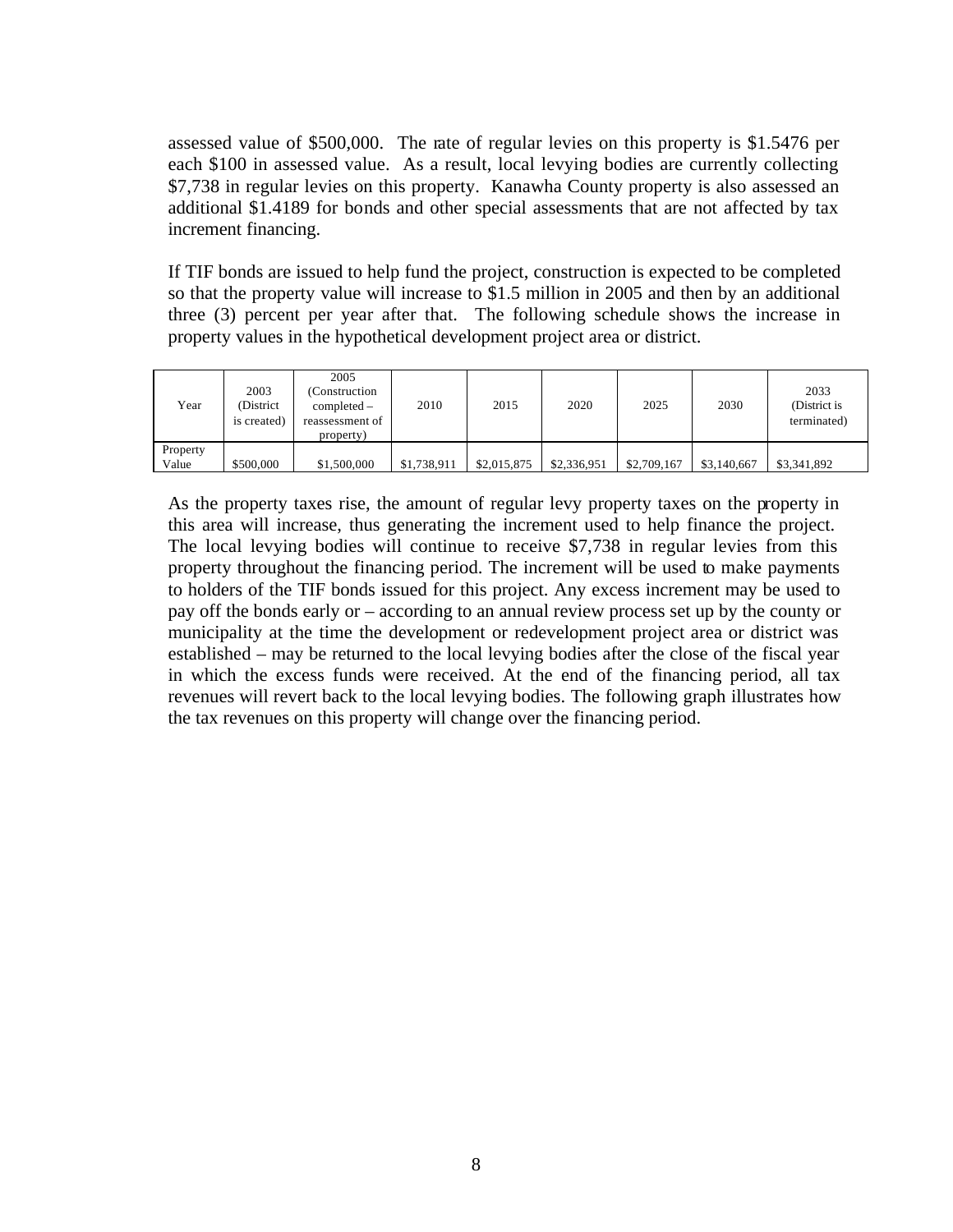

# **Example of Tax Increment Financing**

**NOTE**: In general, the market will only support the issuance of TIF bonds for projects that generate a large enough increment to support a bond offering. It will be important for county and municipality officials to consult with their bond counsel and an investment banker or commercial banker early in the process to assess whether or not a project is sufficiently large to support the offering of TIF bonds.

#### **II. Development District**

#### **Establishing a Development or Redevelopment Project Area or District**

A county or class I or II municipality must establish a development or redevelopment project area or district in order to get approval for a development or redevelopment project. In most cases, a proposed project idea will cause a county or municipality to designate a project area or district and the county or municipality will follow the process for establishing a development or redevelopment project area or district at the same time that a project proposal is being considered.

A county or municipality may also choose to designate a developme nt or redevelopment project area or district even if there are no current project proposals for that area. This may allow projects in this area to take advantage of a lower base-assessed value – especially if property values rise before a project is approved – and thus provide an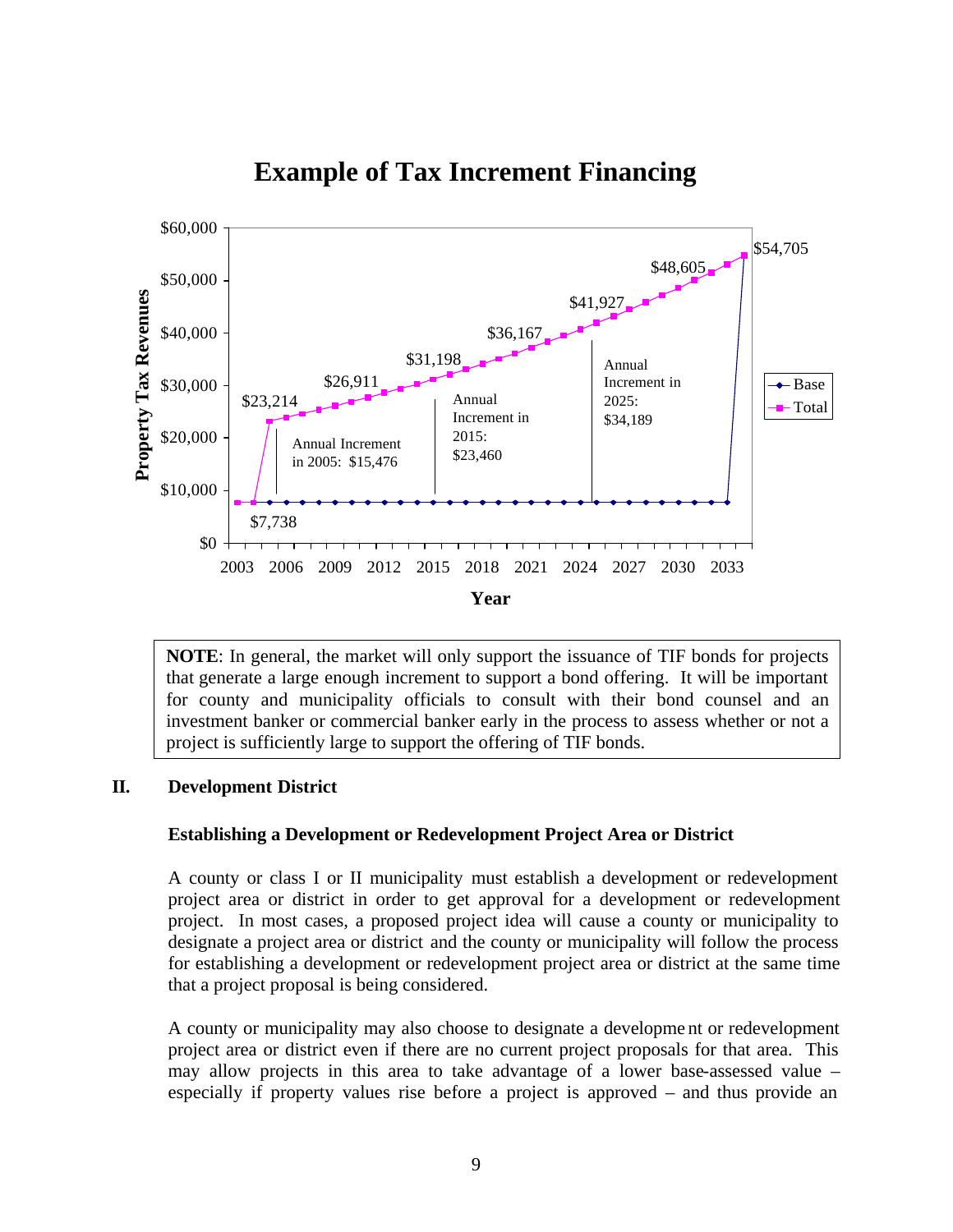assured increment for financing a project. However, this may not outweigh the preference by developers to finance projects over the full thirty-year period. Remember, the life of any TIF obligations may not exceed the life of the development or redevelopment project area or district, which may not exceed thirty (30) years. If TIF obligations are issued several years after the development or redevelopment project area or district is established, their maturity date must still be no later than the expiration date of the development or redevelopment project area or district. Another potential issue with establishing a project area or district without a project plan in mind is that it may result in the accrual of excess funds in the tax increment financing fund. In this event, the county or municipality will need to decide annually whether to redistribute those funds back to the levying bodies or to let them accrue to be used for a future project.

In order to designate a geographic area as a development or redevelopment project area or district, a county commission or the governing body of a municipality must follow these steps:

- 1. Hold a public hearing;
- 2. Obtain from the county assessor the base-assessed value of all taxable property with a tax situs in the proposed project area or district;
- 3. Submit an application to the West Virginia Development Office;
- 4. Adopt a county order or enact a municipal ordinance approving the development or redevelopment project area or district; and
- 5. Establish the tax increment financing fund.

## **Public Hearings**

The law requires that the public and other levying bodies in an area be given the opportunity for comment through a public hearing process. When the development or redevelopment project area or district is being proposed at the same time as a development or redevelopment project, the public hearing on the proposed project area or district and the public hearing on the proposed project may be conducted either separately or together as long as they meet the following guidelines:

## **Hearing on the Establishment of a Development or Redevelopment Project Area or District**

The Tax Increment Financing Act requires that, prior to establishing a development or redevelopment project area or district, a public hearing must be held at which interested persons who appear are afforded an opportunity to express their views on the project area or district.

The notice of the hearing must be published once each week for the three (3) consecutive weeks immediately preceding the public hearing as a class III legal advertisement. The notice must at a minimum include: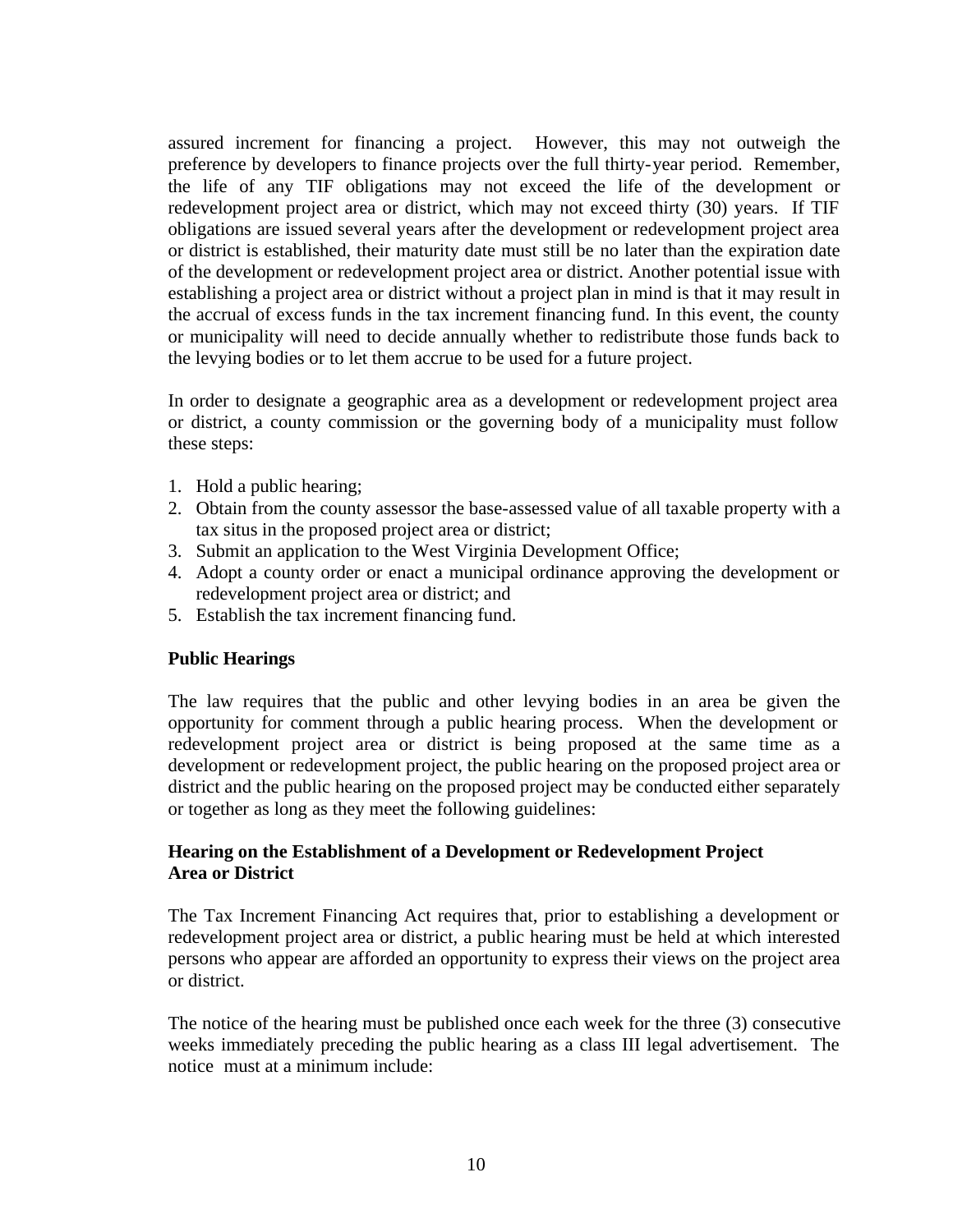- 1. The date, time, place, and purpose of the hearing; and
- 2. A description in sufficient detail of the proposed boundaries of the development or redevelopment project area or district.

In addition, prior to the first publication of this notice, a copy must be sent by first-class mail to the chief executive officer of all other local governing bodies with the power to levy taxes on property located within the proposed development or redevelopment project area or district.

NOTE: The thirty (30) days that counties, municipalities and county boards of education have to review proposals is not a separate thirty (30) days. Rather, it begins when the thirty-day notice of the public hearing is sent to the chief executive officers of the levying bodies having jurisdiction to levy property taxes on property within the proposed project area or district.

## **Approval by State of West Virginia Development Office**

A county or municipality must apply to the West Virginia Development Office to obtain approval of the proposed area as a development or redevelopment project area or district before it can be established as a development or redevelopment project area or district by the county commission or governing body of the municipality. The county or municipality must also apply to the West Virginia Development Office for approval of a project to be financed, in whole or part, by TIF financing.

The Development Office has sixty (60) days after the application is received to approve the application, reject the application, or return the application to the county or municipality with instructions. It is assumed, however, that if a county or municipality meets the requirements of this handbook and has done a thorough analysis of the proposed project, including its economic feasibility and its effect on jobs and the local economy, in both the short- and long-term, and has done a thorough analysis of the need for TIF financing, the terms of the financing, and the effect of TIF financing on local levying bodies, the state will defer to the local entity.

When the proposals to establish a development or redevelopment project area or district and to fund a project, either in whole or part, with TIF financing are part of a single proposal for which a single public hearing was held by the county commission or governing body of the municipality, the proposals may be submitted together to the Development Office. If they are submitted together, the Development Office will consider them as one application and will have only sixty (60) days to consider both proposals. If they are not submitted together, then each application will be subject to its own sixty- (60) day time period for review.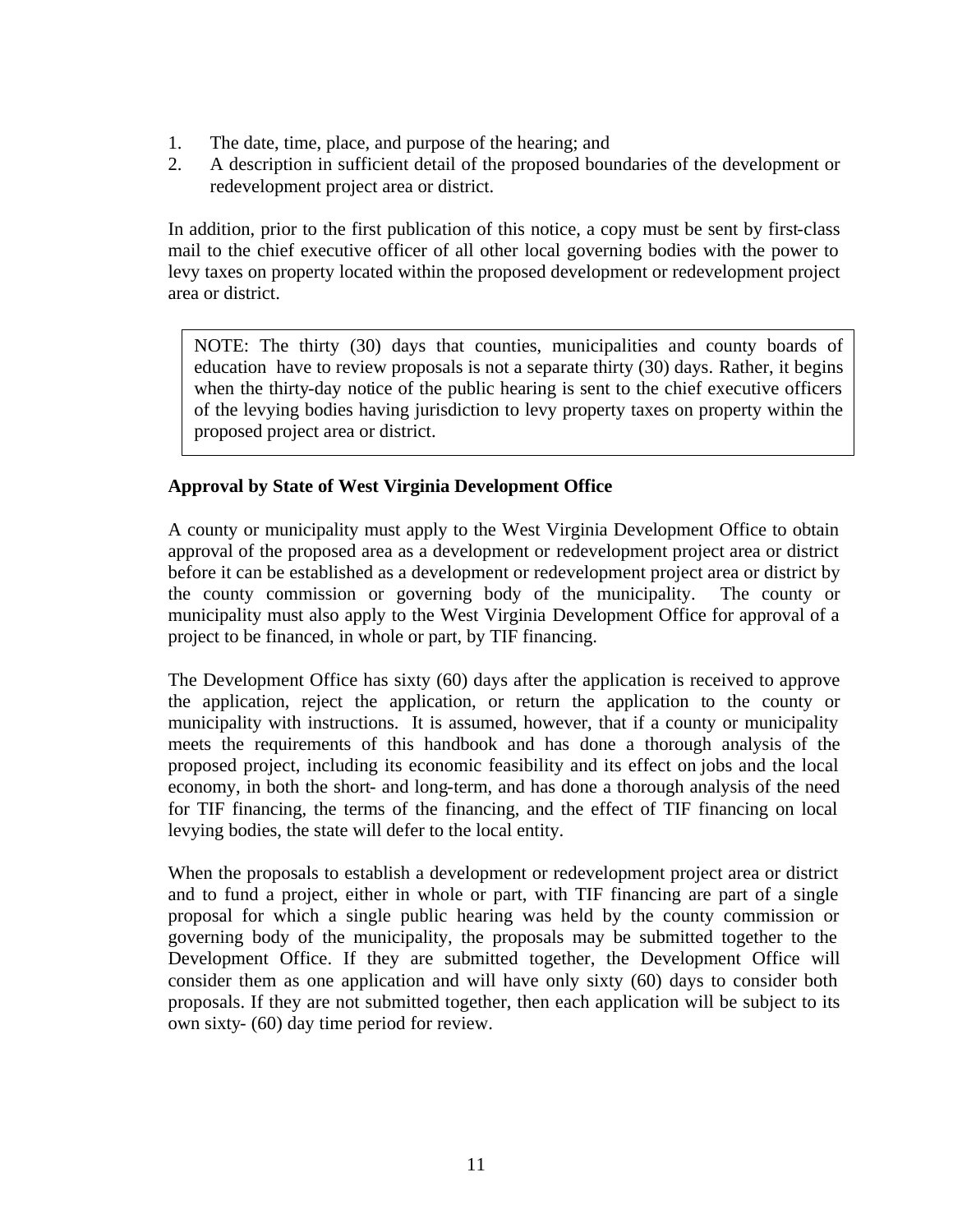## **Approval of the Designation of a Development or Redevelopment Project Area or District**

In order to gain approval for the designation of a development or redevelopment project area or district, a county or municipality must submit the following to the State Development Office:

- A completed "Cover Sheet for State Approval of a Development or Redevelopment Project Area or district" (*see* Appendix D);
- Findings that the real property within the development or redevelopment project area or district will be benefited by the elimination or prevention of the spread of slums, blighted, deteriorated, or deteriorating areas; by increasing employment; and/or by encouraging commerce and industry to stay in this area;
- Verification and results of the public hearing;
- The county assessor's certification of the base-assessed value of the property in the development or redevelopment project area or district. This is defined as the annual taxable-assessed value of all real and tangible personal property within the designated area as shown on the records of the assessor on the first of July preceding the formation of the development or redevelopment project area or district;
- A description of the process to be used to allocate any excess increment that accrues in the tax increment financing fund for the project area or district and that is not tied to a specific project proposal;
- If the application is being submitted by a county commission, the county must provide all municipalities included in the boundaries of the development or redevelopment project area or district thirty (30) days to review the proposed area and must obtain their approval in the form of a resolution. The county must include a copy of the resolution(s) with its application; and
- If the application is being submitted by a class I or II municipality, the governing body of the municipality must allow the county or counties included in the boundaries of the development or redevelopment project area or district thirty (30) days to review the proposed project area or district. The county or counties may request further information, provide guidance, or make other formal requests. The class I or II municipality must include any such communications from the county or counties in its application to the Development Office.

## **Order or Ordinance Establishing a Development or Redevelopment Project Area**

(Samples can be found in Appendix F)

Once the State Development Office has approved the applications, the next step is for the county commission to adopt an order, or the governing body of the municipality to pass an ordinance, establishing the new development or redevelopment project area or district and a second order, or ordinance, approving the project plan.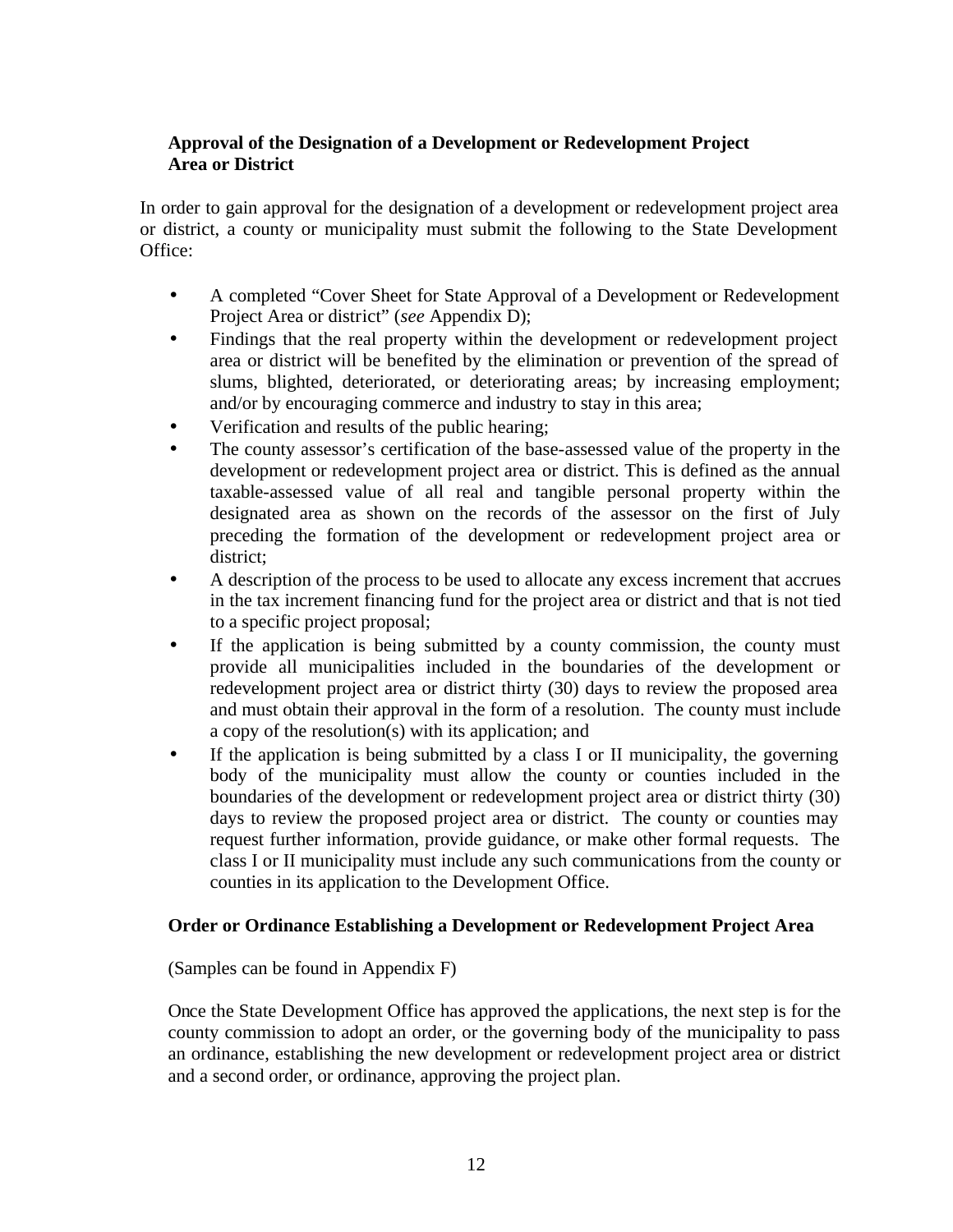At a minimum, the order, or ordinance, establishing a development or redevelopment project area or district must do the following:

- Describe the boundaries of the development or redevelopment project area or district in sufficient detail to ensure there is no ambiguity about the proposed area;
- Approve the creation of the development or redevelopment project area or district as of a date certain;
- Name the proposed area  $-$  both a descriptive name and a number (beginning with one) – each subsequent development or redevelopment project area or district within the county or municipality will be assigned the next consecutive number;
- Contain findings that the real property within the development or redevelopment project area or district will be benefited by the elimination or prevention of the spread of slums, blighted, deteriorated, or deteriorating areas; by increasing employment; and/or by encouraging commerce and industry to stay in this area;
- Establish the tax increment financing fund as a separate fund into which all tax increment revenues and other revenues, as designated by the county or municipality, shall be deposited and reiterate that the tax increment shall only be used for approved projects in the development or redevelopment project area or district to which the fund relates and that at no time can it be used for other purposes;
- Establish the process to be used to allocate any increment that accrues in the TIF fund that is not tied to a specific project proposal in the development or redevelopment project area or district; and
- Certifies that ad valorem taxes on real and tangible personal property having a tax situs in the development or redevelopment project area or district shall be assessed collected, and distributed as provided in W. Va. Code § 7-11B-17 until the project area or district terminates.

## **Responsibilities of a County or Municipality after the Development or Redevelopment Project Area or District has been established**

Once a development or redevelopment project area or district has been established, the county or municipality must ensure that the tax increment is collected and properly allocated.

Each year, the county assessor will provide to each levying body with the power to levy taxes on property within the development or redevelopment project area or district notice of the base-assessed value of the taxable property, the then current assessed value of that property, the incremental increase in assessed value of that property, and the tax increment associated with that property. The notice will also explain that the tax increment amount, determined by multiplying the incremental increase in assessed value of that property by the regular levy rates on property in the project area or district, will be paid into the tax increment financing fund for that project area or district.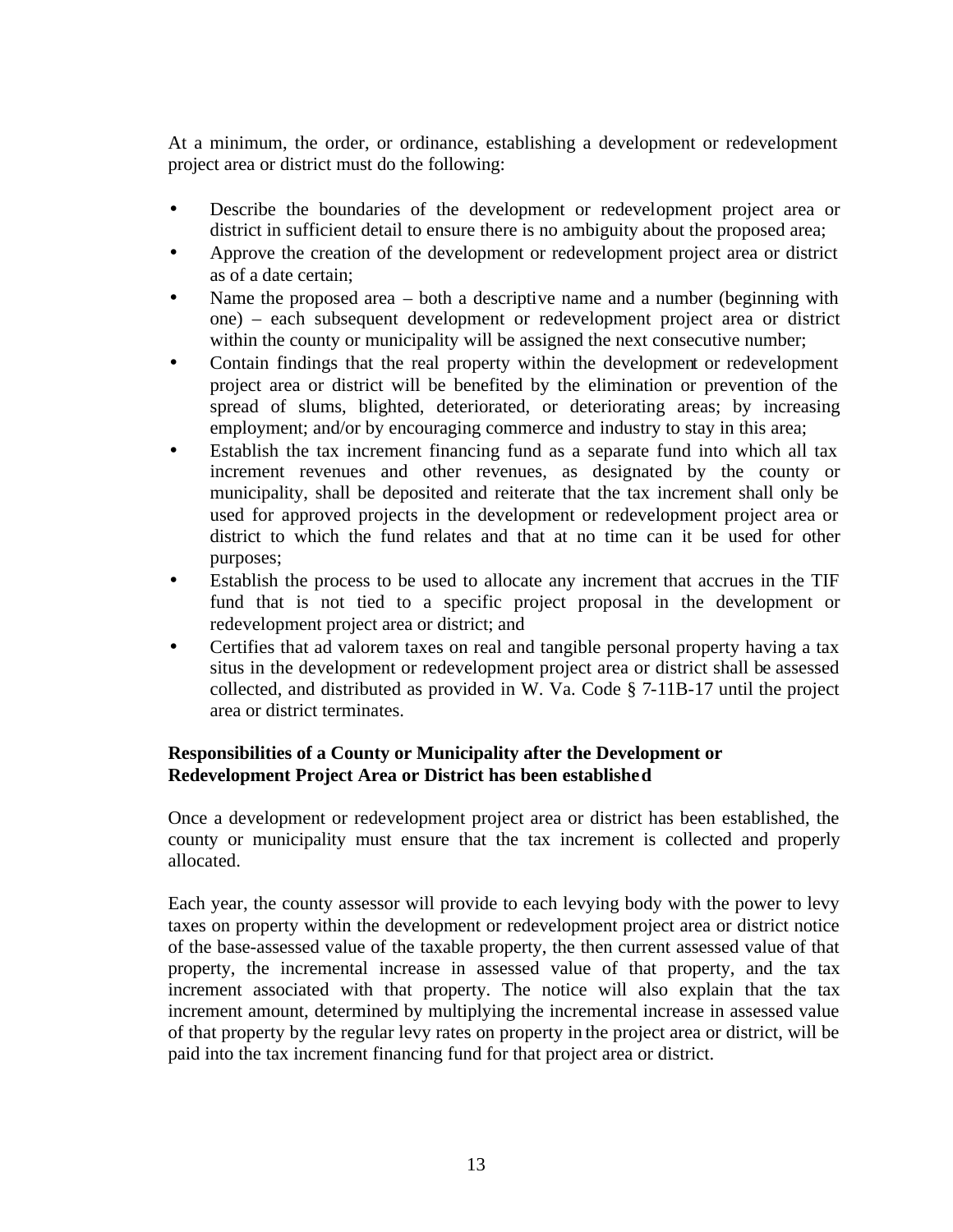Using the calculations by the county assessor, the county sheriff will allocate the taxes on the taxable property included in the development or redevelopment project area or district. The regular levy taxes on the base-assessed value of the taxable property will be distributed to the appropriate levying bodies. In each year in which there is a positive tax increment, the tax increment will be deposited in the TIF fund for that project area or district.

The county sheriff will also allocate payments in lieu of property taxes in the same manner.

Additionally, the county sheriff will deposit in the TIF fund any additional moneys that have been appropriated for the development or redevelopment project area or district by the county commission and the municipal treasurer will deposit in the TIF fund any additional moneys appropriated by the governing body of the municipality.

Funds in the TIF fund may be temporarily invested in the same manner as other funds of the county commission or the municipality that established the fund.

In any year in which there are excess funds in the TIF fund that are not associated with a development or redevelopment project, the county or municipality will, according to the procedures set out in its application for the development or redevelopment project area or district, decide whether to leave the money in the TIF fund or to redistribute the excess monies to the levying bodies based on their proportionate share of the regular levy taxes collected on the base-assessed value of property in the project area or district.

#### **Amending an Existing Development or Redevelopment Project Area or District**

The county or municipality may modify the boundaries of the development or redevelopment project area or district. This includes combining two project areas or districts. However, if there are any TIF obligations outstanding, the change may not reduce the amount of tax increment available for these obligations or impair the security of outstanding bonds or other TIF obligations.

To amend a development or redevelopment project area or district, the county or municipality must follow the procedures for establishing a new development or redevelopment project area or district, including holding public hearings, submitting an application to the West Virginia Development Office, and passing an order, or ordinance amending the boundaries.

#### **Terminating a Development or Redevelopment Project Area or District**

A development or redevelopment project area or district may not be in existence for more than thirty (30) years. A county or municipality may elect to set a shorter period for the existence of any project area or district. For many projects, a shorter period will be appropriate. The two competing considerations are (1) the period of time reasonably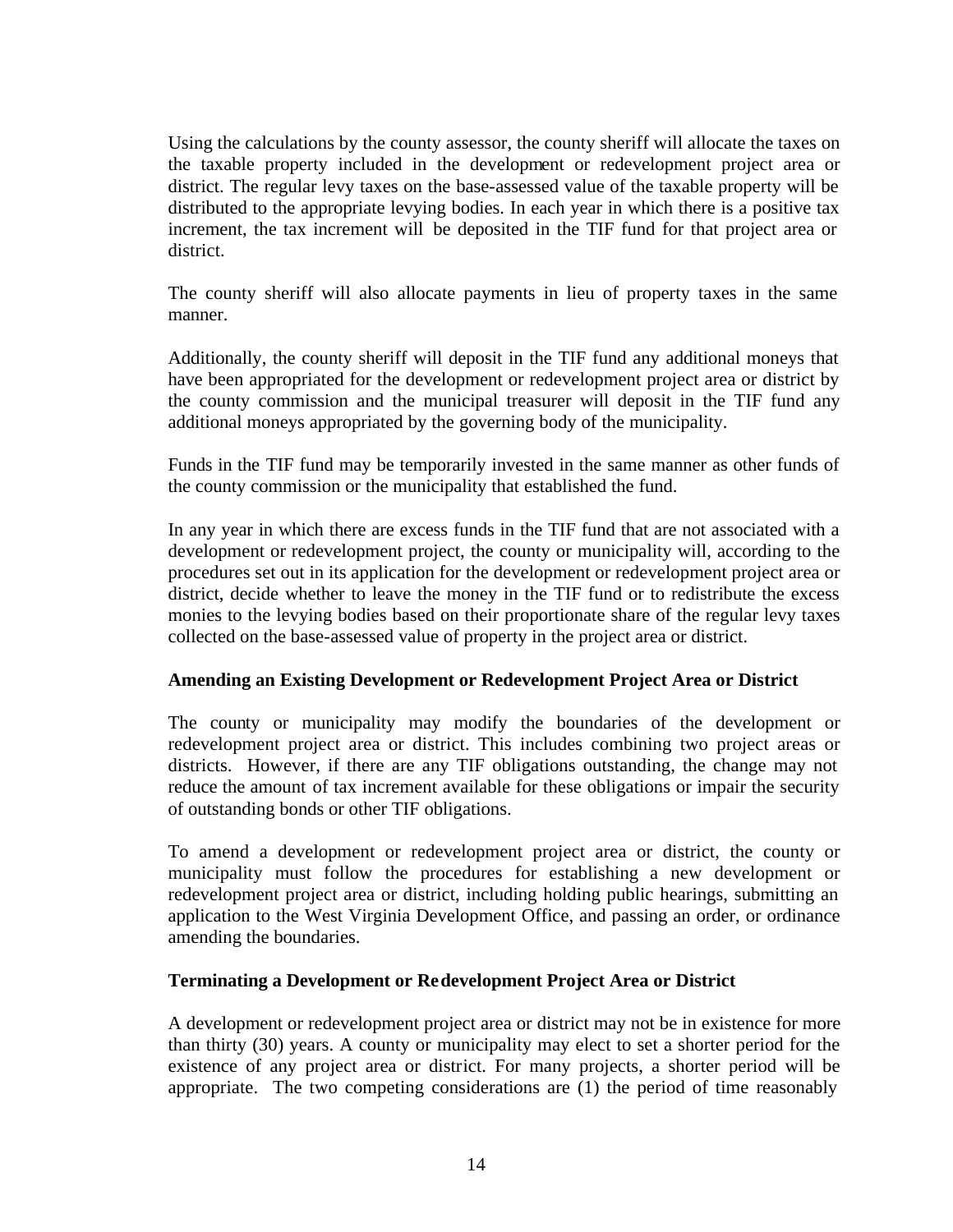necessary to pay off the TIF obligations; and (2) the need to make the tax increment revenue available to the local levying as early as reasonably possible. Under no circumstances may TIF obligations have a final maturity later than the termination date of the project area or district.

If there are no outstanding TIF obligations, a county or municipality may repeal the order or ordinance that established the development or redevelopment project area or district at any time.

Upon expiration of the time period set forth in the original order or ordinance, a county or municipality must repeal the order or ordinance that established the development or redevelopment project area or district.

## **III. Development Projects**

## **Development or Redevelopment Projects – What Projects Qualify for Tax Increment Financing?**

Projects must be located within a development or redevelopment project area or district. That area may already be in existence or may be established in conjunction with the approval of the development or redevelopment project that is funded in whole or part with tax increment financing. The project area or district in which the project is located must be directly and substantively benefited by the proposed project plan.

## **Examples of projects that might use Tax Increment Financing:**

- Creating an industrial site – including installing sewer, water, and electric lines to the site;
- Cleaning up an environmentally blighted area and preparing the land for future development; or
- Building a road that improves access to an area.

Tax increment financing is reserved for use with projects that, "but for" the existence of tax increment financing, would otherwise not be built.

Eligible projects may be proposed by a county or municipality, by a private developer, or by another government or private entity (including local economic development authorities). However, each project must be approved by a county commission or the governing body of a class I or II municipality in order to be eligible for tax increment financing.

In order to be eligible for tax increment financing, a project must also promote the economic development of the project area or district by eliminating a blighted area, preventing the deterioration of an area into a blighted area, increasing employment, and/or encouraging the location of commercial or industrial activity and jobs in West Virginia.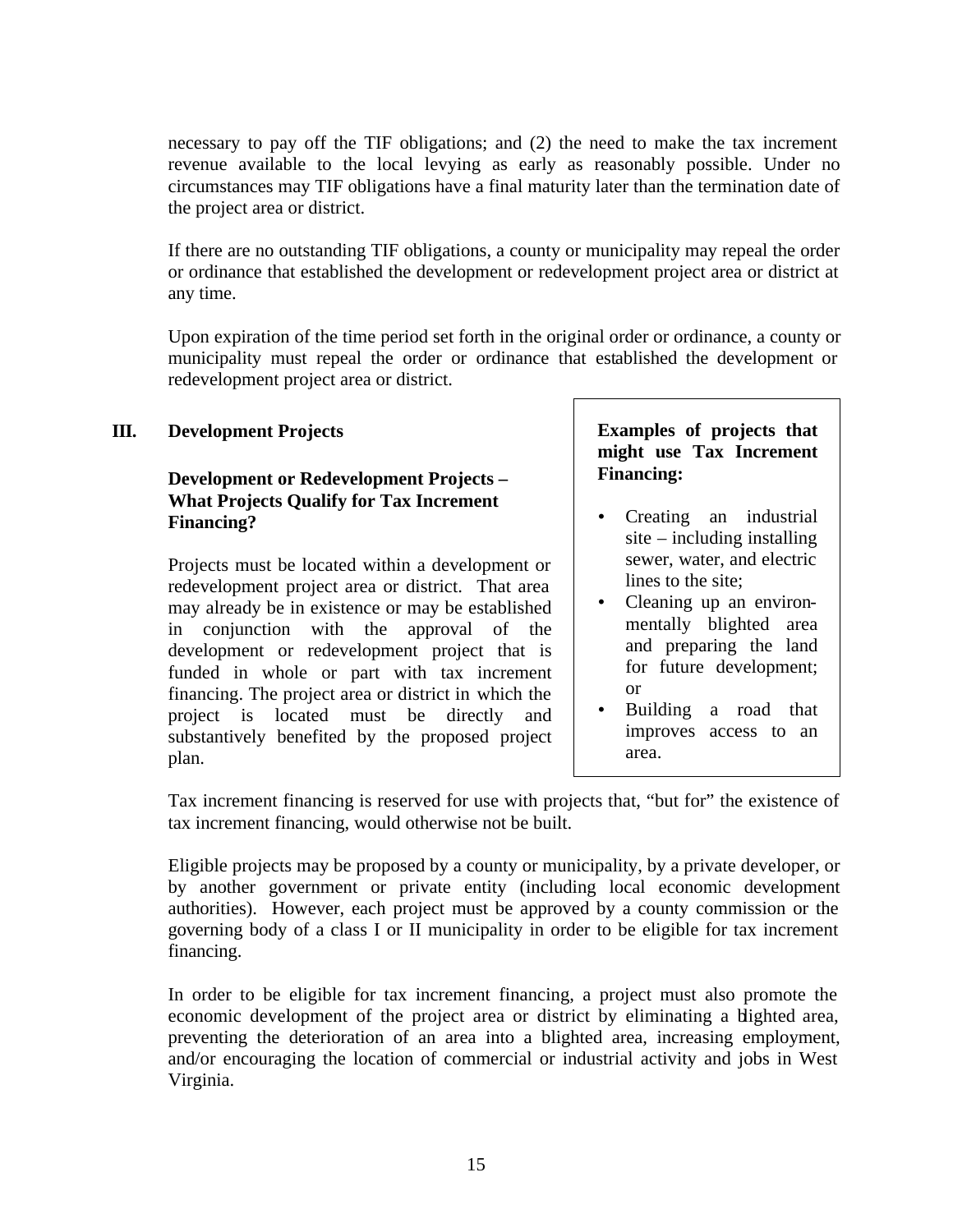Examples of projects include:

- ü Infrastructure construction or repair such as sewer expansion/repair, storm drainage, street construction/expansion, expanding access to the water supply, park improvements, bridge construction/repair, curb and sidewalk improvements, devices for traffic control, street lighting, etc.;
- Land acquisition:
- Land improvements such as building demolition, brownfield remediation, or other site improvements;
- Community revitalization construction such as landscaping or street lighting;
- The development or redevelopment of the project area for housing, housing developments (including residential, vacation, and retirement communities), public facilities, or industrial or commercial development;
- ü New infrastructure for housing developments (including residential, vacation, and retirement communities), housing, or industrial or commercial development;
- ü Other development that eliminates unsanitary or unsafe conditions; reduces overcrowding in the area, reduces traffic congestion, eliminates traffic hazards, or eliminates obsolete or detrimental uses to the area;
- Other capital improvements to the area; and
- Any other projects deemed appropriate by the county or municipality with authority over the development or redevelopment project area or district as meeting the purposes of the West Virginia Tax Increment Financing Act.

The West Virginia Tax Increment Financing Act does not restrict the use of tax increment financing to new project ideas. A project proposal may have been on the drawing board prior to the ratification of Amendment One and passage of the West Virginia Tax Increment Financing Act as long as without the use of tax increment financing the project would not be built in the foreseeable future.

## **Getting Approval for a Development or Redevelopment Project**

A proposed project must be located in either an existing development or redevelopment project area or district or in one that is established concurrently with approval of the project plan. An existing development or redevelopment project area or district may already have one or more approved projects but may still have excess increment that may be used for another development or redevelopment project.

Eligible projects may be proposed by a county or municipality, by a private developer, or by another government or private entity (including local economic development authorities). However, each project needs the support of a county commission or the governing body of a class I or II municipality in order to be eligible for tax increment financing.

The law allows counties and municipalities considerable flexibility in establishing the process by which they will consider project proposals. It is strongly recommended that each county and municipality create an application form and establish application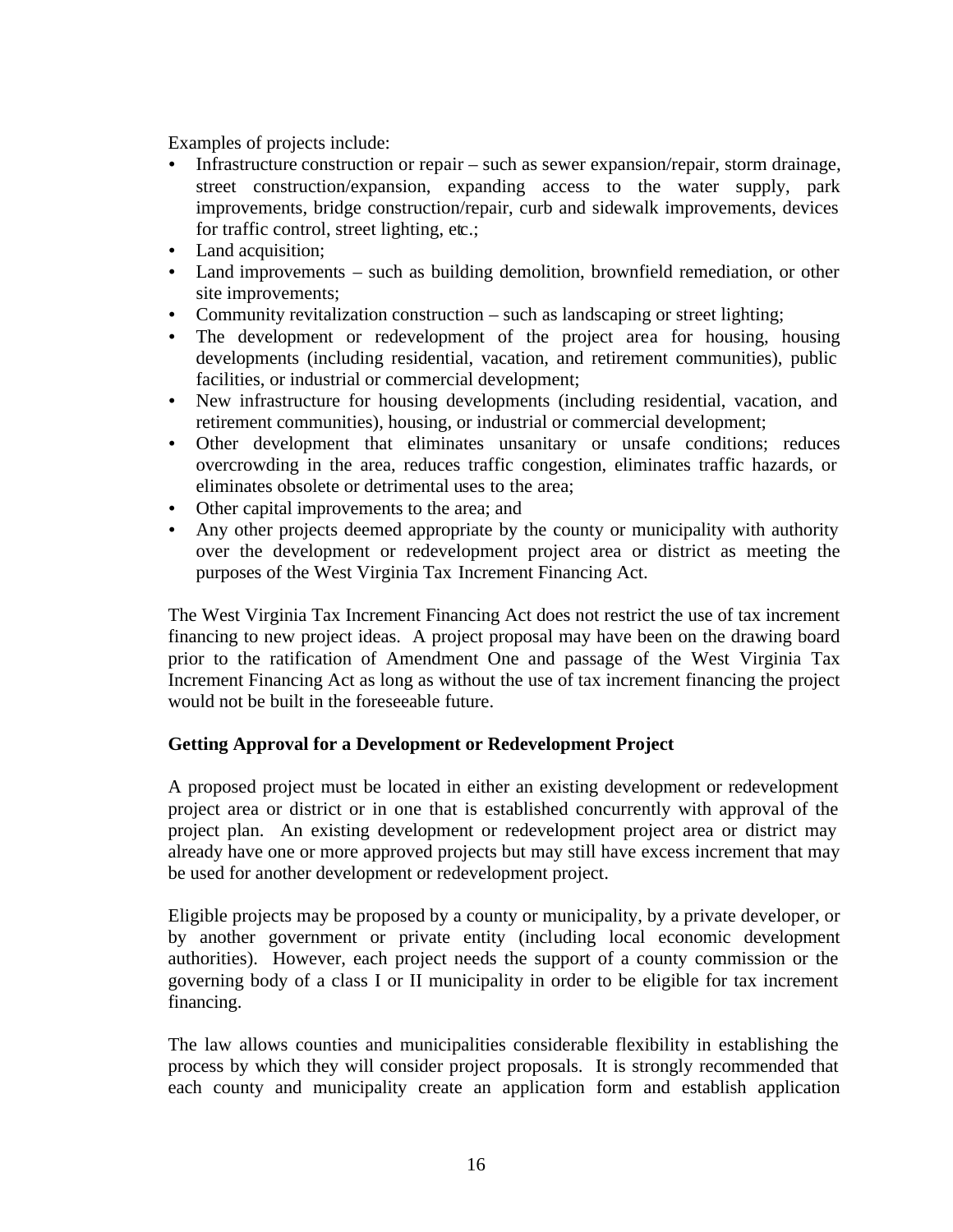standards that will apply to all project proposals from outside parties – including private developers and other public and private entities. A sample application form and set of standards, which have been endorsed by the West Virginia Municipal League, West Virginia Association of Counties, and the County Commissioners' Association of West Virginia, can be found in Appendix B. This application form should include, but not be limited to:

- 1. Information about the project developer, including corporation, partnership, limited partnership, limited liability company, or limited liability partnership papers, if applicable;
- 2. Copies of audited financial statements or federal income tax returns for the developer for the most recent five years. In the event the developer is a partnership, limited liability company or other pass-through entity that does not file federal income tax returns, copies of federal forms 1065, including all schedules filed, or federal form 1120S and all schedules filed, and federal form 8825 shall be filed in lieu of audited financial statements;
- 3. The name and contact information for the bond counsel and investment bankers or commercial bankers with whom they have been working, if any;
- 4. Information on similar projects the developer has done in the past and the relevant experience of individuals who will be working on this project;
- 5. A detailed description of the project;
- 6. A list of estimated project costs and how they are expected to be financed, including findings that this project would not otherwise be fully financed without the use of TIF financing;
- 7. Evidence of the financial feasibility of this project;
- 8. A development schedule;
- 9. An estimate of job creation from the project including the wages and benefits associated with those jobs;
- 10. A map showing the current uses and conditions of the area;
- 11. A map showing proposed improvements and uses of the area;
- 12. A list of any public improvements that will be needed in addition to the private developer's project; and
- 13. An estimate of the fiscal impact on the local levying bodies that will be forgoing the tax increment during the life of the project. This includes the effect on schools, roads, public safety, county and municipal services, etc.

Copies of the application form and its attachments must be made available to the public in the county clerk's office (if application is made to the county commission) or through the municipal recorder's office (if application is filed with the municipality) and posted on governing entity's website, if it has one.

If a county or municipality expends any funds while evaluating a project proposal and shepherding it through the approval process, it may later be reimbursed for these costs from funds in the TIF fund. However, the county or municipality may want to require developers to assume the responsibility for paying all these costs. In the sample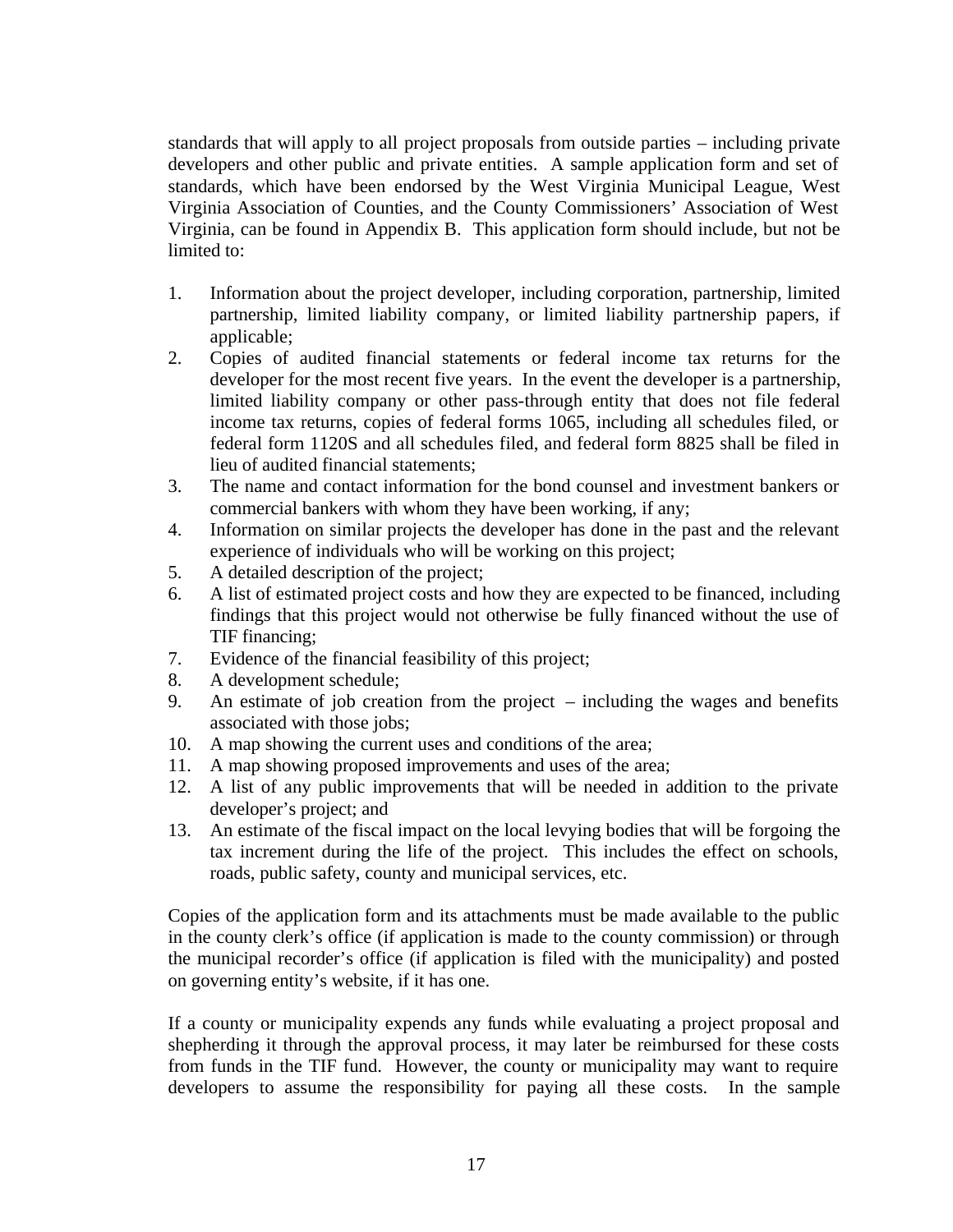application in Appendix B, private entities are required to pay for these costs while public entities must enter an agreement with the county or municipality as to how these costs will be financed. Whenever these costs may be paid from the TIF bond proceeds, a county or municipality will need to pass an inducement resolution and/or reimbursement resolution allowing for the expenditure of public funds for the purposes of evaluating a project proposal and shepherding it through the approval process. A sample inducement resolution is included in Appendix C.

A county or municipality must require any outside party to supply all of the information in the sample application and who is unwilling to assume financial risk for the project. If a county or municipality expends any resources on such a proposal, it does so at an increased risk of not being able to recover those expenditures.

In order for this project proposal to be approved and eligible for tax increment financing, the county or municipality will need to follow these steps:

- 1. Meet with the applicant and have the applicant formally present the project proposal;
- 2. If the application assumes that TIF bonds will be issued (rather than using the pay-as-you-go method), meet with a bond counsel and an investment banker or commercial banker for feedback on the feasibility of issuing bonds for this project. Even if the applicant has already met with a bond counsel and an investment banker or commercial banker, do not hesitate to meet with others. If this project goes forward, the

Tax-Exempt Bonds?

While TIF bonds are exempt from West Virginia taxes, current market conditions may make bonds that are also exempt from federal taxes more marketable. Bond counsel can provide guidance on how to comply with federal rules for tax-exempt bonds.

county commission or the governing body of the municipality will need to secure bond counsel and the services of an investment banker or commercial banker to prepare appropriate documents in order to issue TIF bonds or notes. A list of bond counsels can be found in "The Bond Buyers Municipal Marketplace" (also known as "The Red Book"). Some investment banks are also included in the Red Book, although this list is not exhaustive;

- 3. Conduct additional analysis on the fiscal impact of the proposed project on local levying bodies;
- 4. Verify all information in the project application (including conducting independent analysis on the feasibility of the project and any other needed analysis) – ask the applicant for any additional information needed to assess whether or not to move forward with this project proposal;
- 5. Hold public hearings;
- 6. Establish a memorandum of understanding (MOU) with any outside developer about how to conduct competitive bidding associated with this project and to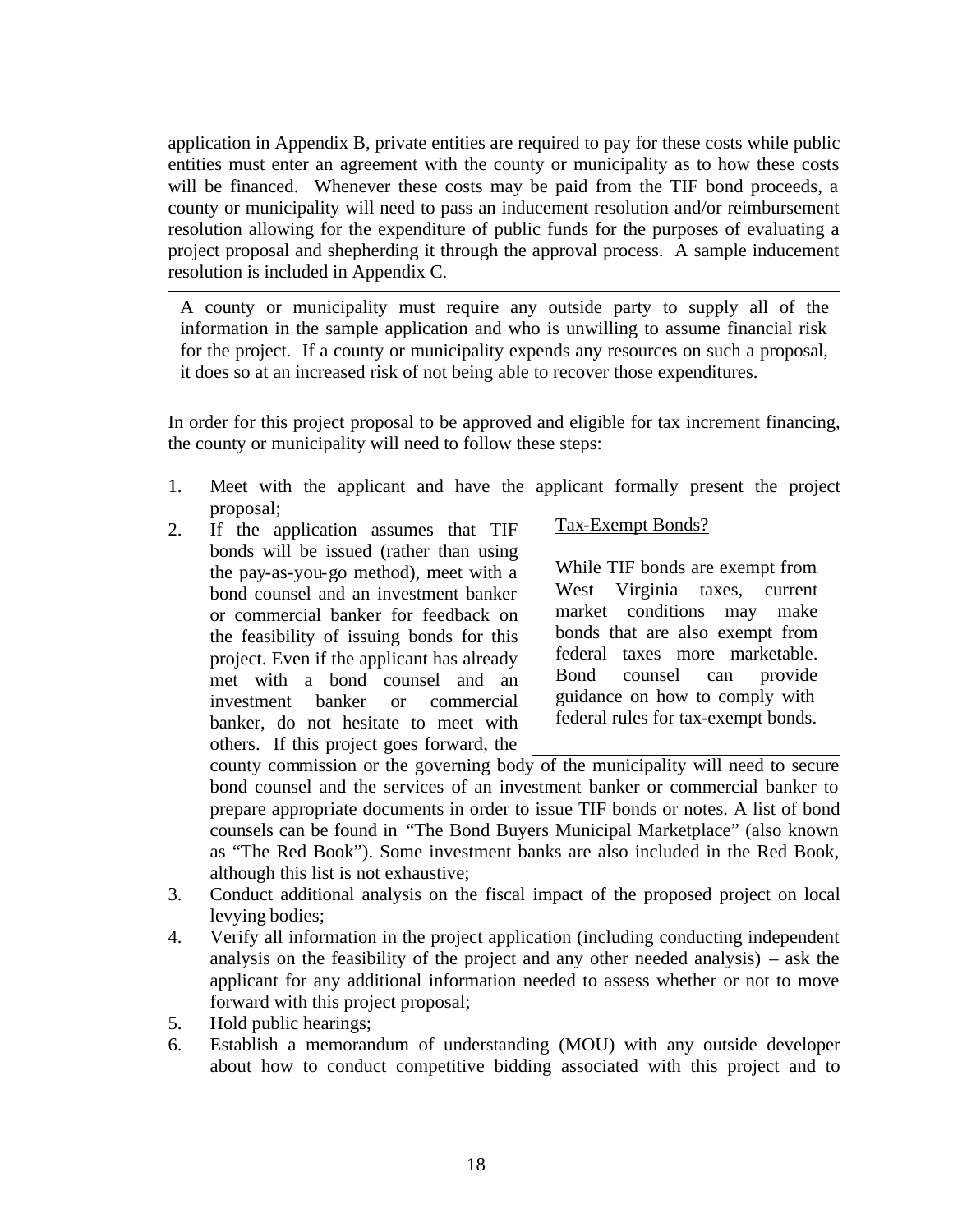acknowledge that the developer will comply with the requirements to pay prevailing wage and provide a local labor preference;

- 7. Submit an application for project approval to the West Virginia Development Office; and
- 8. Adopt a county order or pass a municipal ordinance approving the development or redevelopment project plan.

## **Hearing on a Project Proposal**

Prior to approving a proposed project, the county commission or the governing body of the municipality must hold a public hearing at which all interested parties are given the opportunity to express their views on the proposed project and the proposed tax increment financing obligations to be issued, if any.

The notice of the hearing must be published in a newspaper of general circulation in the county or municipality where the proposed project is located at least fifteen (15) days prior to the hearing. Additionally, prior to the publication of this notice, a copy must be sent by first-class mail to the chief executive officer of all other local governing bodies with the power to levy taxes on property within the development or redevelopment project area or district where the project will be located.

NOTE: The thirty (30) days that counties, municipalities and county boards of education have to review proposals is not a separate thirty (30) days. Rather, it begins when the thirty-day notice of the public hearing is sent to the chief executive officers of the levying bodies having jurisdiction to levy property taxes on property within the proposed project area or district.

## **West Virginia Development Office Approval of a Development or Redevelopment Project Proposal**

In order to gain approval for a development or redevelopment project that will be funded in whole or in part through TIF funds, a county or municipality must submit the following to the West Virginia Development Office:

- 1. A completed "Application for West Virginia Development Office Approval of a Development or Redevelopment Project Proposal" (*see* Appendix E);
- 2. A detailed description of the project that will benefit from tax increment financing. Include a description of how that project fits with the overall development plans for the development or redevelopment project area or district or the overall development plans for the county, municipality, or region;
- 3. A map showing the existing uses and conditions of the real property in the project area or district;
- 4. A map showing proposed improvements and uses of the project area or district;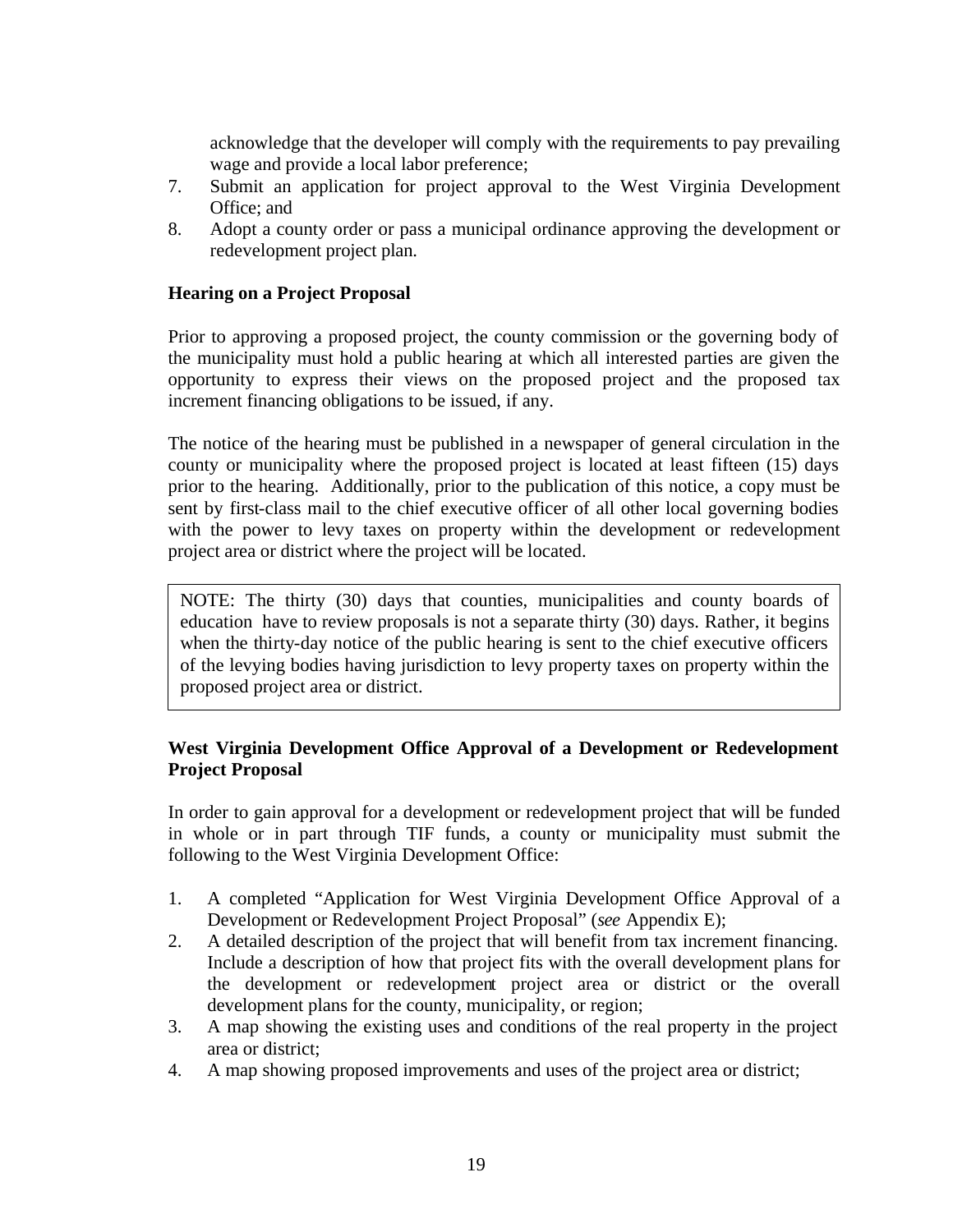- 5. Findings that the project would not otherwise be financed without tax increment financing;
- 6. The boundaries of the property within the development or redevelopment project area or district whose increment will be used for this project;
- 7. A certification by the county assessor of the base-assessed value of taxable property located in the development or redevelopment area or district whose increment will be used for this project;
- 8. A certification by the county assessor of the current assessed value of taxable property located in the development or redevelopment area or district, if it differs from the base-assessed value;
- 9. An estimate of the projected increase in value of the property whose increment will be used for this project and the resulting tax increment after one (1) year, five (5) years, ten (10) years, fifteen (15) years, twenty (20) years, twenty-five (25) years, and thirty (30) years;
- 10. An estimate of the job creation from the project including wages and benefits associated with those jobs. Include job creation both within the project area or district and outside of the project area and district if the job creation results from development of this project area or district. Estimate job creation throughout the life of the TIF obligations.
- 11. Verification and results of the public hearing;
- 12. A list of the kind, number, and location of any public improvements that will be needed as part of the project;
- 13. A list of estimated costs associated with the project and the proposed methods for financing these costs. Sources of funds may include private monies, the tax increment or the proceeds from the sale of TIF obligations, and other public monies. Costs include, but are not limited to, the following:
	- a. Capital costs;
	- b. Financing costs;
	- c. The costs of professional services associated with this project;
	- d. The costs associated with acquiring, preparing, and developing the project site;
	- e. The administrative costs of using county or municipal employees to prepare the application and implement the tax increment financing project plan;
	- f. Relocation costs;
	- g. Costs associated with conducting environmental impact studies or other such analyses;
	- h. Costs associated with informing the public about the proposed project plan;
	- i. Costs related to the construction of public works associated with the project plan; and
	- j. Costs associated with the sale or lease of county or municipal property that results in a loss for the county or municipality;
- 14. If tax increment financing obligations are expected to be issued, the following information must also be included:

The amount of indebtedness to be incurred: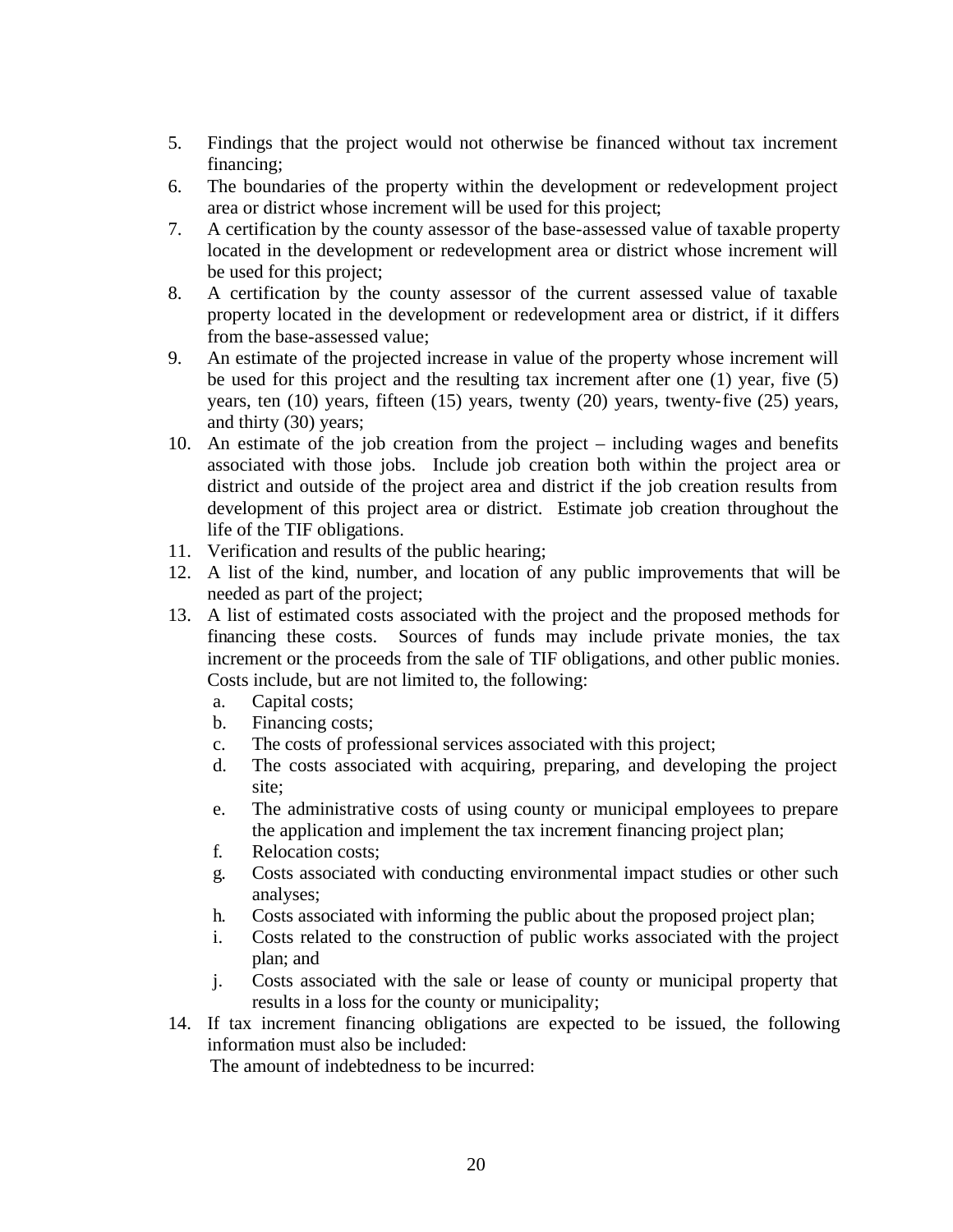- a. If other revenues are to be used to finance this debt including payments in lieu of taxes;
- b. The type and amount of other monies to be deposited in the TIF fund for the development or redevelopment project area or district;
- c. If less than the full increment is to be used, how the excess will be distributed,
- d. The terms for early repayment of the TIF obligations; and
- e. A letter from the county or municipality's bond counsel and/or financial underwriter stating that the proposed project could support tax increment financing bonds or other obligations and the terms and conditions of such offering;
- 15. An analysis showing the fiscal impact on each local levying body. This analysis should consider the costs incurred by the local levying bodies and how those costs will be offset/funded. This includes the effect on schools, public services, utilities, etc.;
- 16. Any costs to other communities or areas in West Virginia as a result of this development;
- 17. Any other information, including the effect on the economy, that may be necessary to determine whether the project is financially feasible;
- 18. A memorandum of understanding (MOU) between the developer and the county or municipality about how the competitive bidding process will be conducted;
- 19. A relocation plan for any displaced persons, businesses, or organizations;
- 20. Proposed changes to zoning ordinances, if any;
- 21. Appropriate cross-references to any master plan, map, building codes, and municipal ordinances or county orders affected by the project;
- 22. If the application is being submitted by a county, the county must provide all municipalities that are included, in whole or in part, in the boundaries of the development or redevelopment project area or district, thirty (30) days to review the proposed project and must obtain their approval in the form of a resolution adopted by the governing body of the municipality. The county must include a copy of the resolution(s) with its application;
- 23. If the application is being submitted by a class I or II municipality, the municipality must allow the county or counties included in the boundaries of the development or redevelopment project area or district thirty (30) days to review the proposed project. The county or counties may request further information, provide guidance, or make other formal requests. The class I or II municipality must include any such communications from the county or counties with its application.
- 24. If the project was proposed by an entity other than the county or municipality submitting this application, the following, as applicable, must also be submitted:
	- a. Information about the project developer, including corporation, partnership, limited partnership, limited liability company or limited liability partnership papers, if applicable;
	- b. Copies of audited financial statements or federal income tax returns of the developer for the most recent five years. In the event the developer is a partnership, limited liability company or other pass-through entity that does not file federal income tax returns, copies of federal forms 1065, including all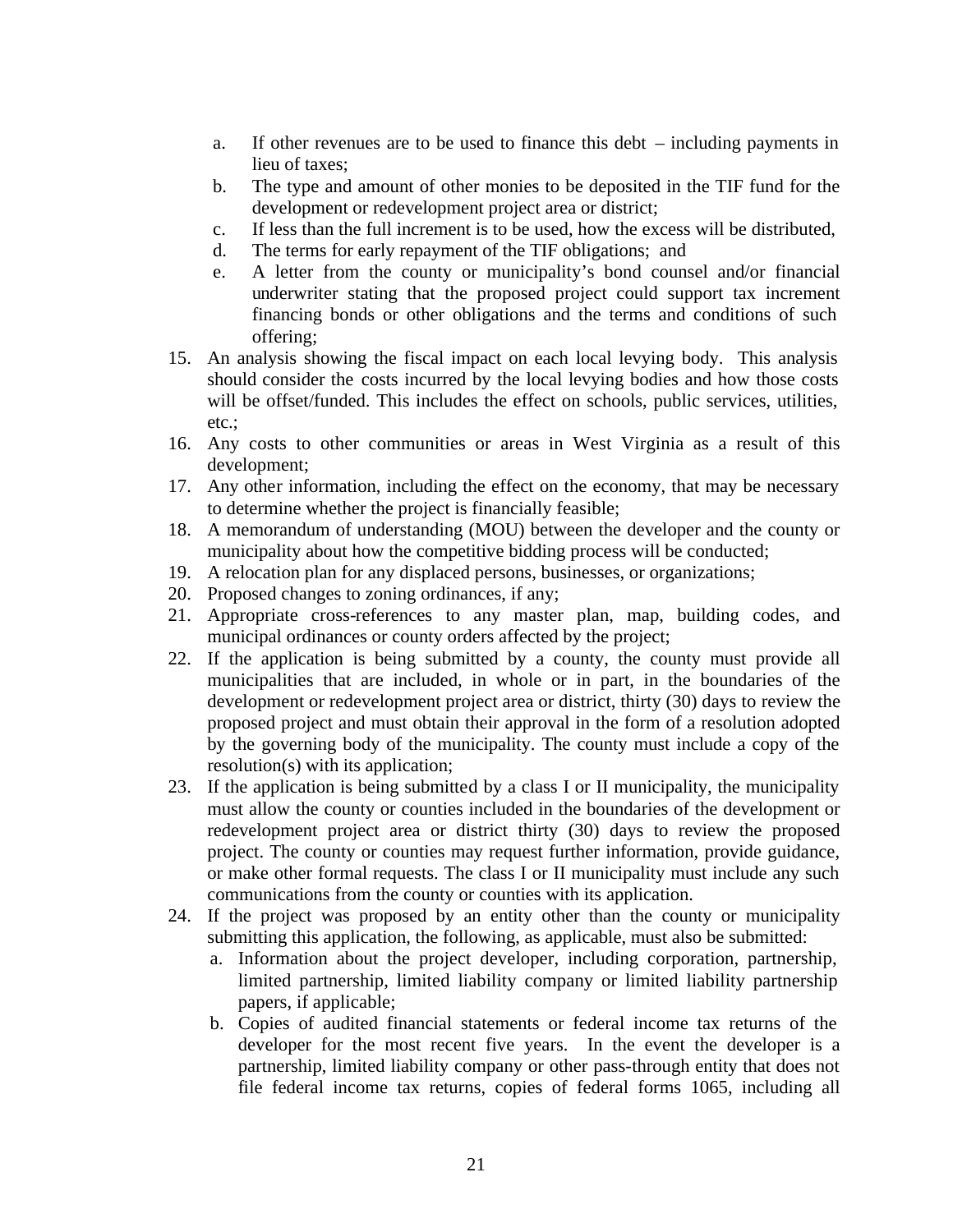schedules filed, or federal form 1120S and all schedules filed, and federal form 8825 shall be filed in lieu of audited financial statements; and

c. Information on similar projects the developer has done in the past and the relevant experience of individuals who will be working on this project.

#### **Order or Ordinance Approving a Project Plan**

The order, or ordinance, approving a development or redevelopment project must be adopted, or passed, within one (1) year after the date of the county assessor's certification of the base value for purposes of the application to the West Virginia Development Office for this project.

The order, or ordinance, must, at a minimum, contain findings that the project plan is economically feasible and codify the memorandum of understanding (MOU) between the county, or municipality, and the developer about how the competitive bidding process will be conducted. *See*, Appendix H for information on competitive bidding.

## **Responsibilities of a County or Municipality after the Project Plan has been Adopted**

After a project plan has been approved by adoption or an order or enactment of an ordinance, the construction or other steps associated with the improvements may begin.

If the project plan calls for the issuance of TIF bonds or notes, the first step will be to work with a bond counsel and an investment banker or commercial banker, selected by the county commission or governing body of the municipality, and the developer. Market conditions fluctuate; therefore, the county or municipality must be prepared for changes to the bond offering or the overall financing of the project.

Once the TIF bonds or notes are ready for market, the county or municipality must authorize, by order or ordinance, the issuance of the bonds. The order or ordinance must state the name of the project, the dollar amount of the TIF bonds to be issued, and the interest rate to be borne by these bonds. The order or ordinance may also include additional information about the terms of the obligations, including, but not limited to, the terms of refinancing these bonds.

The county commission, or the governing body of the municipality, will also want to work with the county assessor to ensure that the property in the development or redevelopment project area or district is being reassessed in a timely manner. If the county assessor's records do not reflect the increase in value that resulted from the development or redevelopment project, there will be no tax increment to help service the TIF obligations.

Annually, the county or municipality will also need to report on the progress of the development or redevelopment project. This report will be due to the West Virginia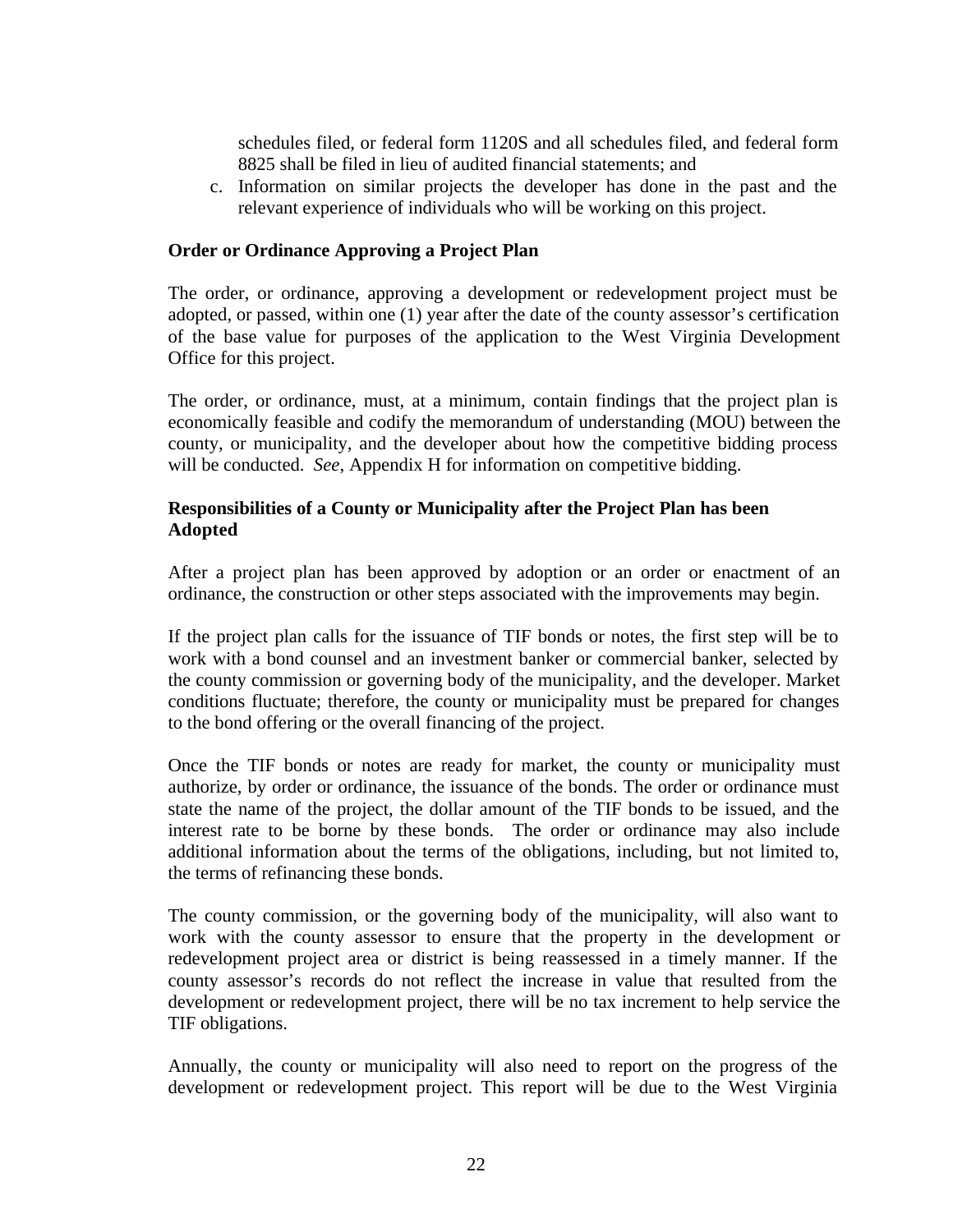Development Office by October 1st of each year and cover activity during the preceding fiscal year ending June 30th. The data in this report shall be deemed a public record. The county or municipality must publish this report on its website. If the county or municipality does not have a website, the report will be published on the website of the West Virginia Development Office. This report must include the following information:

- 1. The aggregate amount and the amount by source in the TIF fund and the amount that is attributable to this project;
- 2. The amount and purpose of any expenditures made out of the TIF fund that are attributable to this project, both for that year and for the life of the project;
- 3. The amount of any pledged revenues in the TIF fund, for payment of principal and interest on any outstanding TIF obligations;
- 4. The base-assessed value of taxable property in the development or redevelopment project area or district;
- 5. The current assessed value of taxable property in the development or redevelopment project area or district;
- 6. The increase in assessed value over the base-assessed value of taxable property in the development or redevelopment project area or district;
- 7. The amount of payments in lieu of taxes that have been deposited in the TIF fund and expended, both for that year and for the life of the project;
- 8. Reports on any contracts associated with the project plan;
- 9. A copy of the original project plan and any amendments to the project plan;
- 10. A status of the overall project;
- 11. The cost of any property acquired, sold, rehabilitated, reconstructed, repaired, or remodeled in association with the project plan as part of the project;
- 12. The number of parcels acquired for the project through initiation of eminent domain proceedings;
- 13. The number of jobs created or projected to be created, if any, in the project area or district, and the estimated wages and benefits associated with those jobs;
- 14. Any other information that the county or municipality deems necessary or that may be required by the West Virginia Development Office.

In addition to the annual report, on or before October 1st of each year, the county or municipality must publish an annual statement in a newspaper of general circulation in the county or municipality. This annual statement must include a summary of receipts and disbursements by major category of moneys in the TIF fund during that fiscal year; a summary of the status of the project plan; the amount outstanding, at the close of the preceding fiscal year, of the principal on the TIF obligations (if applicable); and any other information the county or municipality deems necessary to publish.

Every five (5) years after the adoption of a Project Plan, the county or municipality must hold a public hearing to determine if the project is making satisfactory progress under the proposed time schedule in the original plan. Notice of the hearing must be given in a newspaper of general circulation in the county or municipality and must be published once each week for four (4) consecutive weeks immediately prior to the hearing.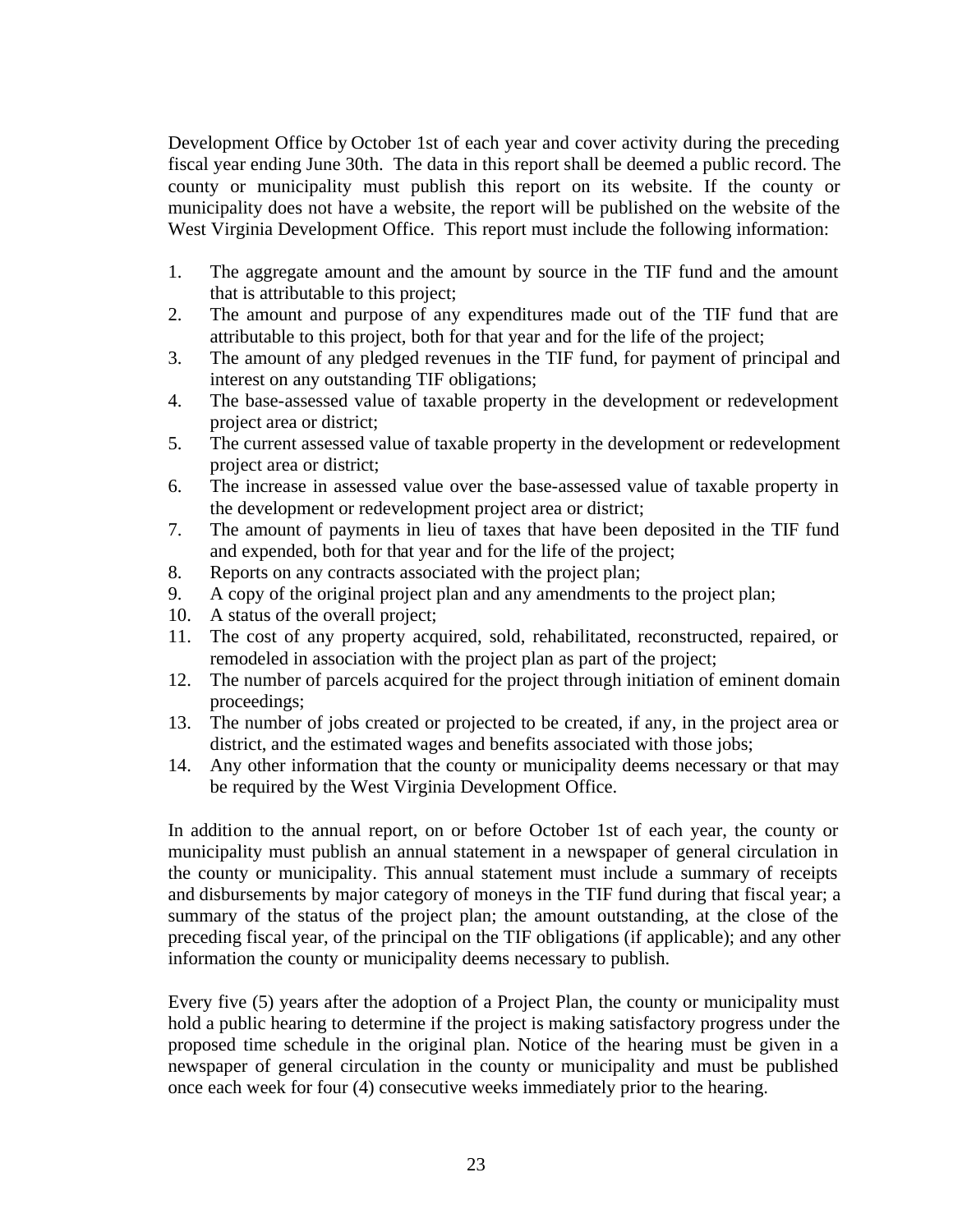#### **Amending an Existing Development or Redevelopment Project Plan**

An approved project plan may be modified as necessary.

When modifications include a material change in scope or use, or a change in the cost or value of the project by more than fifty percent (50%), the county or municipality must conduct a public hearing on the proposed changes at which interested parties must be afforded a reasonable opportunity to express their views on the changes. Notice of the hearing must be published as a legal advertisement in a newspaper of general circulation in the county or municipality in which the project is located once a week for three (3) consecutive weeks prior to the date of the public hearing. Prior to the publication, a copy of the notice must be sent by first-class mail to the chief executive officer of all other local levying bodies having the power to levy taxes on property within the development or redevelopment project area or district in which the project is located. In addition, at least fifteen (15) days prior to any public hearing, the proposed plan amendments must be made available to the public at the county clerk's office, or municipal recorder's office, depending on whether the project area or district was established by the county commission or the governing body of the municipality.

After conducting the public hearings, the changes must be codified through the adoption of amendments to the existing county order or municipal ordinance.

#### **IV. Assurances**

#### **Conflict of Interest Provisions**

Any employee, consultant, or elected official from the county or municipality involved in the process of establishing a development or redevelopment project area or district or preparing a project plan, who owns or controls any interest in the property located in the development or redevelopment project area or district, or proposed development or redevelopment project area or district, must disclose this in writing to the clerk of the county commission or the recorder of the municipality. This disclosure must be entered into the minute books of the county commission or governing body of the municipality.

Any individual who is required to submit the disclosure about his/her ownership or controlling interest in property in a proposed development or redevelopment project area or district must refrain from any official involvement in the process by which the project area or district is approved, and in the process by which a project proposal is approved for a new or existing project area or district, as provided in the West Virginia Tax Increment Financing Act and this handbook. In addition, he/she must refrain from communicating with other officials or government employees about this matter.

After a plan is proposed (whether or not it has been approved), no elected officials or employees of the county or municipality in which the development or redevelopment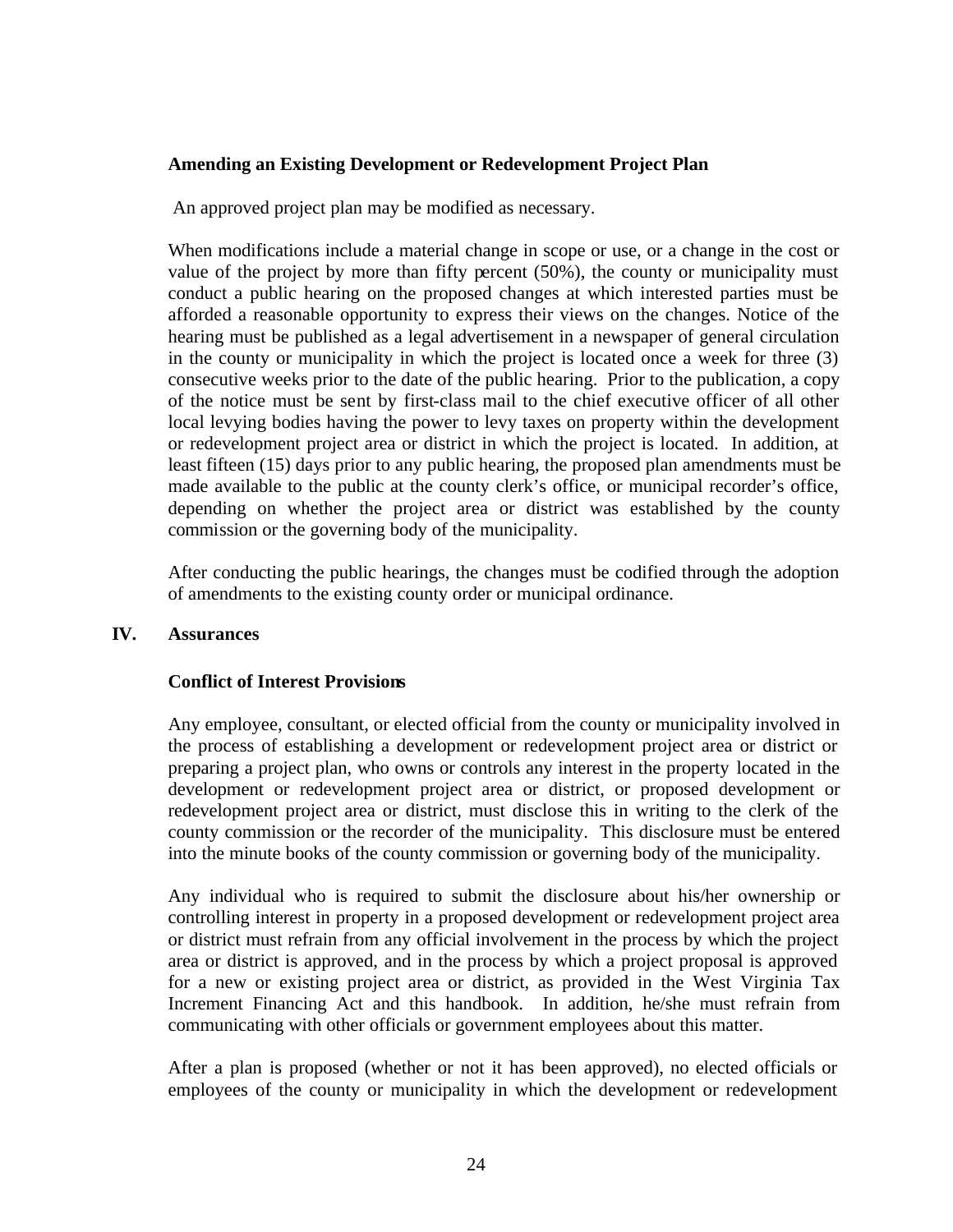project area or district, or development or redevelopment project, would be located may acquire any interest in any property in the development or redevelopment project area or district.

#### **Prevailing Wage, Local Labor Preferences, and Competitive Bidding Requirements**

Any development or redevelopment project that has been approved by the West Virginia Development Office that exceeds \$25,000 and that receives partial or complete funding through tax increment financing money is deemed by statute to be a public improvement and is subject to the prevailing wage, local labor preferences, and competitive bidding requirements set forth in the West Virginia Code. *See*, Appendix H for additional information on these requirements.

If the project was proposed by a person other than the county or municipality, the county or municipality must establish a memorandum of understanding (MOU) with that person in which the person acknowledges his/her obligations to pay prevailing wages, use local labor and procure goods and services through the competitive bidding process for this project. The MOU may allow the person to conduct the competitive bidding process for the county commission or governing body of the municipality, but the MOU may not relieve the county commission or the governing body of the municipality from ensuring that the person complies with all applicable laws regarding the payment of prevailing wages, use of local labor and the use of competitive bidding to procure goods and services for the project. The MOU should also include (1) a definition of the lowest qualified responsible bidder; (2) an agreement on how to deal with cost overruns; and (3) a statement reaffirming that design-build bids may be submitted that conform to the requirements of the Design-Build Procurement Act, W. Va. Code § 5-22A-1 *et seq*. At any time, based on this process, the county or municipality, or the person designated in the MOU to conduct the bidding process, may reject all bids and solicit new ones.

## *Exceptions:*

The prevailing wage and competitive bid requirements do not apply to projects under \$50,000 that are done by full-time employees of the county or municipality.

The prevailing wage and competitive bid requirements will not prevent the use of students enrolled in a vocational education program when their work is part of the students' training program.

The prevailing wage and competitive bid requirements will not apply to emergency repairs, that, if not made immediately, will seriously impair the use of the building components or systems, or may cause danger to persons using those components or systems.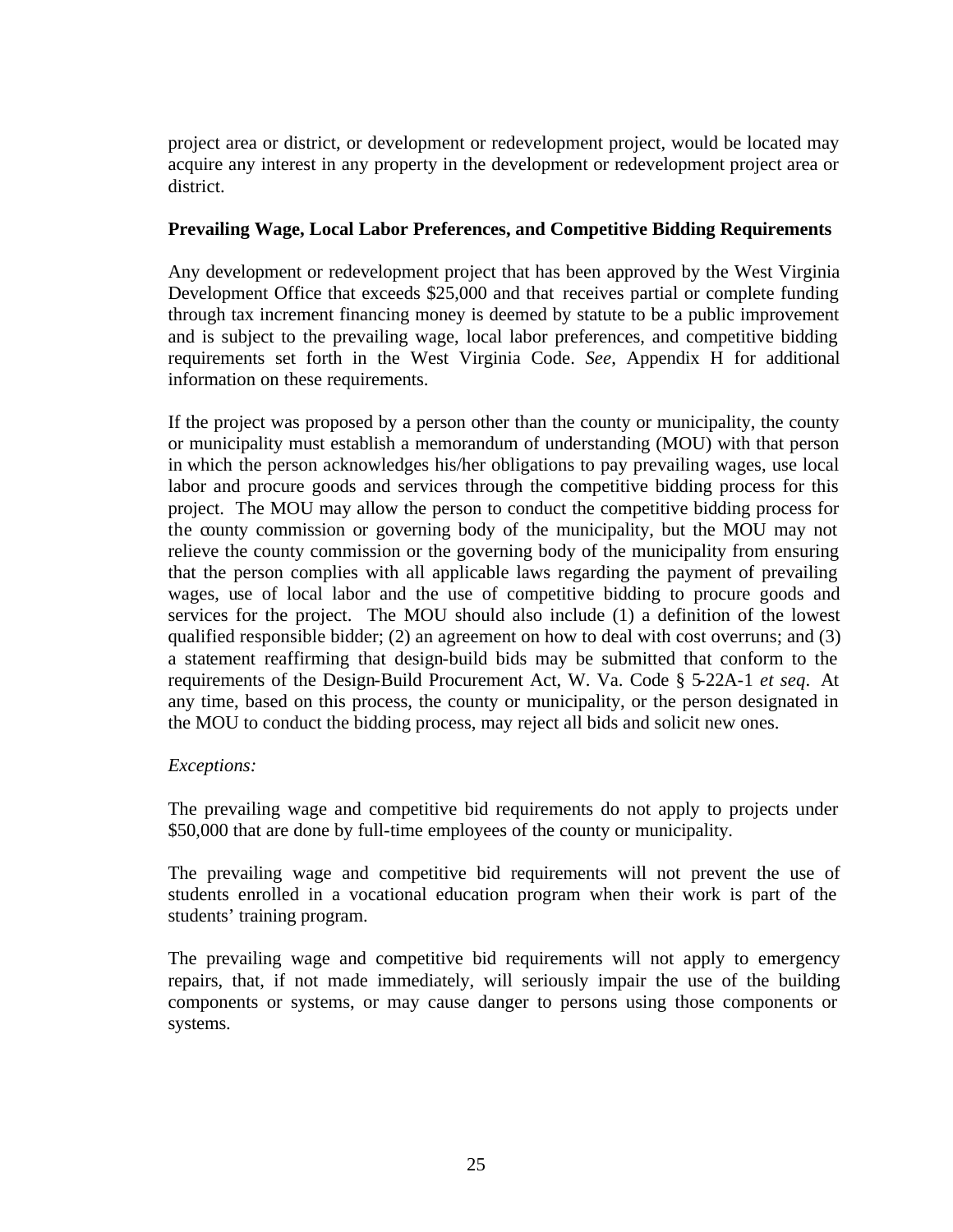The prevailing wage and competitive bid requirements will not prevent the use of volunteers where the cost of materials or other services associated with the use of volunteers does not exceed \$50,000.

#### **Additional Information**

The following agencies and organizations can provide additional information on Property Tax Increment Financing in West Virginia.

#### **West Virginia Development Office**

Capitol Complex, Building 6, Room 525, 5<sup>th</sup> Floor Charleston, WV 25305-0311 Toll Free Phone: 1-800-WVA-DEVO (982-3386) Phone: (304) 558-2234 Fax: (304) 558-1189 www.wvdo.org

#### **Department of Tax and Revenue**

State Capitol, Room W-300 1900 Kanawha Boulevard East Charleston, West Virginia 25305 Phone: (304) 558-0211 Fax: (304) 558-2324 www.state.wv.us/taxrev/

#### **West Virginia Association of Counties**

2211 Washington Street, East Charleston, WV 25311 Phone: (304) 346-0591 Fax: (304) 346-0592 Email: wvaco@wvaco.org www.wvcounties.org

#### **County Commissioners' Association of West Virginia**

2309 Washington Street, East Charleston, WV 25311 Phone: (304) 345-4639 Fax: (304) 346-3512 Email: ccawv@citynet.net www.polsci.wvu.edu/ccawv

#### **West Virginia Municipal League**

2020 Kanawha Blvd., East Charleston, WV 25311 Phone: (304) 342-5564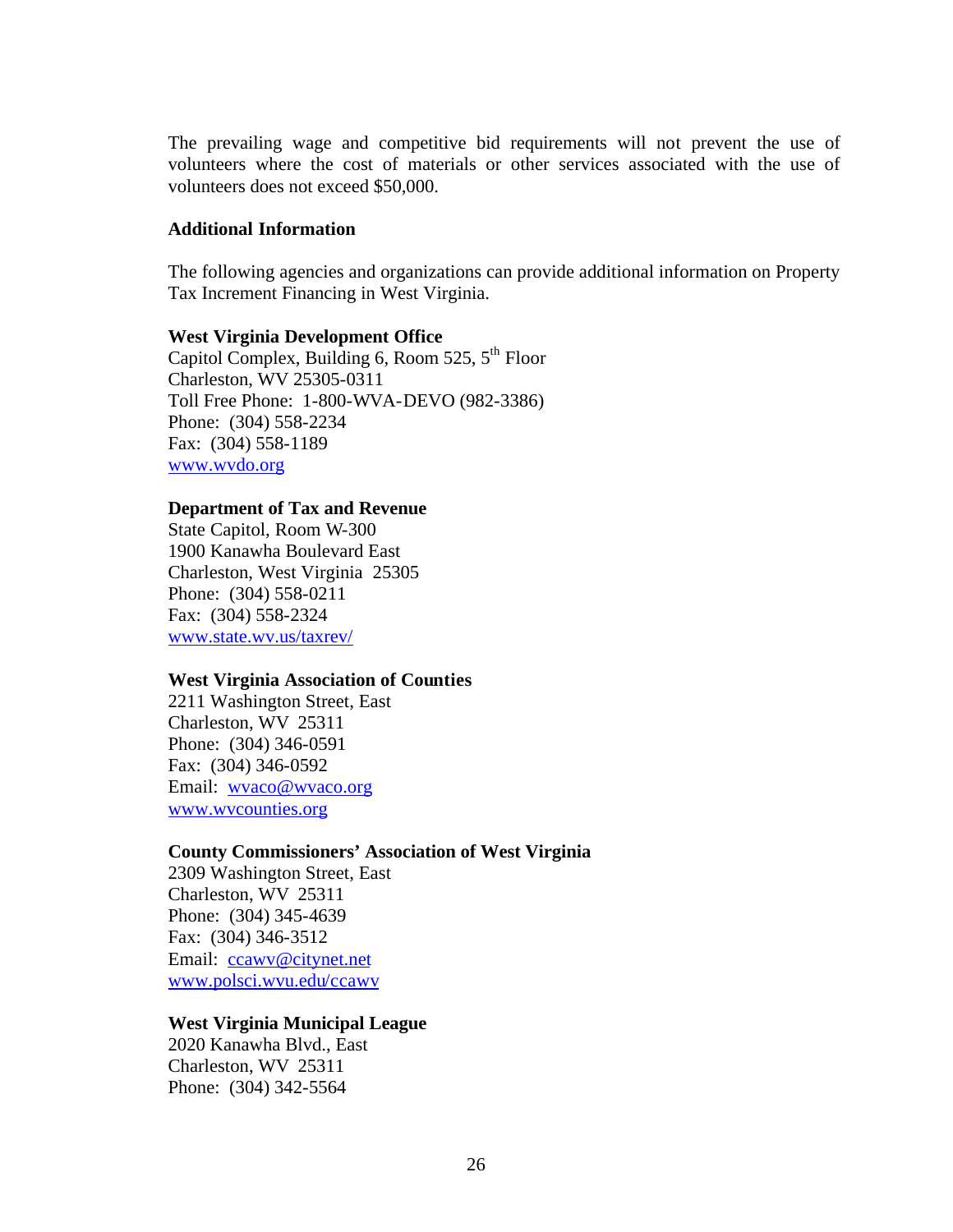Toll Free Phone: (800) 344-7702 Fax: (304) 342-5586 Email: wvml@newwave.net www.wvml.org

Additional guidance on the use of tax increment financing may also be obtained from bond counsels listed in "The Bond Buyers Municipal Marketplace" (also known as "The Red Book) or from investment bankers or other individuals who may assist with the issuance of TIF obligations.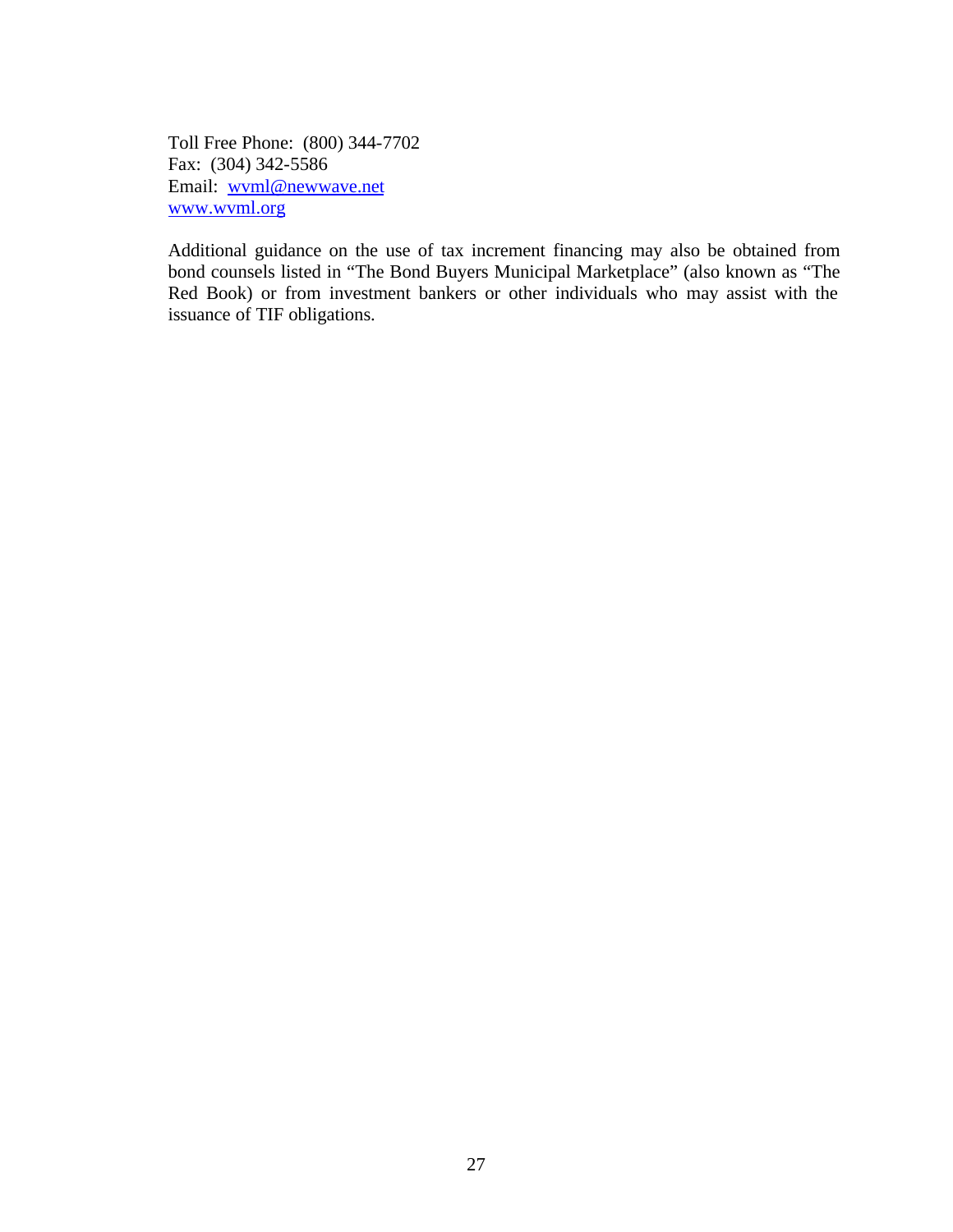#### **Appendix A: West Virginia Tax Increment Financing Law**

#### **ARTICLE 11B. WEST VIRGINIA TAX INCREMENT FINANCING ACT.**

#### **§7-11B-1. Short title**.

This article may be known and cited as "The West Virginia Tax Increment Financing Act".

#### **§7-11B-2. Findings and legislative purpose**.

(a) It is found and declared to be the policy of this state to promote and facilitate the orderly development and economic stability of its communities. County commissions need the ability to raise revenue to finance public improvements that are designed to encourage economic growth and development in geographic areas characterized by high levels of unemployment, stagnate employment, slow income growth, contaminated property or inadequate infrastructure. The construction of necessary public improvements in accordance with local economic development plans will encourage investing in job-producing private development and expand the public tax base.

(b) It is also found and declared that capital improvements or facilities in any area that result in the increase in the value of property located in the area or encourage increased employment within the area will serve a public purpose for each taxing unit possessing the authority to impose ad valorem taxes in the area.

(c) It is the purpose of this article:

(1) To encourage local levying bodies to cooperate in the allocation of future tax revenues that are used to finance public improvements designed to encourage private development in selected areas; and

(2) To assist local governments that have a competitive disadvantage in their ability to attract business, private investment or commercial development due to their location; to encourage remediation of contaminated property; to prevent or arrest the decay of selected areas due to the inability of existing financing methods to provide public improvements; and to encourage private investment designed to promote and facilitate the orderly development or redevelopment of selected areas.

#### **§7-11B-3. Definitions**.

(a) *General*. -– When used in this article, words and phrases defined in this section shall have the meanings ascribed to them in this section, unless a different meaning is clearly required either by the context in which the word or phrase is used or by specific definition in this article.

(b) *Words and phrases defined*. --

(1) "Agency" includes a municipality, a county or municipal development agency established pursuant to authority granted in section one, article twelve of this chapter, a port authority, an airport authority or any other entity created by this state or an agency or instrumentality of this state that engages in economic development activity.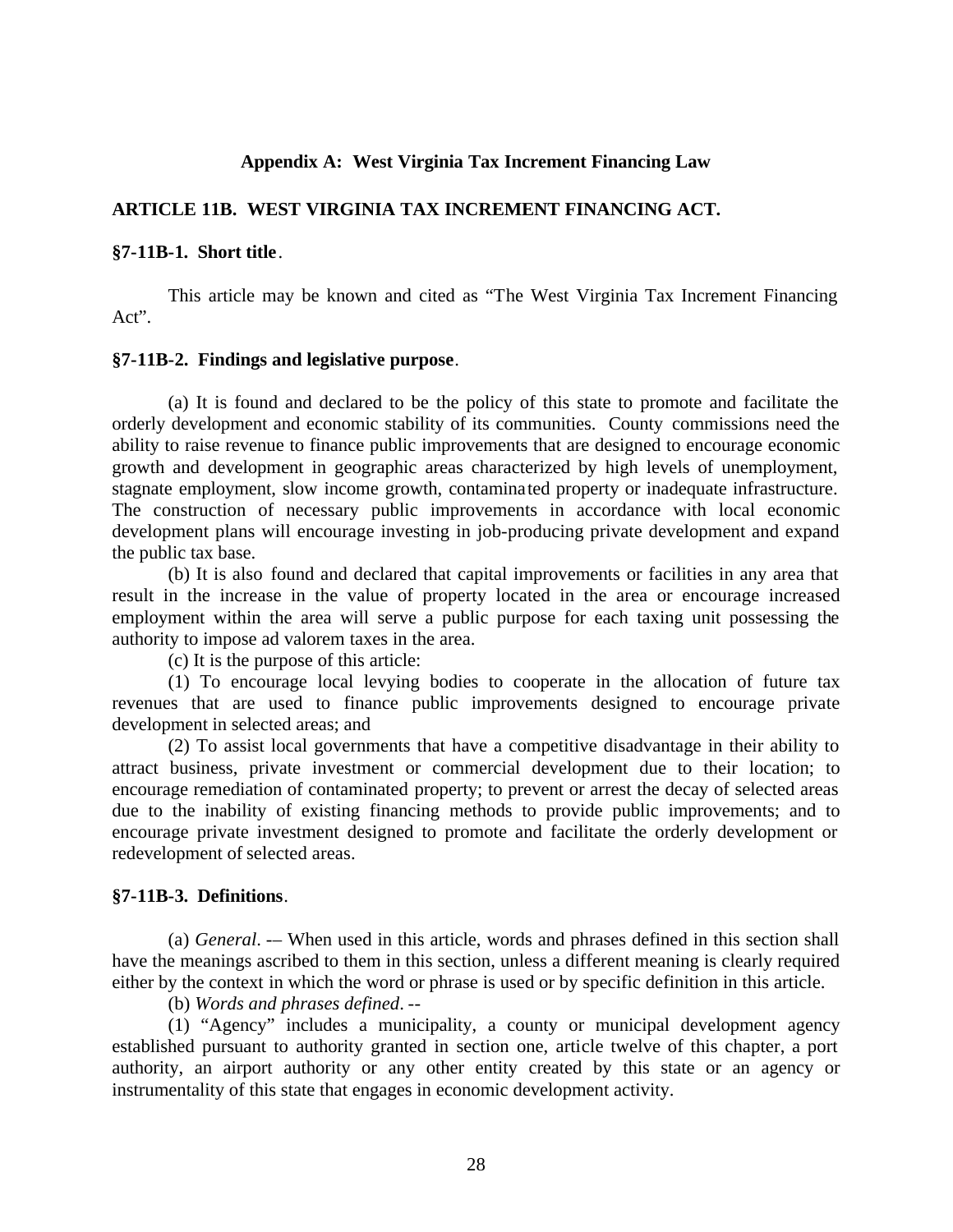(2) "Base-assessed value" means:

(A) The taxable assessed value of real and tangible personal property of a project developer having a tax situs within a development or redevelopment project area or district as shown upon the landbook and personal property records of the assessor on the first day of July of the year preceding the effective date of the order authorizing the tax increment financing plan; or

(B) The taxable assessed value of all real and tangible personal property having a tax situs within a development or redevelopment project area or district as shown upon the landbooks and personal property books of the assessor on the first day of July preceding the formation of the development or redevelopment project area or district.

(3) "Blighted area" means an area in which the structures, buildings or improvements, by reason of dilapidation, deterioration, age or obsolescence, inadequate provision for access, ventilation, light, air, sanitation, or open spaces, high density of population and overcrowding or the existence of conditions which endanger life or property, are detrimental to public health, safety, morals or welfare. "Blighted area" includes any area which, by reason of the presence of a substantial number of substandard, slum, deteriorated or deteriorating structures, predominance of defective or inadequate street layout, faulty lot layout in relation to size, adequacy, accessibility, or usefulness, unsanitary or unsafe conditions, deterioration of site or other improvements, diversity of ownership, defective or unusual conditions of title, or the existence of conditions which endanger life or property by fire and other causes, or any combination of such factors, substantially impairs or arrests the sound growth of a municipality, retards the provision of housing accommodations, or constitutes an economic or social liability and is a menace to the public health, safety, morals or welfare in its present condition and use, or any area which is predominantly open and which because of lack of accessibility, obsolete platting, diversity of ownership, deterioration of structures or of site improvements, or otherwise, substantially impairs or arrests the sound growth of the community.

(4) "Conservation area" means any improved area within the boundaries of a development or redevelopment project area or district located within the territorial limits of a municipality or county in which fifty percent or more of the structures in the area have an age of thirty-five years or more. A conservation area is not yet a blighted area but is detrimental to the public health, safety, morals or welfare and may become a blighted area because of any one or more of the following factors: dilapidation; obsolescence; deterioration; illegal use of individual structures; presence of structures below minimum code standards; abandonment; excessive vacancies; overcrowding of structures and community facilities; lack of ventilation, light or sanitary facilities; inadequate utilities; excessive land coverage; deleterious land use or layout; depreciation of physical maintenance; and lack of community planning. A conservation area shall meet at least three of the factors provided in this subdivision.

(5) "County commission" means the governing body of a county of this state and, for purposes of this article only, includes the governing body of a Class I or II municipality in this state.

(6) "Current assessed value" means:

(A) The annual taxable assessed value of all real and tangible personal property of a project developer having a tax situs within a development project area as shown upon the landbook and personal property records of the assessor; or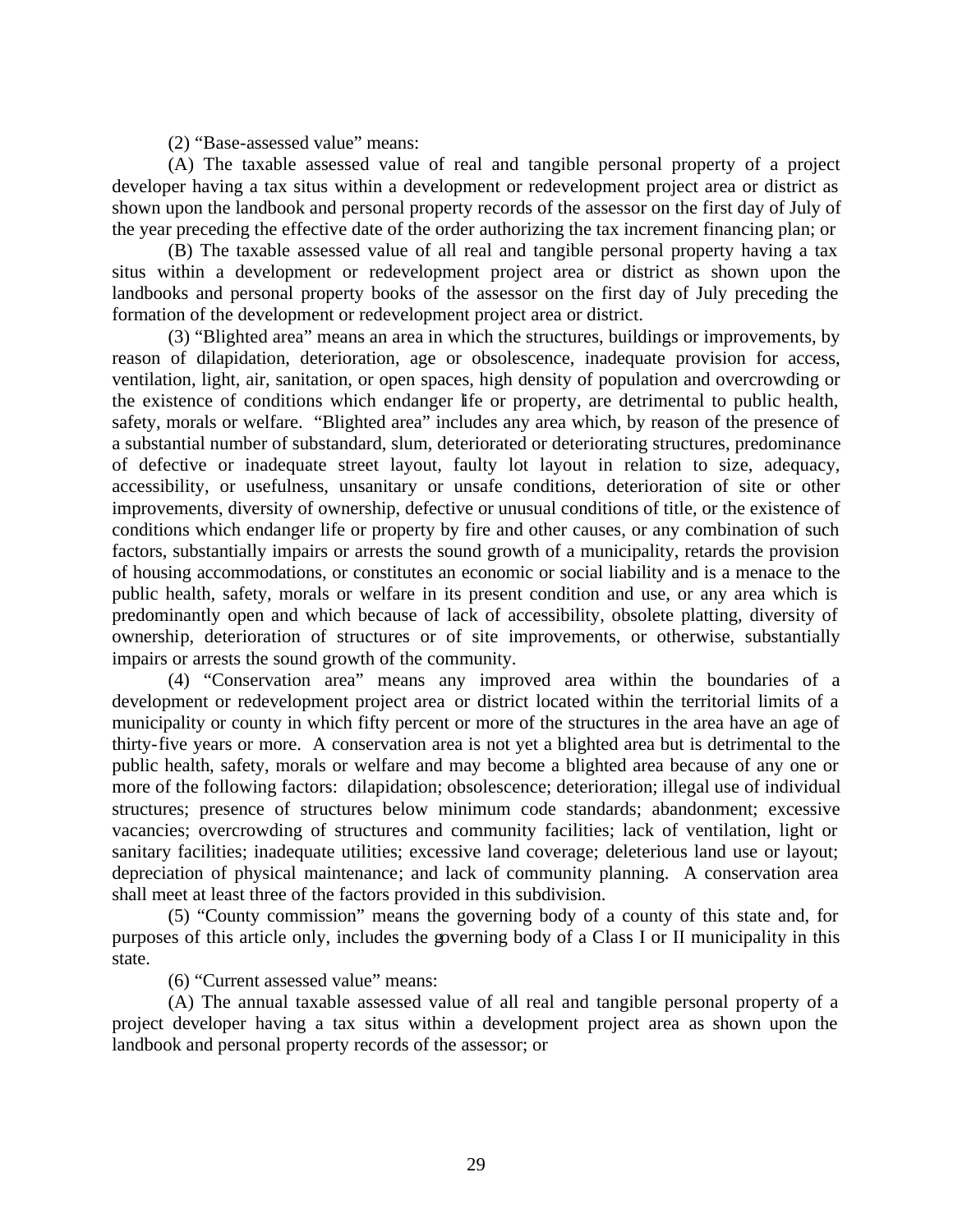(B) The annual taxable assessed value of real and tangible personal property having a tax situs within a development or redevelopment project area or district, as shown upon the landbook and personal property records of the assessor.

(7) "Development office" means the West Virginia development office created in section one, article two, chapter five-b of this code.

(8) "Development project" or "redevelopment project" means a project undertaken by a county commission or the governing body of a municipality in a development or redevelopment project area or district for eliminating or preventing the development or spread of slums or deteriorated, deteriorating or blighted areas, for discouraging the loss of commerce, industry or employment, for increasing employment, or for any combination thereof in accordance with a tax increment financing plan. A development or redevelopment project may include one or more of the following:

(A) The acquisition of land and improvements, if any within the development or redevelopment project area and clearance of the land so acquired; or

(B) The development, redevelopment, revitalization or conservation of the project area whenever necessary to provide land for needed public facilities, public housing, or industrial or commercial development or revitalization, to eliminate unhealthful unsanitary or unsafe conditions, to lessen density, mitigate or eliminate traffic congestion, reduce traffic hazards, eliminate obsolete or other uses detrimental to public welfare, or otherwise remove or prevent the spread of blight or deterioration;

(C) The financial or other assistance in the relocation of persons and organizations displaced as a result of carrying out the development or redevelopment project and other improvements necessary for carrying out the project plan, together with those site improvements that are necessary for the preparation of any sites and making any land or improvements acquired in the project area available, by sale or lease, for public housing or for development, redevelopment or rehabilitation by private enterprise for commercial or industrial uses in accordance with the plan;

(D) The construction of capital improvements within a development or redevelopment project area or district designed to increase or enhance the development of commerce, industry or housing within the development project area; or

(E) Any other projects the county commission or the agency deems appropriate to carry out the purposes of this article.

(9) "Development or redevelopment project area or district" means an area proposed by one or more agencies as a development or redevelopment project area or district, which may include one or more counties, one or more municipalities or any combination thereof, that has been approved by the county commission of each county in which the project area is located if the project is located outside the corporate limits of a municipality, or by the governing body of a municipality if the project area is located within a municipality, or by both the county commission and the governing body of the municipality when the development or redevelopment project area or district is located both within and without a municipality.

(10) "Economic development area" means any area or portion of an area located within the territorial limits of a municipality or county that does not meet the requirements of subdivisions (3) and (4) of this subsection and for which the county commission finds that development or redevelopment will not be solely used for development of commercial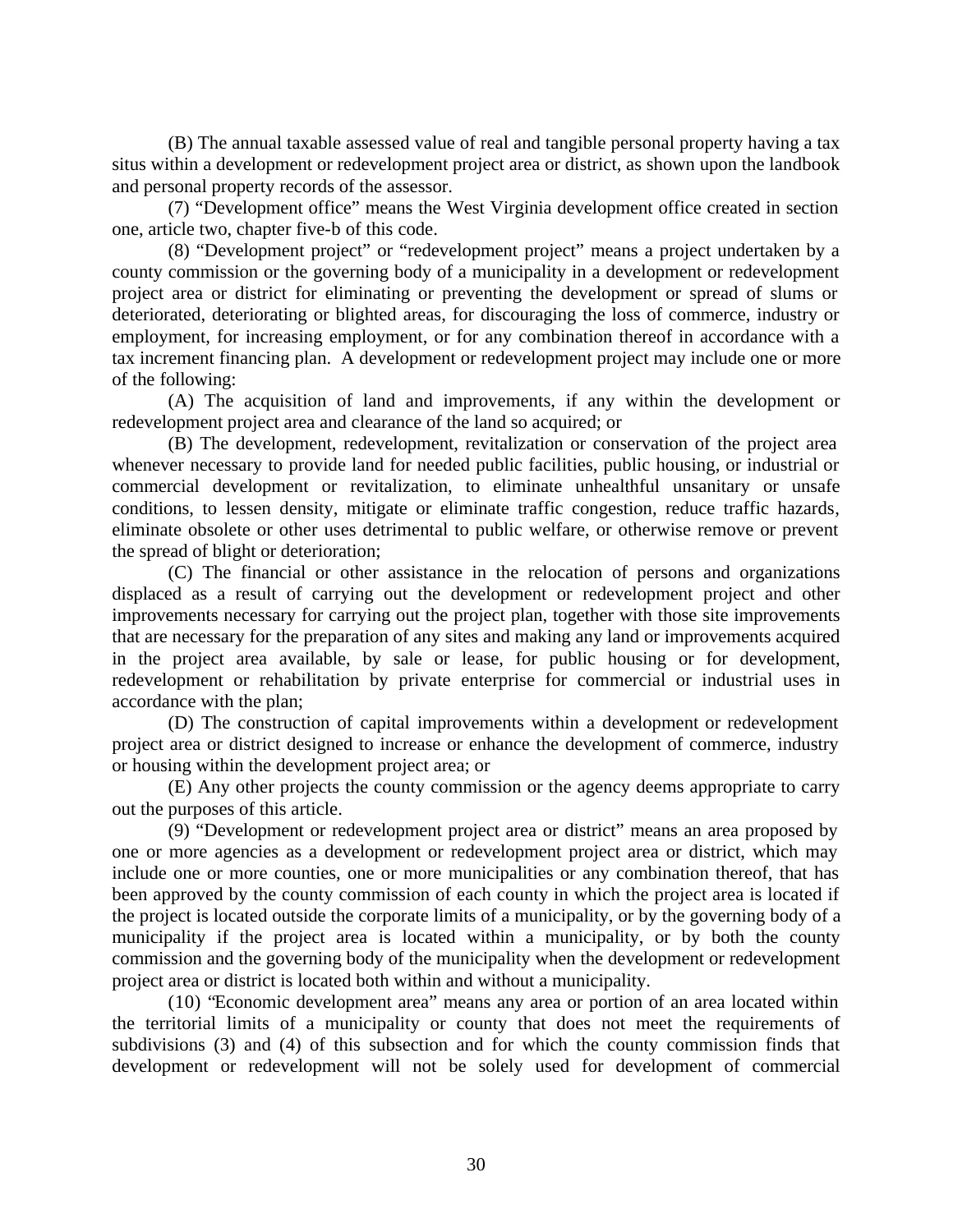businesses that will unfairly compete in the local economy and that development or redevelopment is in the public interest because it will:

(A) Discourage commerce, industry or manufacturing from moving their operations to another state;

(B) Result in increased employment in the municipality or county, whichever is applicable; or

(C) Result in preservation or enhancement of the tax base of the county or municipality.

(11) "Governing body of a municipality" means the city council of a Class I or Class II municipality in this state.

(12) "Incremental value," for any development or redevelopment project area or district, means the difference between the base-assessed value and the current assessed value. The incremental value will be positive if the current value exceeds the base value, and the incremental value will be negative if the current value is less than the base-assessed value.

(13) "Includes" and "including" when used in a definition contained in this article shall not be deemed to exclude other things otherwise within the meaning of the term being defined.

(14) "Local levying body" means the county board of education, and the county commission and includes the governing bodies of a municipality when the development or redevelopment project area or district is located, in whole or in part, within the boundaries of the municipality.

(15) "Obligations" or "tax increment financing obligations" means bonds, loans, debentures, notes, special certificates, or other evidences of indebtedness issued by a county commission or municipality pursuant to this article to carry out a development or redevelopment project or to refund outstanding obligations under this article.

(16) "Order" means an order of the county commission adopted in conformity with the provisions of this article and as provided in chapter seven of this code.

(17) "Ordinance" means a law adopted by the governing body of a municipality in conformity with the provisions of this article and as provided in chapter eight of this code.

(18) "Payment in lieu of taxes" means those estimated revenues from real property and tangible personal property having a tax situs in the area selected for a development or redevelopment project, which revenues according to the development or redevelopment project or plan are to be used for a private use, which levying bodies would have received had a county or municipality not adopted one or more tax increment financing plans, and which would result from levies made after the date of adoption of a tax increment financing plan during the time the current assessed value of all taxable real and tangible personal property in the area selected for the development or redevelopment project exceeds the total base-assessed value of all taxable real and tangible personal property in the development or redevelopment project area or district until the designation is terminated as provided in this article.

(19) "Person" means any natural person, and any corporation, association, partnership, limited partnership, limited liability company or other entity, regardless of its form, structure or nature, other than a government agency or instrumentality.

(20) "Private project" means any project that is subject to ad valorem property taxation in this state or to a payment in lieu of tax agreement that is undertaken by a project developer in accordance with a tax increment financing plan in a development or redevelopment project area or district.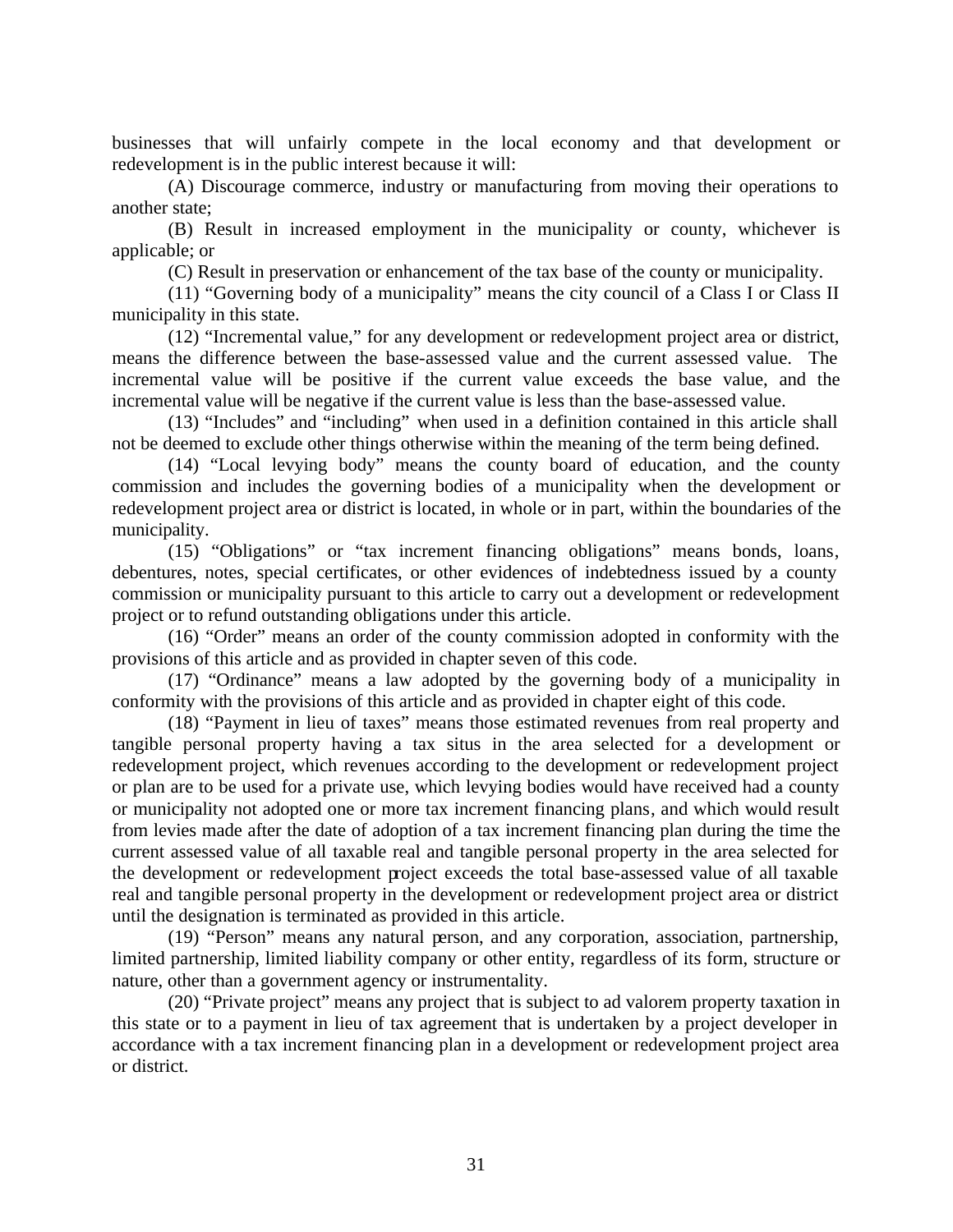(21) "Project" means any facility requiring an investment of capital, including extensions, additions or improvements to existing facilities including water or wastewater facilities, and the remediation of contaminated property as provided for in article twenty-two, chapter twenty-two of this code, but does not include performance of any governmental service by a county or municipal government.

(22) "Project costs" means expenditures made in preparation of the development or redevelopment project plan and made, or estimated to be made, or monetary obligations incurred, or estimated to be incurred, by the county commission which are listed in the project plan as costs of public works or improvements within a development or redevelopment project area or district, plus any costs incidental thereto. "Project costs" include, but are not limited to:

(A) Capital costs, including, but not limited to, the actual costs of the construction of public works or improvements, new buildings, structures and fixtures, the demolition, alteration, remodeling, repair or reconstruction of existing buildings, structures and fixtures, environmental remediation, parking and landscaping, the acquisition of equipment, and site clearing, grading and preparation;

(B) Financing costs, including, but not limited to, a interest paid to holders of evidences of indebtedness issued to pay for project costs, all costs of issuance and any redemption premiums, credit enhancement or other related costs;

(C) Real property assembly costs, meaning any deficit incurred resulting from the sale or lease as lessor by the county commission of real or personal property having a tax situs within a development or redevelopment project area or district for consideration that is less than its cost to the county commission;

(D) Professional service costs, including, but not limited to, those costs incurred for architectural planning, engineering and legal advice and services;

(E) Imputed administrative costs, including, but not limited to, reasonable charges for time spent by county employees or municipal employees in connection with the implementation of a project plan;

(F) Relocation costs, including, but not limited to, those relocation payments made following condemnation and job training and retraining;

(G) Organizational costs, including, but not limited to, the costs of conducting environmental impact and other studies, and the costs of informing the public with respect to the creation of a project development area and the implementation of project plans;

(H) Payments made, in the discretion of the county commission or the governing body of a municipality, which are found to be necessary or convenient to creation of development or redevelopment project areas or districts or the implementation of project plans; and

(I) That portion of costs related to the construction of environmental protection devices, storm or sanitary sewer lines, water lines, amenities or streets or the rebuilding or expansion of streets, or the construction, alteration, rebuilding or expansion of which is necessitated by the project plan for a development or redevelopment project area or district, whether or not the construction, alteration, rebuilding or expansion is within the area or on land contiguous thereto.

(23) "Project developer" means any person who engages in the development of projects in the state.

(24) "Project development or redevelopment area" means a contiguous geographic area within a county, or within two contiguous counties, in which a development or redevelopment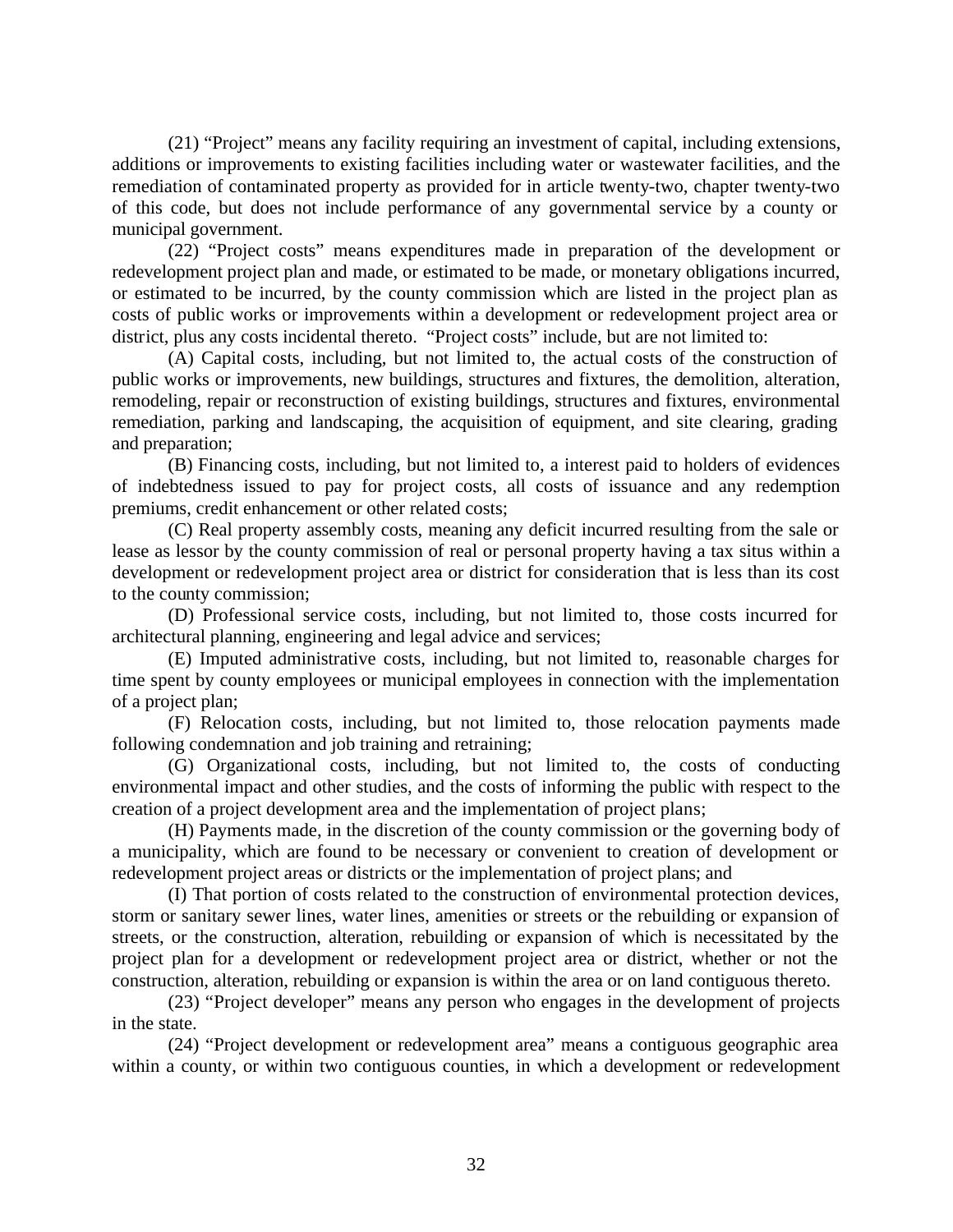project will be undertaken, as defined and created by order of the county commission, or county commissions in the case of an area located in two counties.

(25) "Project plan" means the plan for a development or redevelopment project that is adopted by a county commission or governing body of a municipality in conformity with the requirements of this article and chapter seven or eight of this code.

(26) "Real property" means all lands, including improvements and fixtures on them and property of any nature appurtenant to them or used in connection with them and every estate, interest, and right, legal or equitable, in them, including terms of years and liens by way of judgment, mortgage or otherwise, and indebtedness secured by the liens.

(27) "Redevelopment area" means an area designated by a county commission, or the governing body of a municipality, in respect to which the commission or governing body has made a finding that there exist conditions which cause the area to be classified as a blighted area, a conservation area, an economic development area or a combination thereof, which area includes only those parcels of real property directly and substantially benefitted by the proposed redevelopment project located within the development or redevelopment project area or district, or land contiguous thereto.

(28) "Redevelopment plan" means the comprehensive program under this article of a county or municipality for redevelopment intended by the payment of redevelopment costs to reduce or eliminate those conditions, the existence of which qualified the redevelopment project area or district as a blighted area, conservation area, economic development area or combination thereof, and to thereby enhance the tax bases of the levying bodies which extend into the redevelopment project area or district. Each redevelopment plan shall conform to the requirements of this article.

(29) "Tax increment" means:

(A) The amount of regular levy property taxes attributable to the amount by which the current assessed value of a private project in a development or redevelopment project area or district exceeds the base-assessed value, if any, of the private project; or

(B) The amount of regular levy property taxes attributable to the amount by which the current assessed value of real and tangible personal property having a tax situs in a development or redevelopment project area or district exceeds the base-assessed value of the property.

(30) "Tax increment financing fund" means a separate fund for a development or redevelopment project or for a development or redevelopment project area or district established by the county commission, or governing body of the municipality, that issues tax increment financing obligations into which all tax increment revenues and other pledged revenues are deposited and from which projected project costs, debt service and other expenditures authorized by this article are paid.

(31) "This code" means the code of West Virginia, one thousand nine hundred thirty-one, as amended by the Legislature.

(32) "Total ad valorem property tax regular levy rate" means the aggregate levy rate of all levying bodies on all taxable property having a tax situs within a development or redevelopment project area or district in a tax year but does not include excess levies, levies for general obligation bonded indebtedness or any other levies that are not regular levies.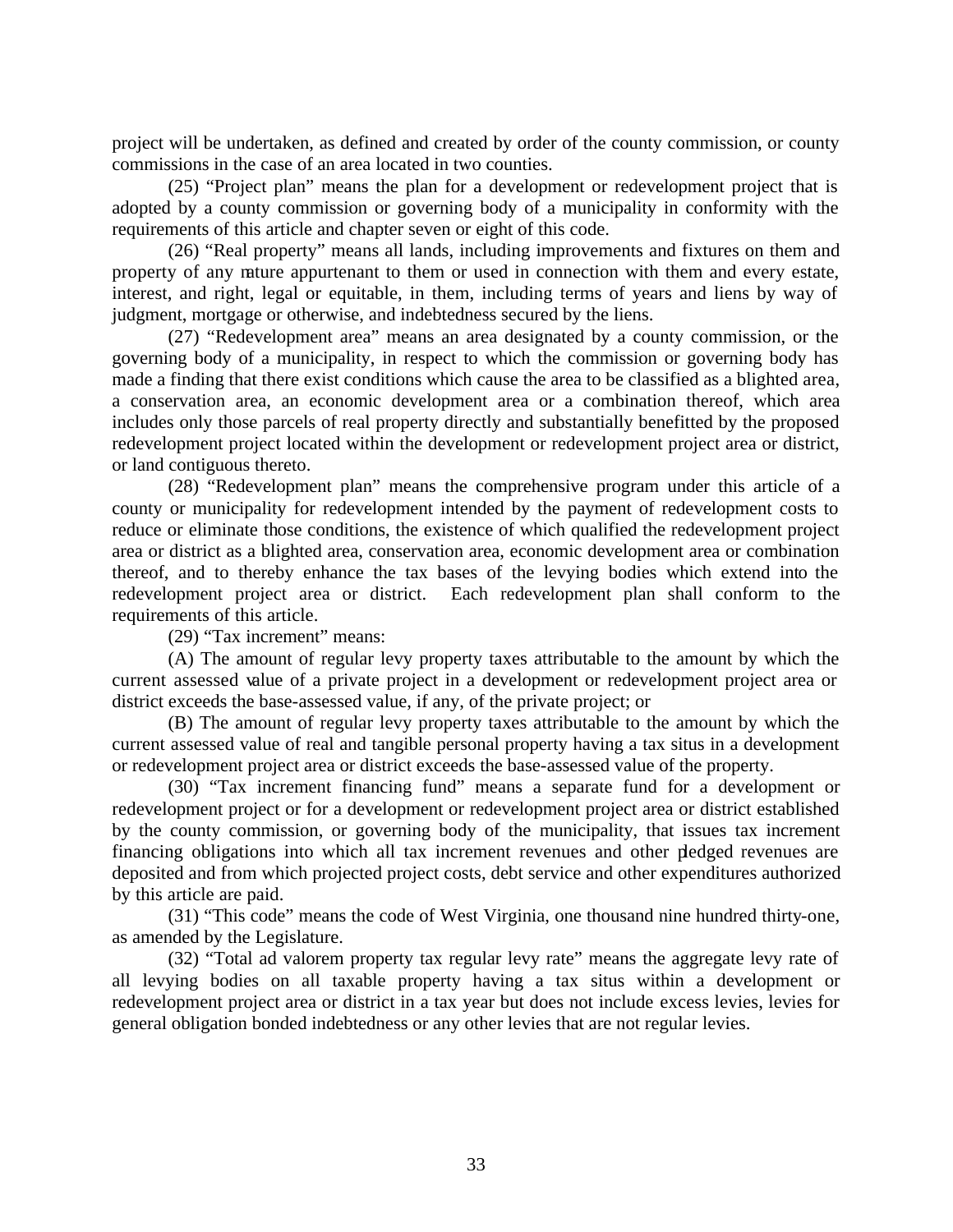#### **§7-11B-4. Powers generally**.

In addition to any other powers conferred by law, a county commission or governing body of a Class I or II municipality may exercise any powers necessary and convenient to carry out the purpose of this article, including the power to:

(1) Create development and redevelopment areas or districts and to define the boundaries of those areas or districts;

(2) Cause project plans to be prepared, to approve the project plans, and to implement the provisions and effectuate the purposes of the project plans;

(3) Issue tax increment financing obligations and pledge tax increments and other revenues for repayment of the obligations;

(4) Deposit moneys into the tax increment financing fund for any development or redevelopment project area or district, or project;

(5) Enter into any contracts or agreements, including agreements with bondholders, determined by the county commission to be necessary or convenient to implement the provisions and effectuate the purposes of project plans;

(6) Receive from the federal government or the state loans and grants for, or in aid of, a development or redevelopment project and to receive contributions from any other source to defray project costs;

(7) Exercise the right of eminent domain to condemn property for the purposes of implementing the project plan. The rules and procedures set forth in chapter fifty-four of this code shall govern all condemnation proceedings authorized in this article;

(8) Make relocation payments to those persons, businesses, or organizations that are displaced as a result of carrying out the development or redevelopment project;

(9) Clear and improve property acquired by the county commission pursuant to the project plan and construct public facilities on it or contract for the construction, development, redevelopment, rehabilitation, remodeling, alteration or repair of the property;

(10) Cause parks, playgrounds or water, sewer or drainage facilities, or any other public improvements, including, but not limited to, fire stations, community centers and other public buildings, which the county commission is otherwise authorized to undertake, to be laid out, constructed, or furnished in connection with the development or redevelopment project. When the public improvement of the county commission is to be located, in whole or in part, within the corporate limits of a municipality, the county commission shall consult with the mayor and the governing body of the municipality regarding the public improvement and shall pay for the cost of the public improvement from the tax increment financing fund;

(11) Lay out and construct, alter, relocate, change the grade of, make specific repairs upon, or discontinue public ways and construct sidewalks in, or adjacent to, the development or redevelopment project: *Provided*, That when the public way or sidewalk is located within a municipality, the governing body of the municipality shall consent to the same and if the public way is a state road, the consent of the commissioner of highways shall be necessary;

(12) Cause private ways, sidewalks, ways for vehicular travel, playgrounds or water, sewer or drainage facilities and similar improvements to be constructed within the development or redevelopment project for the particular use of the development or redevelopment project area or district, or those dwelling or working in it;

(13) Construct any capital improvements of a public nature;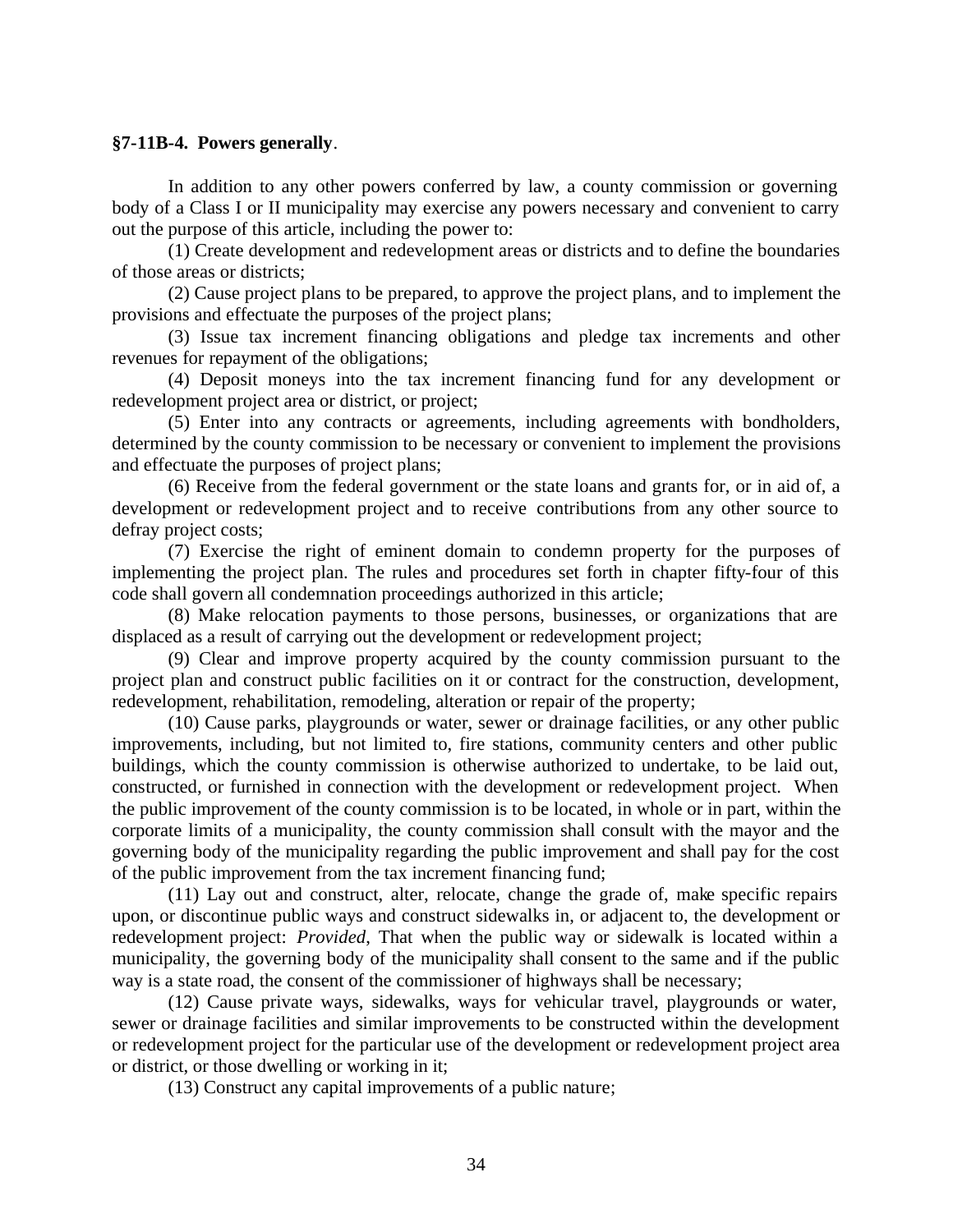(14) Construct capital improvements to be leased or sold to private entities in connection with the goals of the development or redevelopment project;

(15) Designate one or more official or employee of the county commission to make decisions and handle the affairs of development and redevelopment project areas or districts created by the county commission pursuant to this article;

(16) Adopt orders, ordinances or bylaws or repeal or modify such ordinances or bylaws or establish exceptions to existing ordinances and bylaws regulating the design, construction, and use of buildings within the development or redevelopment project area or district created by a county commission or governing body of a municipality under this article;

(17) Enter orders, adopt bylaws or repeal or modify such orders or bylaws or establish exceptions to existing orders and bylaws regulating the design, construction, and use of buildings within the development or redevelopment project area or district created by a county commission or governing body of a municipality under this article;

(18) Sell, mortgage, lease, transfer, or dispose of any property or interest therein, acquired by it pursuant to the project plan for development, redevelopment or rehabilitation in accordance with the project plan;

(19) Expend project revenues as provided in this article; and

(20) Do all things necessary or convenient to carry out the powers granted in this article.

#### **§7-11B-5. Powers supplemental**.

The powers conferred by this article are in addition and supplemental to the powers conferred upon county commissions and municipalities by the Legislature relating to the issuance of industrial and commercial development bonds and refunding bonds.

#### **§7-11B-6. Application for development or redevelopment plan**.

(a) An agency or a project developer may apply to a county commission or the governing body of a municipality for adoption of a development or redevelopment plan with respect to a development or redevelopment project to be developed in conjunction with a private project of a project developer. The application shall state the projects's economic impact, viability, estimated revenues and potential for job creation and such other information as the county commission or the governing body of the municipality may require.

(b) Copies of the application shall be made available to the public in the county clerk's office, or the municipal recorder's office when the application is filed with the governing body of a municipality.

#### **§7-11B-7. Creation of a development or redevelopment project area or district**.

(a) County commissions and the governing bodies of Class I and II municipalities, upon their own initiative or upon application of an agency or a developer, may propose creation of a development or redevelopment project area or district and designate the boundaries of the area or district: *Provided,* That an area or district may not include noncontiguous land.

(b) The county commission or municipality proposing creation of a development or redevelopment area or district shall then hold a public hearing at which interested parties are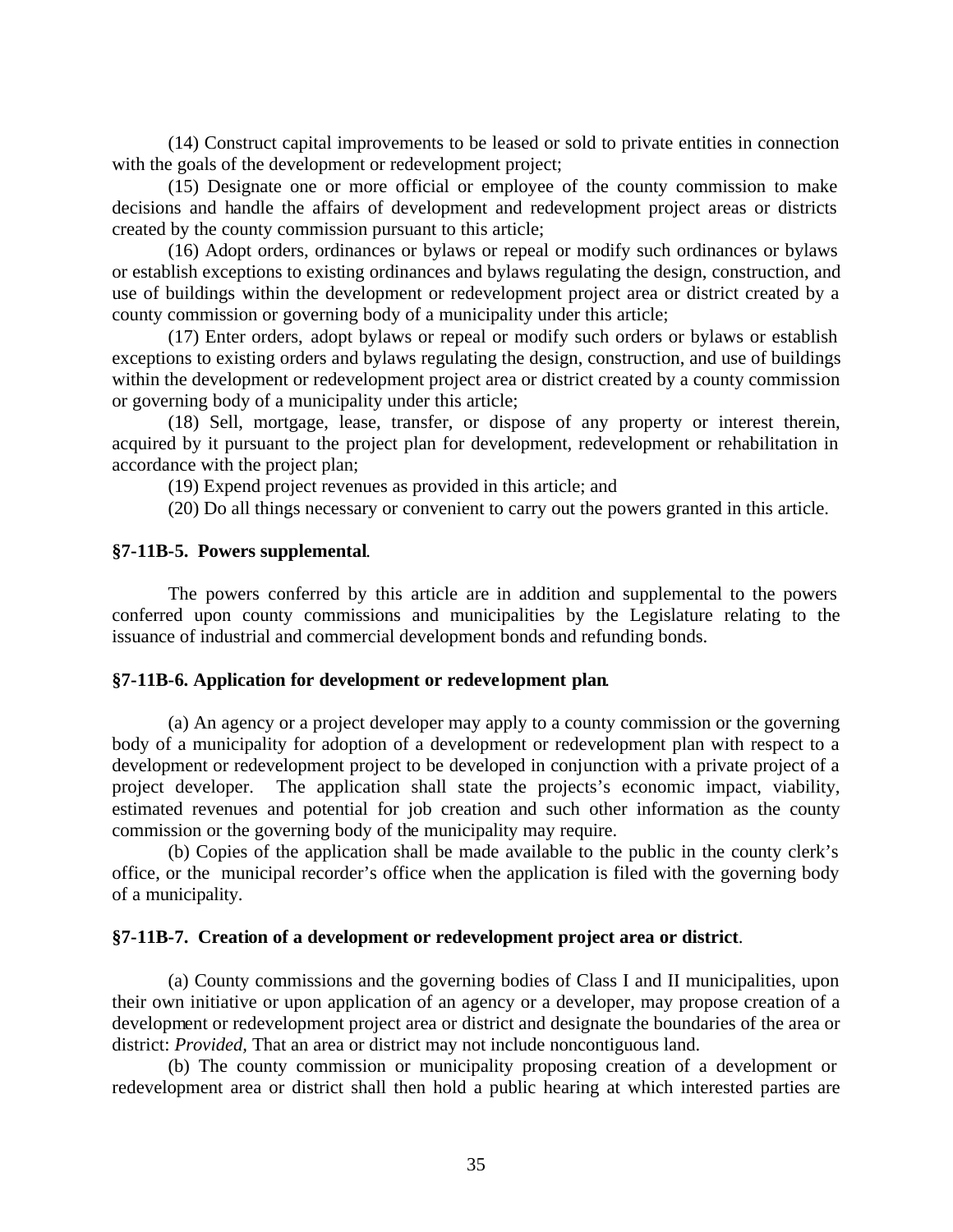afforded a reasonable opportunity to express their views on the proposed creation of a development or redevelopment project area or district and its proposed boundaries.

(1) Notice of the hearing shall be published once each week for three successive weeks immediately preceding the public hearing as a Class III legal advertisement in accordance with section two, article three, chapter fifty-nine of this code.

(2) The notice shall include the time, place and purpose of the public hearing, describe in sufficient detail the tax increment financing plan, the proposed boundaries of the development or redevelopment project area or district and the proposed tax increment financing obligations to be issued to finance the development or redevelopment project costs.

(3) Prior to the first day of publication, a copy of the notice shall be sent by first-class mail to the chief executive officer of all other local levying bodies having the power to levy taxes on property located within the proposed development or redevelopment project area or district.

(4) All parties who appear at the hearing shall be afforded an opportunity to express their views on the proposal to undertake and finance the project.

(c) After the public hearing, the county commission, or the governing body of the municipality, shall finalize the development or redevelopment project plan and the boundaries of the development or redevelopment project area or district and submit it to the director of the development office for his or her review and approval. The director, within sixty days after receipt of the plan, shall approve the plan as submitted, reject the plan, or return the plan to the county commission or governing body of the municipality for further development or review in accordance with instructions of the director of the development office. A plan may not be adopted by the county commission or the governing body of a municipality until after it has been approved by the executive director of the development office.

(d) Upon approval of the development or redevelopment plan by the development office, the county commission may enter an order, and the governing body of the municipality proposing the plan may adopt an ordinance, that:

(1) Describes the boundaries of a development or redevelopment project area or district sufficiently to identify with ordinary and reasonable certainty the territory included in the area or district, which boundaries shall create a contiguous area or district;

(2) Creates the development or redevelopment project area or district as of a date provided in the order or ordinance;

(3) Assigns a name to the development or redevelopment project area or district for identification purposes.

(A) The name may include a geographic or other designation, shall identify the county or municipality authorizing the area or district, and shall be assigned a number, beginning with the number one.

(B) Each subsequently created area or district in the county or municipality shall be assigned the next consecutive number;

(4) Contains findings that the real property within the development or redevelopment project area or district will be benefitted by eliminating or preventing the developme nt or spread of slums or blighted, deteriorated or deteriorating areas, discouraging the loss of commerce, industry or employment, increasing employment, or any combination thereof;

(5) Approves the development or redevelopment plan;

(6) Establishes a tax increment financing fund as a separate fund into which all tax increment revenues and other revenues designated by the county commission, or governing body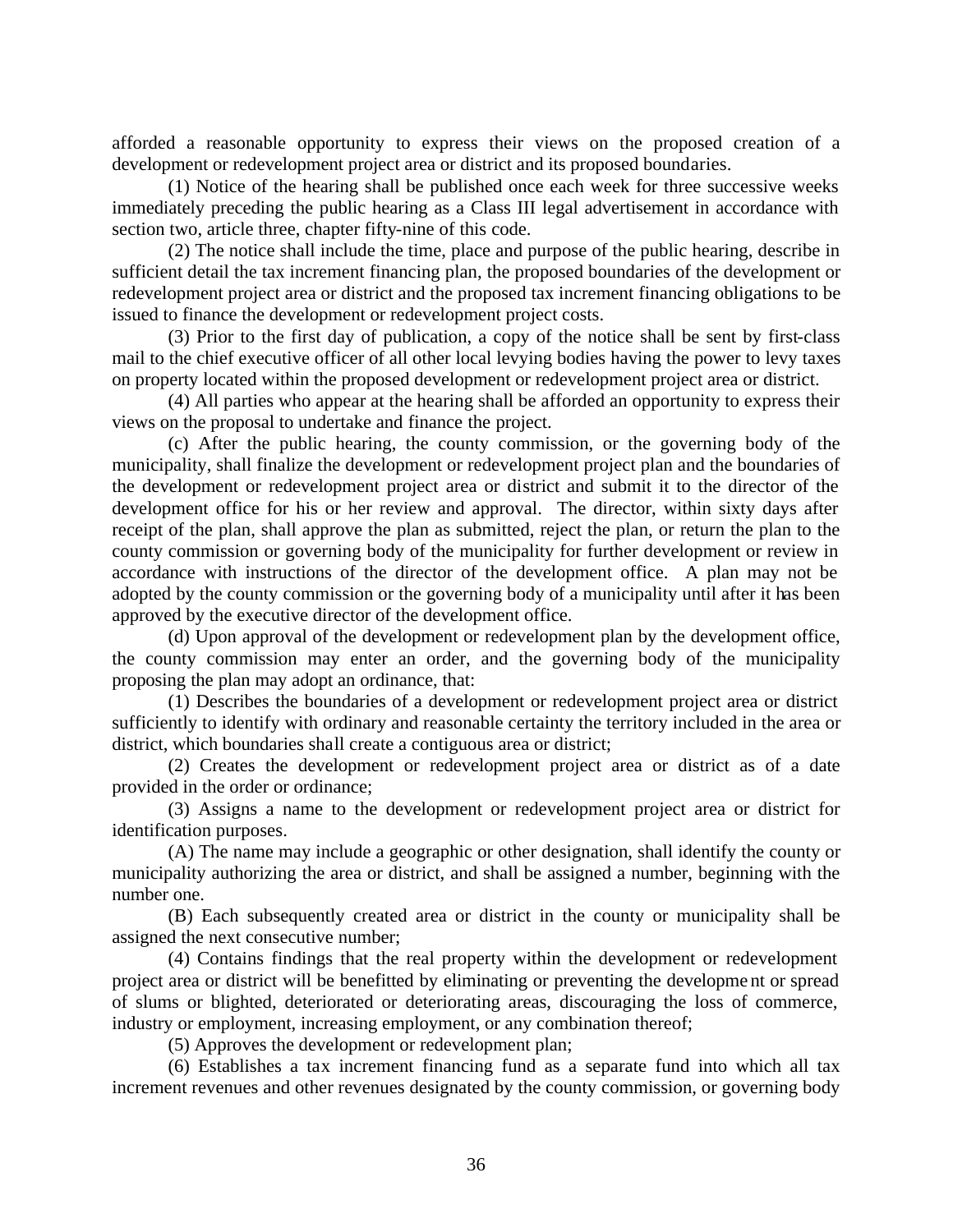of the municipality, for the benefit of the development or redevelopment project area or district shall be deposited, and from which all project costs shall be paid, which may be assigned to and held by a trustee for the benefit of bondholders if tax increment financing obligations are issued by the county commission, or the governing body of the municipality; and

(7) Provides that ad valorem property taxes on real and tangible personal property having a tax situs in the development or redevelopment project area or district shall be assessed, collected and allocated in the following manner for so long as any tax increment financing obligations payable from the tax increment financing fund, hereinafter authorized, are outstanding and unpaid: (A) For each tax year, the county assessor shall record in the land and personal property books both the base-assessed value and the current assessed value of the real and tangible personal property having a tax situs in the development or redevelopment project area or district;

(B) Ad valorem taxes collected from regular levies upon real and tangible personal property having a tax situs in the area or district that are attributable to the lower of the baseassessed value or the current assessed value of real and tangible personal property located in the development project area shall be allocated to the levying bodies in the same manner as applicable to the tax year in which the development or redevelopment project plan is adopted by order of the county commission or by ordinance adopted by the governing body of the municipality;

(C) The tax increment with respect to real and tangible personal property in the development or redevelopment project area or district shall be allocated and paid into the tax increment financing fund and shall be used to pay the principal of and interest on tax increment financing obligations issued to finance the costs of the development or redevelopment projects in the development or redevelopment project area or district. Any levying body having a development or redevelopment project area or district within its taxing jurisdiction shall not receive any portion of the annual tax increment except as otherwise provided in this article; and

(D) In no event shall the tax increment include any taxes collected from excess levies, levies for general obligation bonded indebtedness or any levies other than the regular levies provided for in article eight, chapter eleven of this code.

(e) Proceeds from tax increment financing obligations issued under this article may only be used to pay for costs of development and redevelopment projects to foster economic development in the development or redevelopment project area or district, or land contiguous thereto, including infrastructure and other public improvements prerequisite to private improvements, when such development or redevelopment project or projects would not reasonably be expected to occur without tax increment financing.

(f) Notwithstanding subsection (e) of this section, a county commission may not enter an order approving a development or redevelopment project plan unless the county commission expressly finds and states in the order that the primary development or redevelopment project is not reasonably expected to occur without the use of tax increment financing.

(g) Notwithstanding subsection (e) of this section, the governing body of a municipality may not adopt an ordinance approving a development or redevelopment project plan unless the governing body expressly finds and states in the ordinance that the primary development or redevelopment project is not reasonably expected to occur without the use of tax increment financing.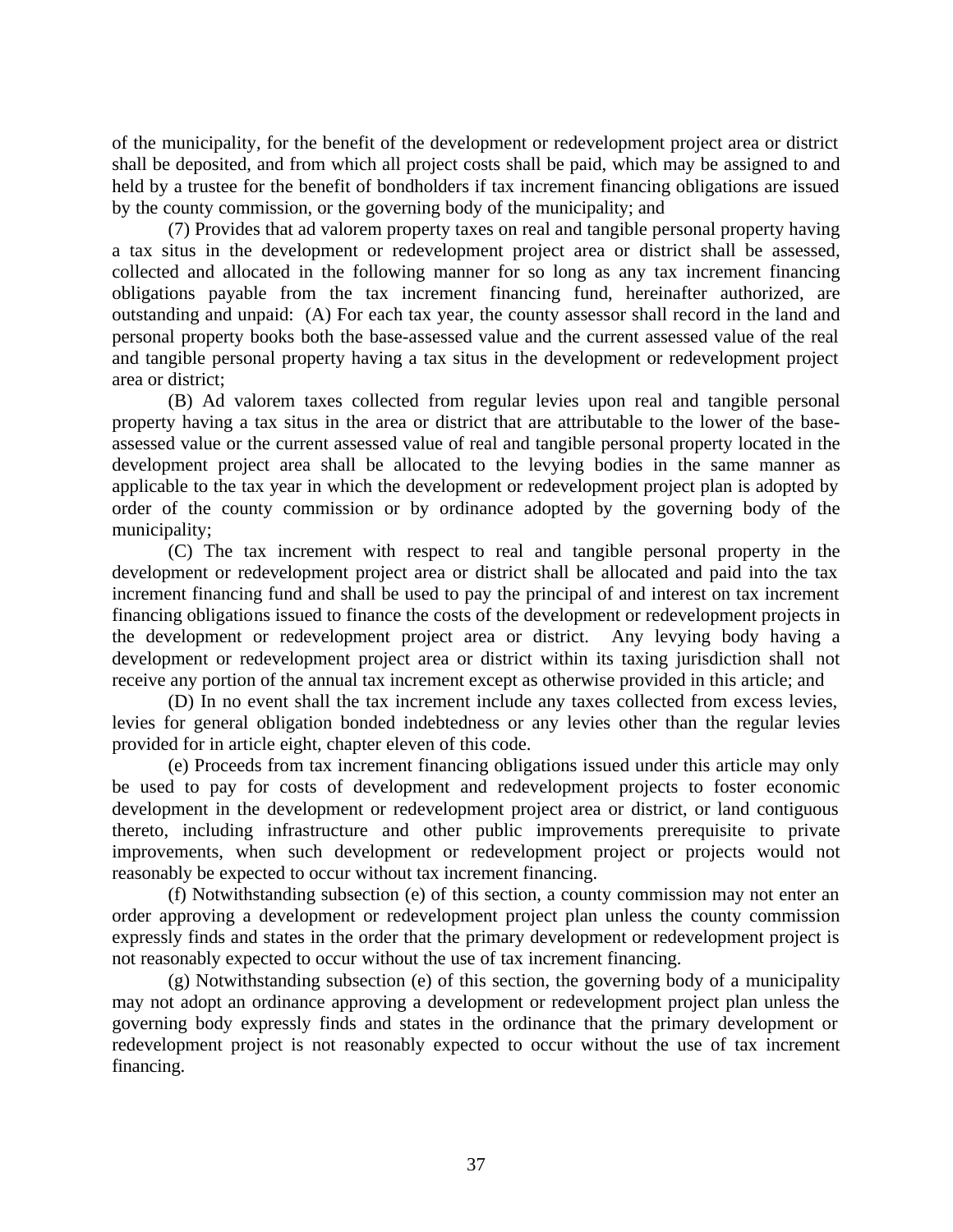(h) No county commission shall establish a development or redevelopment project area or district any portion of which is within the boundaries of a municipality without the formal consent of the governing body of the municipality.

(i) A tax increment financing plan that has been approved by a county commission or the governing body of a municipality may be amended by following the procedures set forth in this article for adoption of a new development or redevelopment project plan.

(j) The county commission may modify the boundaries of the development or redevelopment project area or district from time to time by entry of an order modifying the order creating the development or redevelopment project area or district.

(k) The governing body of a municipality may modify the boundaries of the development or redevelopment project area or district from time to time by amending the ordinance establishing the boundaries of the area or district.

(l) Before a county commission or the governing body of a municipality may enter such an order or amend the ordinance, the county commission or municipality shall give the public notice, hold a public hearing and obtain the approval of the director of the development office, following the procedures for establishing a new development or redevelopment project area or district. In the event any tax increment financing obligations are outstanding with respect to the development or redevelopment project area or district, any change in the boundaries shall not reduce the amount of tax increment available to secure the outstanding tax increment financing obligations.

#### **§7-11B-8. Project plan – Approval**.

(a) Upon the creation of the development or redevelopment area or district, the county commission or municipality creating the area or district shall cause the preparation of a project plan for each development or redevelopment area or district, and the project plan shall be adopted by order of the county commission, or ordinance adopted by the governing body of the municipality, after it is approved by the executive director of the development office. This process shall conform to the procedures set forth in this section.

(b) Each project plan shall include:

(1) A statement listing the kind, number, and location of all proposed public works or other improvements within the area or district and on land outside but contiguous to the area or district;

(2) A cost-benefit analysis showing the economic impact of the plan on each levying body that is at least partially within the boundaries of the development or redevelopment project area or district. This analysis shall show the impact on the economy if the project is not built, and is built pursuant to the development or redevelopment plan under consideration. The costbenefit analysis shall include a fiscal impact study on every affected levying body, and sufficient information from the developer for the agency, if any proposing the plan, the county commission be asked to approve the project and the development office to evaluate whether the project as proposed is financially feasible.

(3) An economic feasibility study;

(4) A detailed list of estimated project costs;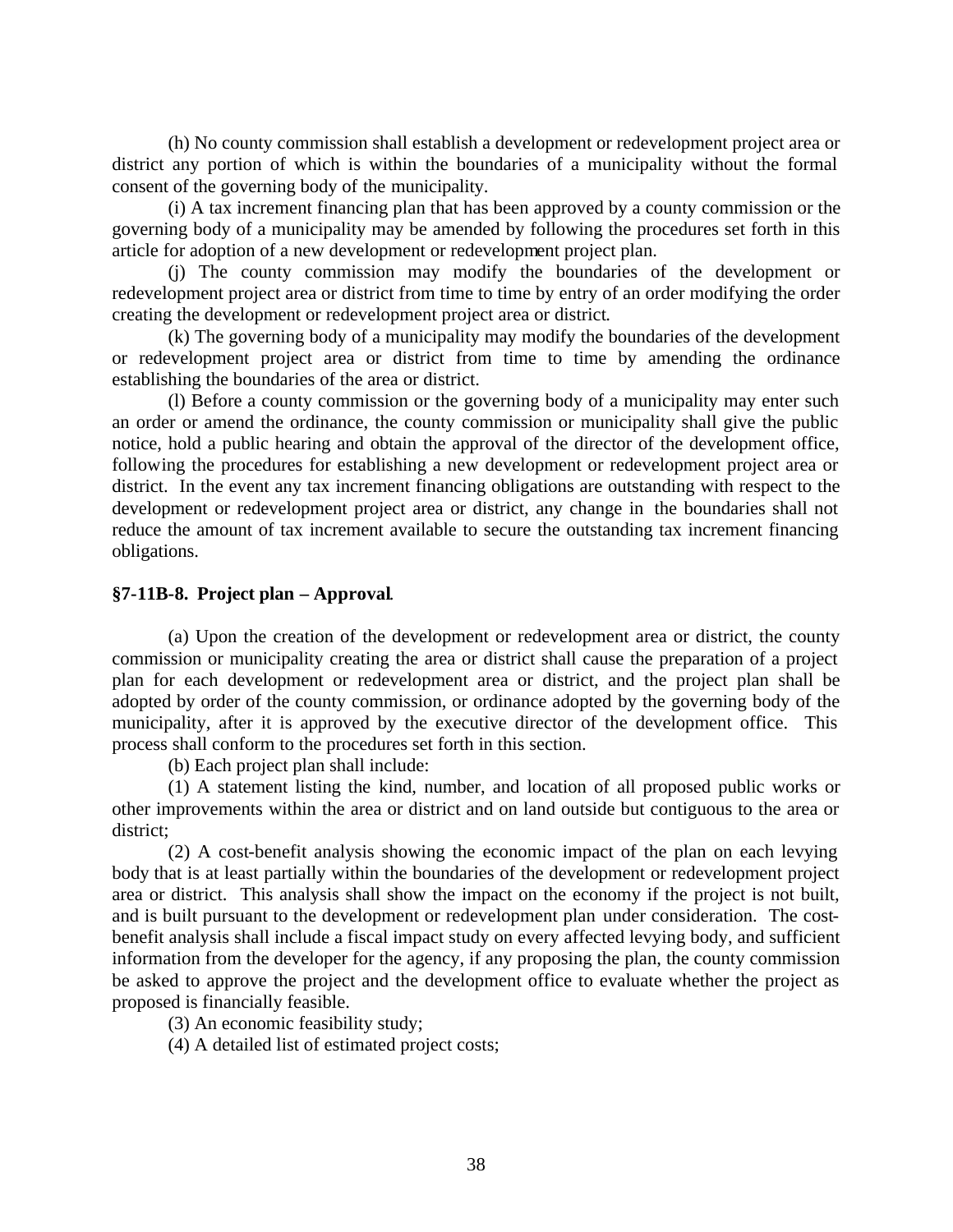(5) A description of the methods of financing all estimated project costs, including the issuance of tax increment obligations, and the time when the costs or monetary obligations related thereto are to be incurred;

(6) A certification by the county assessor of the base-assessed value of real and tangible personal property having a tax situs in a development or redevelopment project area or district;

(7) The type and amount of any other revenues that are expected to be deposited to the tax increment financing fund of the development or redevelopment project area or district;

(8) A map showing existing uses and conditions of real property in the development or redevelopment project area or district;

(9) A map of proposed improvements and uses in the area or district;

(10) Proposed changes of zoning ordinances, if any;

(11) Appropriate cross-references to any master plan, map, building codes, and municipal ordinances or county commission orders affected by the project plan;

(12) A list of estimated nonproject costs; and

(13) A statement of the proposed method for the relocation of any persons, businesses or organizations to be displaced.

(c) If the project plan is to include tax increment financing, the tax increment financing portion of the plan shall set forth:

(1) The amount of indebtedness to be incurred pursuant to this article;

(2) An estimate of the tax increment to be generated as a result of the project;

(3) The method for calculating the tax increment, which shall be in conformance with the provisions of this article, together with any provision for adjustment of the method of calculation;

(4) Any other revenues, such as payment in lieu of tax revenues, to be used to secure the tax increment financing; and

(5) Any other provisions as may be deemed necessary in order to carry out any tax increment financing to be used for the development or redevelopment project.

(d) If less than all of the tax increment is to be used to fund a development or redevelopment project or to pay project costs or retire tax increment financing, the project plan shall set forth the portion of the tax increment to be deposited in the tax increment financing fund of the development or redevelopment project area or district, and provide for the distribution of the remaining portion of the tax increment to the levying bodies in whose jurisdiction the area or district lies.

(e) The county commission or governing body of the municipality that established the tax increment financing fund shall hold a public hearing at which interested parties shall be afforded a reasonable opportunity to express their views on the proposed project plan being considered by the county commission or the governing body of the municipality.

(1) Notice of the hearing shall be published in a newspaper of general circulation in the county or the municipality, if the development or redevelopment project is located in a municipality, at least fifteen days prior to the hearing.

(2) Prior to this publication, a copy of the notice shall be sent by first-class mail to the chief executive officer of all other levying bodies having the power to levy taxes on property located within the proposed development or redevelopment area or district.

(f) Approval by the county commission of a development or redevelopment project plan must be within one year after the date of the county assessor's certification required by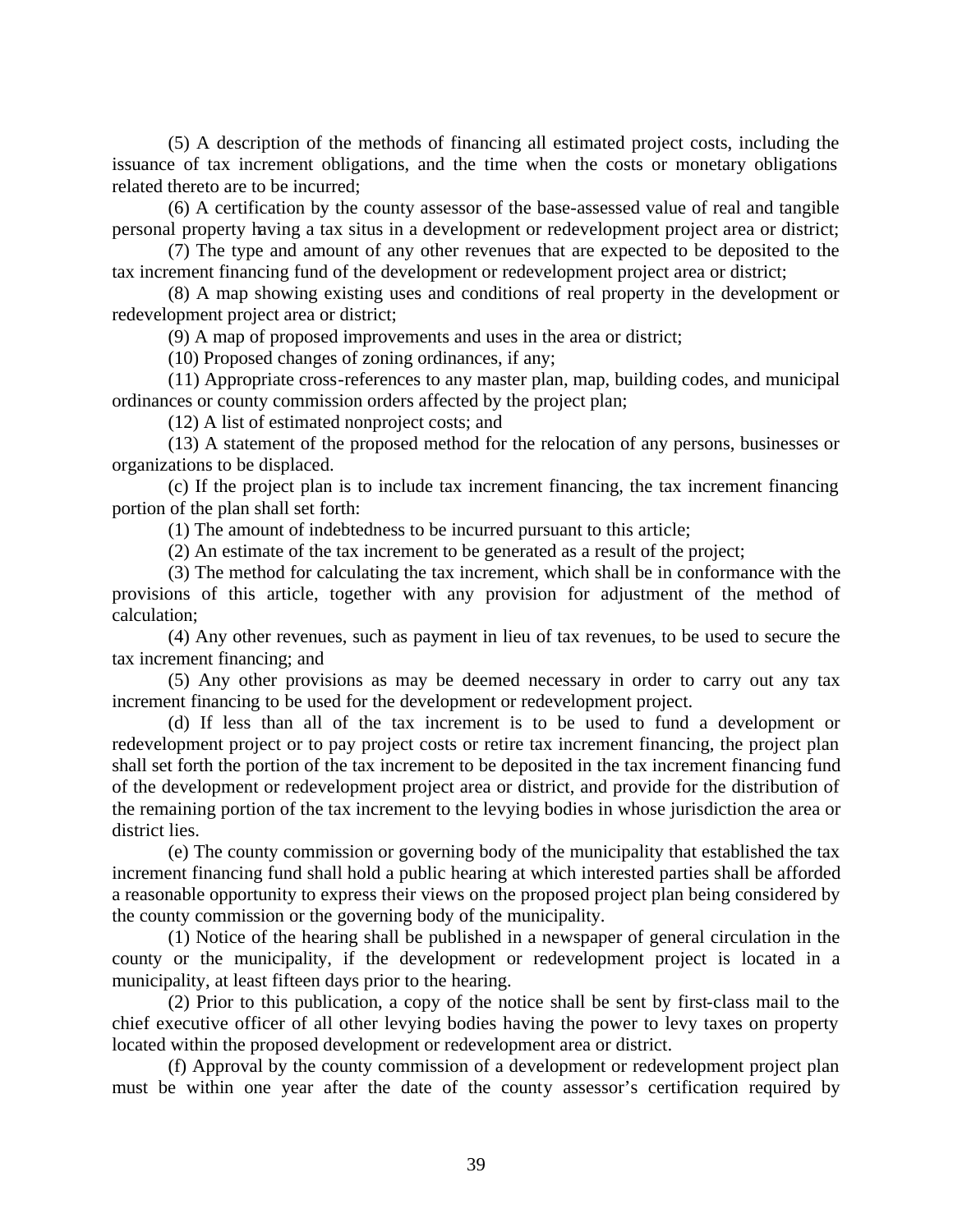subdivision (5), subsection (b) of this section. The approval shall be by order of the county commission or ordinance of the municipality, which shall contain a finding that the plan is economically feasible.

#### **§7-11B-9. Project plan – amendment**.

(a) The county commission may by order, or the governing body of a municipality by ordinance, adopt an amendment to a project plan.

(b) Adoption of an amendment to a project plan shall be preceded by a public hearing held by the county commission, or governing body of the municipality, at which interested parties shall be afforded a reasonable opportunity to express their views on the amendment.

(1) Notice of the hearing shall be published in a newspaper of general circulation in the county or municipality in which the project is to be located once a week for three consecutive weeks prior to the date of the public hearing.

(2) Prior to publication, a copy of the notice shall be sent by first-class mail to the chief executive officer of all other local levying bodies having the power to levy taxes on property within the development or redevelopment project area or district.

(3) Copies of the proposed plan amendments shall be made available to the public at the county clerk's office, or municipal clerk's office, at least fifteen days prior to the hearing.

(c) One or more existing development or redevelopment areas or districts may be combined pursuant to lawfully adopted amendments to the original plans for each area or district: *Provided*, That the county commission, or governing body of the municipality, finds that the combination of the areas or districts will not impair the security for any tax increment financing obligations previously issued pursuant to this article.

#### **§7-11B-10. Termination of development or redevelopment project area or district.**

(a) No development or redevelopment project area or district may be in existence for a period longer than thirty years and no tax increment financing obligations may have a final maturity date later than the termination date of the area or district.

(b) The county commission or governing body of the municipality creating the development or redevelopment area or district may set a shorter period for the existence of the area or district. In this event, no tax increment financing obligations may have a final maturity date later than the termination date of the area or district.

(c) Upon termination of the area or district, no further ad valorem tax revenues shall be distributed to the tax increment financing fund of the area or district.

(d) The county commission shall adopt, upon the expiration of the time periods set forth in this section, an order terminating the development or redevelopment project area or district created by the county commission: *Provided*, That no area or district shall be terminated so long as bonds with respect to the area or district remain outstanding.

(e) The governing body of county commission shall repeal, upon the expiration of the time periods set forth in this section, the ordinance establishing the development or redevelopment project area or district: *Provided*, That no area or district shall be terminated so long as bonds with respect to the area or district remain outstanding.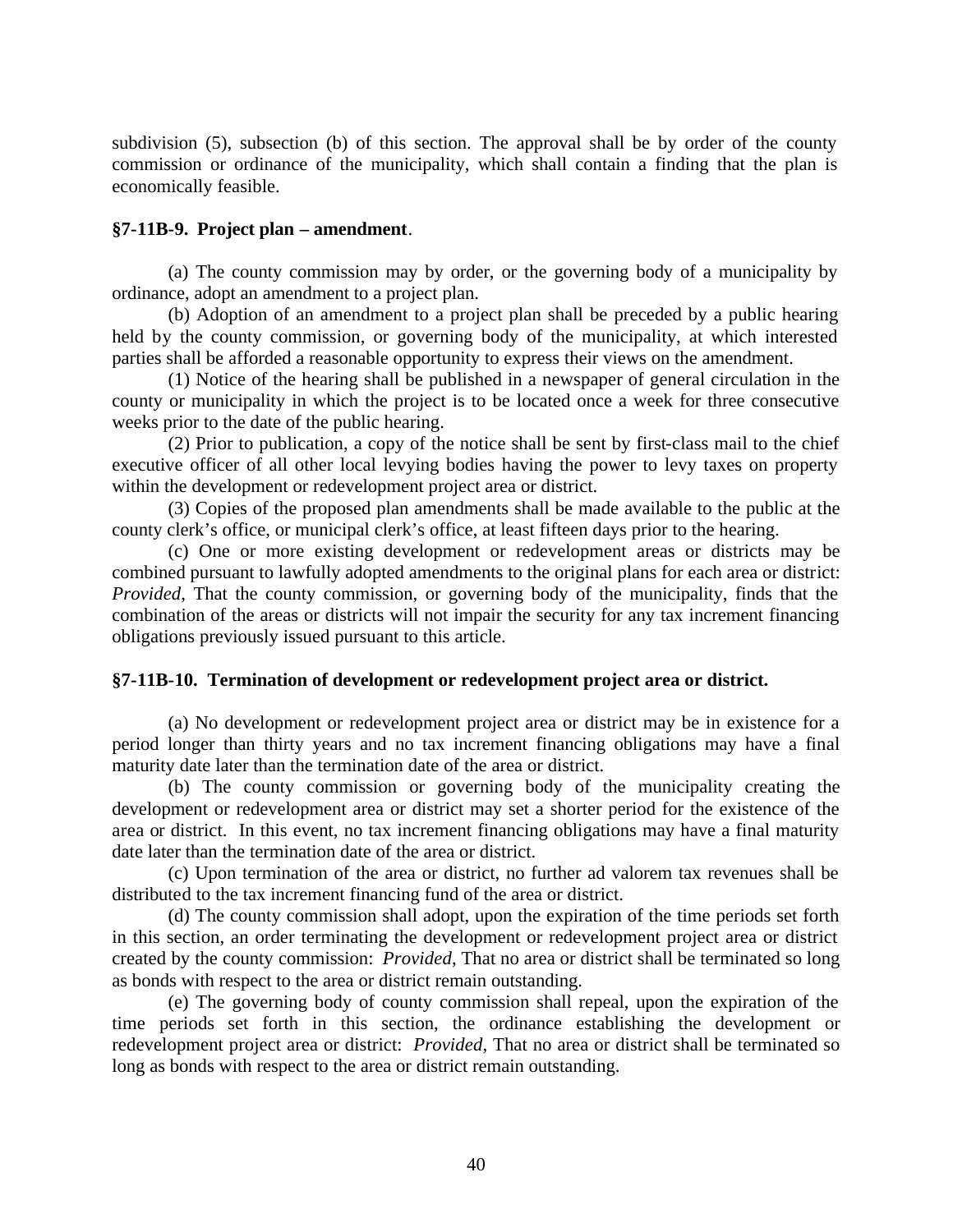#### **§7-11B-11. Costs of formation of development or redevelopment project area or district**.

(a) The county commission, or the governing body of a municipality, may pay, but shall have no obligation to pay, the costs of preparing the project plan or forming the development or redevelopment project area or district created by them.

(b) If the county commission, or the governing body of the municipality, elects not to incur those costs, they shall be made project costs of the area or district and reimbursed from bond proceeds or other financing, or may be paid by developers, property owners or other persons interested in the success of the development or redevelopment project.

#### **§7-11B-12. Overlapping districts prohibited**.

The boundaries of any development and redevelopment project areas or districts shall not overlap with any other development or redevelopment project area or district.

#### **§7-11B-13. Conflicts of interest; required disclosures and abstention**.

(a) If any member of the governing body of the agency applying for a development or redevelopment project or a development or redevelopment project plan, a member of the county commission considering the application, a member of the governing body of a municipality considering the application, or an employee or consultant of the agency, county commission or municipality involved in the planning and preparation of a development or redevelopment plan, or a development or redevelopment project for a development or redevelopment project area or district, or a proposed development or redevelopment project area or district, owns or controls an interest, direct or indirect, in any property included in any development or redevelopment project area or district, or a proposed development or redevelopment project area or district, he or she shall disclose the same in writing to the clerk of the county commission, or to recorder of the municipality if he or she is an official or employee of the municipality, and shall also so disclose the dates, terms, and conditions of any disposition of any such interest, which disclosures shall be acknowledged by county commission, or the governing body of the municipality if he or she is an official or employee of the municipality, and entered upon the minutes books of the county commission, or the governing body of the municipality, acknowledging the disclosure.

(b) If an individual holds or held an interest required to be disclosed under subsection (a) of this section, then that individual shall refrain from any further official involvement in regard to the development or redevelopment plan, the development or redevelopment project or the development or redevelopment project area or district, shall abstain from voting on any matter pertaining to the development or redevelopment plan, the development or redevelopment project or the development or redevelopment project area or district, and shall abstain from communicating with other members concerning any matter pertaining to that plan, project or area.

(c) Additionally, no member of the county commission or governing body of a municipality considering a project or plan, no member of the governing body of an agency proposing a project or plan, or any employee of the county, municipality or agency shall acquire any interest, direct or indirect, in any property in a development or redevelopment project area or district, or a proposed development or redevelopment project area or district, after either: (1) The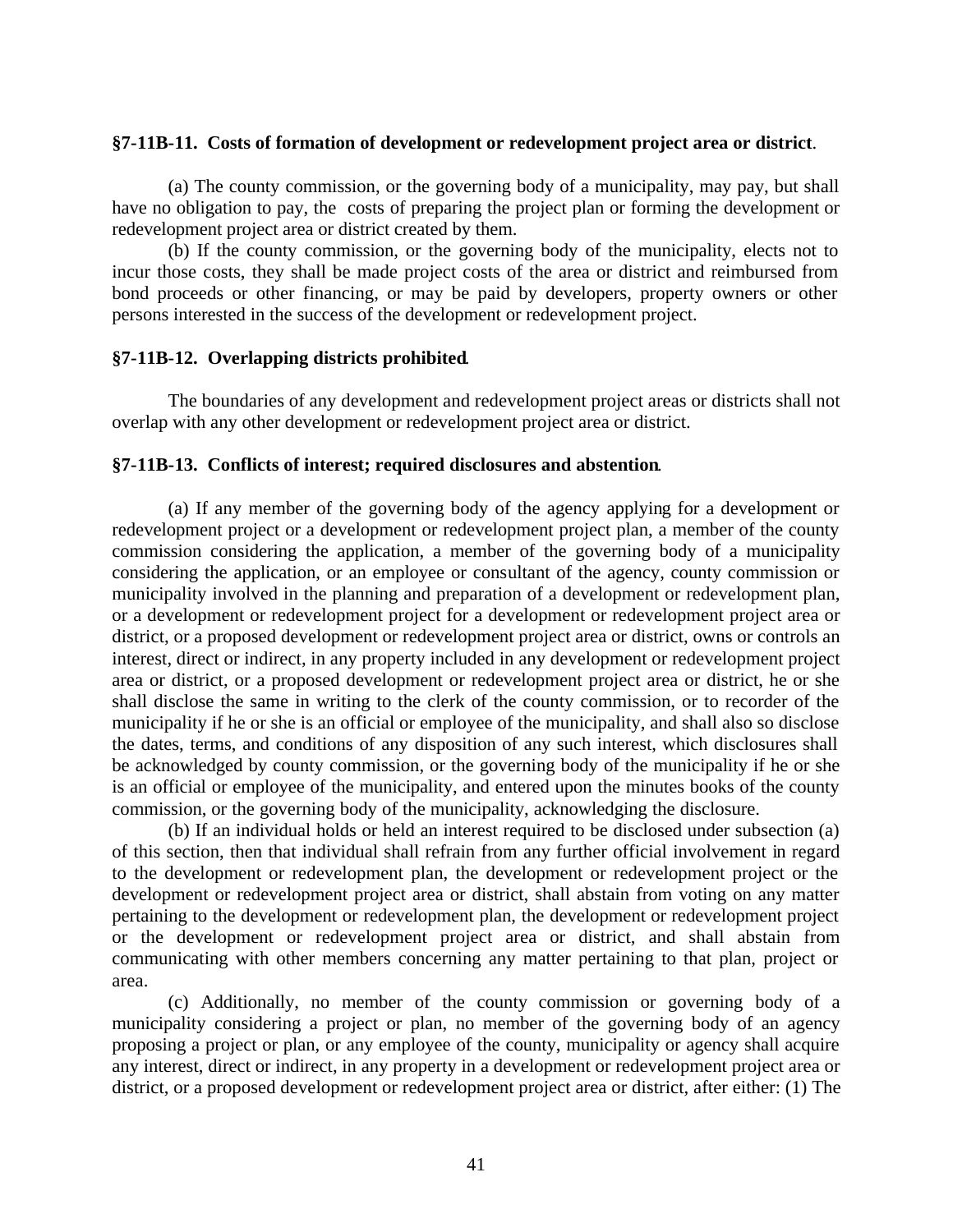individual obtains knowledge of the plan or project; or (2) the first published public notice of the plan, project or area, whichever first occurs.

#### **§7-11B-14. Projects financed by tax increment financing considered to be public improvements subject to prevailing wage, local labor preference and competitive bid requirements**.

(a) Any project acquired, constructed or financed, in whole or in part, by a county commission or municipality under this article shall be considered to be a "public improvement" within the meaning of the provisions of articles one-c and five-a, chapter twenty-one of this code.

(b) The county commission or municipality shall, except as provided in subsection (c) of this section, solicit or require solicitation of competitive bids and require the payment of prevailing wage rates as provided in article five-a, chapter twenty-one of this code and compliance with article one-c of said chapter for every project or infrastructure project funded pursuant to this article exceeding twenty-five thousand dollars in total cost.

(c) Following the solicitation of the bids, the construction contract shall be awarded to the lowest qualified responsible bidder, who shall furnish a sufficient performance and payment bond: *Provided*, That the county commission, municipality or other person soliciting the bids may reject all bids and solicit new bids on the project.

(d) This section does not:

(1) Apply to work performed on construction projects not exceeding a total cost of fifty thousand dollars by regular full-time employees of the county commission or the municipality: *Provided*, That no more than fifty thousand dollars shall be expended on an individual project in a single location in a twelve-month period;

(2) Prevent students enrolled in vocational educational schools from being used in construction or repair projects when such use is a part of the students' training program;

(3) Apply to emergency repairs to building components and systems: *Provided*, That the term "emergency repairs" means repairs that, if not made immediately, will seriously impair the use of the building components and systems or cause danger to those persons using the building components and systems; or

(4) Apply to any situation where the county commission or municipality comes to an agreement with volunteers, or a volunteer group, by which the governmental body will provide construction or repair materials, architectural, engineering, technical or any other professional services and the volunteers will provide the necessary labor without charge to, or liability upon, the governmental body: *Provided*, That the total cost of the construction or repair projects does not exceed fifty thousand dollars.

(e) The provisions of subsection (b) of this section apply to privately owned projects or infrastructure projects constructed on lands not owned by the county commission, a municipality or a government agency or instrumentality when the owner or the owner's agent or person financing the owner's project receives money from the tax increment financing fund for the owner's project.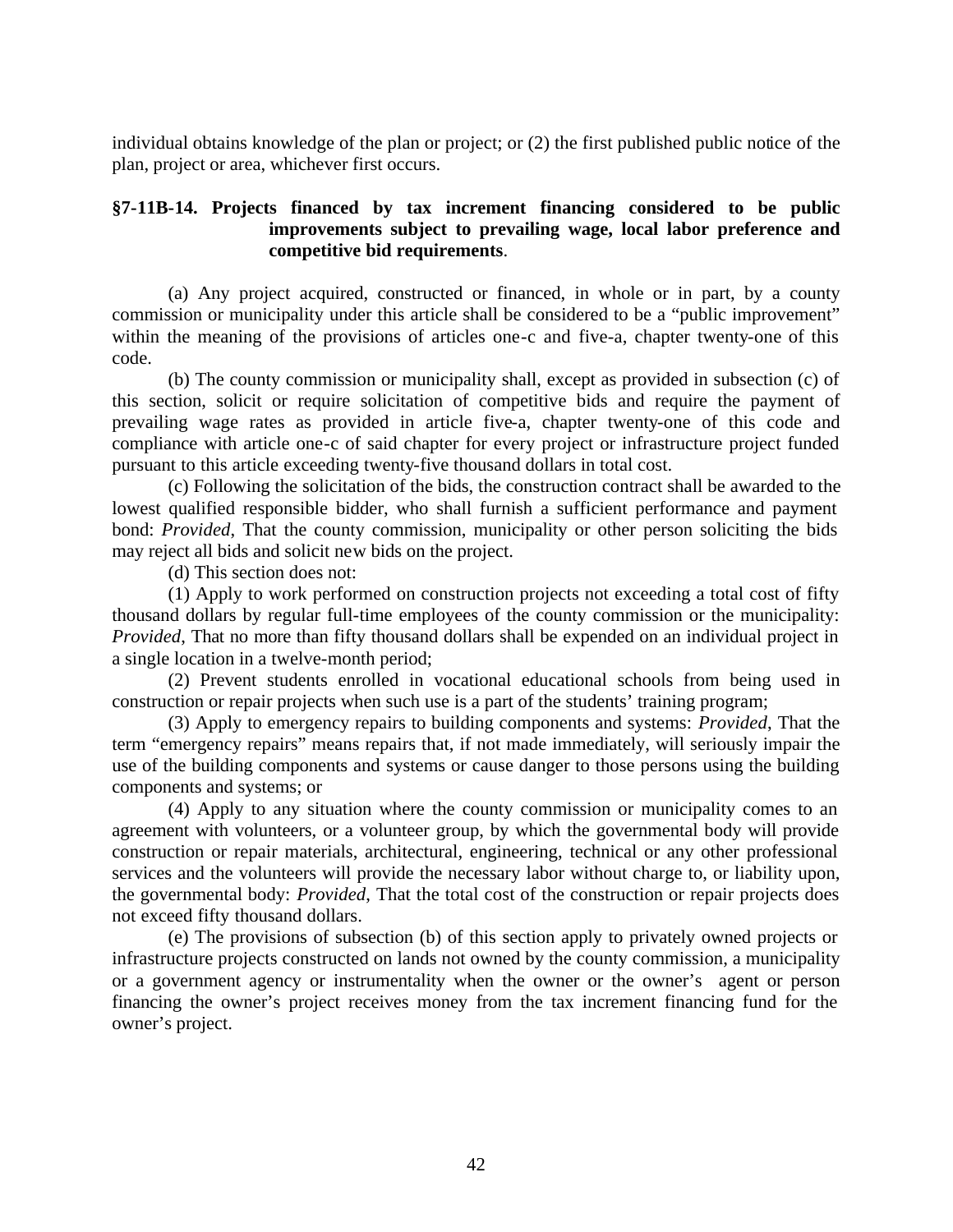#### **§7-11B-15. Reports by county commissions and municipalities, contents, and publication; procedure to determine progress of project; reports by development office, content of reports; rule-making authority; development office to provide manual and assistance**.

(a) Each year, the county commission, or its designee, and the governing body of a municipality, or its designee, that has approved a development or redevelopment project plan shall prepare a report giving the status of each plan and each development and redevelopment project included in the plan and file it with the executive director of the development office by the first day of October each year. The report shall include the following information:

(1) The aggregate amount and the amount by source of revenue in the tax increment financing fund;

(2) The amount and purpose of expenditures from the tax increment financing fund;

(3) The amount of any pledge of revenues, including principal and interest on any outstanding tax increment financing indebtedness;

(4) The base-assessed value of the development or redevelopment project, or the development or redevelopment project area or district, as appropriate;

(5) The assessed value for the current tax year of the development or redevelopment project property, or of the taxable property having a tax situs in the development or redevelopment project area or district, as appropriate;

(6) The assessed value added to base-assessed value of the development or redevelopment project, or the taxable property having a tax situs in the development or redevelopment area or district, as the case may be;

(7) Payments made in lieu of taxes received and expended;

(8) Reports on contracts made incidental to the implementation and furtherance of a development or redevelopment plan or project;

(9) A copy of any development or redevelopment plan, which shall include the required findings and cost-benefit analysis;

(10) The cost of any property acquired, disposed of, rehabilitated, reconstructed, repaired or remodeled;

(11) The number of parcels of land acquired by or through initiation of eminent domain proceedings;

(12) The number and types of jobs projected by the project developer to be created, if any, and the estimated annualized wages and benefits paid or to be paid to persons filling those jobs;

(13) The number, type and duration of the jobs created, if any, and the annualized wages and benefits paid;

(14) The amount of disbursements from the tax increment financing fund during the most recently completed fiscal year, in the aggregate and in such detail as the executive director of the development office may require;

(15) An annual statement showing payments made in lieu of taxes received and expended during the fiscal year;

(16) The status of the development or redevelopment plan and projects therein;

(17) The amount of outstanding tax increment financing obligations; and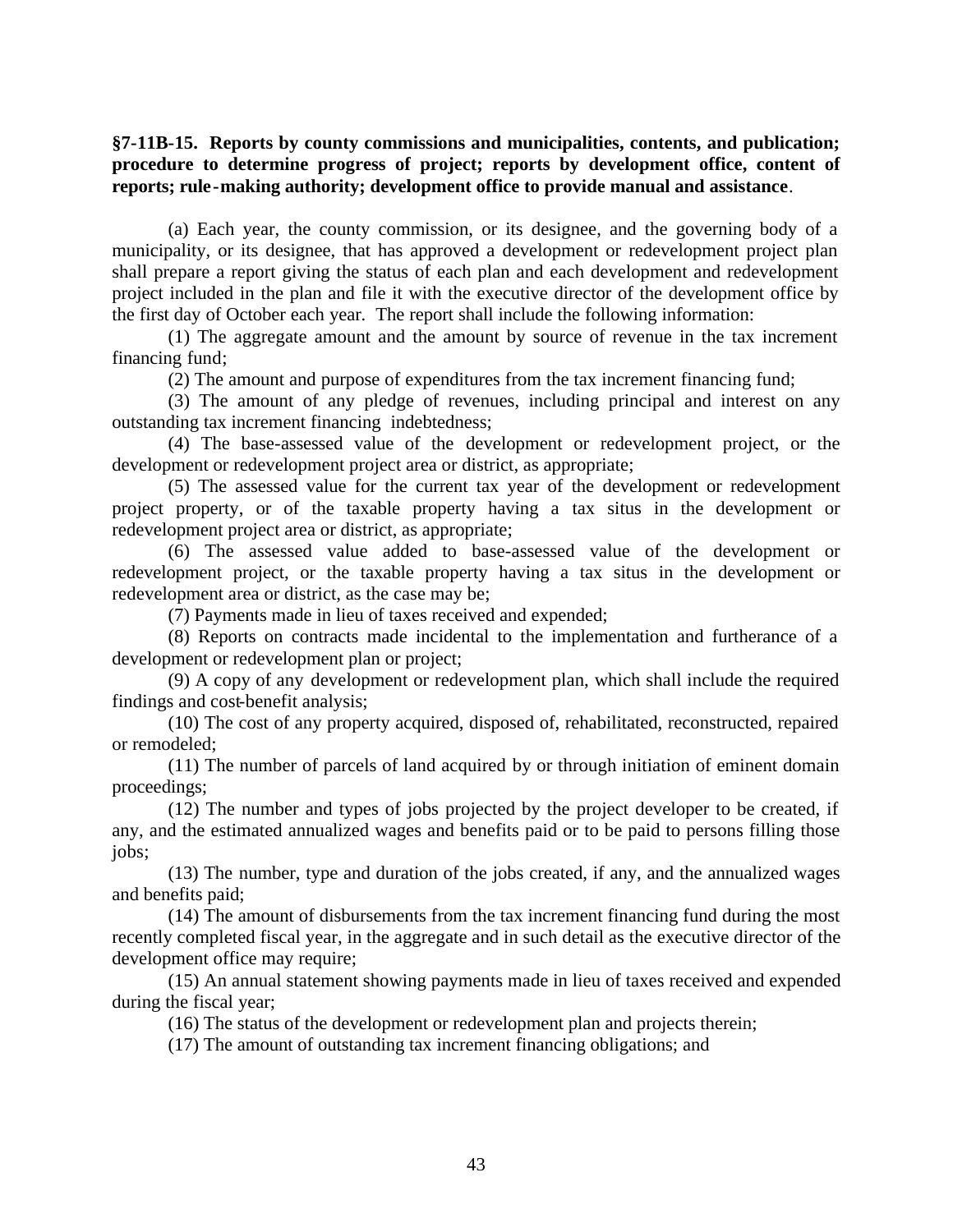(18) Any additional information the county commission or the municipality preparing the report deems necessary or that the executive director of the development office may by procedural rule require.

(b) Data contained in the report required by subsection (a) of this section shall be deemed a public record, as defined in article one, chapter twenty-nine-b of this code.

(1) The county commission's annual report shall be published on its web site, if it has a web site. If the county does not have a web site, the annual report shall be published on the web site of the development office.

(2) The municipality's annual report shall be published on its web site, if it has a web site. If the municipality does not have a web site, the annual report shall be published on the web site of the development office.

(c) After the close of the fiscal year, but on or before the first day of October each year, the county commission and the governing body of a municipality that approved a development or redevelopment plan shall publish in a newspaper of general circulation in the county or municipality, as appropriate, an annual statement showing for each development or redevelopment project or plan for which tax increment financing obligations have been issued:

(1) A summary of receipts and disbursements, by major category, of moneys in the tax increment financing fund during that fiscal year;

(2) A summary of the status of the development or redevelopment plan and each project therein;

(3) The amount of tax increment financing principal outstanding as of the close of the fiscal year; and

(4) Any additional information the county commission or municipality deems necessary or appropriate to publish.

(d) Five years after the establishment of a development or redevelopment plan, and every five years thereafter, the county commission or municipality that approved the plan shall hold a public hearing regarding that development or redevelopment plan and the projects created or to be created in the development or redevelopment project area or district pursuant to this article.

(1) The purpose of the public hearing is to determine if the development or redevelopment plan and the proposed project or projects are making satisfactory progress under the proposed time schedule contained within the approved plans for completion of the projects.

(2) Notice of this public hearing shall be given in a newspaper of general circulation in the county, or in the municipality for a municipal plan, once each week for four successive weeks immediately prior to the hearing.

(3) Public hearings on development and redevelopment plans and projects may be held as part of a regular or special meeting of the county commission, or governing body of the municipality, that adopted the plan.

(e) The executive director of the development office shall submit a report to the governor, the speaker of the House of Delegates and the president of the Senate no later than February first of each year. The report shall contain a summary of all information received by the executive director pursuant to this section.

(f) For the purpose of facilitating and coordinating the reports required by this section, the executive director of the development office may promulgate procedural rules in the manner provided in article three, chapter twenty-nine-a of this code, to ensure compliance with this section.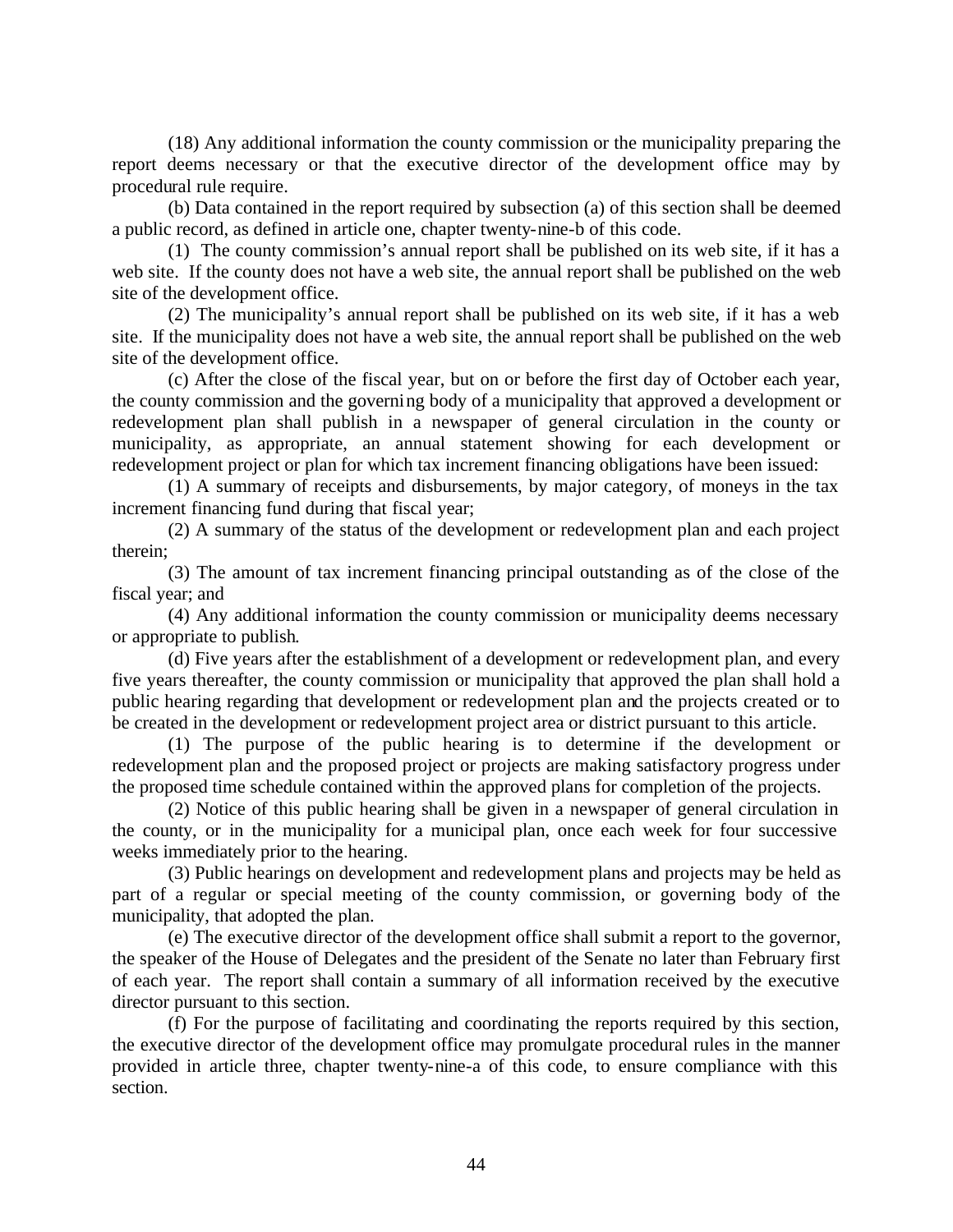(g) The executive director of the development office shall provide information and technical assistance, as requested by a county commission or the governing body of a municipality, on the requirements of this article. The information and technical assistance shall be provided in the form of a manual, written in an easy-to-follow manner, and through consultations with staff of the development office.

(h) By the first day of October each year, each agency that proposed a development or redevelopment plan that was approved by a county commission, or the governing body of a municipality, and each county commission, or governing body of a municipality, that approved a development or redevelopment plan that was not proposed by an agency shall report to the executive director of the development office the name, address, phone number and primary line of business of any business that relocates to the development or redevelopment project area or district during the immediately preceding fiscal year of the state. The executive director shall compile and report the same to the governor, the speaker of the House of Delegates and the president of the Senate by the first day of February of the next calendar year.

#### **§7-11B-16. Valuation of real property**.

(a) Upon and after the effective date of the creation of a development or redevelopment project area or district, the county assessor of the county in which the area or district is located shall transmit to the county clerk a certified statement of the base value, total ad valorem regular levy rate, total general obligation bond debt service ad valorem rate, and total excess levy rate applicable for the development or redevelopment area or district.

(1) The assessor shall undertake, upon request of the county commission, or the governing body of the municipality, creating the development or redevelopment project area or district, an investigation, examination, and inspection of the taxable real and tangible personal property having a tax situs in the area or district and shall reaffirm or revalue the base value for assessment of the property in accordance with the findings of the investigation, examination and inspection.

(2) The county assessor shall determine, according to his or her best judgment from all sources available to him or her, the full aggregate assessed value of the taxable property in the area or district, which aggregate assessed valuation, upon certification thereof by the assessor to the clerk, constitutes the base value of the development or redevelopment project area or district.

(b) The county assessor shall give notice annually to the designated finance officer of each levying body having the power to levy taxes on property within each area or district of the current value and the incremental value of the property in the development or redevelopment project area or district.

(c) The assessor shall also determine the tax increment by applying the applicable ad valorem regular levy rates to the incremental value.

(d) The notice shall also explain that the entire amount of the tax increment allocable to property within the development or redevelopment project area or district will be paid to the tax increment financing fund of the development or redevelopment project area or district until it is terminated.

(e) The assessor shall identify upon the landbooks those parcels of property that are within each existing development or redevelopment project area or district, specifying on landbooks the name of each area or district.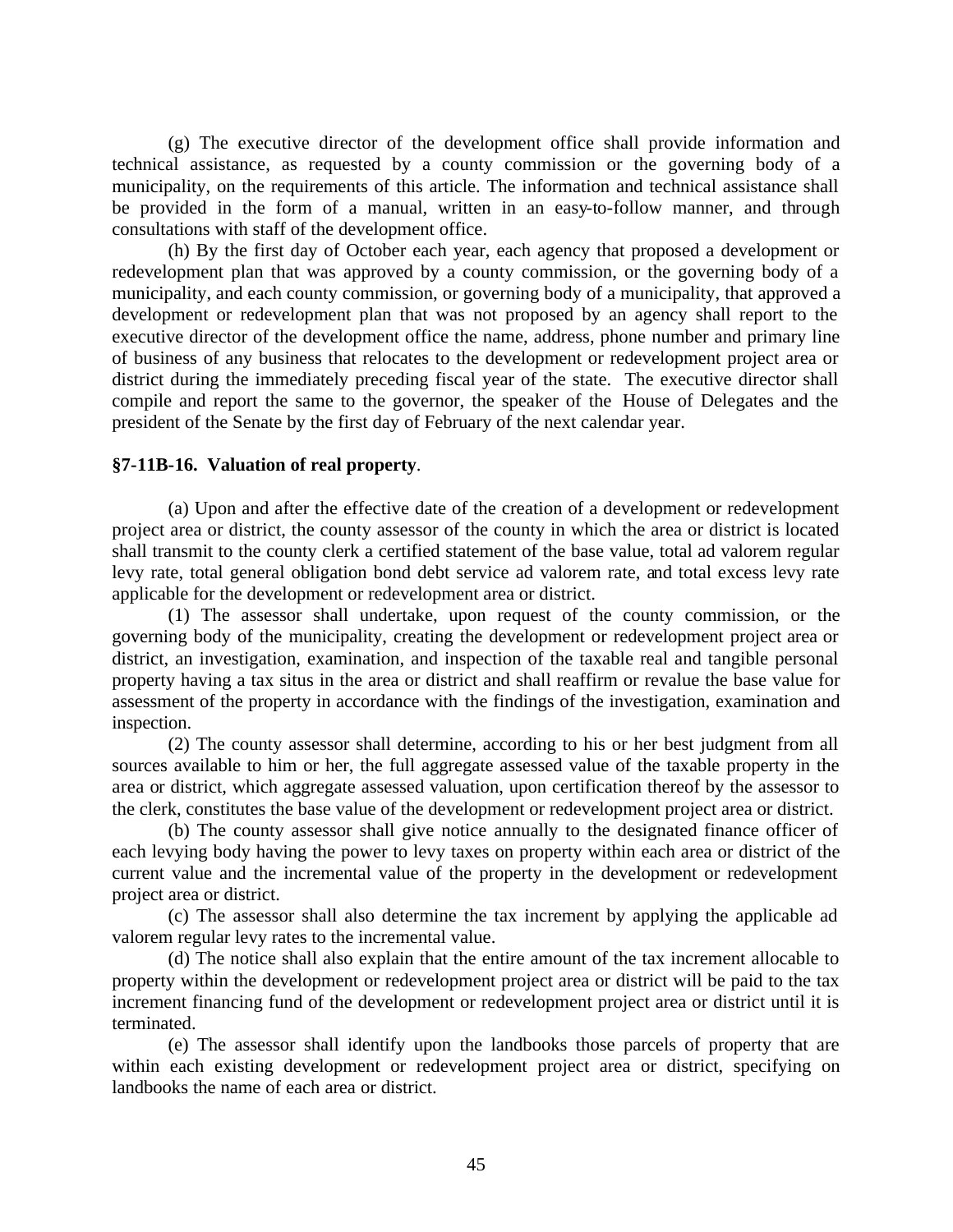#### **§7-11B-17. Division of ad valorem real property tax revenue**.

(a) For so long as the development or redevelopment project area or district exists, the county sheriff shall divide the ad valorem tax revenue collected, with respect to taxable property in the area or district, as follows:

(1) The assessor shall determine for each tax year:

(A) The amount of ad valorem property tax revenue that should be generated by multiplying the assessed value of the property for the then current tax year by the aggregate of applicable levy rates for the tax year;

(B) The amount of ad valorem tax revenue that should be generated by multiplying the base-assessed value of the property by the applicable regular ad valorem levy rates for the tax year;

(C) The amount of ad valorem tax revenue that should be generated by multiplying the assessed value of the property for the current tax year by the applicable levy rates for general obligation bond debt service for the tax year;

(D) The amount of ad valorem property tax revenue that should be generated by multiplying the assessed value of the property for the current tax year by the applicable excess levy rates for the tax year; and

(E) The amount of ad valorem property tax revenue that should be generated by multiplying the incremental value by the applicable regular levy rates for the tax year.

(2) The sheriff shall determine from the calculations set forth in subdivision (1) subsection (a) of this section the percentage share of total ad valorem revenue for each levying body according to paragraphs (B) through (D), subdivision (1), subsection (a) of this section, by dividing each of such amounts by the total ad valorem revenue figure determined by the calculation in paragraph (A), subdivision (1), Subsection (a) of this section; and

(3) On each date on which ad valorem tax revenue is to be distributed to the levying bodies, such revenue shall be distributed by:

(A) Applying the percentage share determined according to paragraph (B), subdivision (1), subsection (a) of this section to the revenues received and distributing such share to the levying bodies entitled to such distribution pursuant to current law;

(B) Applying the percentage share determined according to paragraph (C), subdivision (1), subsection (a) of this section to the revenues received and distributing such share to the levying bodies entitled to such distribution by reason of having general obligation bonds outstanding;

(C) Applying the percentage share determined according to paragraph (D), subdivision (1), subsection (a) of this section to the revenues received and distributing such share to the levying bodies entitled to such distribution by reason of having excess levies in effect for the tax year; and

(D) Applying the percentage share determined according to paragraph (E), subdivision (!), subsection (a) of this section to the revenues received and distributing such share to the tax increment financing fund of the development or redevelopment project area or district.

(b) In each year for which there is a positive tax increment, the county sheriff shall remit to the tax increment financing fund of the development or redevelopment project area or district that portion of the ad valorem property taxes collected that consists of the tax increment.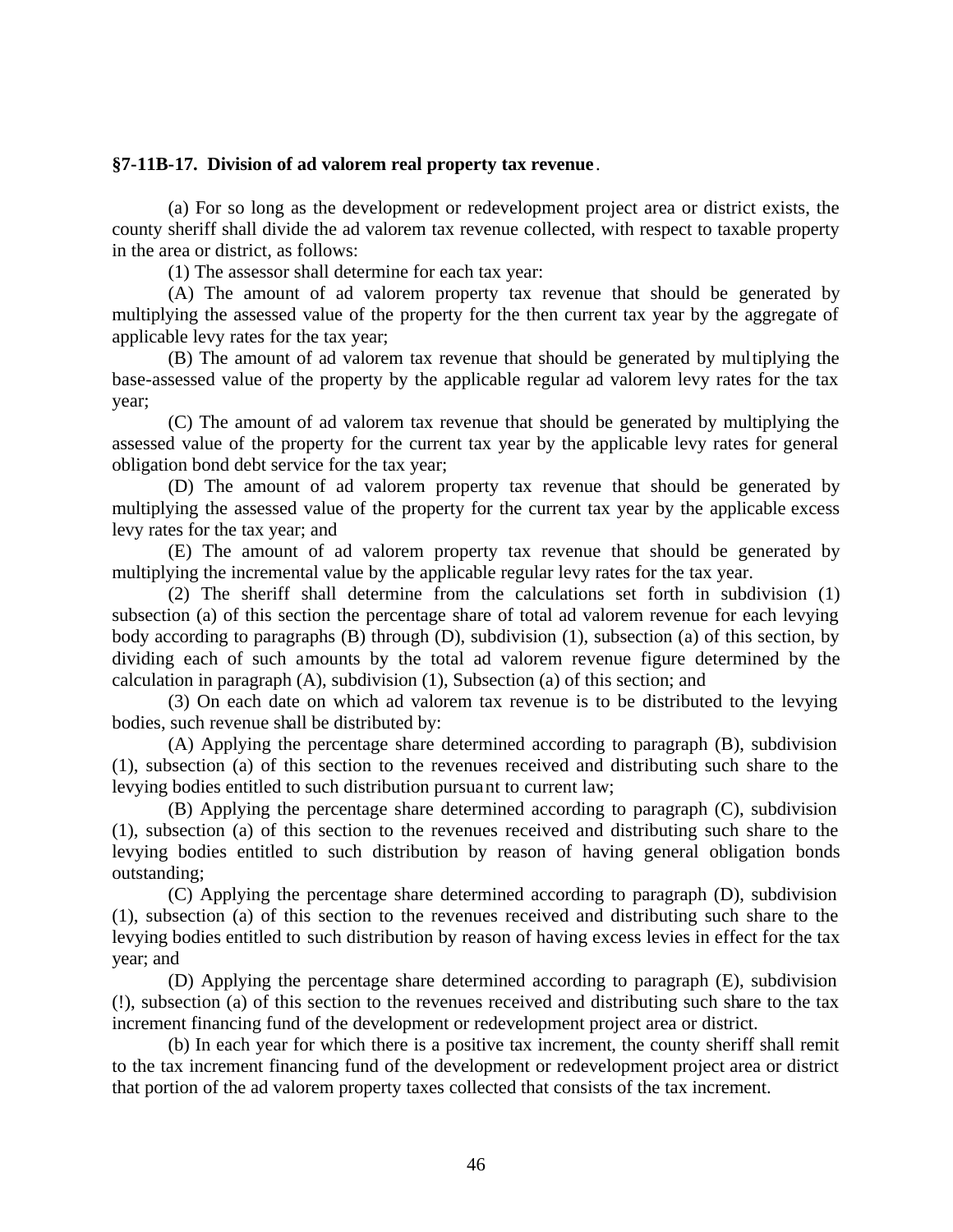(c) Any additional moneys appropriated to the development or redevelopment project area or district pursuant to an appropriation by the county commission that created the district and any additional moneys dedicated to the fund from other sources shall be deposited to the tax increment financing fund for the development or redevelopment project area or district by the sheriff.

(d) Any funds deposited into the tax increment financing fund of the development or redevelopment project area or district may be used to pay project costs, principal and interest on bonds, and the cost of any other improvements in the development or redevelopment project area or district deemed proper by the county commission.

(e) Unless otherwise directed pursuant to any agreement with the holders of tax increment financing obligations, moneys in the tax increment financing fund may be temporarily invested in the same manner as other funds of the county commission, or the municipality, that established the fund.

(f) If less than all of the tax increment is to be used for project costs or pledged to secure tax increment financing as provided in the plan for the development or redevelopment project area or district, the sheriff shall account for that fact in distributing the ad valorem property tax revenues.

#### **§7-11B-18. Payments in lieu of taxes and other revenues**.

(a) The county commission or municipality that created the development or redevelopment project area or district shall deposit in the tax increment financing fund of the development or redevelopment project area or district all payments in lieu of taxes on tax exempt property located within the development or redevelopment project area or district.

(b) As a condition of receiving tax increment financing, the lessee of property that is exempt from property taxes because it is owned by this state, a political subdivision of this state or an agency or instrumentality thereof, the lessee shall execute a payment in lieu of tax agreement that shall remain in effect until the tax increment financing obligations are paid, during which period of time the lessee agrees to pay to the county sheriff an amount equal to the amount of ad valorem property taxes that would have been levied against the assessed value of the property were it owned by the lessee rather than a tax exempt entity. The portion of the payment in lieu of taxes attributable to the incremental value shall be deposited in the tax increment financing fund. The remaining portion of the in lieu payment shall be distributed among the levying bodies as follows:

(1) The portion of the in lieu tax payment attributable to the base value of the property shall be distributed to the levying bodies in the same manner as taxes attributable to the base value of other property in the area or district are distributed; and

(2) The portions of the in lieu tax payment attributable to levies for bonded indebtedness and excess levies shall be distributed in the same manner as those levies on other property in the area or district are distributed.

(c) Other revenues to be derived from the development or redevelopment project area or district may also be deposited in the tax increment financing fund at the direction of the county commission.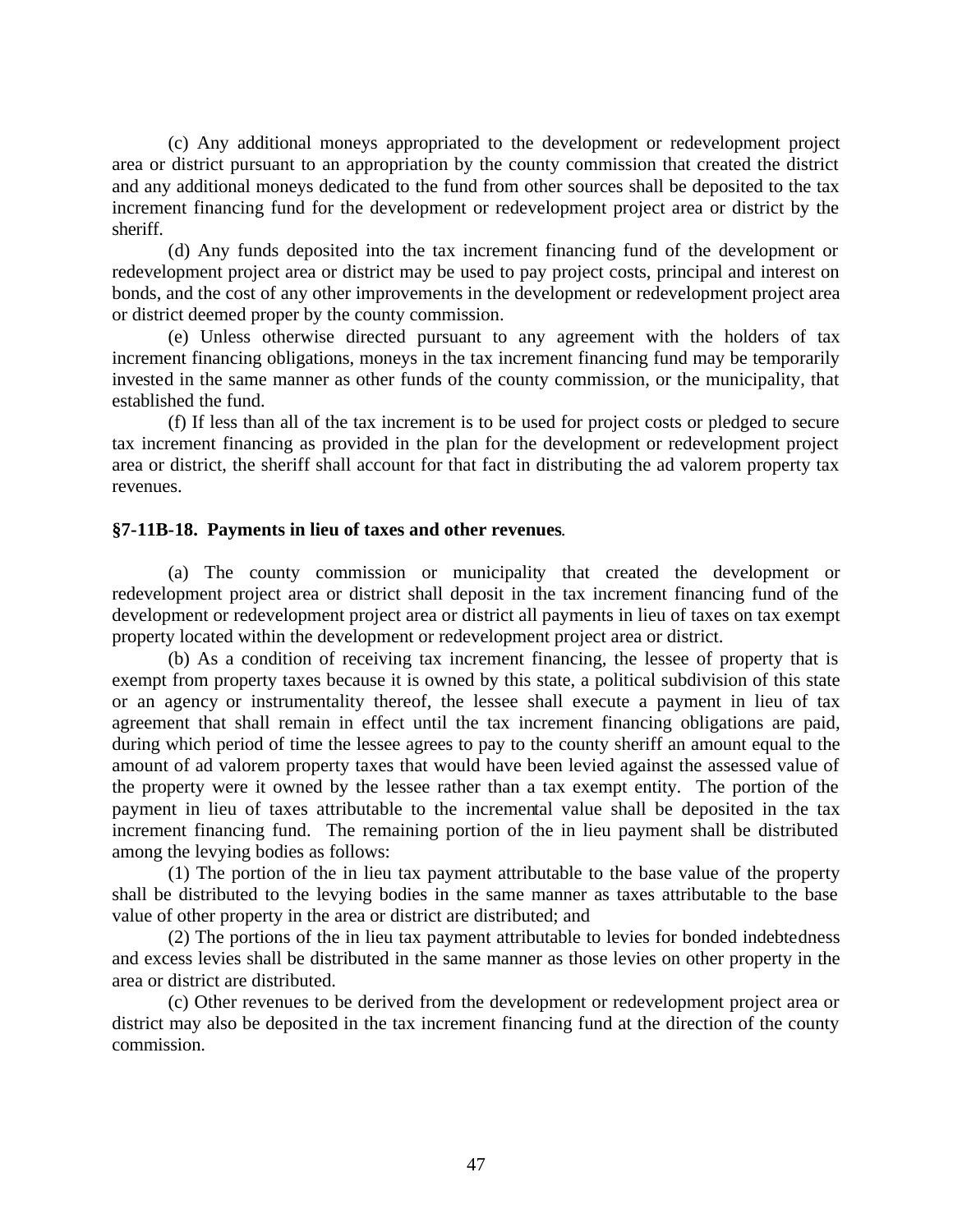#### **§7-11B-19. Tax increment obligations generally**.

(a) Tax increment obligations may be issued by a county commission, or the governing body of the municipality, to pay project costs for projects included in the development or redevelopment plan approved by the development office and adopted by the county commission, or the governing body of the municipality, that are located in a development or redevelopment project area or district, or on land not in the district that is contiguous to the area or district.

(1) Tax increment financing obligations may be issued for project costs, as defined in section three of this article, which may include interest prior to and during the carrying out of a project and for a reasonable time thereafter, with such reserves as may be required by any agreement securing the obligations and all other expenses incidental to planning, carrying out and financing the project.

(2) The proceeds of tax increment financing obligations may also be used to reimburse the costs of any interim financing entered on behalf of projects in the development or redevelopment project area or district.

(b) Tax increment financing obligations issued under this article shall be payable solely from the tax increment or other revenues deposited to the credit of the tax increment financing fund of the development or redevelopment project area or district.

(c) Under no event shall tax increment financing obligations be secured or be deemed to be secured by the full faith and credit of the county commission or the municipality issuing the tax increment financing obligations.

(d) Every tax increment financing bond, note or other obligation issued under this article shall recite on its face that it is a special obligation payable solely from the tax increment and other revenues pledged for its repayment.

#### **§7-11B-20. Tax increment financing obligations -- Authority to issue**.

For the purpose of paying project costs, or for the purpose of refunding notes issued under this article for the purpose of paying project costs, the county commission or municipality creating the development or redevelopment project area or district may issue tax increment financing obligations payable out of positive tax increments and other revenues deposited to the tax increment financing fund of the development or redevelopment project area or district.

#### **§7-11B-21. Tax increment financing obligations -- Authorizing resolution**.

(a) Issuance of tax increment financing obligations shall be authorized by order of the county commission, or resolution of the municipality, that created the development or redevelopment project area or district.

(b) The order, or resolution, shall state the name of the development or redevelopment project area or district, the amount of tax increment financing obligations authorized, the type of obligation authorized, and the interest rate to be borne by the bonds, notes or other tax increment financing obligations.

(c) The order or ordinance may prescribe the terms, form, and content of the tax increment financing obligations and other particulars or information the county commission, or governing body of the municipality, issuing the obligations deems useful, or it may include by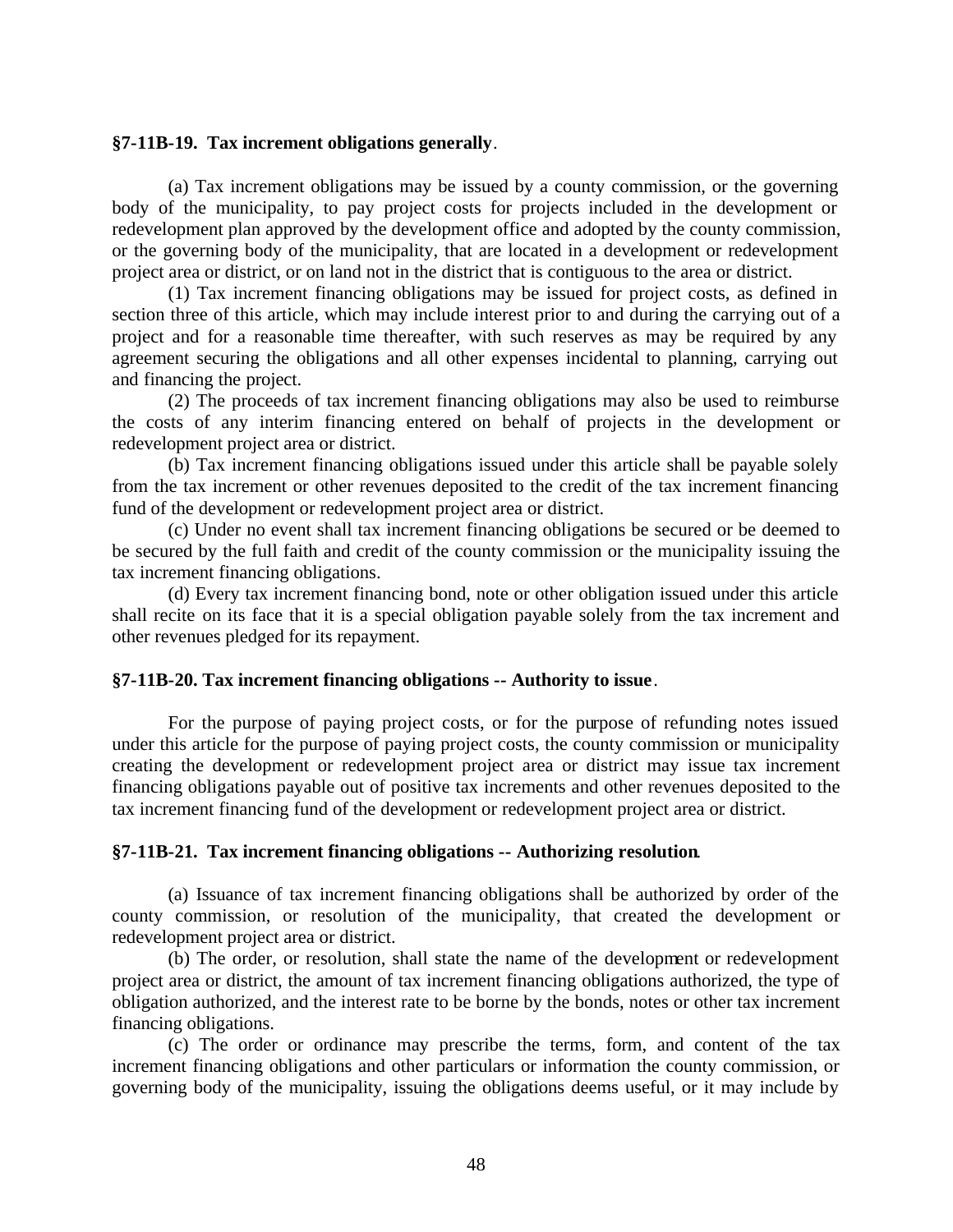reference the terms and conditions set forth in a trust indenture or other document securing the development or redevelopment project tax increment financing obligations.

#### **§7-11B-22. Tax increment financing obligations - Terms, conditions.**

(a) Tax increment financing obligations may not be issued in an amount exceeding the estimated aggregate project costs, including all costs of issuance of the tax increment financing obligations.

(b) Tax increment financing obligations shall not be included in the computation of the constitutional debt limitation of the county commission or municipality issuing the tax increment financing obligations.

(c) Tax increment financing obligations shall mature over a period not exceeding thirty years from the date of entry of the county commission's order, or the effective date of the municipal ordinance, creating the development or redevelopment project area or district and approving the development or redevelopment plan, or a period terminating with the date of termination of the development or redevelopment project area or district, whichever period terminates earlier.

(d) Tax increment financing obligations may contain a provision authorizing their redemption, in whole or in part, at stipulated prices, at the option of the county commission or municipality issuing the obligations, on any interest payment date and, if so, the obligations shall provide the method of selecting the tax increment financing obligations to be redeemed.

(e) The principal and interest on tax increment financing obligations may be payable at any place set forth in the resolution, trust indenture, or other document governing the obligations.

(f) Bonds or notes shall be issued in registered form.

(g) Bonds or notes may be issued in any denomination.

(h) Each tax increment financing obligation issued under this article is declared to be a negotiable instrument.

(i) The tax increment financing obligations may be sold at public or private sale.

(j) Insofar as they are consistent with subdivision (1), subsection (a) and subsections (b) and (c) of this section, the procedures for issuance, form, contents, execution, negotiation, and registration of county and municipal industrial or commercial revenue bonds set forth in article two-c, chapter thirteen of this code are incorporated by reference herein.

(k) The bonds may be refunded or refinanced and refunding bonds may be issued in any principal amount: *Provided*, That the last maturity of the refunding bonds shall not be later than the last maturity of the bonds being refunded.

#### **§7-11B-23. Tax increment financing obligations – Security – marketability**.

To increase the security and marketability of tax increment financing obligations, the county commission or municipality issuing the obligations ma y:

(1) Create a lien for the benefit of the holders of the obligations upon any public improvements or public works financed by the obligations; or

(2) Make such covenants and do any and all such actions, not inconsistent with the constitution of this state, which may be necessary, convenient or desirable in order to additionally secure the obligations, or which tend to make the obligations more marketable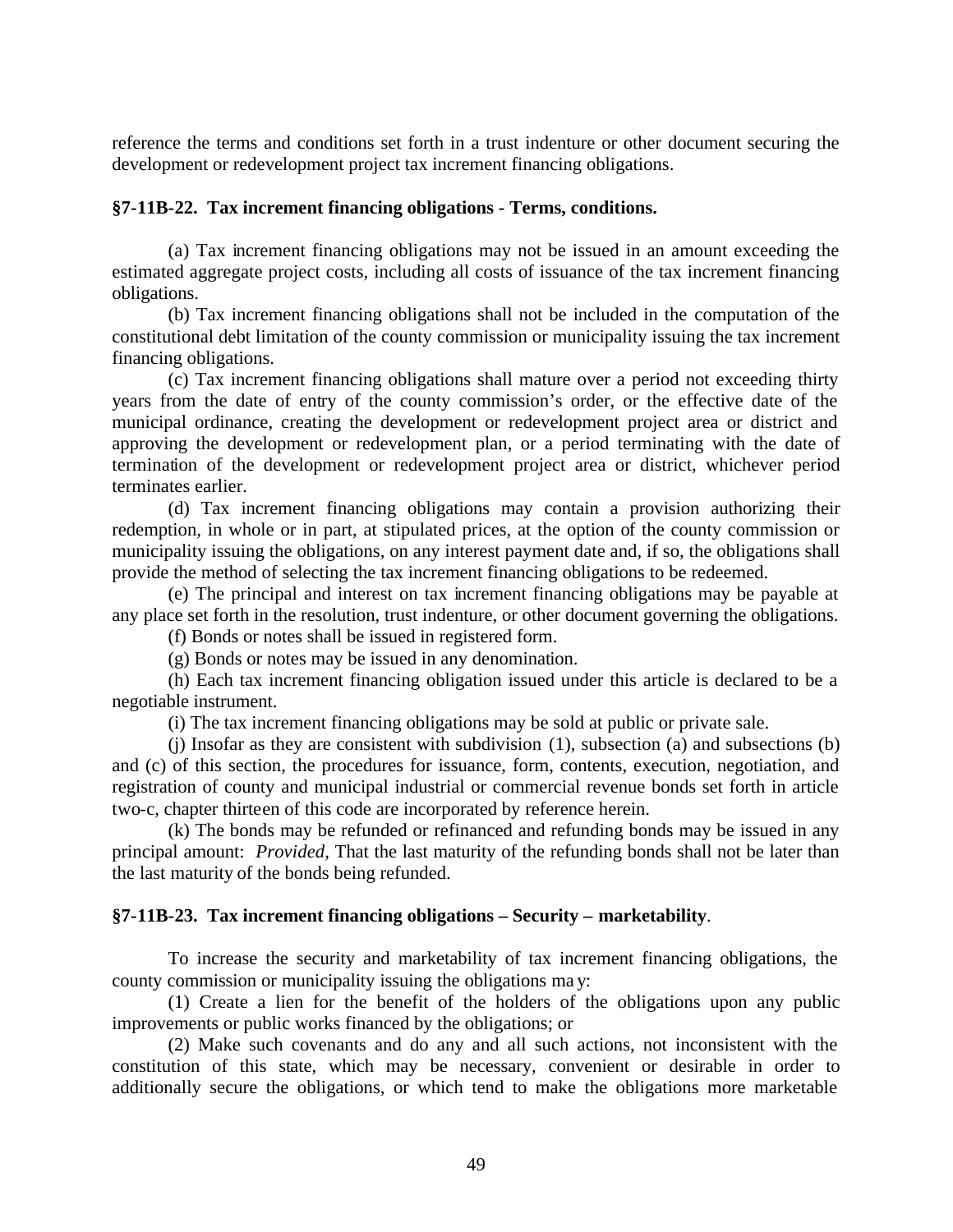according to the best judgment of the county commission or municipality issuing the tax increment financing obligations.

#### **§7-11B-24. Tax increment financing obligations -- Special fund for repayment**.

(a) Tax increment financing obligations issued by a county commission or municipality are payable out of the tax increment financing fund created for each development and redevelopment project area or district created under this article.

(b) The county commission or municipality issuing the tax increment financing obligations shall irrevocably pledge all or part of the tax increment financing fund to the payment of the obligations. The tax increment financing fund, or the designated part thereof, may thereafter be used only for the payment of the obligations and their interest until they have been fully paid.

(c) A holder of the tax increment financing obligations shall have a lien against the tax increment financing fund for payment of the obligations and interest on them and may bring suit to enforce the lien.

#### **§7-11B-25. Tax increment financing obligations – Tax exemption**.

Tax increment financing obligations issued under this article, together with the interest and income therefrom, shall be exempt from all state income taxes, whether imposed on individuals, corporations or other persons, from state business franchise taxes and from ad valorem property taxes.

#### **§7-11B-26. Excess funds**.

(a) Moneys received in the tax increment financing fund of the development or redevelopment project area or district in excess of amounts needed to pay project costs and debt service may be used by the county commission or municipality that created the development or redevelopment project area or district for other projects within the area or district, or distributed to the levying bodies as provided in this article.

(b) Upon termination of the area or district, all amounts in the tax increment financing fund of the area or district shall be paid over to the levying bodies in the same proportion that ad valorem property taxes on the base value was paid over to those levying bodies for the tax year in which the area or district is terminated.

#### **§7-11B-27. Computation of local share for support of public schools when tax increment financing is used**.

For purposes of any computation made in accordance with the provisions of section eleven, article nine-a, chapter eighteen of this code, for a county in which there is tax increment financing in effect pursuant to this article, the assessed value shall be the current assessed value minus the amount of assessed value used to determine the tax increment amount, minus any other adjustments allowed by section eleven of said article nine-a.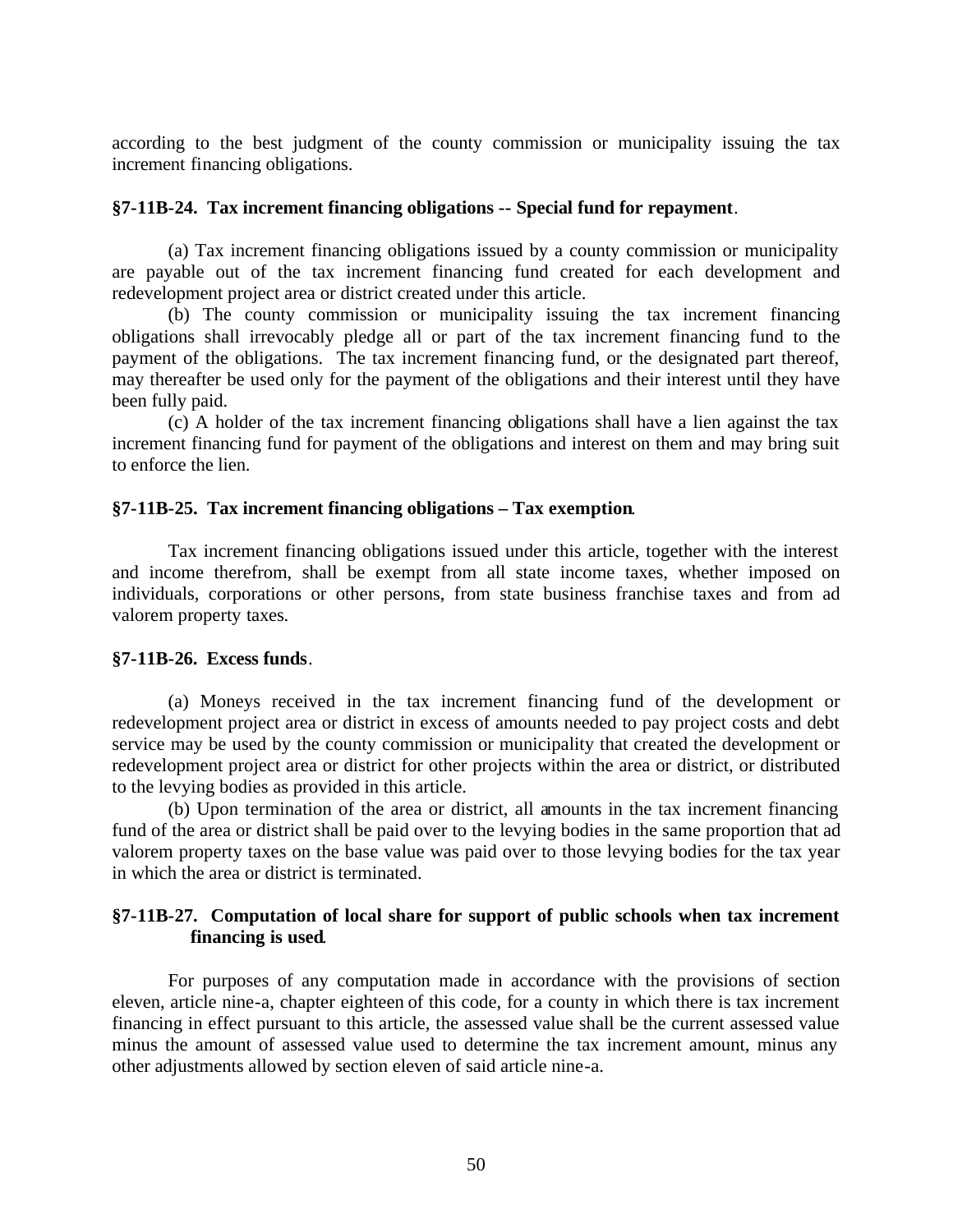### **§7-11B-28. Effective Date**.

Notwithstanding the effective date of this act of the Legislature, this article shall not become operational and shall have no force and effect until the day the people ratify an amendment to the constitution of this state authorizing tax increment financing secured by ad valorem property taxes.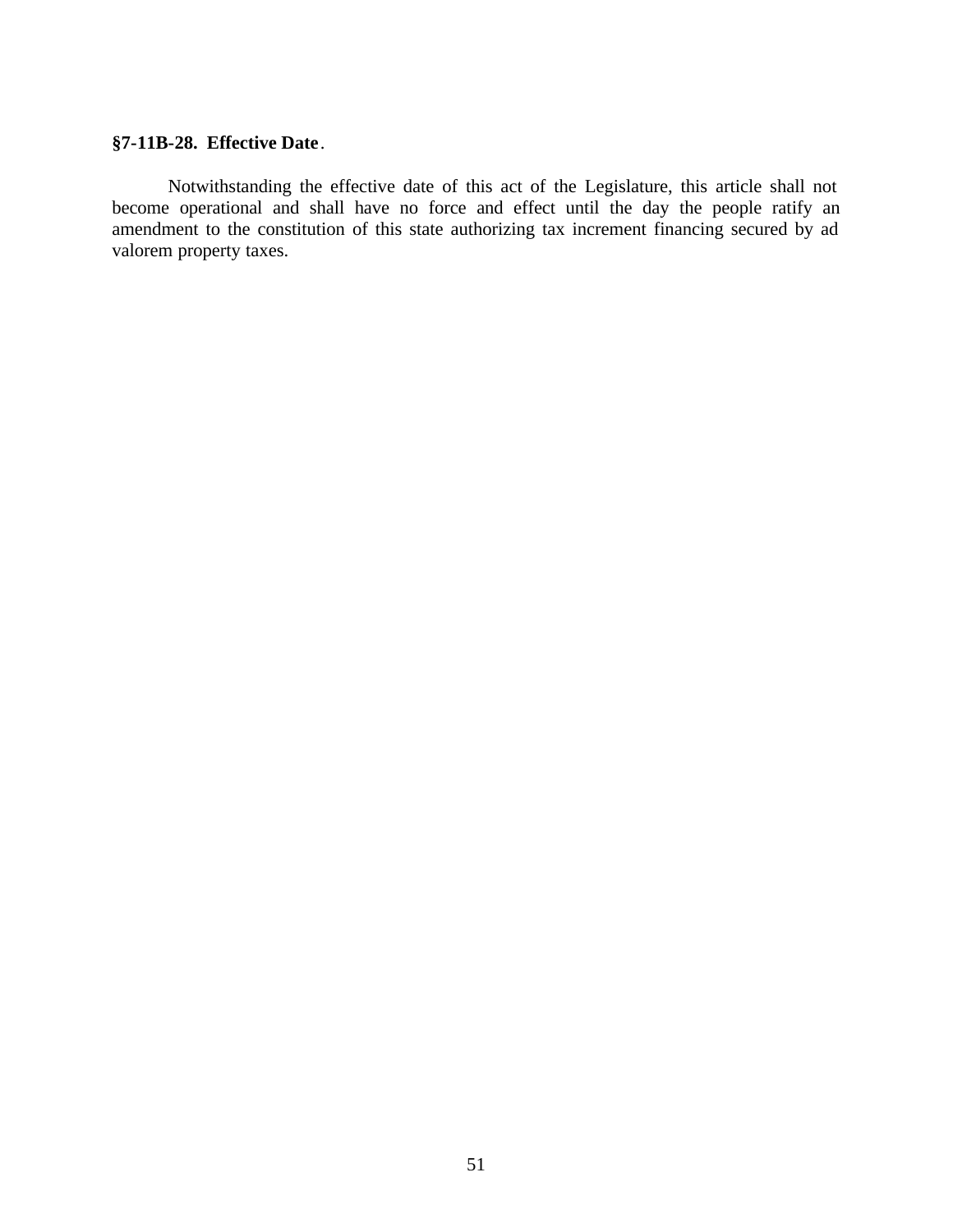#### **Appendix B: Sample Project Application Form to be submitted by an Outside Developer to a County or Class I or II Municipality**

**Sample County/Sample Municipality, Sample, West Virginia Application for Consideration of Projects for Tax Increment Financing**

**Any entity wishing to pursue tax increment financing secured by property tax dollars must complete the following application.** 

**The application must be accompanied by the requested additional information and documentation. If the applicant is unable to provide any of the requested information, that must be documented, and the justification submitted along with the application.** 

**Private developers will be expected to pay for any costs incurred by Sample County/Sample Municipality during the application process that are allowable costs under the West Virginia Tax Increment Financing Act. Public entities (federal, state, or local) proposing projects may be expected to help defray application costs under an agreement with Sample County/Sample Municipality; however, such costs may be repaid to these public entities from the TIF fund.** 

**Information on Person Preparing the Application:**

| Name<br><u> 1980 - Johann John Stone, meister sich an der Stone in der Stone in der Stone in der Stone in der Stone in de</u> |  |
|-------------------------------------------------------------------------------------------------------------------------------|--|
| Title                                                                                                                         |  |
|                                                                                                                               |  |
|                                                                                                                               |  |
| Phone Number                                                                                                                  |  |
| Fax Number                                                                                                                    |  |
| <b>Email Address</b>                                                                                                          |  |

#### **Contact Information of Person Who Can Answer Questions Regarding this Document and its Attachments:**

| Name<br><u> 1989 - John Stein, markin sammen sammen som står startet som startet som startet som startet som s</u> |
|--------------------------------------------------------------------------------------------------------------------|
| Title<br><u> Anglick († 1858)</u>                                                                                  |
| Business Name                                                                                                      |
| <b>Business Address</b><br><u> 1980 - Andrea Andrew Maria (h. 1980).</u><br>1900 - Andrew Maria (h. 1900).         |
|                                                                                                                    |
| Fax Number                                                                                                         |
| <b>Email Address</b>                                                                                               |

#### **Legal Counsel**

Contact Person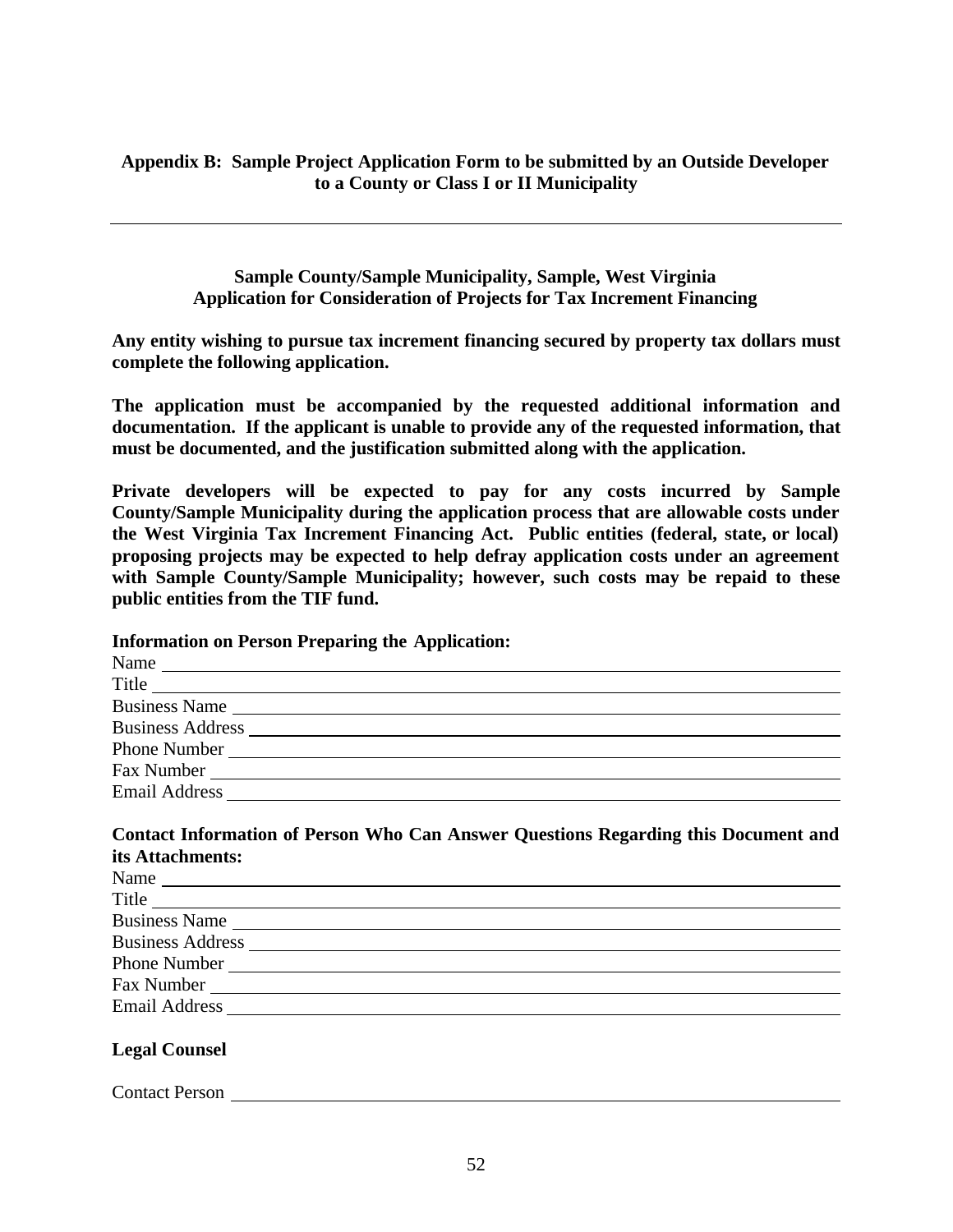| Firm Name            |  |
|----------------------|--|
| Firm Address         |  |
| Phone Number         |  |
| Fax Number           |  |
| <b>Email Address</b> |  |

#### **Project Developer Information:**

\_\_\_\_\_\_\_\_\_\_\_\_\_\_\_\_\_\_\_\_\_\_\_\_\_\_

Is the applicant a sole proprietorship, corporation, partnership, or other legal entity?

1. If applicant is a corporation, please enclose a copy of the articles of incorporation, and any amendments thereto, and answer the following:

|                         |       | If YES, please enclose a copy of any necessary certifications.                          | Is applicant authorized to do business in West Virginia? (YES or NO)                     |
|-------------------------|-------|-----------------------------------------------------------------------------------------|------------------------------------------------------------------------------------------|
|                         |       |                                                                                         | Is applicant a publicly-traded or private corporation? _________________________         |
| Name                    | Title | List the following information for each officer and director of the company:<br>Address | Telephone                                                                                |
|                         |       |                                                                                         |                                                                                          |
|                         |       |                                                                                         |                                                                                          |
|                         |       |                                                                                         |                                                                                          |
| complete the following: |       |                                                                                         | 2. If Applicant is a partnership, please provide a copy of the partnership agreement and |
|                         |       |                                                                                         |                                                                                          |
|                         |       |                                                                                         |                                                                                          |

Is applicant a general or limited partnership? \_\_\_\_\_\_\_\_\_\_\_\_\_\_\_\_\_\_\_\_\_\_\_\_\_\_\_\_\_\_\_\_\_\_

Has applicant done business in West Virginia? (YES or NO) \_\_\_\_\_\_\_\_\_\_\_\_\_\_\_\_\_\_\_\_\_\_ If YES, please state date, location, and type of business conducted:  $\overline{a}$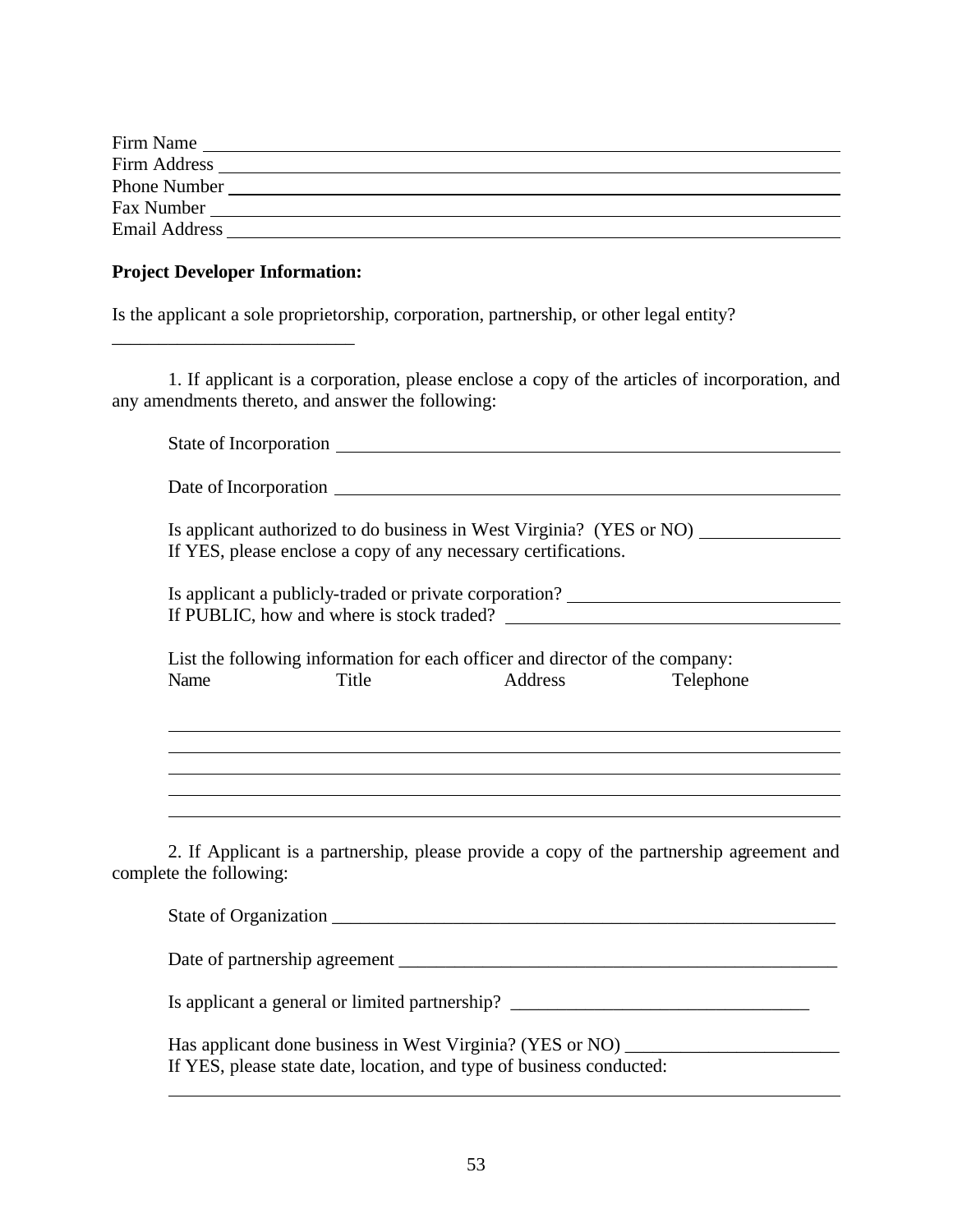List the following information for each general or limited partner: Name Address and Address Telephone  $\overline{a}$ 

3. If Applicant is a limited liability company or other entity, please provide a copy of the current articles of organization and complete the following:

|                      | State of Organization                                                                                                                      |           |
|----------------------|--------------------------------------------------------------------------------------------------------------------------------------------|-----------|
| Date of Organization |                                                                                                                                            |           |
|                      | Is applicant authorized to do business in West Virginia? (YES or NO)<br>If YES, please enclose a copy of any necessary certifications.     |           |
|                      | Has applicant done business in West Virginia? (YES or NO) ________<br>If YES, please state date, location, and type of business conducted: |           |
| Name                 | List the following information for each member:<br>Address                                                                                 | Telephone |
|                      |                                                                                                                                            |           |

Financial Statements

 $\overline{a}$ 

The applicant must attach a complete report, prepared in accordance with generally accepted accounting practices, reflecting current financial conditions of: (1) the applicant, (2) any entity that owns a ten percent or greater equity interest in the applicant, and (3) any person or business entity guaranteeing the performance of the applicant. This report must include audited balance sheets and annual statements for each of the five most recent years. If financial statements are **unaudited**, please submit the last five years' federal income tax returns. If any of these persons is a pass-through entity for federal income tax purposes, please submit, for the most recent five years, copies of federal form 1065, including all schedules filed, or federal form 1120S, including all schedules filed, and copies of federal form 8825.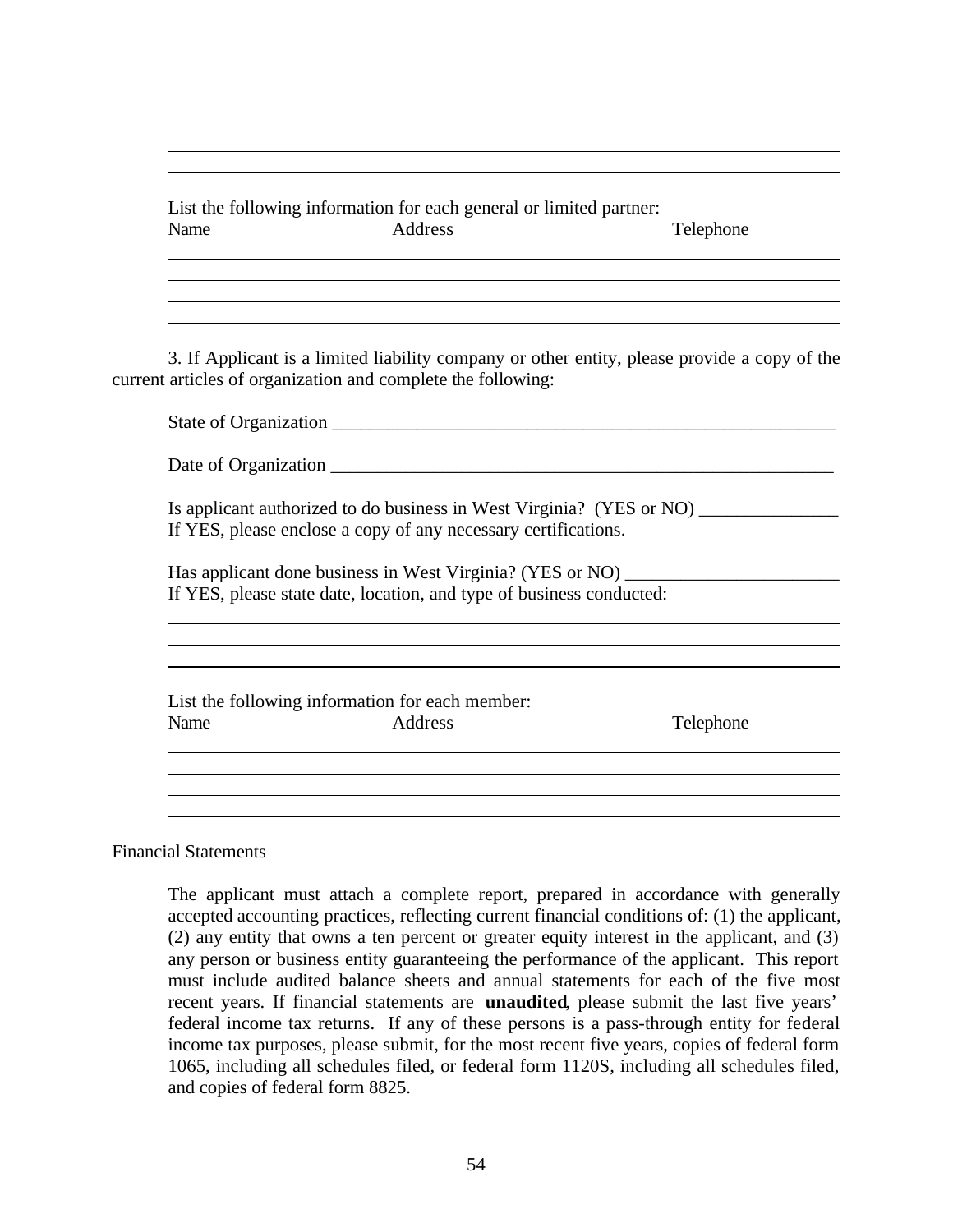#### Surety Information

Has any surety or bonding company ever been required to perform on your default? (YES or  $NO$ )

If YES, attach a statement naming the surety or bonding company, date, amount of bond, and the circumstances surrounding the default and performance.

#### Bankruptcy Information

Have you ever been declared bankrupt? (YES or NO)

If YES, state date, court jurisdiction, which bankruptcy chapter, amount of liabilities, and amount of assets.

#### Prior or Pending Litigation

Provide detailed information regarding prior or pending litigation, liens, or claims against the applicant, as they pertain to applicant's development experience.

#### Tax Payment Information

Is the Applicant current on payment of all taxes? (Municipal, county, federal, school, payroll taxes (including unemployment compensation and workers compensation premiums), sales and use taxes, etc.? (YES or NO) If NO, please explain.

#### Applicant's Tax Information

Federal Tax ID Number

#### **Project Developer Experience**

Please provide information on similar projects with which the applicant has been involved. Include information on the location of the project, the cost breakdown, any cost overruns, financing methods, the completion date (or estimated completion date, if still in progress), and any other information necessary to assess the success and scope of the project.

Please provide the names and pertinent experience of all employees or principals of the applicant who will be directly involved in the development and execution of this project.

#### **Bond Counsel, Investment Bank, or Commercial Bank**

Provide contact information for any bond counsel, investment bank, and/or commercial bank who may have provided analysis on the financial feasibility of this project.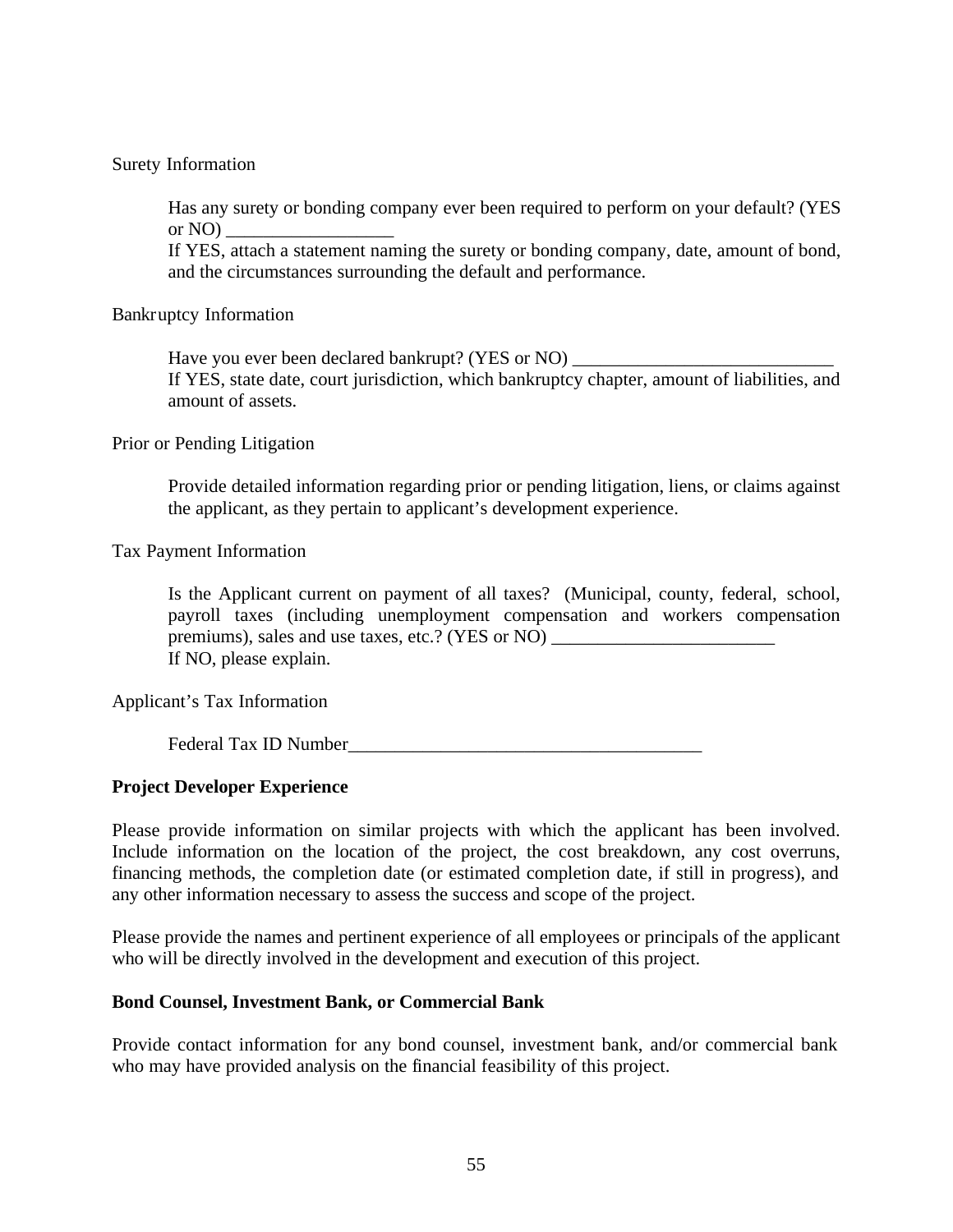Include name, firm, address, phone number, fax number, and email address for each individual.

#### **The Project – Please submit the following additional information along with this application form to the county commission or governing body of the municipality in order for the proposed project to be considered for tax increment financing:**

- $\Box$ A detailed description of the project.
- $\Box$ A list of estimated project costs and the sources of financing to be used for this project. Include a written justification for the use of tax increment financing, including findings that this project would not otherwise be fully funded.
- $\mathbf{L}$ Evidence of the financial feasibility of this project. If the project expects to rely on the issuance of TIF obligations, provide a preliminary assessment from a bond counsel and/or an underwriter as to whether such bonds or notes could be sold.
- $\mathbb{R}^n$ A project development schedule (timeline).
- Detailed information about the jobs estimated to be created by this project in the project area or district including the types of jobs, wages and benefits, and whether these jobs are construction jobs, permanent jobs, temporary or seasonal jobs, part-time or full-time. Parttime jobs must be aggregated and expressed as full-time equivalent positions.
- $\mathbf{1}$ Attach maps showing 1) the current uses and conditions of the development or redevelopment project area or district and 2) the proposed improvements and uses of the area or district.
- $\mathbf{1}$ A list of any public improvements that will be needed in addition to the private developer's project.
- $\Box$ An estimate of the fiscal impact of this project on the local levying bodies over the life of the development or redevelopment project area or district. This includes the effect on schools, roads, public safety, etc.
- $\mathbf{L}$ Any other information that may be useful or necessary to evaluate this project properly and fairly.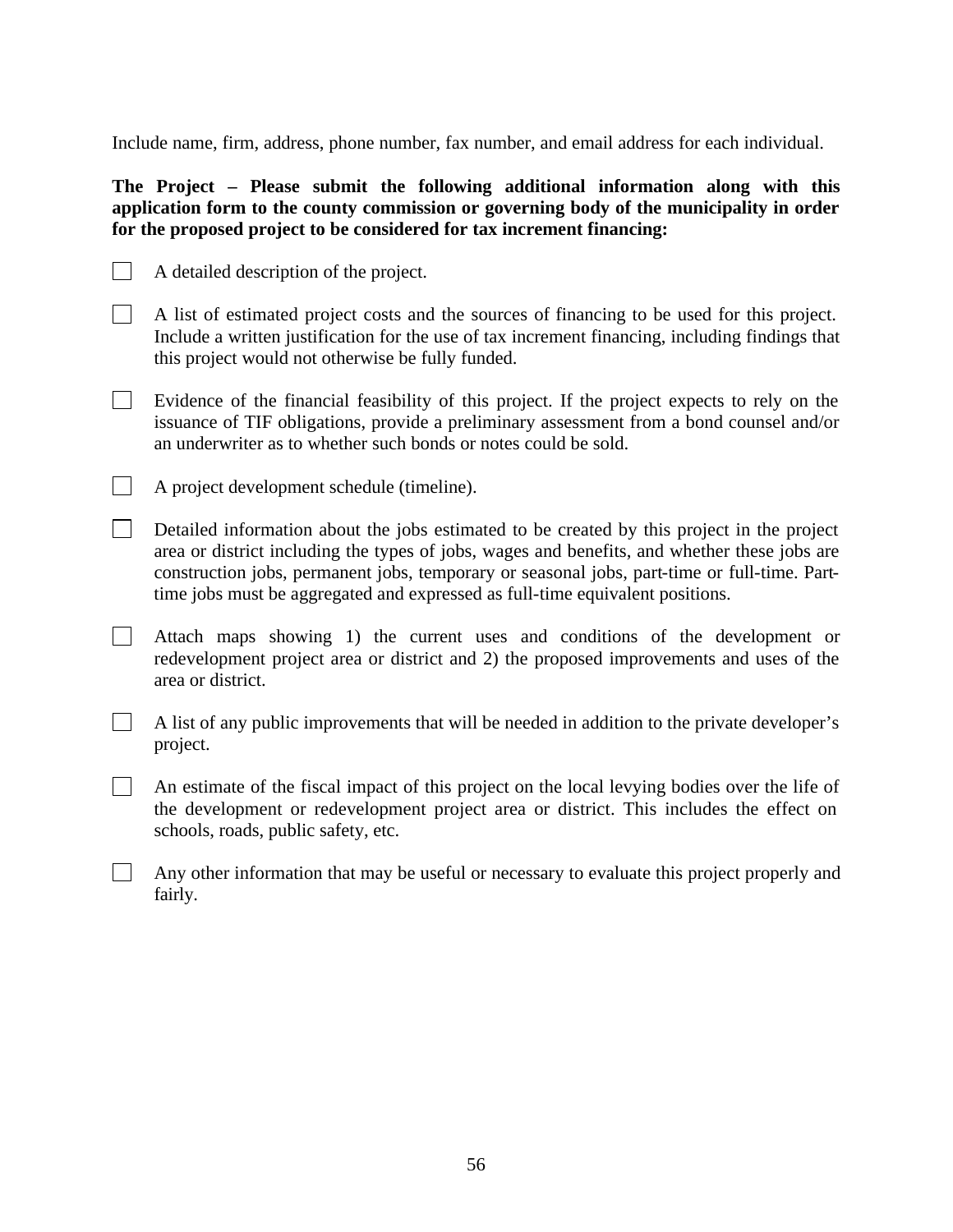#### **Appendix C: Sample Inducement Resolution**

AT A REGULAR SESSION OF THE COUNTY COMMISSION OF COUNTY, WEST VIRGINIA, HELD FOR SAID COUNTY AT THE COURTHOUSE THEREOF, ON \_\_\_\_\_\_\_\_\_\_\_, THE \_\_\_\_\_\_\_\_\_\_\_\_ DAY OF \_\_\_\_\_\_\_\_\_\_\_, A.D., 20\_\_

MEMBERS: \_\_\_\_\_\_\_\_\_\_\_\_\_\_\_\_\_\_\_\_\_\_\_\_\_\_\_\_\_\_\_\_, PRESIDENT, and  $\overline{\phantom{a}}$ 

COMMISSIONERS OF THE COUNTY

ORDER TAKING OFFICIAL ACTION WITH RESPECT TO THE PROPOSED ISSUANCE OF BONDS BY THE COUNTY COMMISSION OF COUNTY, WEST VIRGINIA, TO FINANCE THE ACQUISITION, INSTALLATION, CONSTRUCTION AND IMPROVEMENT OF CERTAIN FACILITIES AT .

 $\frac{1}{2}$  , and the set of the set of the set of the set of the set of the set of the set of the set of the set of the set of the set of the set of the set of the set of the set of the set of the set of the set of the set

WHEREAS, The County Commission of County, West Virginia (the "County Commission") is a governmental body of the State of West Virginia and empowered and authorized by the West Virginia Tax Increment Financing Act (Chapter 17, Article 11B, Section 1, et seq., the Code of West Virginia, 1931, as amended) (the "Act"), among other things, in furtherance of the public purposes as found and determined by the Legislature of West Virginia, as set forth in Section 2 of the Act, to finance the acquisition, installation, construction and improvement of facilities, as defined in the Act, including, but not limited to, facilities, and to issue bonds pursuant to the Act to provide funds for such financing; and

WHEREAS, ("XYZ") has advised the County Commission that it has under consideration the acquisition, installation, construction and improvement of facilities, which facilities are generally described in Appendix A hereto (the "Project"), and has requested the County Commission to authorize the issuance and sale of bonds (the "Bonds") pursuant to the Act in such amounts as may be necessary to finance [a portion of] the cost of the Project presently estimated to be in an aggregate principal amount not to exceed  $\mathbb{S}$  .

NOW, THEREFORE, BE IT ORDERED BY THE COUNTY COMMISSION OF COUNTY, WEST VIRGINIA, AS FOLLOWS: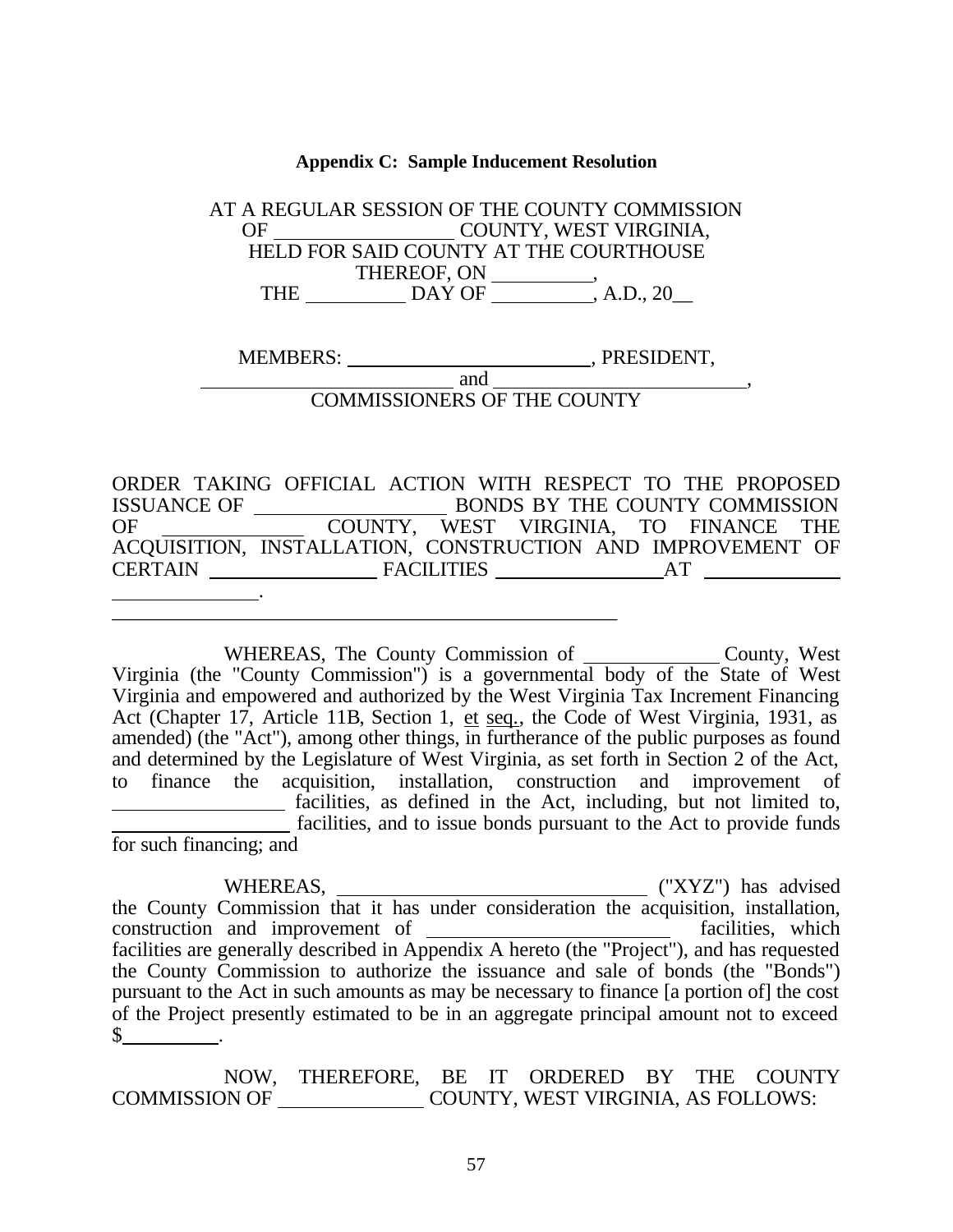1. It is hereby found and determined that the acquisition, installation, construction and improvement of the Project is desirable to protect the health and welfare of the citizens of County and the State of West Virginia and to encourage economic growth and development in County and the State of West Virginia.

2. It is hereby further found and determined that the site of the Project is located entirely within County, West Virginia.

3. The County Commission shall assist XYZ in the acquisition, installation, construction and improvement of the Project by authorizing the issuance of the Bonds in one or more series in an aggregate amount necessary to finance the cost of the Project, but not to exceed \$ .

4. The County Commission, including the President and the Clerk of the County Commission, will cooperate with XYZ, and such parties as XYZ may select for the purpose of assisting or participating in the sale of the Bonds on the best terms reasonably obtainable, and if arrangements therefore satisfactory to XYZ can be made, the County Commission will adopt such orders, resolutions and proceedings and authorize the execution and delivery of such instruments and the taking of such further actions as may be necessary or advisable to the authorization, issuance and sale of the Bonds, all as shall be authorized by law and mutually satisfactory to the County Commission and XYZ.

5. The County Commission will designate one or more banks located either within or without the State of West Virginia at the direction of XYZ to serve as Trustee and will enter into a trust agreement (and provisions therein), as permitted or authorized by law, as shall be mutually satisfactory to the County Commission and XYZ.

6. It is intended by the County Commission that the adoption of this order shall constitute "some other similar official action" toward the issuance of the Bonds within the meaning of Section 142 of the Internal Revenue Code of 1986, as amended, and any applicable Treasury Regulations.

7. It having been represented to the County Commission that it is necessary to proceed immediately with the acquisition, construction and installation of the Project, the County Commission hereby authorizes XYZ to proceed with plans for such acquisition, construction, and installation, [to enter into contracts for the same] and to take such other steps as it deems necessary or appropriate in connection therewith. The County Commission agrees that XYZ shall be reimbursed from the proceeds of the Bonds for all costs so incurred by it which are eligible costs under the Act.

8. The County Commission hereby finds and declares that County Commission shall not incur any costs with respect to the Project or the above-described Bonds, except for such costs as shall be reimbursed by XYZ regardless of whether the Bonds are issued. It is understood and agreed by and between the County Commission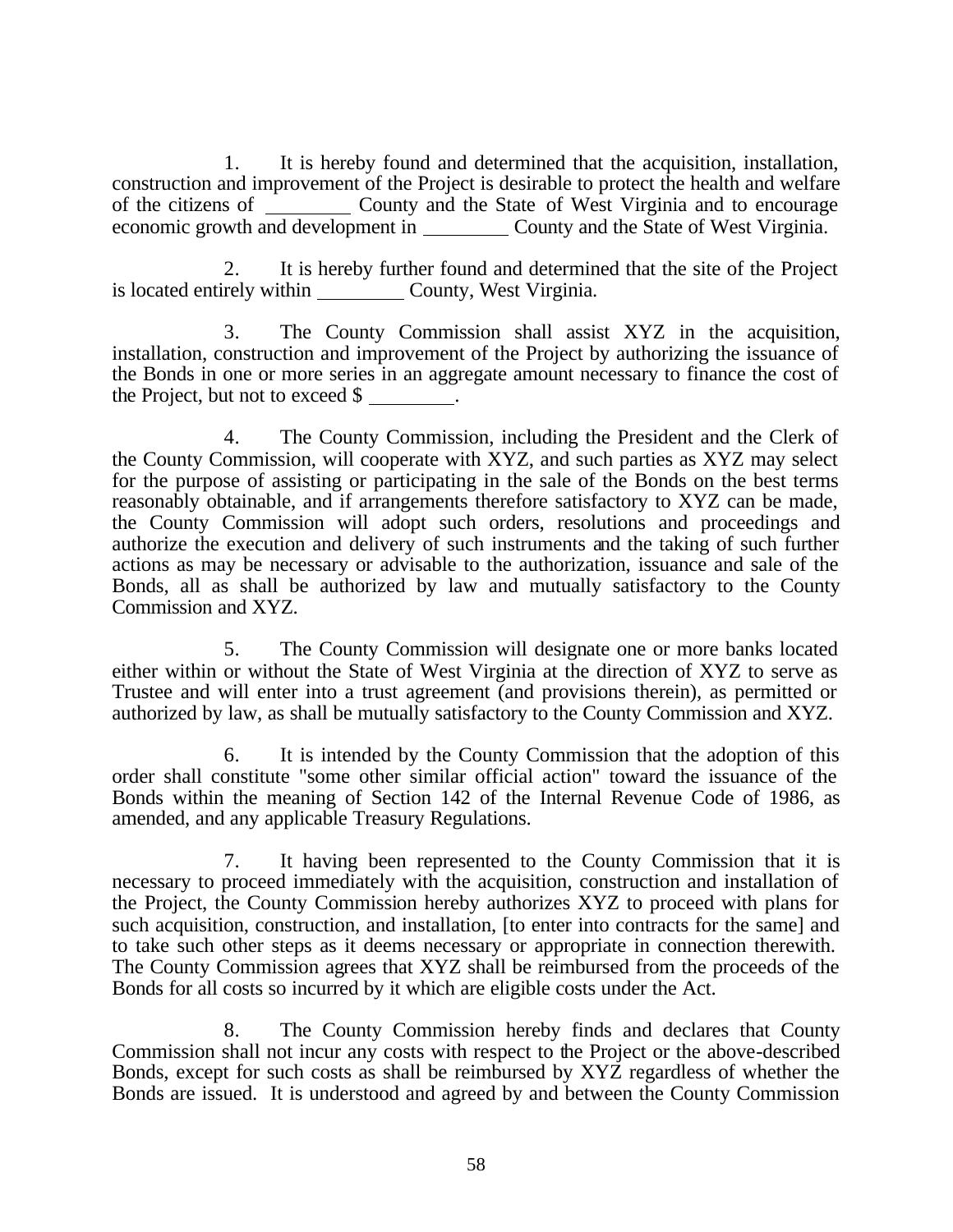and XYZ that the provisions hereof are not intended to, and shall not be construed or interpreted to, either (i) obligate, or authorize the expenditure of, any funds or moneys of the County Commission derived from any source whatsoever other than the proceeds from issuance and sale of the Bonds, as provided for in this Order, or the tax increment as defined by the Act, and/or the proceeds from the sale, or otherwise arising from, the Project acquired and constructed by or on behalf of XYZ with the proceeds from such Bonds, or (ii) create any personal liability of the employees, agents, or members of the County Commission.

9. This Order shall take effect immediately.

Order dated this  $\_\_\_$  day of  $\_\_\_\_\_\$ , 20  $\_\_\_\$ .

THE COUNTY COMMISSION OF **COUNTY, WEST VIRGINIA** 

By:  $\qquad \qquad$ 

President

ATTEST:

By:  $\qquad \qquad$ 

Clerk

APPROVED BY:

 $\overline{\phantom{a}}$  , and the contract of the contract of the contract of the contract of the contract of the contract of the contract of the contract of the contract of the contract of the contract of the contract of the contrac Counsel to the Commission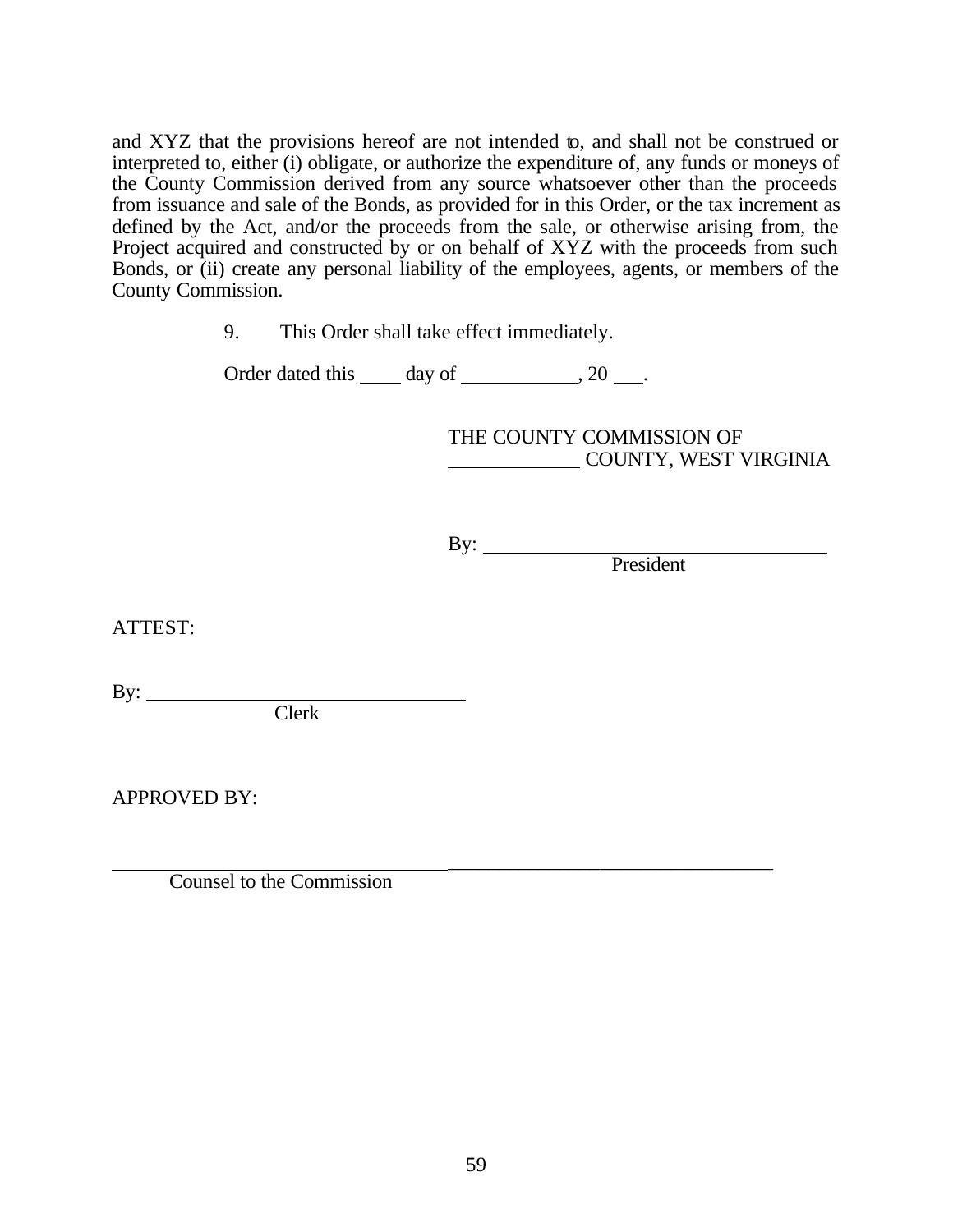### ATTACHMENT A

#### Project Description

The Project consists of the acquisition, construction, and installation of

 $\overline{a}$ 

 $\overline{a}$  $\overline{a}$  $\overline{a}$ l

#### **Appendix D: Cover Sheet for West Virginia Development Office - Approval of a Development or Redevelopment Project Area or District**

| Contact Person at the County or Municipality ___________________________________ |
|----------------------------------------------------------------------------------|
| Title                                                                            |
|                                                                                  |
| Phone Number                                                                     |
| Fax Number                                                                       |
|                                                                                  |
|                                                                                  |

Name of the proposed development or redevelopment project area or district:

Description of boundaries of the proposed project area or district with sufficient detail to ensure there is no ambiguity about the proposed area. Please also include a map of the proposed project area or district.

Base-assessed value of the taxable property in the proposed development or redevelopment area or district (as certified by the county assessor)  $\frac{1}{2}$ 

**Submit this cover sheet with the following information to the West Virginia Development Office for approval of a proposed development or redevelopment project area or district:** 

- $\Box$  A resolution, order, or ordinance that the real property within the proposed development or redevelopment project area or district will be benefited by the elimination or prevention of the spread of slums, blighted, deteriorated, or deteriorating areas; by increasing employment; and/or by encouraging commerce and industry to stay in this area.
- **Verification and results of the public hearings.**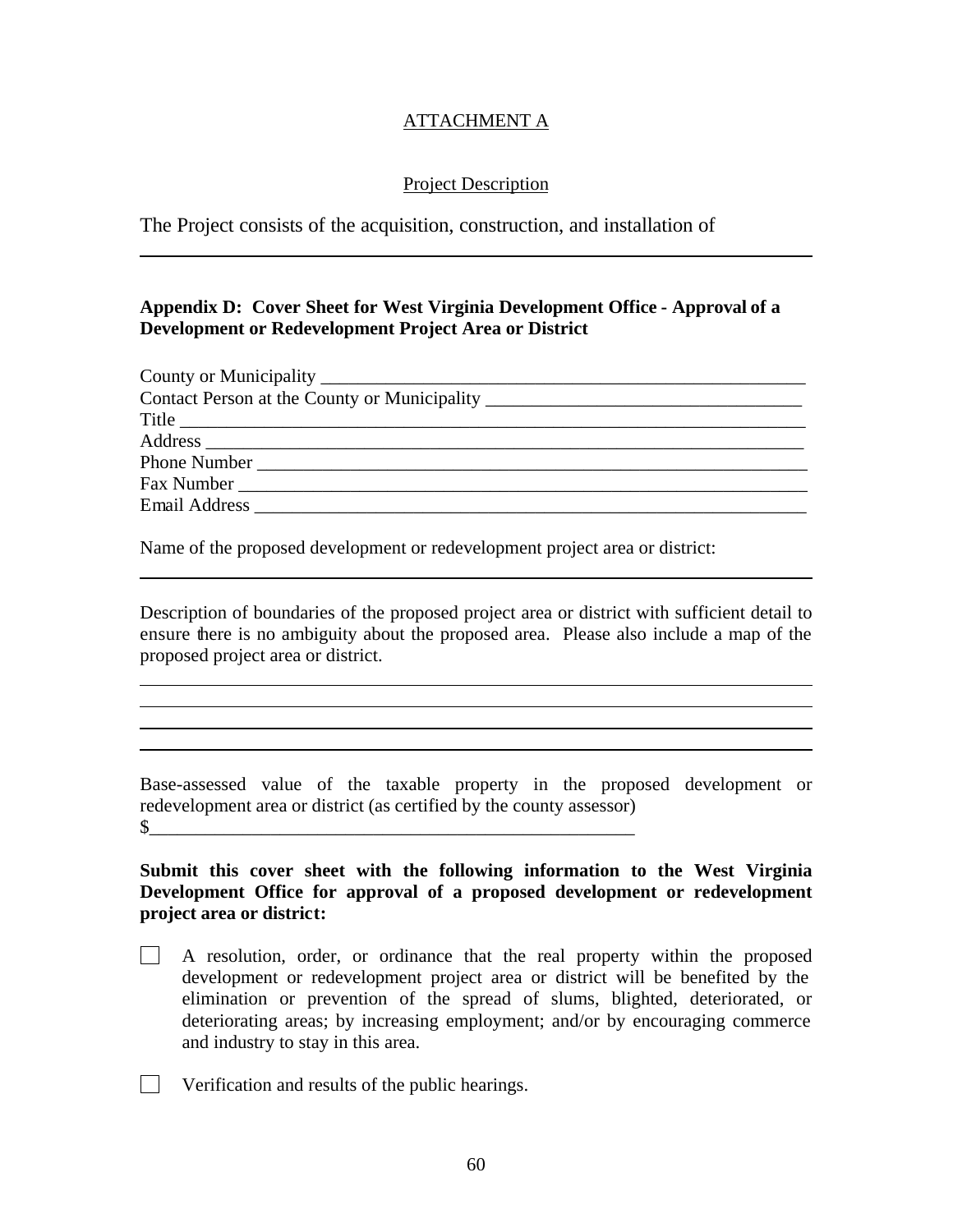- $\Box$ A copy of the county assessor's certification of the base-assessed value of the taxable property in the development or redevelopment project area or district. This "base-assessed value" is defined as the annual taxable assessed value of all real and tangible personal property within the proposed development or redevelopment project area or district, as shown on the records of the assessor on July  $1<sup>st</sup>$  preceding the formation of the development or redevelopment project area or district.
- $\overline{\phantom{a}}$ A description of the process to be used to allocate any excess increment that accrues in the TIF fund for this development or redevelopment project area or district that is not tied to a specific project proposal.
- $\Box$ If the application is submitted by a county, the county must provide all municipalities included in the boundaries of the proposed development or redevelopment project area or district thirty (30) days to review the proposed project area or district and must obtain their approval in the form of a resolution. The county must include a copy of the resolution(s).
- $\Box$ If the application is being submitted by a class I or II municipality, the municipality must allow the county or counties included in the boundaries of the proposed development or redevelopment project area or district thirty (30) days to review the proposed project area or district. The county or counties may request further information, provide guidance, or make other formal requests. The class I or II municipality must include any such communications from the county or counties with this application.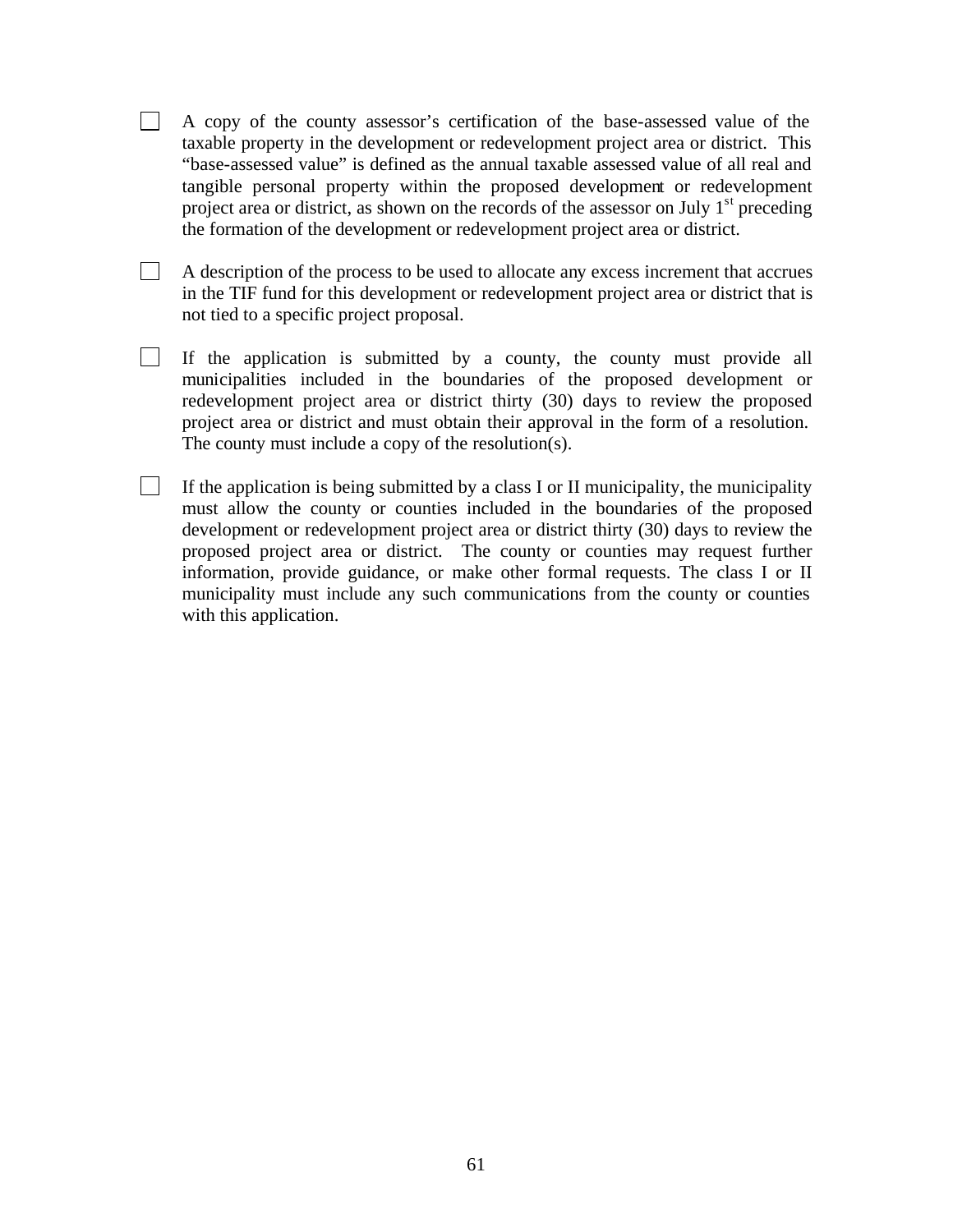**Appendix E: Application for West Virginia Development Office Approval of a Development or Redevelopment Project Proposal (Attached)**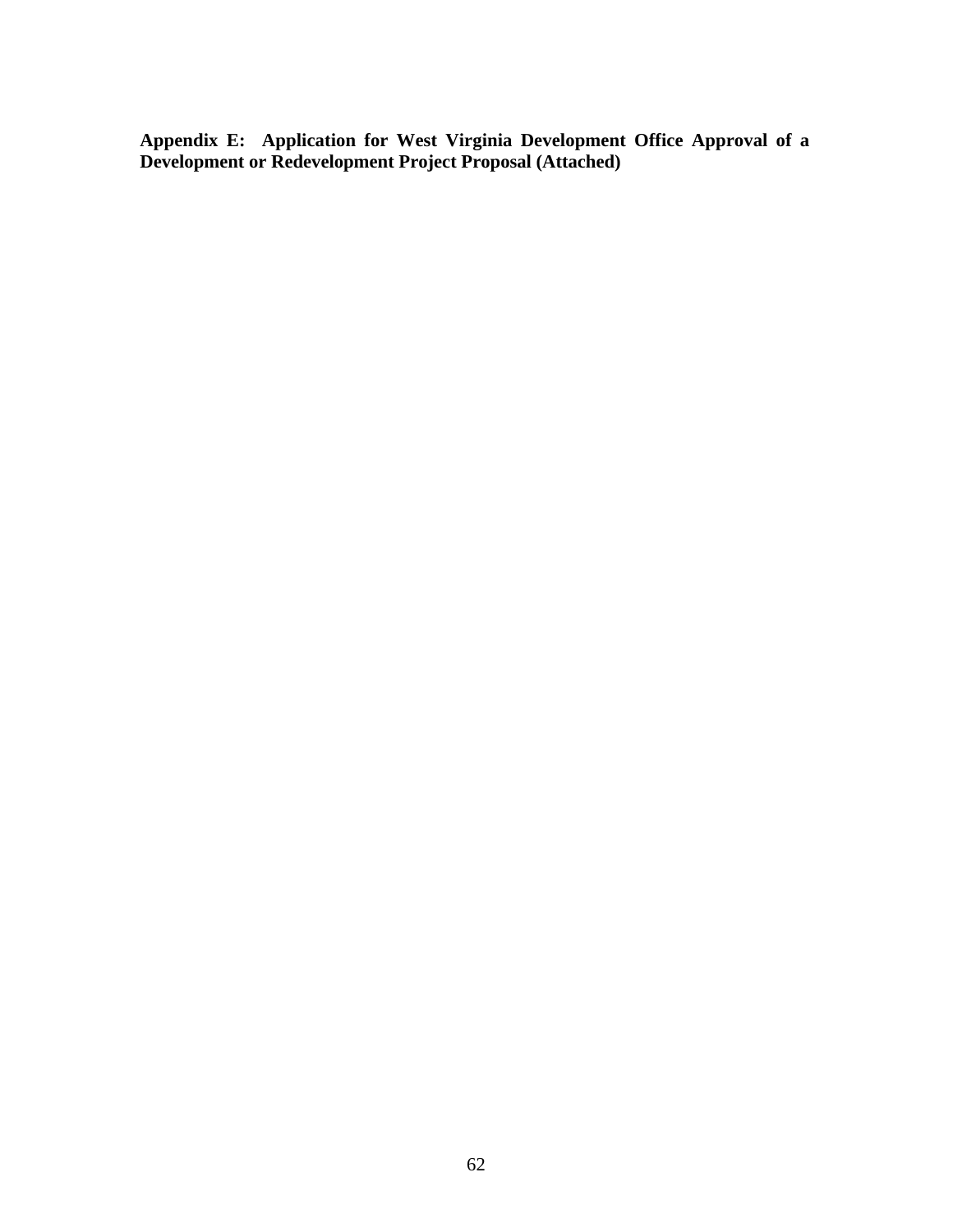# **WEST VIRGINIA TAX INCREMENT FINANCING**

## SECTION I. **APPLICATION**

|                            | A. APPLICANT INFORMATION                                                                                             |  |
|----------------------------|----------------------------------------------------------------------------------------------------------------------|--|
| 1. County or Municipality: | <u> 1989 - Johann John Stone, markin sammen bestemmen og det forskellige og det forskellige og det forskellige o</u> |  |
| 2. Contact Person/Title:   |                                                                                                                      |  |
| 3. Address:                |                                                                                                                      |  |
|                            |                                                                                                                      |  |
|                            |                                                                                                                      |  |
| 4. Telephone Number:       | the control of the control of the control of the control of the control of                                           |  |
| Fax Number:                |                                                                                                                      |  |
| <b>Email Address:</b>      |                                                                                                                      |  |
|                            | 5. Name of the proposed development or redevelopment project:                                                        |  |

#### **B. AUTHORIZED REPRESENTATIVE OF APPLICANT**

| If project was originally proposed by an entity other than the county or municipality listed above, please provide a contact name and information<br>for someone who can answer questions about the project proposal: |                                                                                                                       |  |  |
|-----------------------------------------------------------------------------------------------------------------------------------------------------------------------------------------------------------------------|-----------------------------------------------------------------------------------------------------------------------|--|--|
| 1. Name/Title:                                                                                                                                                                                                        |                                                                                                                       |  |  |
| 2. Company or Organization Name:                                                                                                                                                                                      |                                                                                                                       |  |  |
| 3. Address:                                                                                                                                                                                                           |                                                                                                                       |  |  |
|                                                                                                                                                                                                                       |                                                                                                                       |  |  |
| 4. Telephone Number:<br>Fax Number:<br><b>Email Address:</b>                                                                                                                                                          | <u> 1999 - Johann Harry Harry Harry Harry Harry Harry Harry Harry Harry Harry Harry Harry Harry Harry Harry Harry</u> |  |  |

|                                                                                                      | <b>C. PROJECT AREA OR DISTRICT</b> |  |
|------------------------------------------------------------------------------------------------------|------------------------------------|--|
| Name of development or redevelopment project area or district in which this project will be located: |                                    |  |
| Base assessed value of the taxable property from which the increment will be drawn to finance this   |                                    |  |
| project (as certified by the county assessor).                                                       |                                    |  |
|                                                                                                      |                                    |  |

 **Submit this cover sheet with the following information to the West Virginia Development Office for approval of a development or redevelopment project proposal.**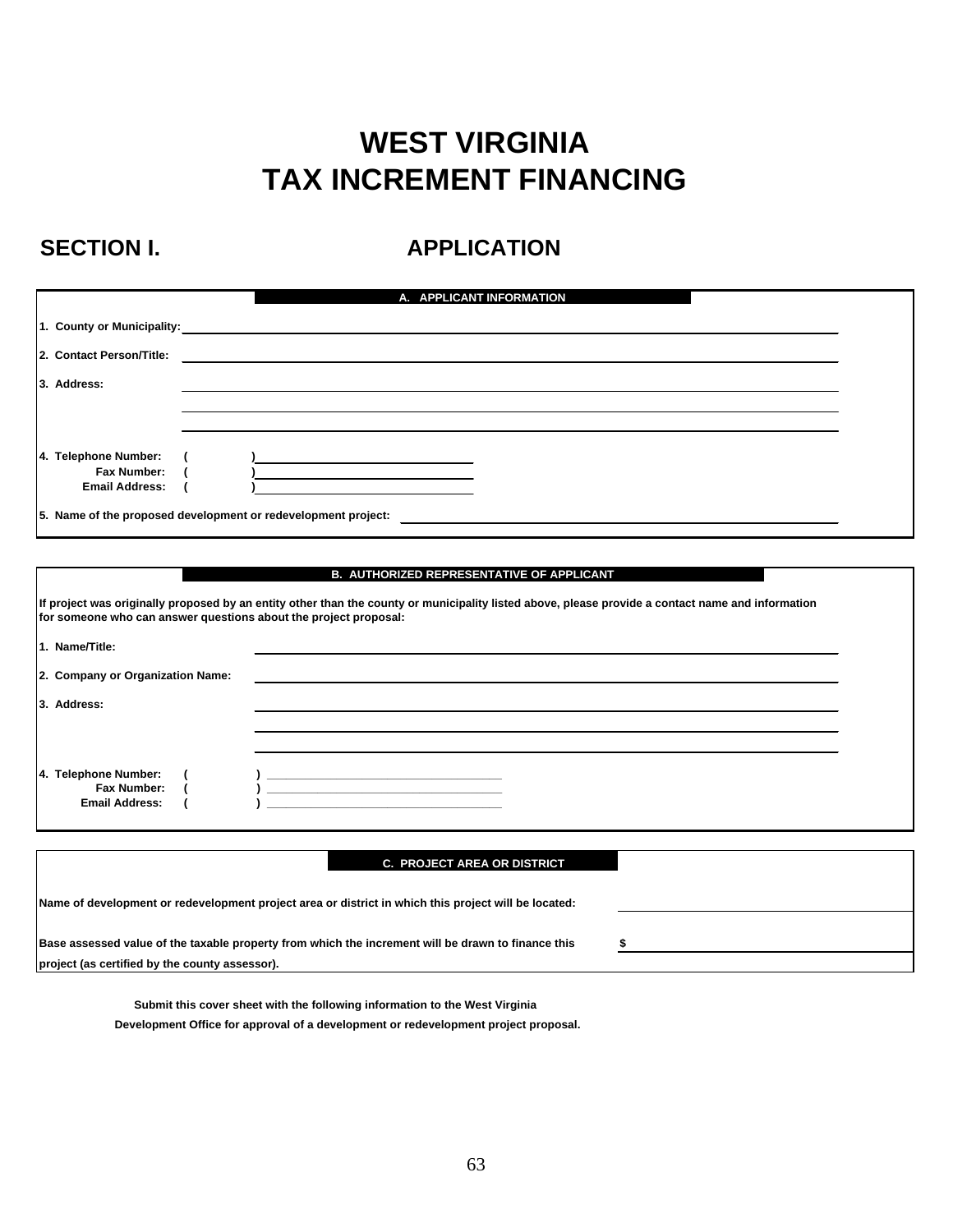# **SECTION II. PROJECT INFORMATION**

| A. DETAILED DESCRIPTION OF PROJECT                                                                                                                    |
|-------------------------------------------------------------------------------------------------------------------------------------------------------|
| Include a description of how the project fits with the overall development plans for the development or redevelopment project area or district or the |
| overall development plans of the municipality, county, or region.                                                                                     |
|                                                                                                                                                       |
|                                                                                                                                                       |
|                                                                                                                                                       |
|                                                                                                                                                       |
|                                                                                                                                                       |
|                                                                                                                                                       |
|                                                                                                                                                       |
|                                                                                                                                                       |
|                                                                                                                                                       |
|                                                                                                                                                       |
|                                                                                                                                                       |
|                                                                                                                                                       |
|                                                                                                                                                       |
|                                                                                                                                                       |
|                                                                                                                                                       |
|                                                                                                                                                       |
|                                                                                                                                                       |
|                                                                                                                                                       |
|                                                                                                                                                       |
|                                                                                                                                                       |
|                                                                                                                                                       |
|                                                                                                                                                       |
|                                                                                                                                                       |
|                                                                                                                                                       |
|                                                                                                                                                       |
|                                                                                                                                                       |
|                                                                                                                                                       |
|                                                                                                                                                       |
|                                                                                                                                                       |
|                                                                                                                                                       |
|                                                                                                                                                       |
|                                                                                                                                                       |
|                                                                                                                                                       |
|                                                                                                                                                       |
|                                                                                                                                                       |
|                                                                                                                                                       |
|                                                                                                                                                       |
|                                                                                                                                                       |
|                                                                                                                                                       |
|                                                                                                                                                       |
|                                                                                                                                                       |
|                                                                                                                                                       |
|                                                                                                                                                       |
|                                                                                                                                                       |
| Attach additional pages if necessary.                                                                                                                 |
|                                                                                                                                                       |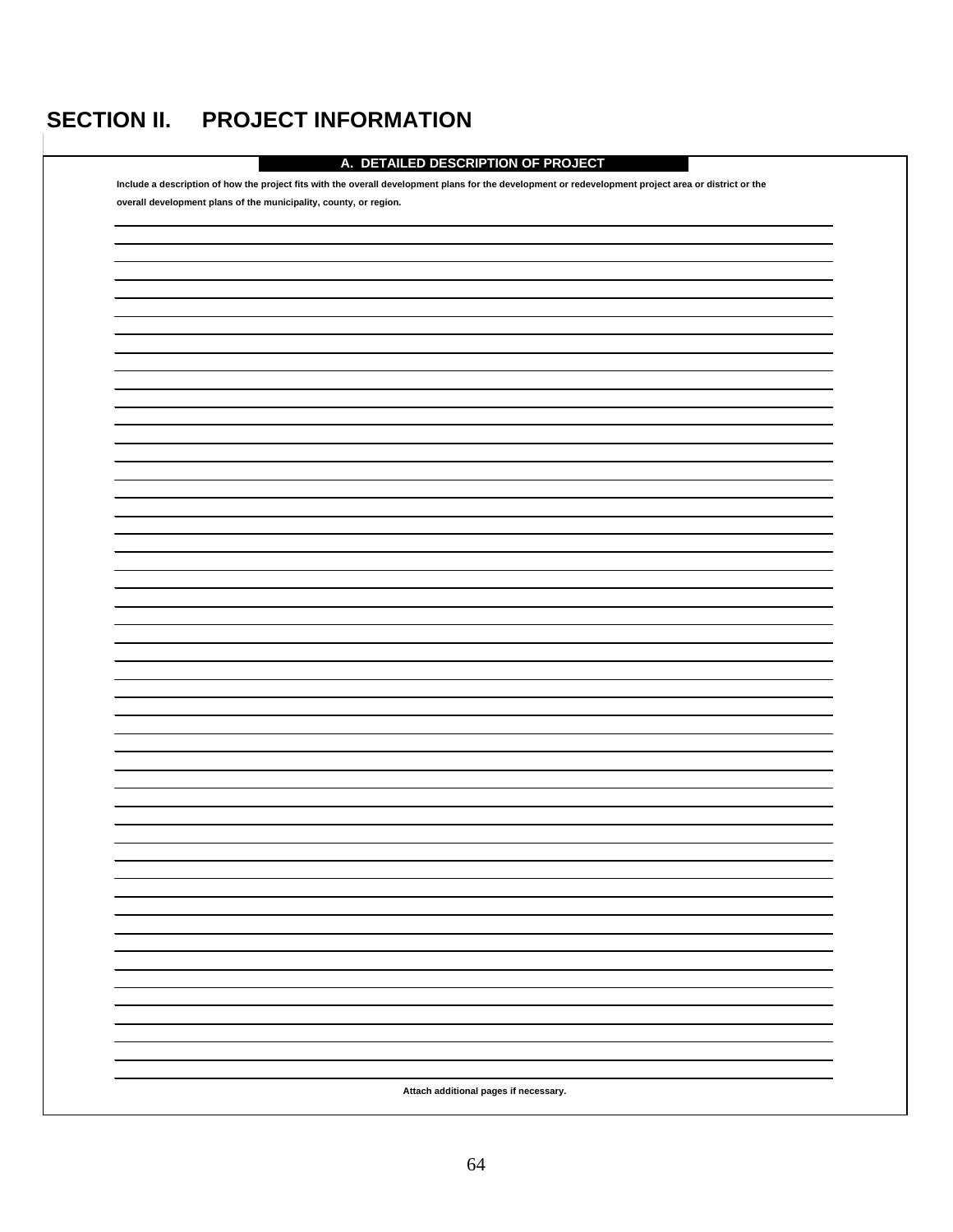|                                                                                                                            | <b>B: ESTIMATES</b>                    |                                                                                                                      |  |
|----------------------------------------------------------------------------------------------------------------------------|----------------------------------------|----------------------------------------------------------------------------------------------------------------------|--|
| Projected increase in value of the taxable property in the development or redevelopment                                    |                                        |                                                                                                                      |  |
| project area or district upon successful completion of the project plan:                                                   | \$                                     |                                                                                                                      |  |
|                                                                                                                            | <b>Resulting Tax Increments:</b><br>\$ | <u> 1980 - Jan Stein Stein Stein Stein Stein Stein Stein Stein Stein Stein Stein Stein Stein Stein Stein Stein S</u> |  |
| Number of jobs to be created by this project in the project area or district.                                              |                                        |                                                                                                                      |  |
| 1. JOB CATEGORY:                                                                                                           |                                        |                                                                                                                      |  |
| <b>WAGES:</b>                                                                                                              |                                        |                                                                                                                      |  |
| <b>BENEFITS:</b>                                                                                                           |                                        |                                                                                                                      |  |
| <b>CONSTRUCTION JOBS:</b>                                                                                                  |                                        |                                                                                                                      |  |
| <b>PERMANENT:</b>                                                                                                          |                                        |                                                                                                                      |  |
| <b>TEMPORARY OR SEASONAL:</b><br>the control of the control of the control of the control of the control of the control of |                                        |                                                                                                                      |  |
| <b>PART-TIME:</b>                                                                                                          |                                        |                                                                                                                      |  |
| Part-time jobs must be aggregated and expressed as full-time equivalent positions.                                         |                                        |                                                                                                                      |  |
| <b>FULL-TIME:</b>                                                                                                          |                                        |                                                                                                                      |  |
|                                                                                                                            |                                        |                                                                                                                      |  |
| 2. JOB CATEGORY:                                                                                                           |                                        |                                                                                                                      |  |
| <b>WAGES:</b>                                                                                                              |                                        |                                                                                                                      |  |
| <b>BENEFITS:</b>                                                                                                           |                                        |                                                                                                                      |  |
| <b>CONSTRUCTION JOBS:</b>                                                                                                  |                                        |                                                                                                                      |  |
| <b>PERMANENT:</b>                                                                                                          |                                        |                                                                                                                      |  |
| TEMPORARY OR SEASONAL:                                                                                                     |                                        |                                                                                                                      |  |
| <b>PART-TIME:</b><br>Part-time jobs must be aggregated and expressed as full-time equivalent positions.                    |                                        |                                                                                                                      |  |
| <b>FULL-TIME:</b>                                                                                                          |                                        |                                                                                                                      |  |
|                                                                                                                            |                                        |                                                                                                                      |  |
| 3. JOB CATEGORY:                                                                                                           |                                        |                                                                                                                      |  |
| <b>WAGES:</b>                                                                                                              |                                        |                                                                                                                      |  |
| <b>BENEFITS:</b>                                                                                                           |                                        |                                                                                                                      |  |
| <b>CONSTRUCTION JOBS:</b>                                                                                                  |                                        |                                                                                                                      |  |
| <b>PERMANENT:</b>                                                                                                          |                                        |                                                                                                                      |  |
| TEMPORARY OR SEASONAL:                                                                                                     |                                        |                                                                                                                      |  |
| <b>PART-TIME:</b><br>Part-time jobs must be aggregated and expressed as full-time equivalent positions.                    |                                        |                                                                                                                      |  |
| <b>FULL-TIME:</b>                                                                                                          |                                        |                                                                                                                      |  |
|                                                                                                                            |                                        |                                                                                                                      |  |
|                                                                                                                            |                                        |                                                                                                                      |  |
|                                                                                                                            |                                        |                                                                                                                      |  |
|                                                                                                                            |                                        |                                                                                                                      |  |
|                                                                                                                            |                                        |                                                                                                                      |  |
|                                                                                                                            |                                        |                                                                                                                      |  |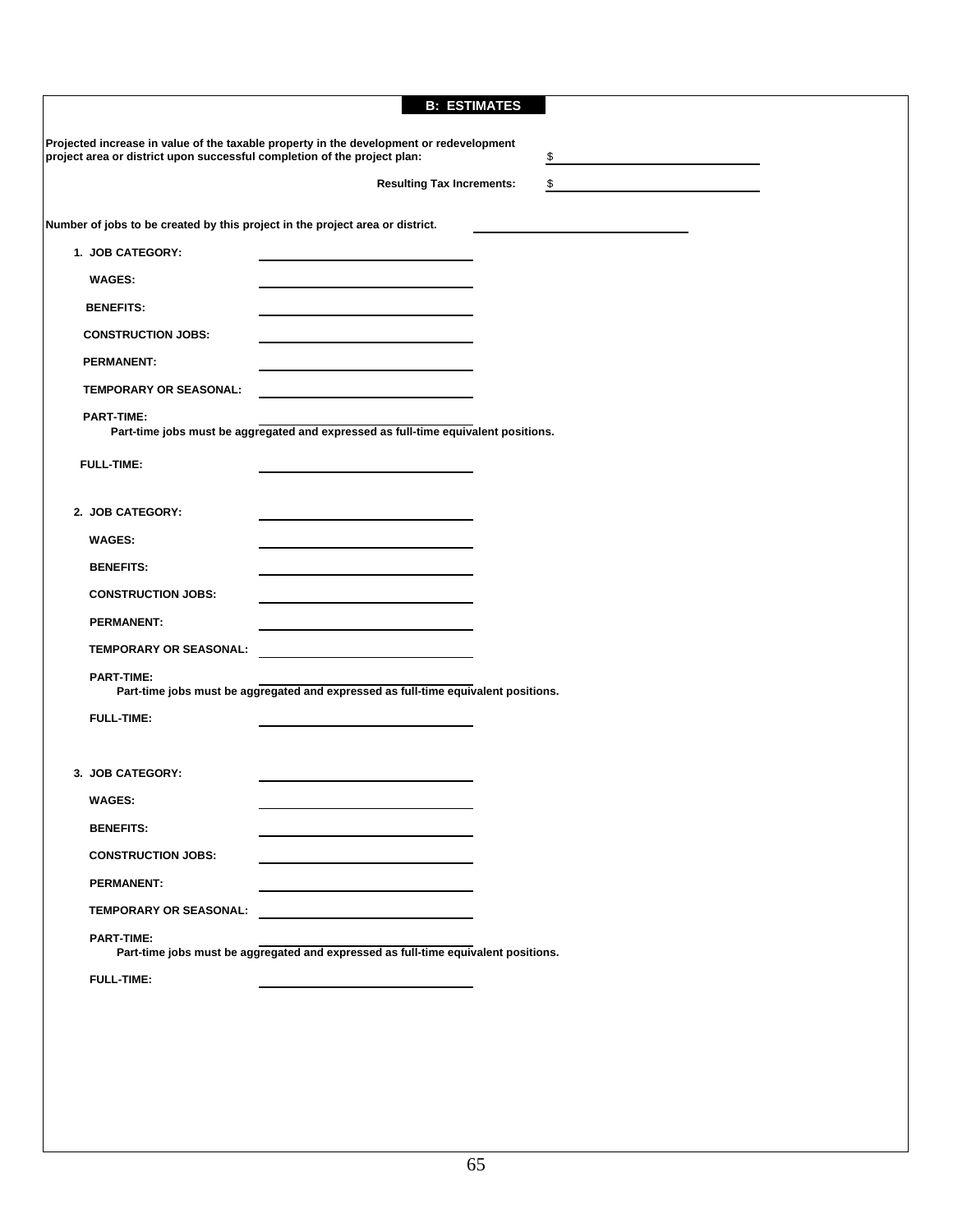| <b>C: PUBLIC IMPROVEMENTS</b><br>(In addition to the private developer's project.) |             |                 |  |
|------------------------------------------------------------------------------------|-------------|-----------------|--|
| <b>TYPE</b>                                                                        | COST        | <b>LOCATION</b> |  |
| <b>TYPE</b>                                                                        | <b>COST</b> | <b>LOCATION</b> |  |
| <b>TYPE</b>                                                                        | <b>COST</b> | <b>LOCATION</b> |  |
| <b>TYPE</b>                                                                        | COST        | <b>LOCATION</b> |  |
| <b>TYPE</b>                                                                        | <b>COST</b> | <b>LOCATION</b> |  |
| <b>TYPE</b>                                                                        | COST        | <b>LOCATION</b> |  |
| <b>TYPE</b>                                                                        | <b>COST</b> | <b>LOCATION</b> |  |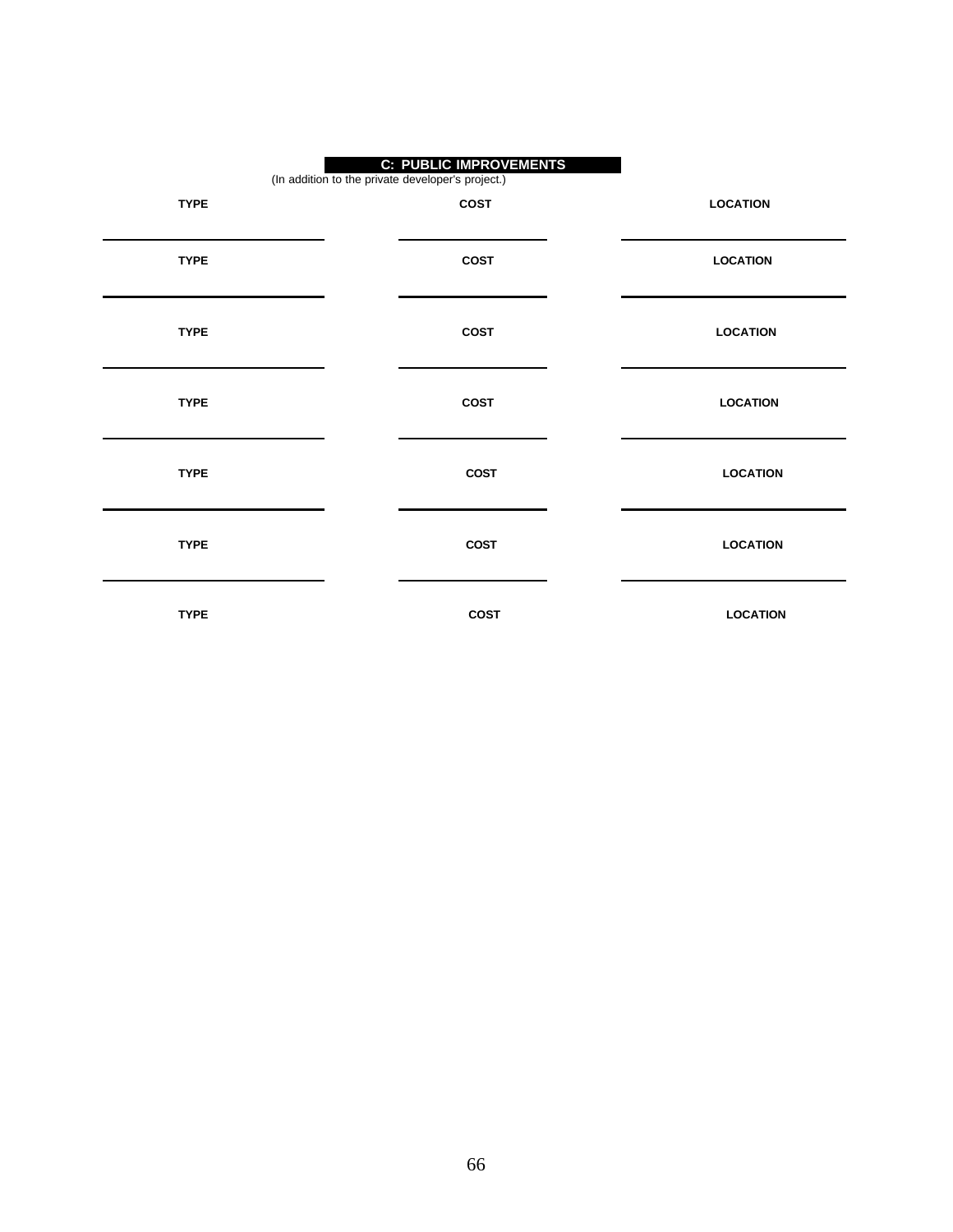|                                                                                                                                      | <b>TOTAL</b>  |                                                                                                                 |
|--------------------------------------------------------------------------------------------------------------------------------------|---------------|-----------------------------------------------------------------------------------------------------------------|
| 1. Capital Costs                                                                                                                     |               | <b>PROPOSED METHOD FOR FINANCING</b>                                                                            |
| 2. Financing Costs                                                                                                                   |               |                                                                                                                 |
| 3. Professional Services                                                                                                             |               | the contract of the contract of the contract of the contract of the contract of the contract of the contract of |
| 4. Administrative Costs                                                                                                              | $\frac{1}{2}$ |                                                                                                                 |
| 5. Relocation Costs                                                                                                                  |               |                                                                                                                 |
| 6. Environmental Impact Studies/Analyses                                                                                             | $\sim$        |                                                                                                                 |
| 7. Public Information                                                                                                                | $\sim$        |                                                                                                                 |
| 8. Construction of Public Works                                                                                                      | $\frac{1}{2}$ | <u> 1989 - Andrea Andrew Maria (h. 1989).</u>                                                                   |
| 9. Associated Costs with the sale/lease of county<br>or municipal property that results in a loss for<br>the county or municipality. | $\sim$        | the contract of the contract of the contract of the contract of the contract of the contract of the contract of |
| 10. A list of nonproject costs                                                                                                       |               |                                                                                                                 |
|                                                                                                                                      |               |                                                                                                                 |
|                                                                                                                                      |               |                                                                                                                 |
| Total Project Cost------------------------>                                                                                          |               |                                                                                                                 |

#### **D. ESTIMATED BREAKDOWN OF PROJECT COSTS**

**11. Other sources of financing**

| <b>E. FINANCING</b>   |               |             |             |                   |                                              |  |  |
|-----------------------|---------------|-------------|-------------|-------------------|----------------------------------------------|--|--|
|                       | <b>AMOUNT</b> | <b>RATE</b> | <b>TERM</b> | <b>COLLATERAL</b> | <b>STATUS</b>                                |  |  |
| <b>OTHER SOURCES:</b> |               |             |             |                   | (PLEASE ATTACH<br><b>COMMITMENT LETTERS)</b> |  |  |
| 1)                    |               |             |             |                   |                                              |  |  |
| 2)                    |               |             |             |                   |                                              |  |  |
| 3)                    |               |             |             |                   |                                              |  |  |
| 4)                    |               |             |             |                   |                                              |  |  |
| 5)                    |               |             |             |                   |                                              |  |  |
| 6)                    |               |             |             |                   |                                              |  |  |
|                       |               |             |             |                   |                                              |  |  |

#### **F. ALTERNATE FUNDING**

**What alternate sources of funding have been explored? Why are they unavailable for this project?**

I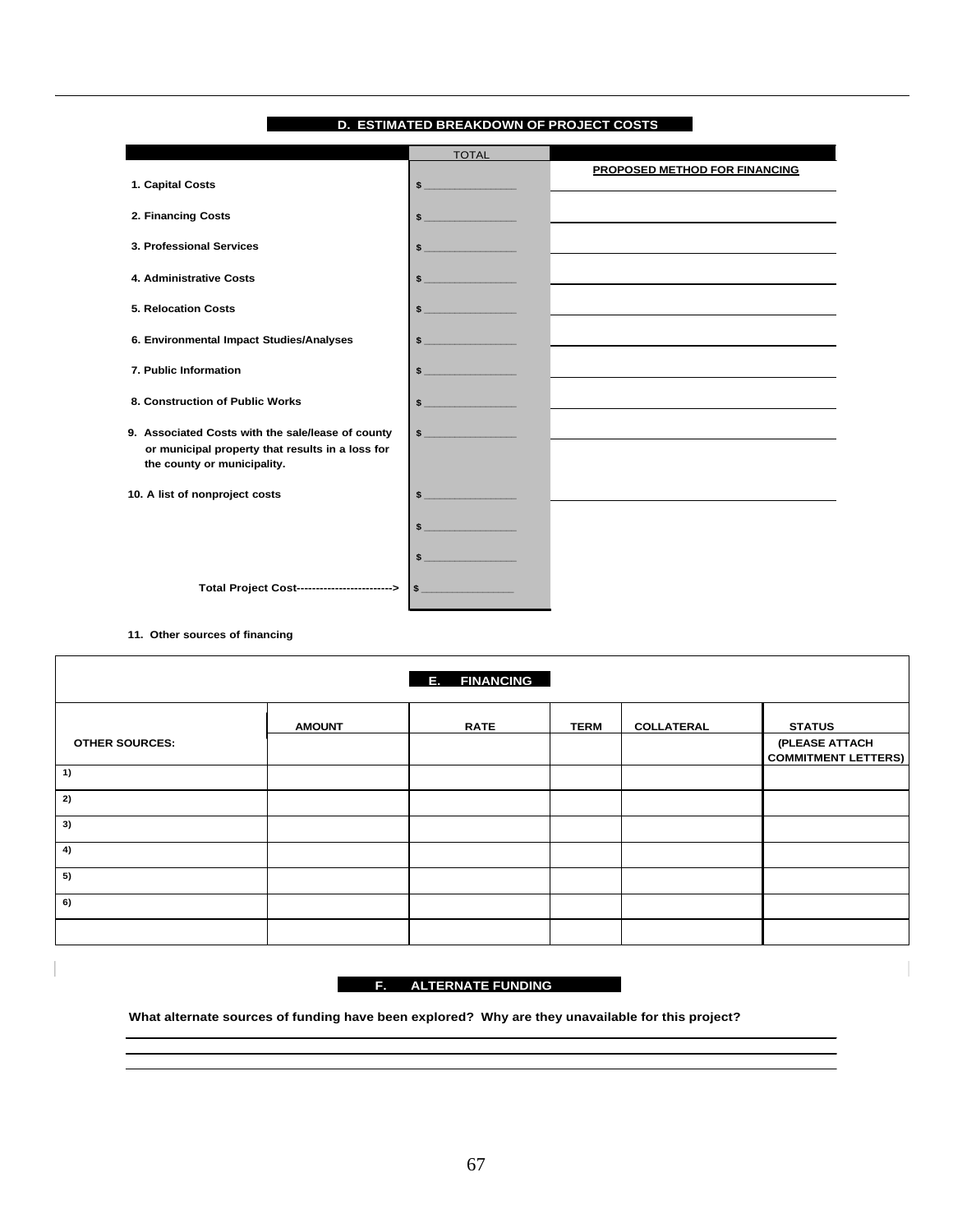**F. ALTERNATE FUNDING (Continued)**

| G. TAX INCREMENT FINANCING OBLIGATIONS |
|----------------------------------------|

| If TIF obligations are expected to be issued, the following information must also be included:                                                                                                                           |    |  |  |  |  |
|--------------------------------------------------------------------------------------------------------------------------------------------------------------------------------------------------------------------------|----|--|--|--|--|
| 1. Amount of indebtedness to be incurred.                                                                                                                                                                                | \$ |  |  |  |  |
| 2. Other revenues to be used to finance debt (including payments in lieu of taxes - identify source(s)).                                                                                                                 |    |  |  |  |  |
|                                                                                                                                                                                                                          |    |  |  |  |  |
|                                                                                                                                                                                                                          |    |  |  |  |  |
|                                                                                                                                                                                                                          |    |  |  |  |  |
| 3. Type/amount of other monies to be deposited in TIF fund for the development or redevelopment project                                                                                                                  |    |  |  |  |  |
| area or district.                                                                                                                                                                                                        |    |  |  |  |  |
|                                                                                                                                                                                                                          |    |  |  |  |  |
| 4. If less than the full tax increment is to be used, explain how the excess will be used or distributed.                                                                                                                |    |  |  |  |  |
|                                                                                                                                                                                                                          |    |  |  |  |  |
|                                                                                                                                                                                                                          |    |  |  |  |  |
|                                                                                                                                                                                                                          |    |  |  |  |  |
|                                                                                                                                                                                                                          |    |  |  |  |  |
| 5. Terms for early repayment of the TIF obligations.                                                                                                                                                                     |    |  |  |  |  |
|                                                                                                                                                                                                                          |    |  |  |  |  |
|                                                                                                                                                                                                                          |    |  |  |  |  |
| 6. Attach a letter from a bond counsel and/or financial underwriter stating that the proposed project could support tax increment financing bonds<br>or other obligations and the terms and conditions of such offering. |    |  |  |  |  |
| Name:                                                                                                                                                                                                                    |    |  |  |  |  |
| Firm:                                                                                                                                                                                                                    |    |  |  |  |  |
| Address:                                                                                                                                                                                                                 |    |  |  |  |  |
|                                                                                                                                                                                                                          |    |  |  |  |  |
| Telephone:<br>Fax:                                                                                                                                                                                                       |    |  |  |  |  |

68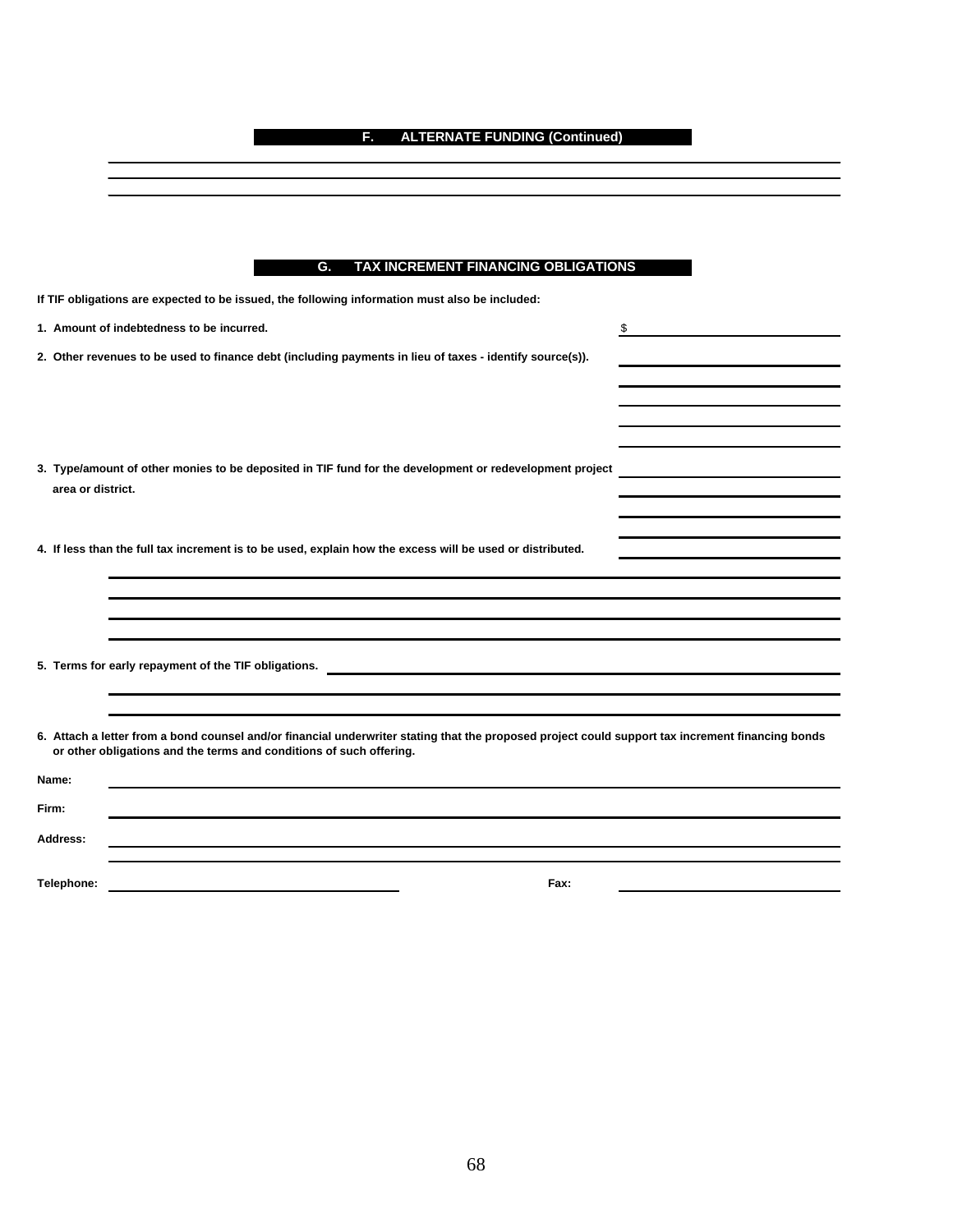## **SECTION III. ATTACHMENTS**

#### PLEASE PROVIDE THE FOLLOWING ATTACHMENTS

- 1. Map showing the existing uses and conditions of the real property in the project area or district.
- 2. A map showing proposed improvements and uses of the land in the project area or district and the boundaries of the property within the development or redevelopment project area or district whose increment will be used for this project.
- 3. A resolution, order or ordinance finding the project is not reasonably expected to occur without the use of tax increment financing.
- 4. Copy of the certification by the county assessor of the base-assessed value of the property whose increment will be used for this project.
- 5. If the current assessed value is different from the base-assessed value, a copy of the certification by the county assessor of the current assessed value of the property in the development or redevelopment area or district that will be used to help support TIF obligations for this project.
- 6. Verification and results of the public hearings.
- 7. Analysis of costs to other communities or areas in West Virginia as a result of this development.
- 8. Other information including the effect on the economy that may be necessary or useful to determine whether the project is financially feasible.
- 9. A memorandum of understanding (MOU) between the developer and the county or municipality about how the competitive bidding process will be conducted.
- 10. A relocation plan for any displaced persons, businesses, or organizations.
- 11. Proposed changes to zoning ordinances, if any.
- 12. Appropriate cross-references to any master plan, map, building codes, and municipal ordinance or county orders affected by the project.
- 13. If the application is being submitted by a county, the county must provide all municipalities included in the boundaries of the development or redevelopment project area or district thirty (30) days to review the proposed project and must obtain their approval in the form of a resolution. Likewise, if the application is being submitted by a class I or II municipality, the municipality must allow the county or counties included in the development or redevelopment project area or district thirty (30) days to review the proposed project. The county or municipality must include a copy of the resolution(s).
- 14. The county or counties may request further information, provide guidance, or make other formal requests. The class I or II municipality must include any such communications from the county or counties with this application.
- 15. If the project was proposed by an entity other than the county or municipality submitting this application, the following, as applicable, must also be submitted:
	- a. Information about the project developer, including corporation, partnership, limited partnership, limited liability company or limited liability partnership papers, if applicable;
	- b. Copies of audited financial statements or federal income tax returns of the developer for the most recent five years. In the event the developer is a partnership, limited liability company or other pass-through entity that does not file federal income tax returns, copies of federal forms 1065, including all schedules filed, or federal form 1120S and all schedules filed, and federal form 8825 shall be filed in lieu of audited financial statements; and
	- c. Information on similar projects the company has done in the past and the relevant experience of individuals who will be working on this project.
- 16. Analysis showing the fiscal impact on each local levying body. (Small analysis is included in Appendix F.) The analysis will consider the costs incurred by the local levying bodies and how those costs will be offset/funded. Possible costs include the effect on schools, public services, utilities, etc.
- 17. A letter from a bond counsel and/or financial underwriter stating that the proposed project could support tax increment financing bonds, or other obligations, and the terms and conditions of such offering.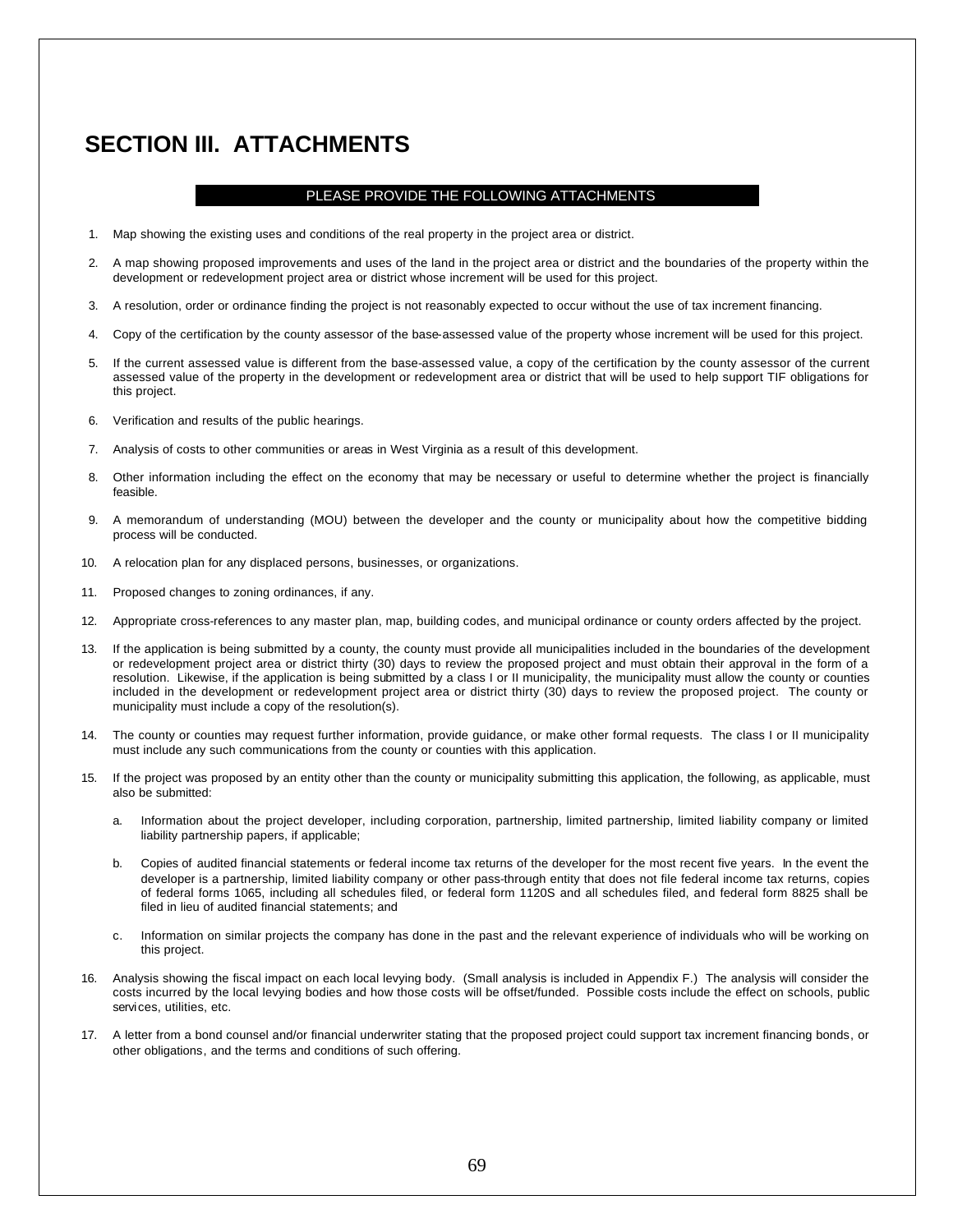## **Appendix F: Sample Order and Ordinance**

See the West Virginia Municipal League's website at **www.wvml.org**.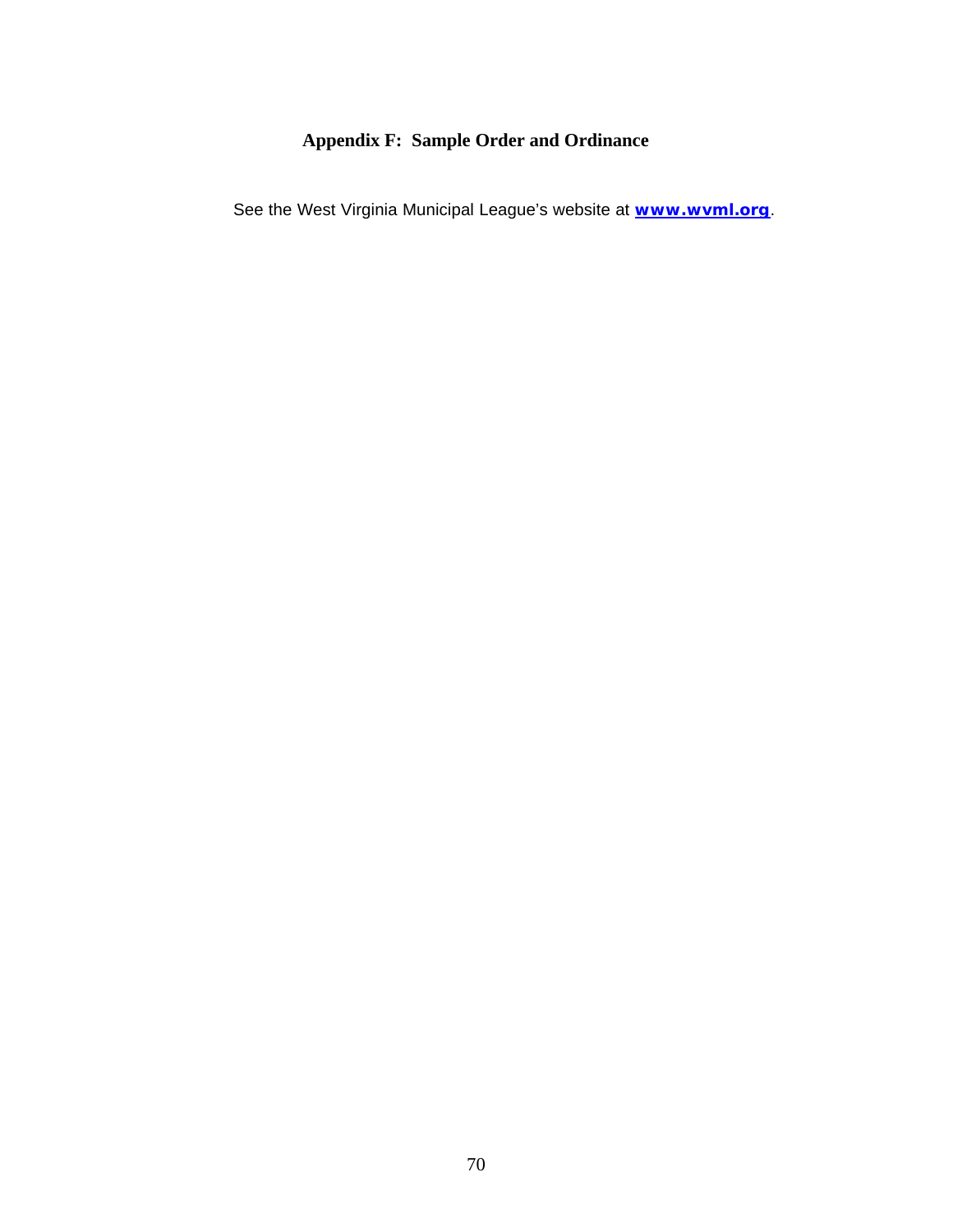## **Appendix G: Glossary of Terms**

Definitions based on those in the West Virginia Tax Increment Financing Act, §7-11B-3.

### **Base-assessed value**

- A) The taxable assessed value of all real and tangible personal property of a project developer having a tax situs within a development or redevelopment project area or district, as shown upon the landbooks and personal property books of the assessor on the first day of July of the year preceding the formation of the development or redevelopment project area or district; or
- B) The annual taxable assessed value of all real and tangible personal property having a tax situs within a development or redevelopment project area or district, as shown upon the landbooks and personal property books of the assessor on the first day of July of the year preceding the formation of the development or redevelopment project area or district.

**Blighted area** - An area in which the structures, buildings or improvements, by reason of dilapidation, deterioration, age or obsolescence, inadequate provision for access, ventilation, light, air, sanitation, or open spaces, high density of population and overcrowding or the existence of conditions which endanger life or property, are detrimental to the public health, safety, morals or welfare. A blighted area includes:

A) Any area which, by reason of the presence of a substantial number of substandard, slum, deteriorated or deteriorating structures, predominance of defective or inadequate street layout, faulty lot layout in relation to size, adequacy, accessibility, or usefulness, unsanitary or unsafe conditions, deterioration of site or other improvements, diversity of ownership, defective or unusual conditions of title, or the existence of conditions which endanger life or property by fire and other causes, or any combination of such factors, substantially impairs or arrests the sound growth of a municipality, retards the provision of housing accommodations, or constitutes an economic or social liability and is a menace to the public health, safety, morals or welfare in its present condition and use, or

B) Any area that is predominantly open and which because of lack of accessibility, obsolete platting, diversity of ownership, deterioration of structures or of site improvements, or otherwise, substantially impairs or arrests the sound growth of the community.

**Conservation area -** Any improved area within the boundaries of a development or redevelopment project area or district located within the territorial limits of a municipality or county in which fifty percent (50%) or more of the structures in the area have an age of thirty-five (35) years or more. A conservation area is not yet a blighted area but is detrimental to the public health, safety, morals or welfare and may become a blighted area because of any one or more of the following factors: (1) Dilapidation; (2) obsolescence; (3) deterioration; (4) illegal use of individual structures; (5) presence of structures below minimum code standards; (6) abandonment; (7) excessive vacancies; (8) overcrowding of structures and community facilities; (9) lack of ventilation, light or sanitary facilities; (10) inadequate utilities; (11) excessive land coverage; (12) deleterious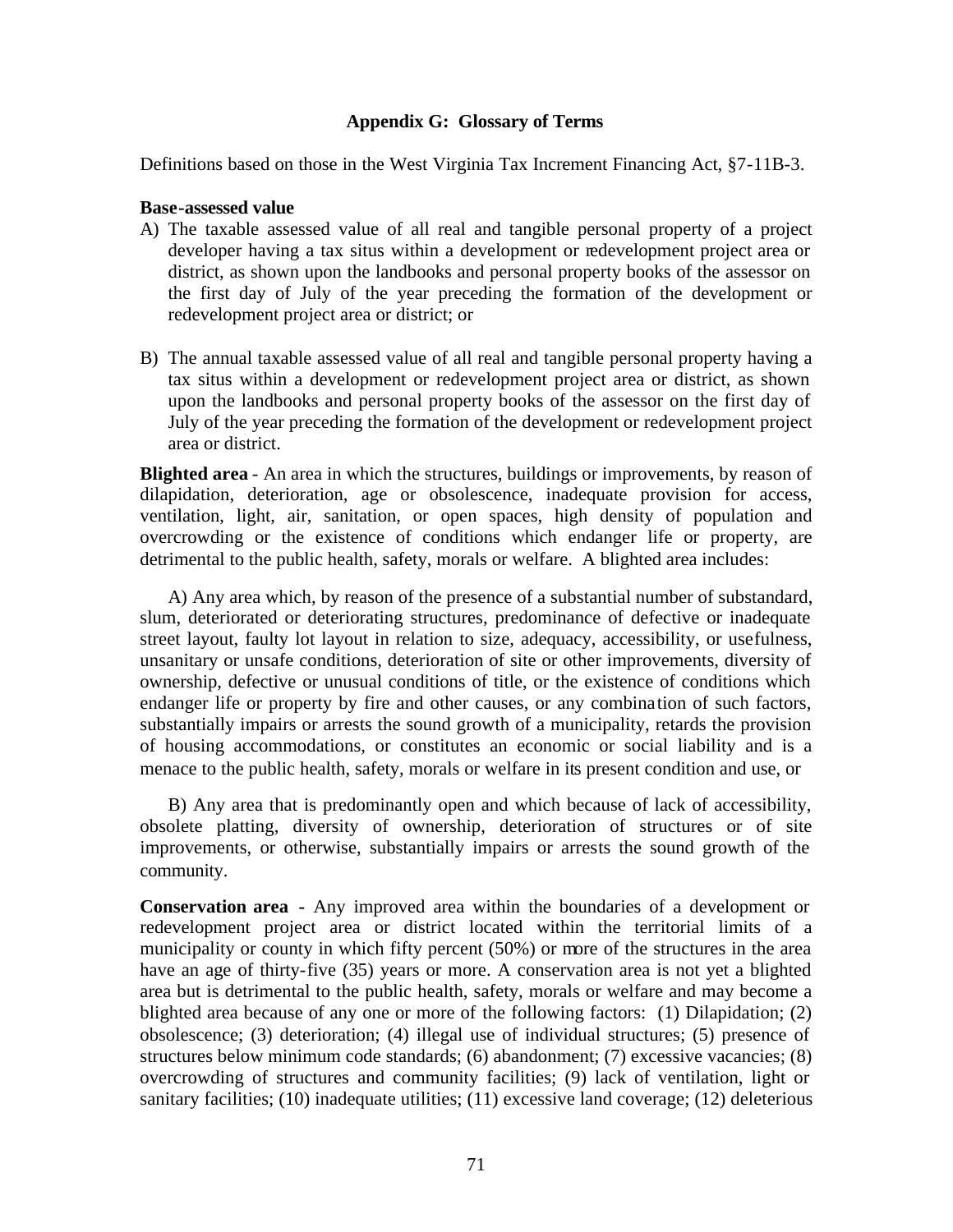land use or layout; (13) depreciation of physical maintenance; and (14) lack of community planning. A conservation area shall meet at least three of the preceding factors.

**County commission –** The governing body of a county of the state.

# **Current assessed value**

- A) The annual taxable assessed value of all real and tangible personal property of a developer having a tax situs within a development or redevelopment project area or district as shown upon the landbook and personal property records of the assessor; or
- B) The annual taxable assessed value of real and tangible personal property having a tax situs within a development or redevelopment project area or district as shown upon the landbook and personal property records of the assessor.

**Development office** – The West Virginia Development Office.

**Development project or redevelopment project** – A project undertaken by a county commission or the governing body of a municipality in a development or redevelopment project area or district for eliminating or preventing the development or spread of slums or deteriorated, deteriorating or blighted areas, for discouraging the loss of commerce, industry or employment, for increasing employment, or for any combination thereof in accordance with a tax increment financing plan. A development or redevelopment project may include one or more of the following:

- A) The acquisition of land and improvements, if any, within the development or redevelopment project area or district and clearance of the land so acquired; or
- B) The development, redevelopment, revitalization or conservation of the project area whenever necessary (1) to provide land for needed public facilities, public housing, or industrial or commercial development or revitalization, (2) to eliminate unhealthful unsanitary or unsafe conditions, (3) to lessen density, mitigate or eliminate traffic congestion, reduce traffic hazards, eliminate obsolete or other uses detrimental to public welfare, or (4) to otherwise remove or prevent the spread of blight or deterioration;
- C) Financial or other assistance in the relocation of persons and organizations displaced as a result of carrying out the development or redevelopment project and other improvements necessary for carrying out the project plan, together with those site improvements that are necessary for the preparation of any sites and making any land or improvements acquired in the development or redevelopment project area or district available, by sale or lease, for public housing or for development, redevelopment or rehabilitation by private enterprise for commercial or industrial uses in accordance with the plan;
- D) The construction of capital improvements within a development or redevelopment project area or district designed to increase or enhance the development of commerce, industry or housing within the project area or district; or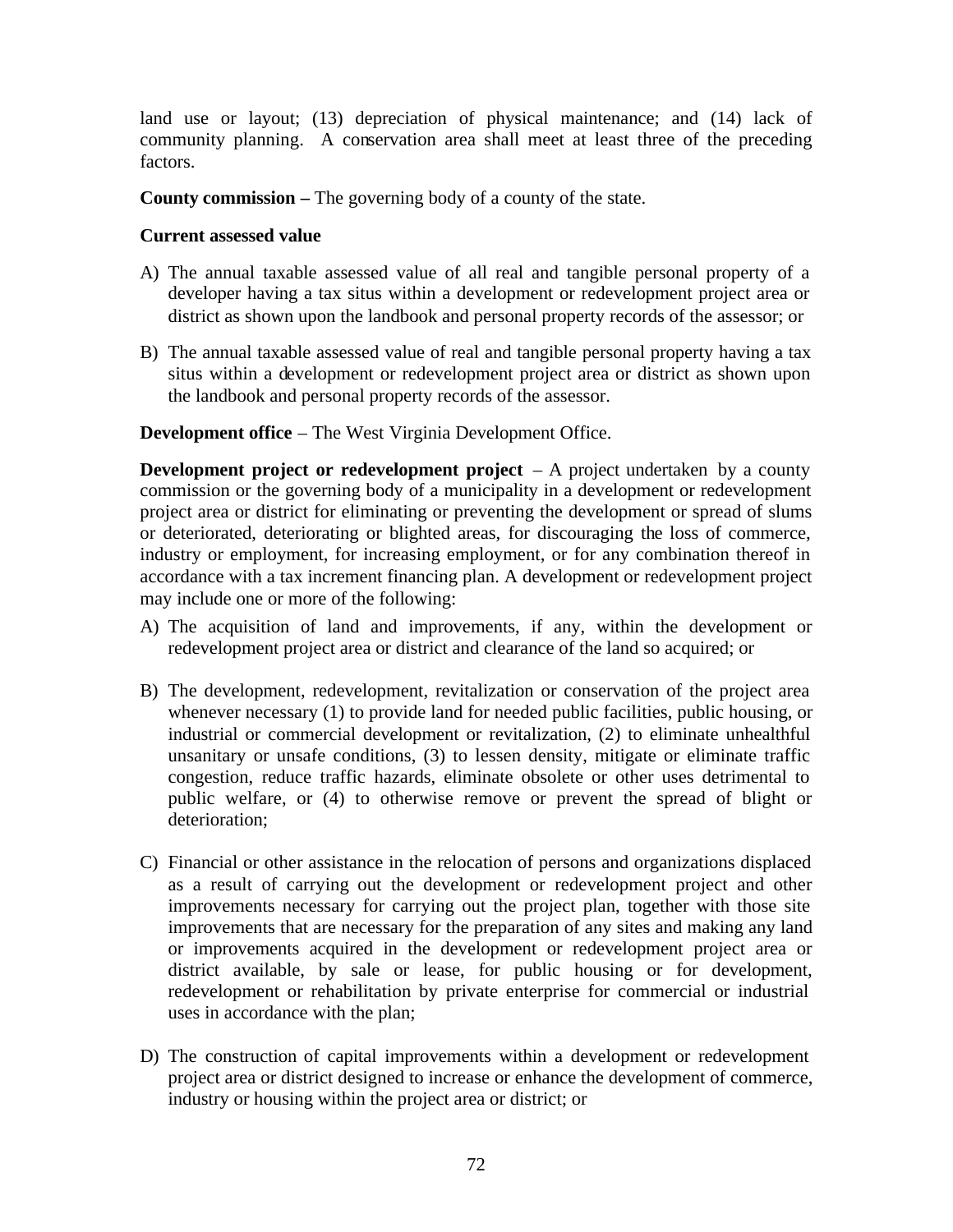E) Any other projects the county commission, the governing body of the municipality, or the proposing agency deems appropriate to carry out the West Virginia Tax Increment Financing Act.

**Development or redevelopment project area or district -** An area proposed by one or more agencies as a development or redevelopment project area or district, which may include one or more counties, one or more municipalities or any combination thereof, that has been approved by the county commission of each county in which the project area is located if the project is located outside the corporate limits of a municipality, or by the governing body of a municipality if the project area is located within a municipality, or by both the county commission and the governing body of the municipality when the development or redevelopment project area or district is located both within and without a municipality.

**Economic development area -** Any area or portion of an area located within the territorial limits of a municipality or county that is not a blighted or conservation area for which the county commission or governing body of the municipality finds development or redevelopment will not be solely used for development of commercial businesses that will unfairly compete in the local economy and that development or redevelopment is in the public interest because it will:

- A) Discourage commerce, industry or manufacturing from moving their operations to another state;
- B) Result in increased employment in the municipality or county, whichever is applicable; or
- C) Result in preservation or enhancement of the tax base of the county or municipality.

**Governing body of a municipality** - The city council of a class I or class II municipality in this state.

**Incremental value** - For any development or redevelopment project area or district, the incremental value is the difference between the base-assessed value and the current assessed value. The incremental value will be positive if the current assessed value exceeds the base-assessed value, and the incremental value will be negative if the current assessed value is less than the base-assessed value.

**Local levying body** - The county board of education, the county commission, and the governing body of a municipality when the development or redevelopment project area or district is located, in whole or in part, within the boundaries of the municipality.

**Obligations or tax increment financing obligations** – Bonds, loans, debentures, notes, special certificates, or other evidences of indebtedness issued by a county commission or governing body of a municipality pursuant to the West Virginia Tax Increment Financing Act to carry out a development or redevelopment project or to refund outstanding obligations under that Act.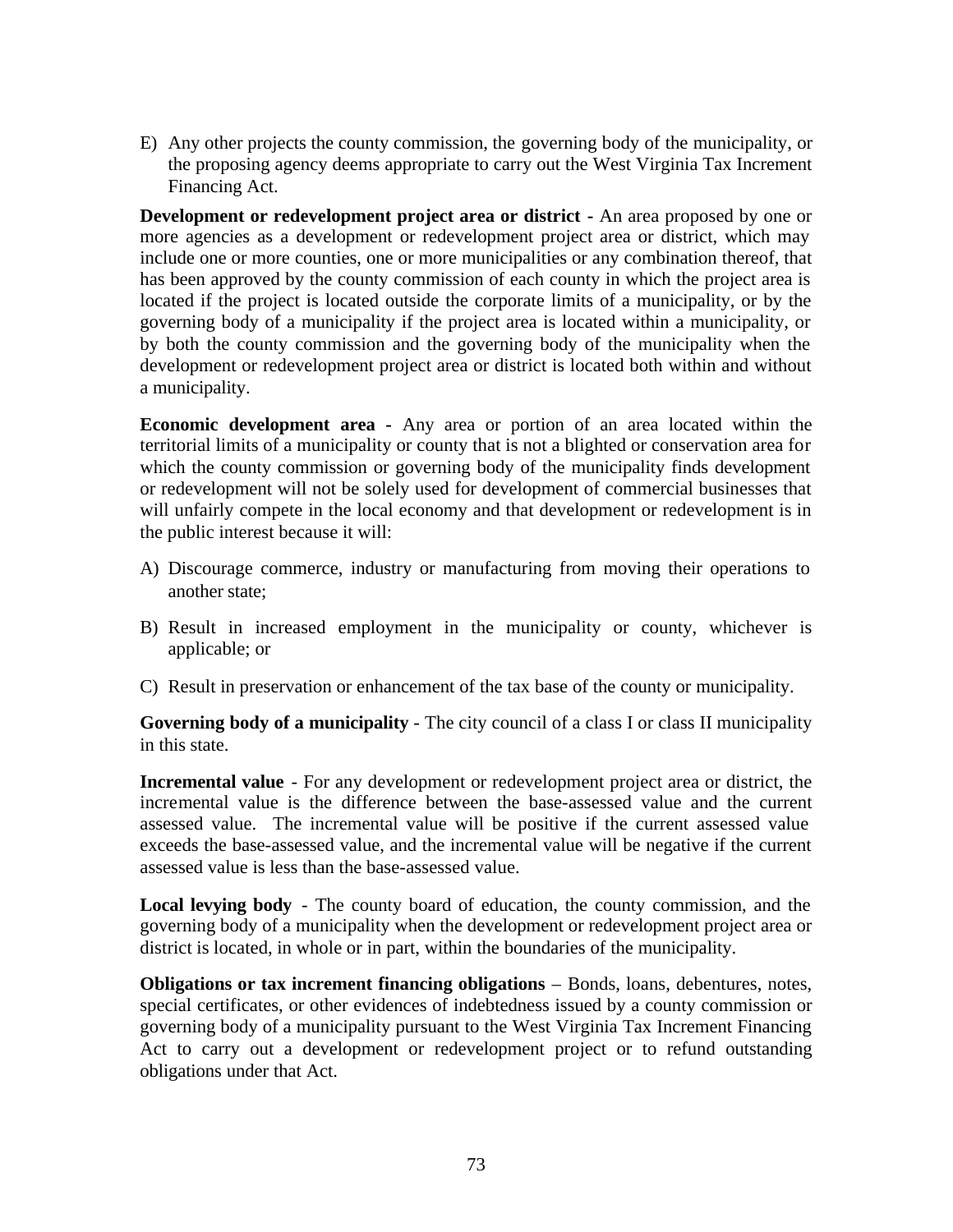**Order** - An order of the county commission adopted in conformity with the provisions of the West Virginia Tax Increment Financing Act and as provided in chapter seven of the West Virginia code.

**Ordinance** - A law adopted by the governing body of a municipality in conformity with the provisions of the West Virginia Tax Increment Financing Act and as provided in chapter eight of the West Virginia code.

**Payment in lieu of taxes** - Those estimated revenues from real property and tangible personal property having a tax situs in the area selected for a development or redevelopment project, which revenues according to the development or redevelopment project or plan are to be used for a private use, which levying bodies would have received had a county or municipality not adopted one or more tax increment financing plans, and which would result from levies made after the date of adoption of a tax increment financing plan during the time the current assessed value of all taxable real and tangible personal property in the area selected for the development or redevelopment project exceeds the total base-assessed value of all taxable real and tangible personal property in the development or redevelopment project area or district until the designation is terminated as provided in the West Virginia Tax Increment Financing Act.

**Private project** - Any project that is subject to ad valorem property taxation in this state or to a payment in lieu of tax agreement that is undertaken by a project developer in accordance with a tax increment financing plan in a development or redevelopment project area or district.

**Project** - Any facility requiring an investment of capital, including extensions, additions or improvements to existing facilities including water or wastewater facilities, and the remediation of contaminated property as provided for in W. Va. Code § 22-22-1 *et seq*., but does not include performance of any governmental service by a county or municipal government.

**Project Costs** - Expenditures made in preparation of the development or redevelopment project plan and made, or estimated to be made, or monetary obligations incurred, or estimated to be incurred, by the county commission which are listed in the project plan as costs of public works or improvements within a development or redevelopment project area or district, plus any costs incidental thereto. Project costs include, but are not limited to:

- A) Capital costs, including, but not limited to, the actual costs of the construction of public works or improvements, new buildings, structures and fixtures, the demolition, alteration, remodeling, repair or reconstruction of existing buildings, structures and fixtures, environmental remediation, parking and landscaping, the acquisition of equipment, and site clearing, grading and preparation;
- B) Financing costs, including, but not limited to, interest paid to holders of evidences of indebtedness issued to pay for project costs, all costs of issuance and any redemption premiums, credit enhancement or other related costs;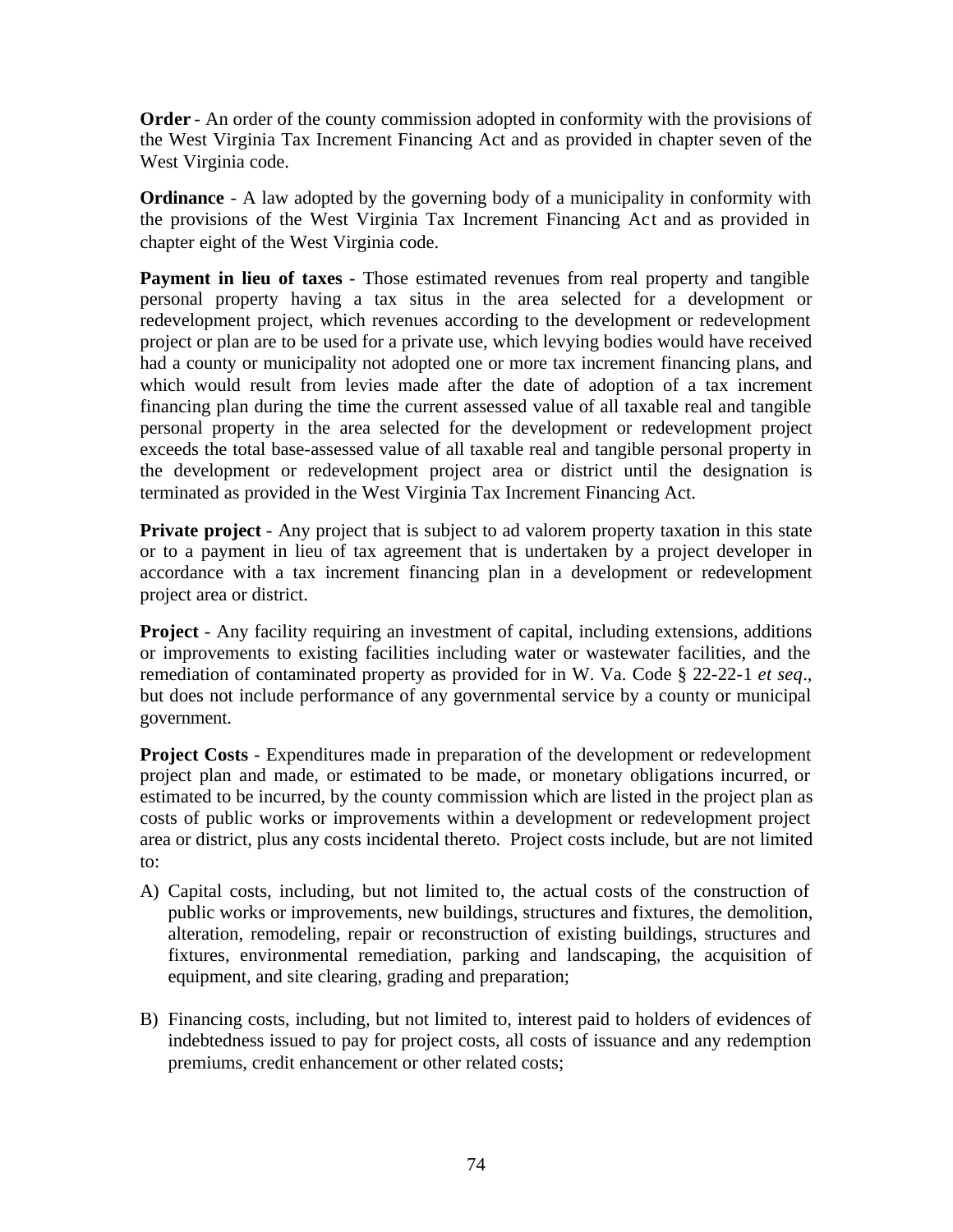- C) Real property assembly costs, meaning any deficit incurred resulting from the sale or lease, as lessor, by the county commission or governing body of a municipality of real or personal property having a tax situs within a development or redevelopment project area or district for consideration that is less than its cost to the county commission or governing body of the municipality;
- D) Professional service costs, including, but not limited to, those costs incurred for architectural planning, engineering and legal advice and services;
- E) Imputed administrative costs, including, but not limited to, reasonable charges for time spent by county employees or municipal employees in connection with the implementation of a project plan;
- F) Relocation costs, including, but not limited to, those relocation payments made following condemnation and job training and retraining;
- G) Organizational costs, including, but not limited to, the costs of conducting environmental impact and other studies, and the costs of informing the public with respect to the creation of a project development area and the implementation of project plans;
- H) Payments made, in the discretion of the county commission or the governing body of a municipality, which are found to be necessary or convenient to creation of development or redevelopment project areas or districts or the implementation of project plans; and
- I) That portion of costs related to the construction of environmental protection devices, storm or sanitary sewer lines, water lines, amenities or streets or the rebuilding or expansion of streets, or the construction, alteration, rebuilding or expansion of which is necessitated by the project plan for a development or redevelopment project area or district, whether or not the construction, alteration, rebuilding or expansion is within the project area or district or on land contiguous thereto.

**Project developer** - Any person who engages in the development of projects in the state.

**Development or redevelopment project area or district** - A contiguous geographic area within a county, or within two contiguous counties, or within a municipality or two or more municipalities, or any combination of the aforementioned, in which a development or redevelopment project will be undertaken, as defined and created by order of the county commission, or county commissions in the case of an area located in two counties, or ordinance of the governing body of the municipality, or governing bodies in the case of an area located in two municipalities, or the county commission and the governing body of a municipality when the project area or district encompasses an area part of which is in a municipality and part of which is outside the corporate limits of any municipality.

**Project plan** - The plan for a development or redevelopment project that is adopted by a county commission or governing body of a municipality in conformity with the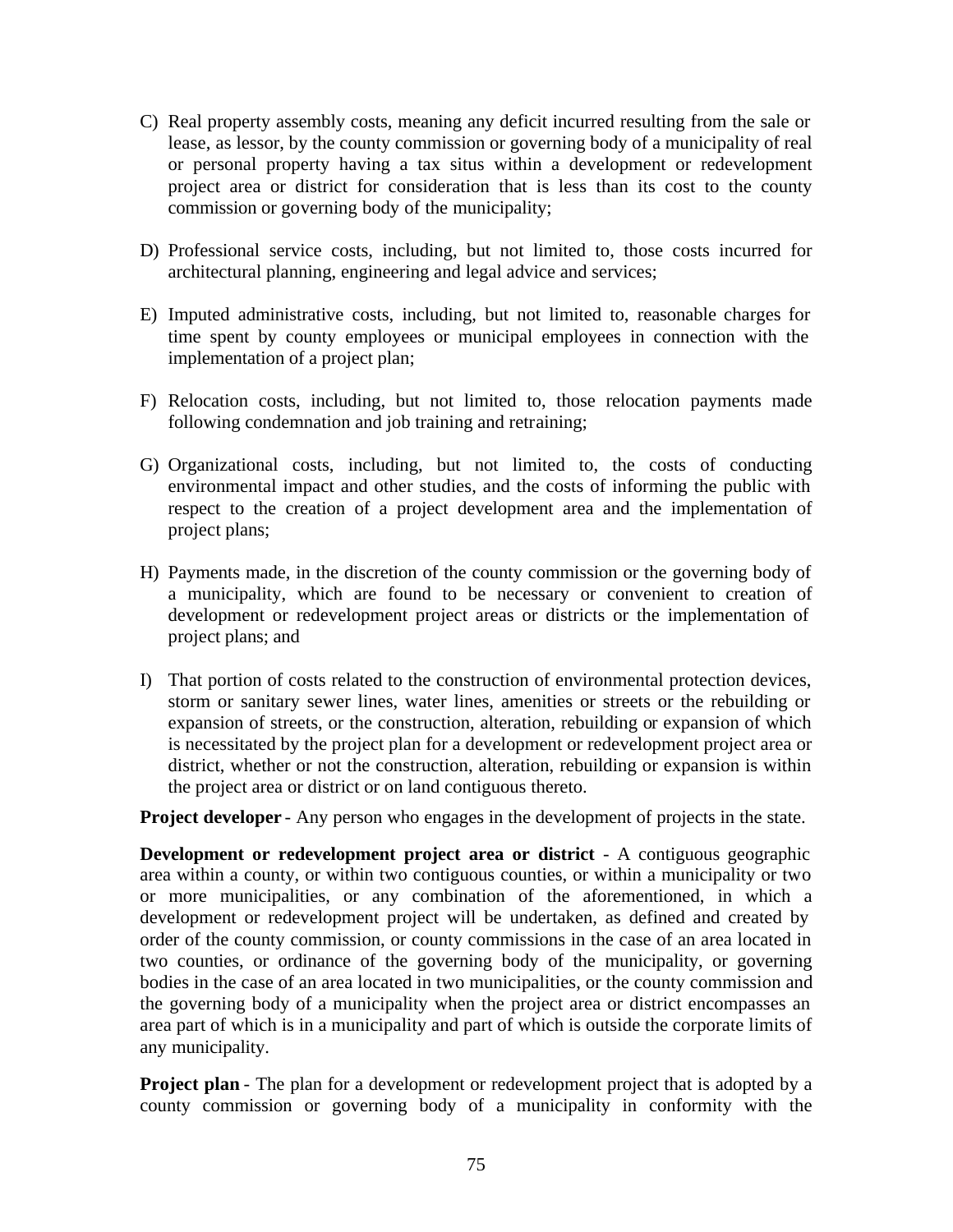requirements of the West Virginia Tax Increment Financing Act and chapter seven (7) or eight (8) of the West Virginia code.

**Real property** - All lands, including improvements and fixtures on them, and property of any nature appurtenant to them or used in connection with them, and every estate, interest, and right, legal or equitable, in them, including terms of years and liens by way of judgment, mortgage or otherwise, and indebtedness secured by the liens.

**Redevelopment Area** - An area designated by a county commission, or the governing body of a municipality, in respect to which the commission or governing body has made a finding that there exist conditions which cause the area to be classified as a blighted area, a conservation area, an economic development area or a combination thereof, which area includes only those parcels of real property directly and substantially benefited by the proposed redevelopment project located within the development or redevelopment project area or district, or land contiguous thereto.

**Redevelopment plan** - The comprehensive program under the West Virginia Tax Increment Financing Act of a county or municipality for redevelopment intended by the payment of redevelopment costs to reduce or eliminate those conditions, the existence of which qualified the redevelopment project area or district as a blighted area, conservation area, economic development area or combination thereof, and to thereby enhance the tax bases of the levying bodies which extend into the redevelopment project area or district. Each redevelopment plan shall conform to the requirements of the West Virginia Tax Increment Financing Act.

# **Tax increment –**

- A) The amount of regular levy property taxes attributable to the amount by which the current assessed value of a private project in a development or redevelopment project area or district exceeds the base-assessed value, if any, of the private project; or
- B) The amount of regular levy property taxes attributable to the amount by which the current assessed value of real and tangible personal property having a tax situs in a development or redevelopment project area or district exceeds the base-assessed value of the property.

**Tax increment financing fund (TIF fund) -** A separate fund for a development or redevelopment project area or district established by the county commission, or governing body of the municipality, that issues tax increment financing obligations into which all tax increment revenues and other pledged revenues are deposited and from which projected project costs, debt service and other expenditures authorized by the West Virginia Tax Increment Financing Act are paid.

**Total ad valorem property tax regular levy rate** - The aggregate levy rate of all levying bodies on all taxable property having a tax situs within a development or redevelopment project area or district in a tax year but does not include excess levies, levies for general obligation bonded indebtedness or any other levies that are not regular levies.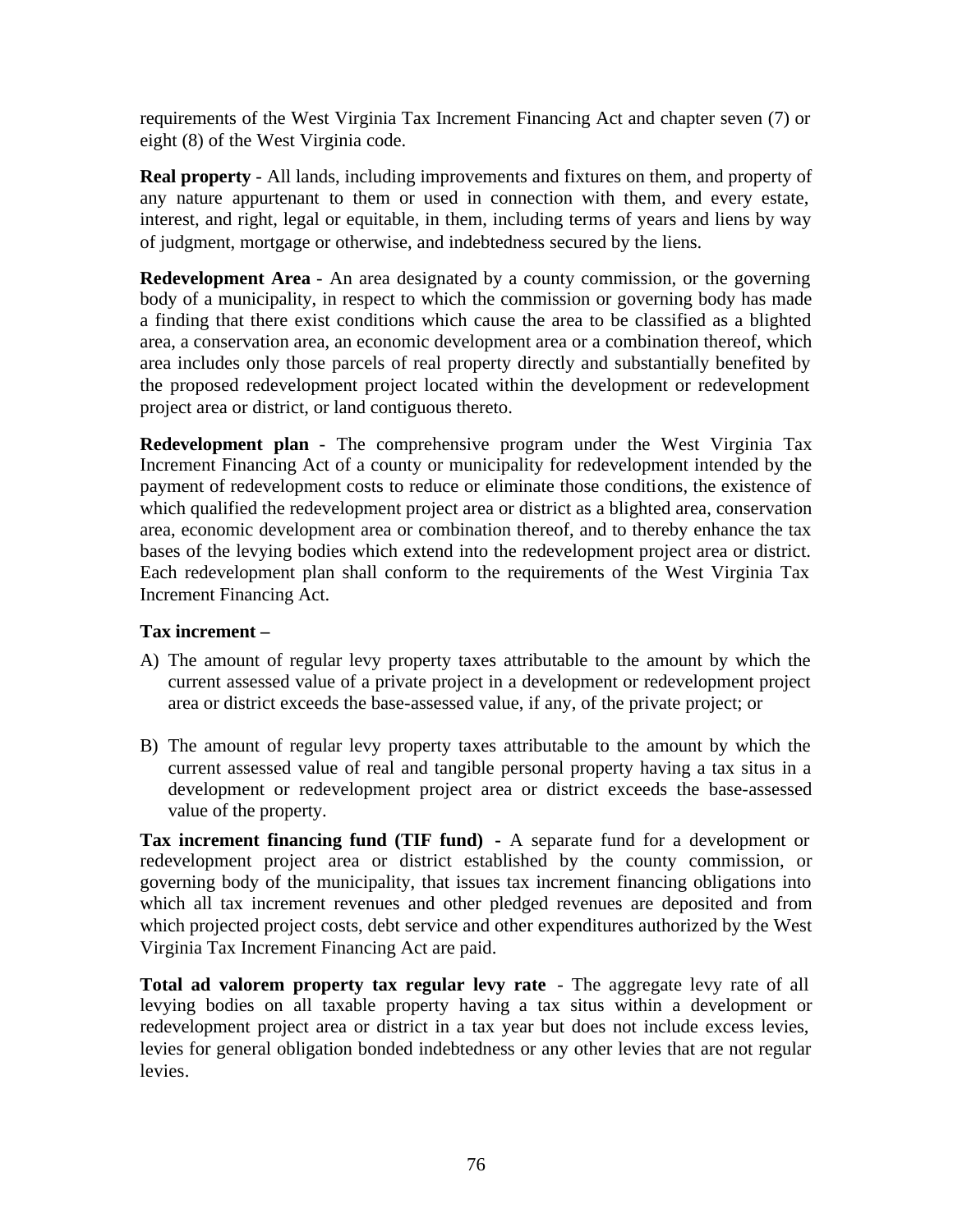# **Appendix H. Competitive Bids, Local Labor Preference and Prevailing Wage Requirements**

Any project acquired, constructed or financed, in whole or in part, by a county commission or municipality under the West Virginia Tax Increment Financing Act is considered to be a "public improvement" and the project must comply with West Virginia laws pertaining to (1) payment of prevailing wages, (2) use of local labor, and (3) either the competitive bidding or design-build method of construction.

A private developer whose project is financed, in whole or in part, by TIF must comply with these requirements.

How the project is described in public announcements will influence how these rules apply. The public announcements must carefully and accurately describe the project to be financed, in whole or in part, with TIF dollars.

# **A. Competitive Bidding**

**General rule**. -- Generally, a county commission or municipality must solicit, or require the solicitation of, competitive bids for every project funded with TIF dollars when the cost of the project exceeds \$25,000. *See*, W. Va. Code § 7-11B-14(b).

**Exceptions**. -- The general rule does not:

(1) Apply to work performed on construction projects not exceeding a total cost of \$50,000 by regular full-time employees of the county commission or the municipality, provided that no more than \$50,000 is expended on an individual project in a single location in a twelve-month period;

(2) Prevent students enrolled in vocational educational schools from being used in construction or repair projects when their use is a part of the students' training program;

(3) Apply to emergency repairs to building components and systems. As used here, the term "emergency repairs" means repairs that, if not made immediately, will seriously impair the use of the building components and systems or cause danger to those persons using the building components and systems; or

(4) Apply to any situation where the county commission or municipality comes to an agreement with volunteers, or a volunteer group, by which the governmental body will provide construction or repair materials, architectural, engineering, technical or any other professional services and the volunteers will provide the necessary labor without charge to, or liability upon, the governmental body provided the total cost of the construction or repair projects does not exceed \$50,000.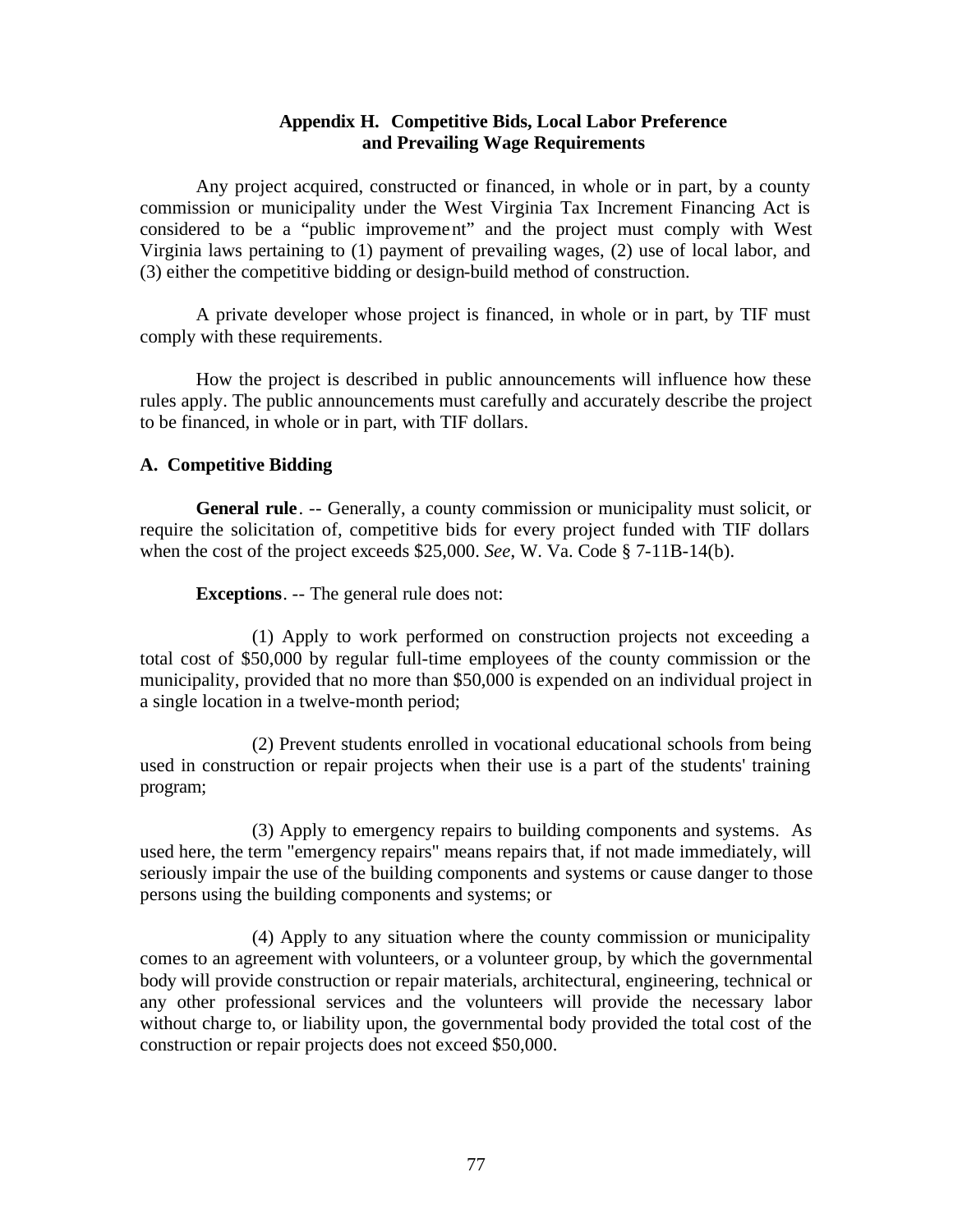Bids for construction contracts must be solicited, opened and awarded in conformity with the requirements of W. Va. Code §§ 5-22-1 and 5-22-2, except designbuild projects that are governed by W. Va. Code § 5-22A-1 *et seq*. These rules include:

 A vendor who has been debarred pursuant to the provisions of W. Va. Code § 5A-3-33a through 5A-3-33f may not bid on or be awarded a contract.

 All bids submitted must include a valid bid bond or other surety as approved by the county commission or municipality, as appropriate.

 The public entity accepting public contract bids must, in its resolution providing for the contract or purchase and for the advertisement for bids, designate the time and place that the bids will be received and shall at that time and place publicly open the bids and read them aloud.

 No public entity may accept or take any bid, including receiving any handdelivered bid, after the time advertised to take bids.

 No bid may be opened on days which are recognized as holidays by the United States postal service.

 No bids may be accepted or considered that do not contain a valid bid bond or other surety approved by the county commission or municipality, as appropriate.

 The provisions and requirements of W. Va. Code §§ 5-22-1 and 5-22-2, the requirements stated in the advertisement for bids and the requirements on the bid form may not be waived by any county commission or municipality.

 The county commission or municipality may only reject an erroneous bid after the opening if all of the following conditions exist:

(1) An error was made;

(2) The error materially affected the bid;

(3) Rejection of the bid would not cause a hardship on the public entity involved, other than losing an opportunity to receive construction projects at a reduced cost; and

(4) Enforcement of the bid in error would be unconscionable.

 If a county commission or municipality rejects a bid, it must maintain a file of documented evidence demonstrating that all the conditions set forth in the preceding paragraph existed.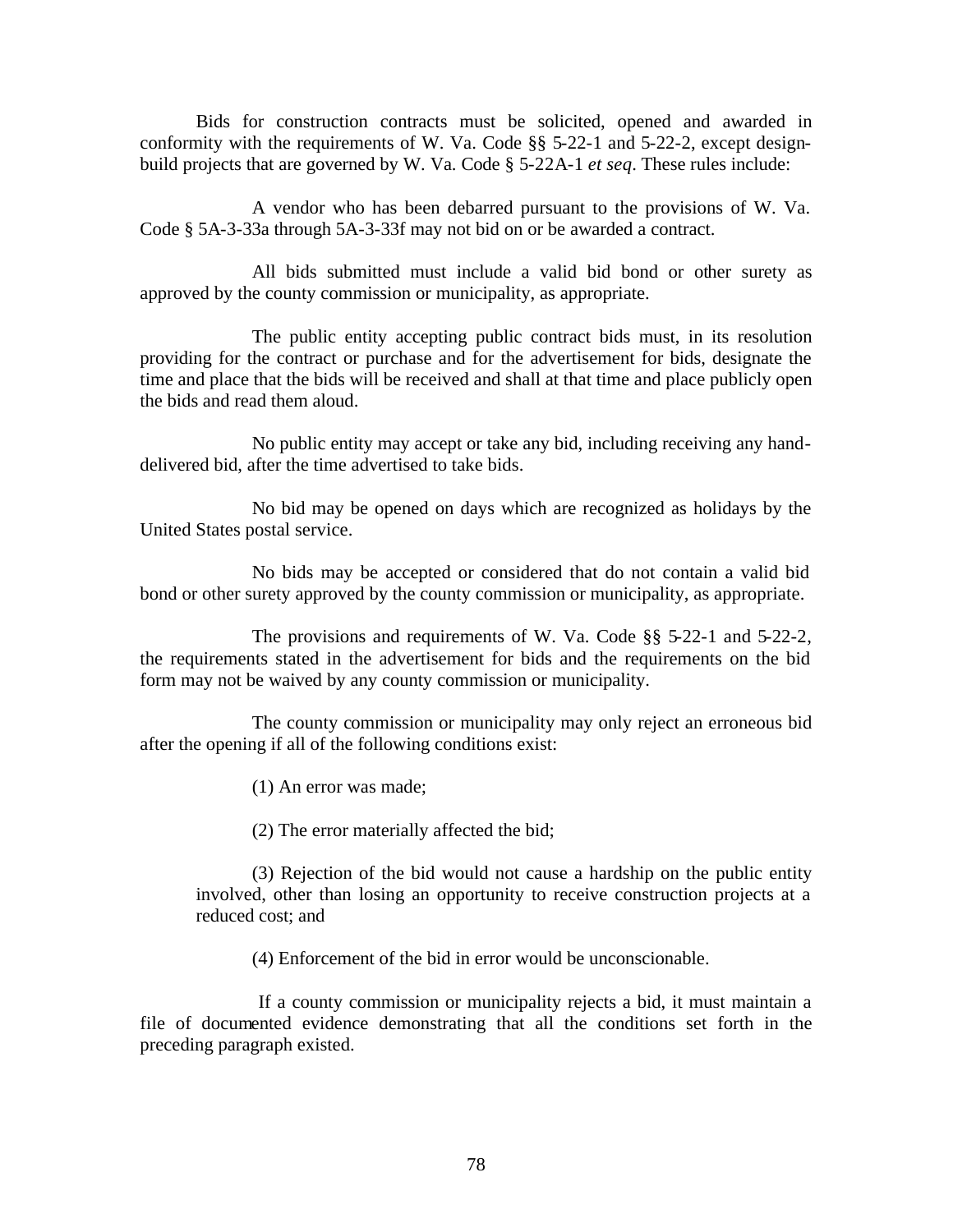If the county commission or municipality determines the bid to be erroneous, it must return the bid security to the contractor.

 A contractor who withdraws a bid may not resubmit a bid on the same project. If the bid withdrawn is the lowest bid, the next lowest bid may be accepted.

**Privately owned projects.** -- The competitive bidding requirements discussed above and the prevailing wage requirements discussed later in this part apply to privately owned projects constructed on lands not owned by the county commission, a municipality or a government agency or instrumentality when the owner or the owner's agent or person financing the owner's project receives money from the TIF fund for the owner's project. *See*, W. Va. Code § 7-11B-14(e).

Additionally, competitive bidding may be required even though the project does not receive TIF funds. Decisions of the West Virginia Supreme Court of Appeals provide that in determining whether the state or its agencies are involved in a construction project sufficient to invoke the competitive bidding protections of W. Va. Code § 5-22-1, the courts will examine:

(1) Whether the state or its agency initiated the construction project;

(2) The extent of control retained by the state or its agency during the development and construction phases;

(3) The extent to which the project will be used for a public purpose;

(4) Whether public funds are used either directly for the costs of construction or indirectly by means of a lease arrangement which contemplates payments essentially covering the amount of the construction; and

(5) All other relevant factors bearing on the issue of whether the construction is properly viewed as government construction. *See, Affiliated Constr. Trades Found. v. University of W. Va. Bd. of Trustees*, 210 W. Va. 456, 557 S.E.2d 863 (2001).

An additional exception to compliance with the competitive bidding requirements exists when the work is done pursuant to and in compliance with the West Virginia Design-Build Procurement Act.

### **B. West Virginia Design-Build Procurement Act**

The West Virginia Legislature has recognized that the design-bid-build method provides a viable delivery method for public projects and has expressly allowed county commissions and municipalities to enter into design-build contracts for public projects provided they comply with the requirements of the West Virginia Design-Build Act. *See*, W. Va. Code § 5-22A-3.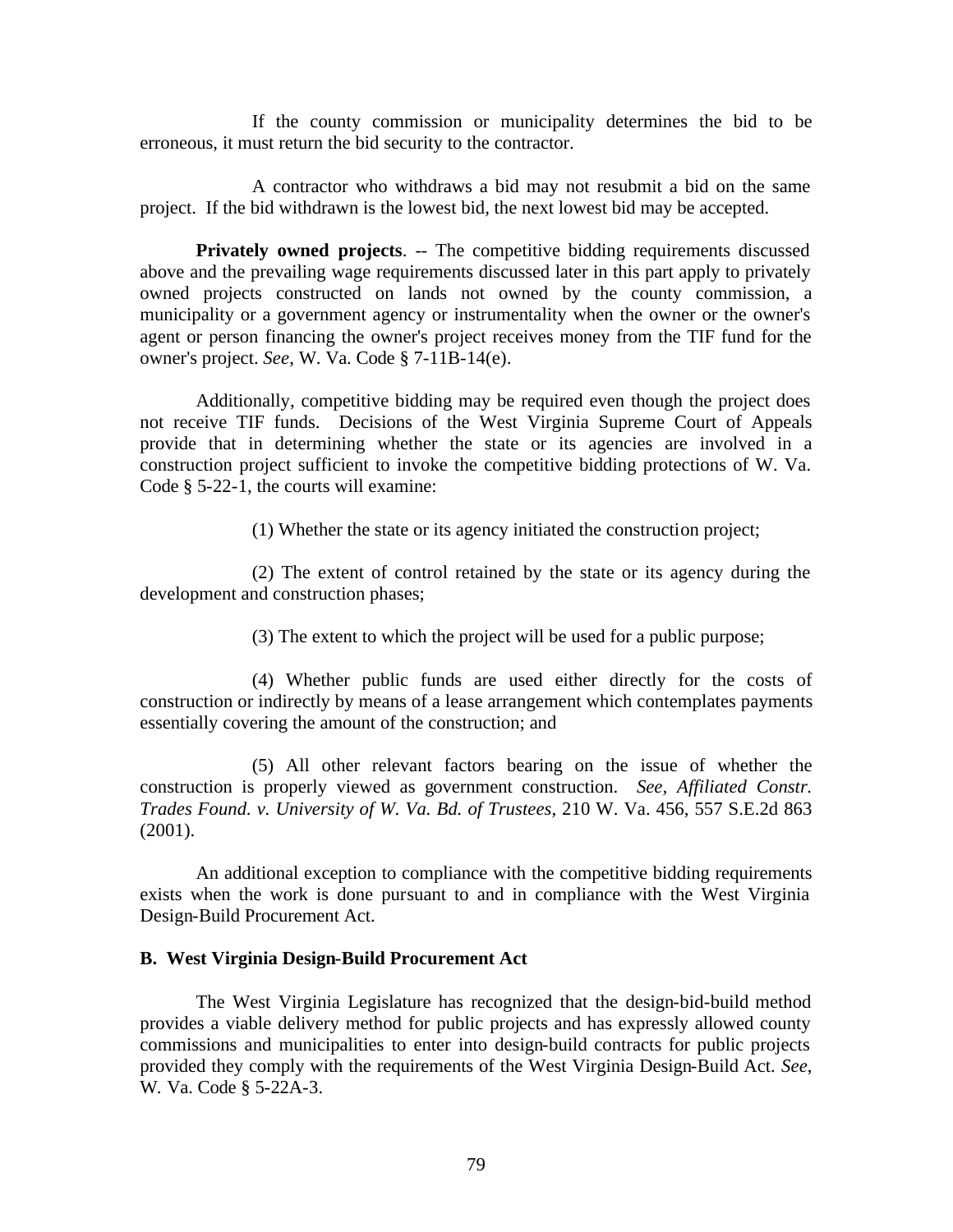Provisions of the Design-Build Procurement Act must be used to select designbuilders for authorized projects that are constructed and owned, potentially owned, or ultimately owned by the county commission or municipality, see W. Va. Code § 5-22A-1. Since design-build is an alterative to competitive bidding available to county commissions and municipalities, it follows that under W. Va. Code § 7-11B-14, the county commission or municipality, as applicable, may authorize a private developer to use the design-build method rather than competitive bid method when the project will be funded, in whole or in part, with TIF dollars.

**Key terms defined in the Act**. -- To understand how design-build works, it is important to understand how certain key terms used in the Act are defined:

(1) "Design-build" means providing responsibility within a single contract for design, construction or alteration of a building or buildings, together with incidental approaches, structures and facilities to be constructed, where services within the scope of the practice of professional engineering or architecture, as defined by the laws of the State of West Virginia, are performed by an engineer or architect duly registered in the State of West Virginia and where services within the scope of construction contracting, as defined by the laws of the State of West Virginia, are performed by a contractor qualified and licensed under the applicable statutes. The design-build method of construction may not be used for construction projects such as highway, water or sewer projects. *See,* W. Va. Code § 5-22A-2.

(2) "Design-build contract" means a contract between a county commission, municipality, or private developer, as applicable, and a design-builder to furnish the architecture, engineering, and related services as required, for a given public project, and to furnish the labor, materials and other construction of services for the same public project or TIF project. *See*, W. Va. Code § 5-22A-2. A design-build contract may be conditional upon subsequent refinements in scope and price, and may permit the agency to make changes in the scope of the project without invalidating the design-build contract.

(3) "Design-builder" means a person, whether natural person, partnership, joint venture, corporation, professional corporation, business association, or other legal entity, that proposes to design and construct any public project or TIF project governed by the Design-Build Procurement Act. *See*, W. Va. Code § 5-22A-2.

(4) "Firm" means any individual, firm, partnership, corporation, limited liability company, limited liability partnership, association, joint venture, or other legal entity permitted by law to practice engineering, architecture or construction contracting in the State of West Virginia. W. Va. Code § 5-22A-2.

(5) "Performance criteria" means the requirements for the public project or TIF project, including as appropriate, aesthetics, capacity, durability, production standard, ingress and egress requirements or other criteria for the intended use of the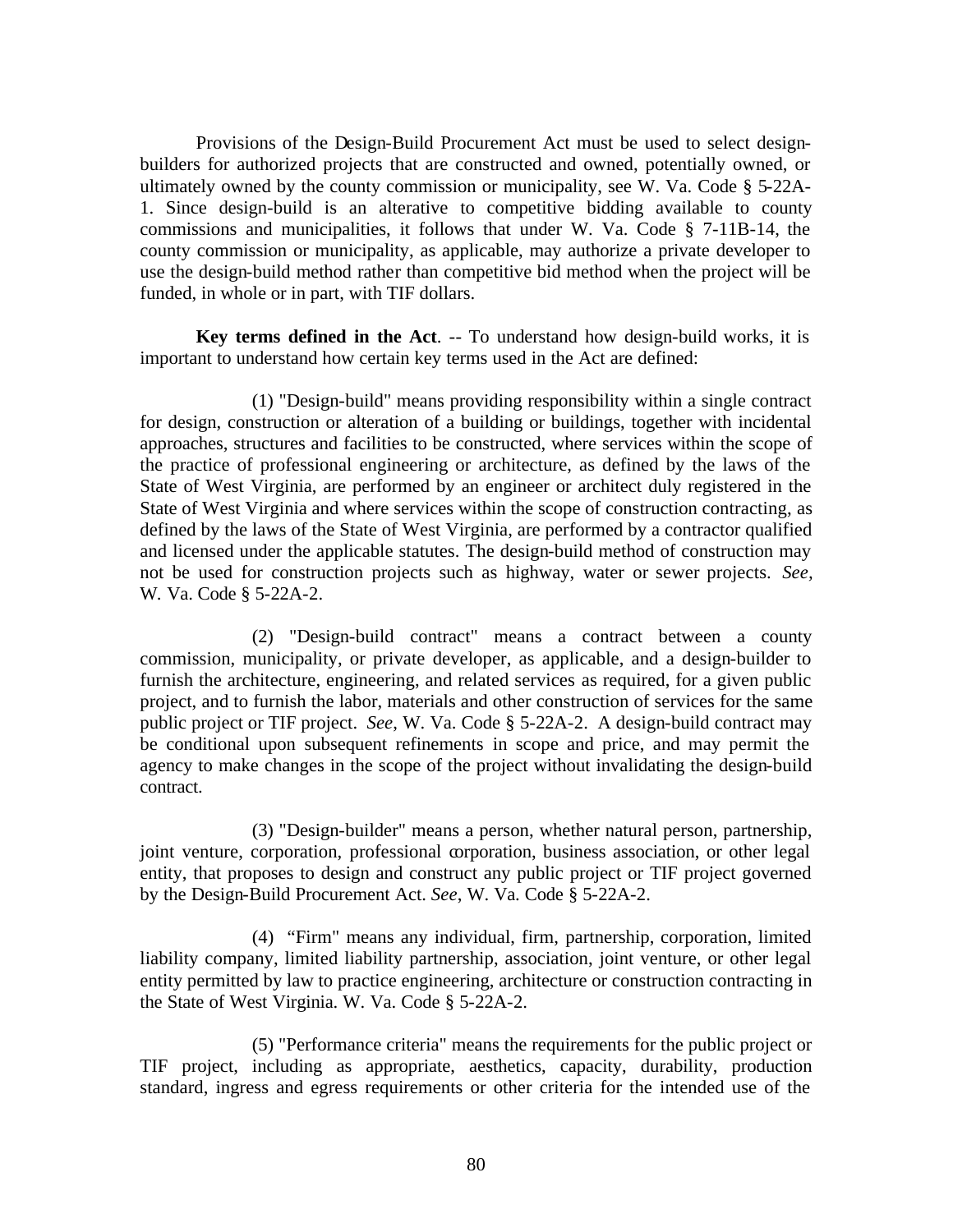public project or TIF project, expressed in performance-oriented drawings and specifications suitable to allow the design-builder to make a proposal. *See*, W. Va. Code § 5-22A-2.

(6) "Performance criteria developer" means an architect or engineer duly registered in accordance with the laws of the State of West Virginia and, if applicable, the architect's or engineer's employer, company, partners, joint venturers, affiliates or subcontractors retained by the agency to develop performance criteria. *See*, W. Va. Code § 5-22A-2.

(7) "Project" means that project described in the public announcement. W.Va. Code § 5-22A-2.

(8) "Proposal" means an offer to enter into a design-build contract. *See*, W.Va. Code § 5-22A-2.

(9) "Request for proposals" means the document or publication whereby a county commission, municipality, or private developer, as appropriate, solicits proposals for a design-build contract. *See*, W. Va. Code § 5-22A-2.

(10) "Substantial completion" means the stage in the progress of the work when the work or designated portion thereof is sufficiently complete in accordance with the design-build contract so the county commission, municipality, or private developer, as appropriate, can occupy or utilize the work for its intended use. W. Va. Code § 5-22A-2.

(11) "Work" means the construction and services required by the designbuild contract, whether completed or partially completed, and includes all other labor, materials, equipment and services provided or to be provided by the design-builder to fulfill the design-builder's obligations. The work may constitute the whole or a part of the project. W.Va. Code § 5-22A-2.

**Administrative Rules for the Award of Design-Build Contract**. -- Pursuant to W.Va. Code § 5-22A-6, the West Virginia Department of Administration has promulgated rules for the award of design-build contracts. A county commission or municipality may elect to follow the Department of Administration's rules or to promulgate its own rules. The rules must include:

(1) The procedures to select or designate a performance criteria developer and prepare performance criteria;

(2) The procedures for the preparation and contents of requests for proposals;

(3) The procedures for preparing and submitting proposals;

(4) The procedures for evaluating proposals;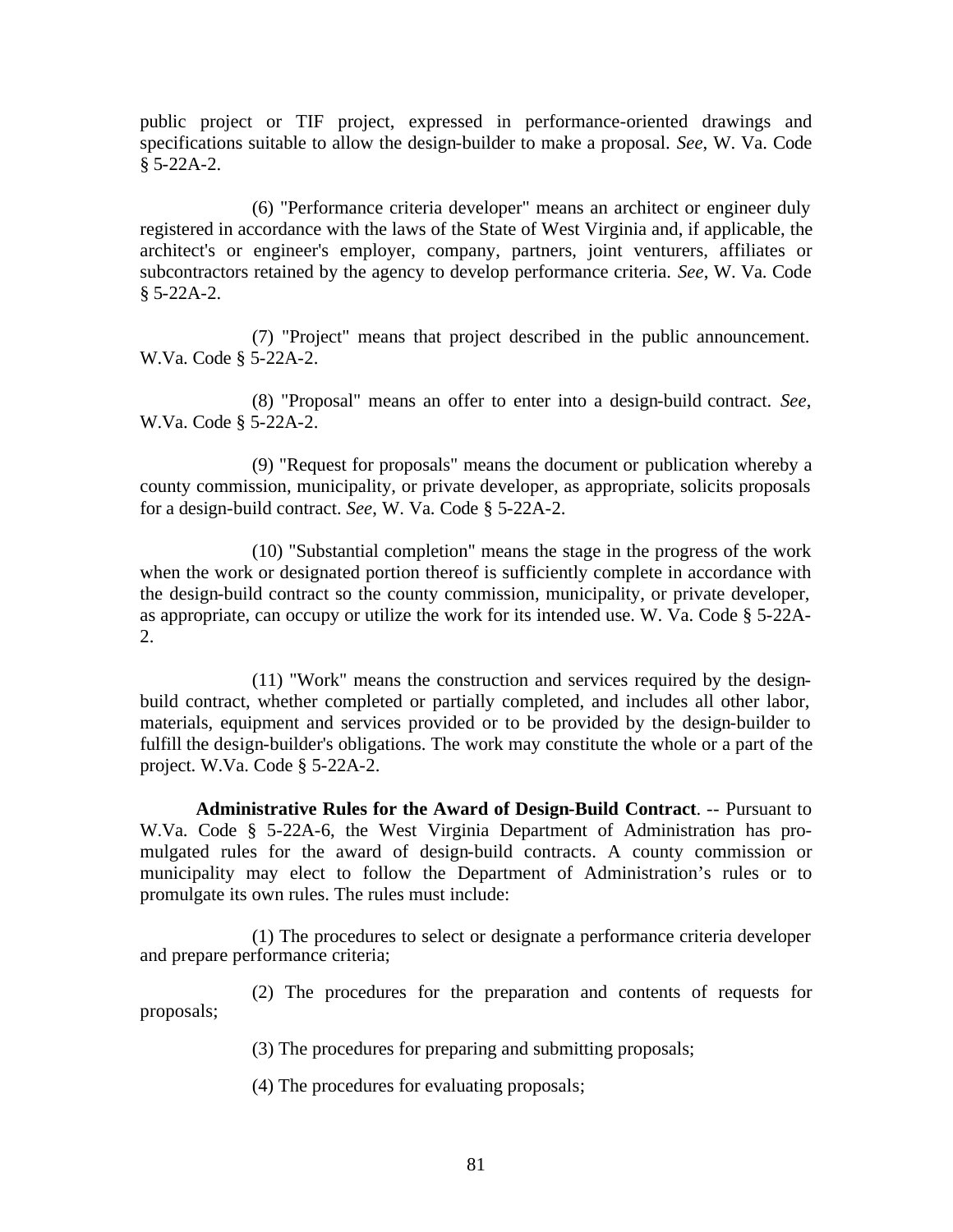(5) The procedures for negotiations between the county commission, municipality, or private developer, as appropriate, and those submitting proposals prior to the acceptance of a proposal, if any such negotiations are contemplated;

(6) The procedures for awarding and executing design-build contracts;

(7) The procedures for awarding design-build contracts in the event of public emergencies, as defined in the applicable statutes; and

(8) The procedures for acting on formal protests relating to the solicitation or award of design-build contracts.

**Conditions for Design-Build Contract**. -- A county commission, municipality, or private developer, as appropriate, may not enter into a design-build contract for a public project or TIF project unless:

(1) The county commission or the municipality, prior to issuing requests for proposals, or authorizing a private developer to issue requests for proposals, has elected to follow the Department of Administration's rules or has promulgated and published its own rules consistent with the Design-Build Procurement Act for the solicitation and award of design-build contracts. The county commission, municipality, or private developer, as appropriate, must adhere to the West Virginia Design-Build Procurement Act and these rules;

(2) The county commission or municipality, as appropriate, for each public project or TIF project procured pursuant to the Design-Build Procurement Act, must determine that it is in the best interest of the public to enter into a design-build contract to complete the public project or TIF project; and

(3) The Design-Build Board, established pursuant to W. Va. Code § 5-22A-4, must determine that the public project or TIF project is appropriate as a design-build project utilizing the following mandatory criteria, as provided for in W. Va. Code § 5-22A-5, *see*, W.Va. Code § 5-22A-3:

(A) The county commission, municipality, or private developer, as appropriate, requires a project design and construction timeline that is faster than the traditional design-bid build process would allow;

(B) The project requires close coordination of the design and construction expertise or an extreme amount of coordination; and

(C) The county commission or municipality, or private developer, as appropriate, requires early cost commitments.

**Design-builder qualifications.** -- Each design-builder must be duly licensed and registered to do business in the State of West Virginia and must be a licensed architect or engineer or a general contractor in this state. *See* W. Va. Code § 5-22A-7.

**Design-builder powers**. -- Each design-builder must have the following rights and powers:

(1) The design-builder must assign or sublet the responsibility for professional design services to a firm duly licensed and registered to provide professional design services in the State of West Virginia. The firm must carry, at all times,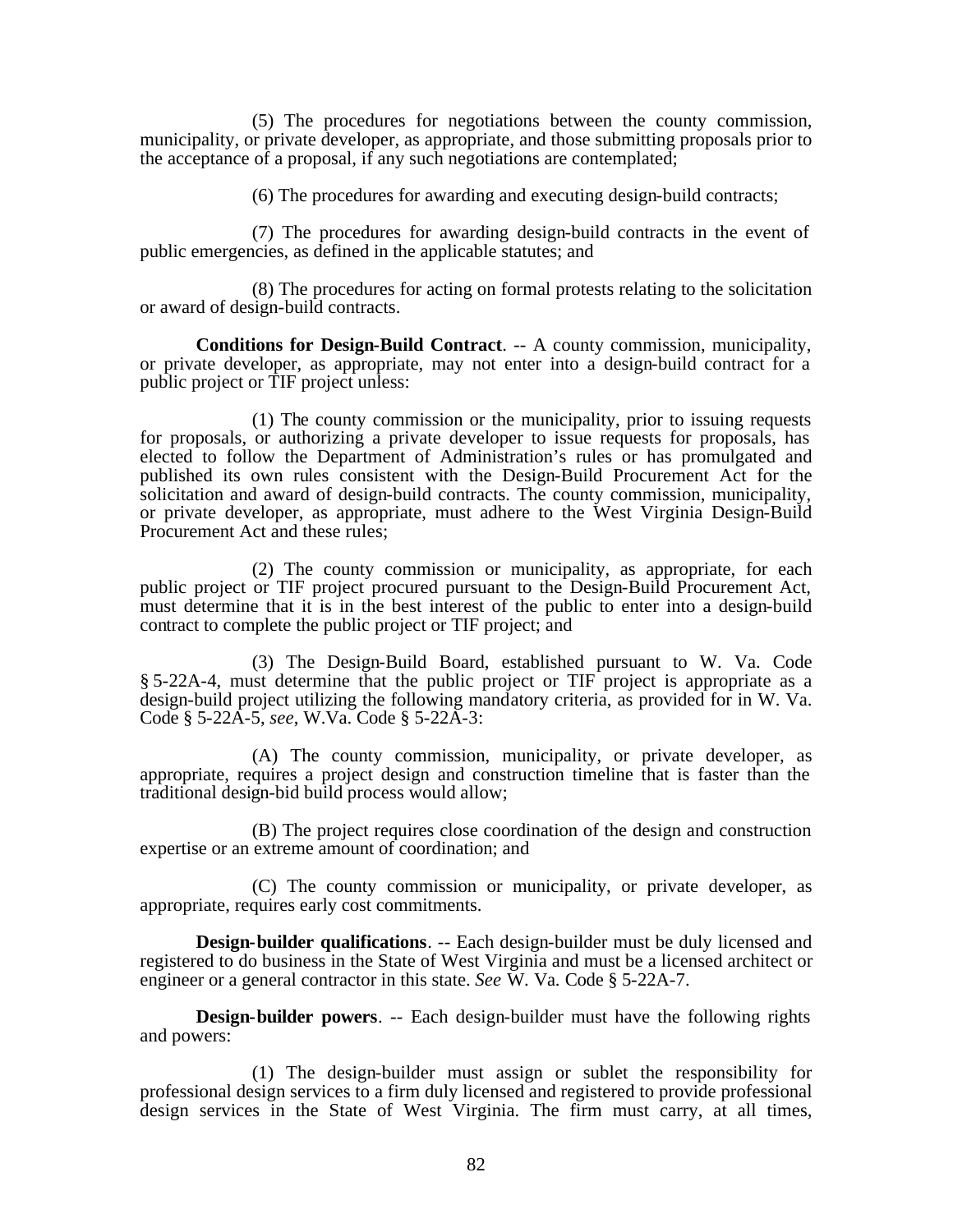professional design liability insurance in an appropriate amount as designated by the county commission or municipality. This professional may be a full or part-time employee of the design-builder. W. Va. Code  $\dot{\S}$  5-22A-7(1).

(2) The design-builder must assign or sublet responsibility for construction or other services requiring a contractor's license to persons or entities duly registered, licensed or otherwise qualified to provide those services in this state. W. Va. Code  $§ 5-22A-7(2).$ 

(3) The design-builder may contract with the county, municipality, or private developer, as appropriate, to provide professional services or construction services that the design-builder is not itself licensed, registered or otherwise authorized to provide so long as those services are assigned or sublet to a firm that is a member of the design-build team and is registered, licensed and qualified to provide those services in this state. *See* W. Va. Code § 5-22A-7(3).

#### **Development of Performance Criteria**.

Each request for proposal must contain performance criteria prepared by an architect or engineer duly registered in accordance with the laws of the State of West Virginia, referred to as the "performance criteria developer." *See*, W. Va. Code  $§ 5-22A-8(a).$ 

If the performance criteria developer is not an employee of the county commission, municipality, or private developer of the TIF project, as appropriate, then the performance criteria developer and his or her employer, company, partners, joint venturers, affiliates or consultants are disqualified from submitting a proposal to enter into the design-build contract and the design-builder will not be permitted to delegate services under the design-build contract to the performance criteria developer or its consultants.

The performance criteria developer must be retained by the county commission, municipality, or private developer of the TIF project, as appropriate, through final completion of the project to monitor adherence to the performance criteria. *See*, W. Va. Code  $§ 5-22A-8(a)$ .

The performance criteria developer may be an employee of the county commission, municipality, or private developer of the TIF project, as appropriate, and to the extent allowed by law may delegate the development of specific aspects of the design criteria to an architect or engineer duly registered with the State of West Virginia and his or her employer, company, partners, joint venturers, affiliates or other consultants. W. Va. Code § 5-22A-8(b).

If the performance criteria developer is not an employee of the county commission, municipality, or private developer of the TIF project, as appropriate, the performance criteria developer shall be selected in accordance with the requirements of W. Va. Code § 5G-1-1 *et seq*. (procurement of architect-engineer services). *See*, W. Va. Code  $§$  5-22A-8(b).

### **Scope of Design-Build Project**.

The county commission or municipality, and the private developer of the TIF project, as appropriate, in consultation with the performance criteria developer, must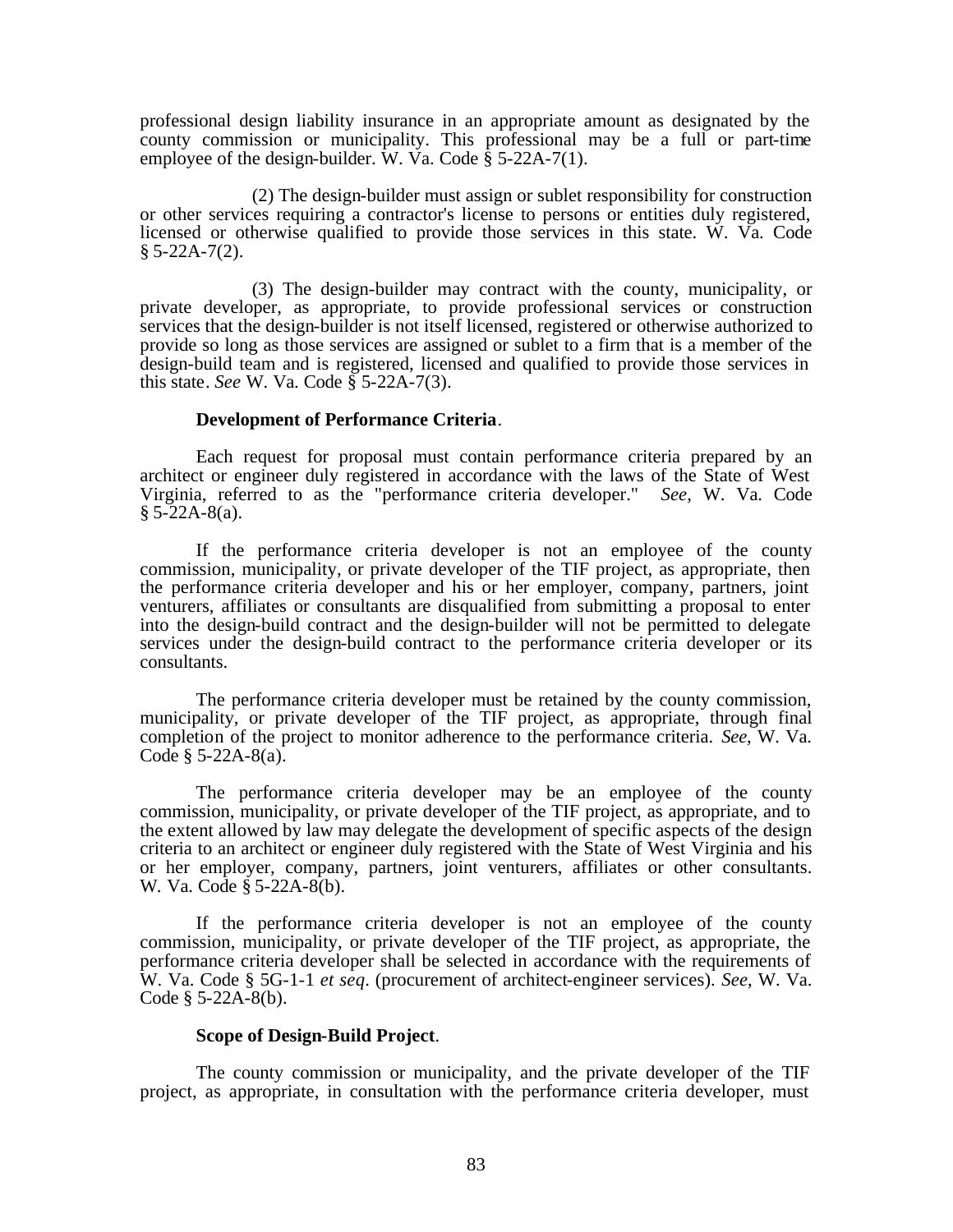determine the scope and level of detail required for the performance criteria. *See*, W. Va. Code  $§ 5-22A-9(a)$ .

The performance criteria must be detailed enough to permit qualified persons to submit proposals in accordance with the request for proposals, given the nature of the public project or the TIF project, and the level of design to be provided in the proposal. *See*, W. Va. Code § 5-22A-9(a).

The performance criteria developer must review the program furnished by the county commission, municipality, or private developer of the TIF project, as appropriate, to ascertain the requirements of the project and must arrive at a mutual understanding of the requirements with the county commission or municipality, and the private developer of the TIF project, as appropriate. *See*, W. Va. Code § 5-22A-9(b).

Based on the mutually agreed-upon program, schedule and construction budget requirements, the performance criteria developer shall prepare for approval by the county commission or municipality, and the private developer of the TIF project, as appropriate, documents indicating the scale and relationship of project components. *See*, W. Va. Code  $§ 5-22A-9(c).$ 

#### **Solicitation of proposals**.

Design-build proposals must be solicited from not less than three design-builders. W. Va. Code § 5-22A-10.

A request for proposal must be prepared for each design-build contract and shall consist of, but not be limited to:

(1) The identity of the county commission, municipality, or private developer of the TIF project, as appropriate, that will award the design-build contract;

(2) The procedures to be followed for submitting proposals, the criteria for evaluation of proposals and their relative weight, and the procedures for making awards, including a reference to the requirements of this article, the rules promulgated herein and any regulations pertaining to the county commission or municipality;

(3) The proposed terms and conditions for the design-build contract;

(4) The performance criteria;

(5) The description of the drawings, specifications or other information to be submitted with the proposal, with guidance as to the form and level of completeness of the drawings, specifications or submittals that will be acceptable;

(6) A schedule for planned commencement and completion of the designbuild contract;

(7) Budget limits for the design-build contract, if any;

(8) Design-builder qualifications; and

(9) Requirements for performance bonds, payment bonds and insurance.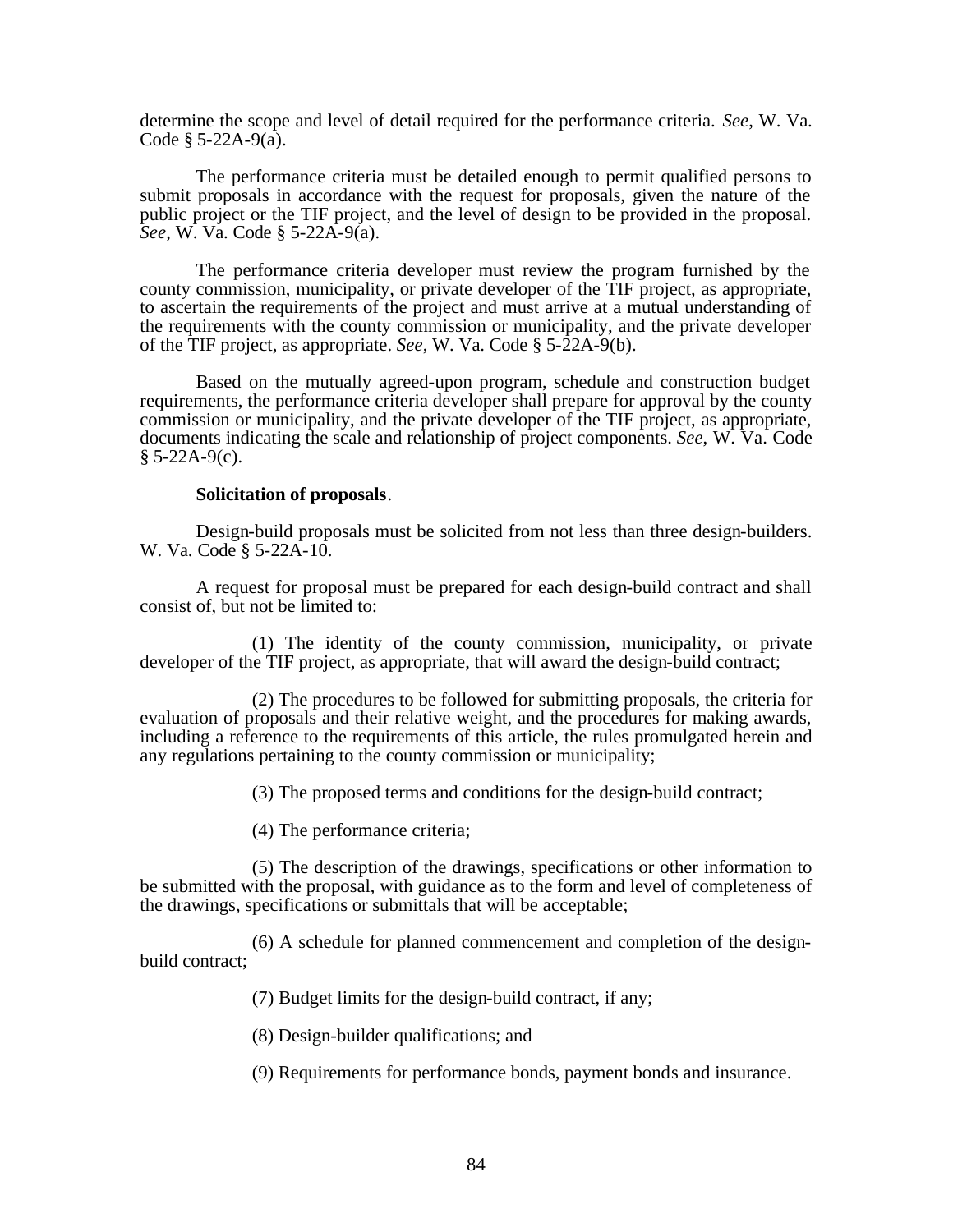The request for proposals may include any other information that the county commission, municipality, or private developer of the TIF project, as appropriate, at its discretion, chooses to supply, including, but not limited to, surveys, soils reports, drawings or models of existing structures, environmental studies, photographs or references to public records. *See*, W. Va. Code § 5-22A-10.

Notice of requests for proposals must be advertised using the following procedures:

(1) The notice may be published by any advertising medium the county commission or municipality deems advisable.

(2) Additionally, the county commission, municipality, or private developer of the TIF project, as appropriate, may send requests to prospective designbuilders.

#### **Design-Build Proposals**.

Proposals must be sealed and may not be opened until expiration of the time established for making proposals, as set forth in the request for proposals.

Requests for proposals must require and be accompanied by a bid bond not to exceed five percent of the maximum cost of the design-build contract, as established by the proposal.

In the event the proposal is accepted and the design-builder fails to execute the design-build contract, the bid bond is forfeited. *See*, W. Va. Code § 5-22A-11.

To the extent required, the request for proposal must identify each firm to whom the design-builder proposes to sublet obligations under the design-build contract.

(1) At a minimum, each proposal must identify each firm responsible for the design and primary construction and their affiliation to the design-builder.

(2) Proposals must establish a cost of the design-build contract that will not be exceeded if the proposal is accepted without change.

(3) After award of the proposal, the maximum cost of the proposal may be converted to fixed prices by negotiated agreement between the county commission, municipality, or private developer of the TIF project, as appropriate, and the designbuilder. W. Va. Code § 5-22A-11.

Prior to the award of the design-build contract, all drawings, specifications and other information submitted in the proposal shall remain the property of the designbuilder submitting the proposal. Additionally, prior to the award of the design-build contract, the county commission, municipality, or private developer of the TIF project, as appropriate, must maintain the secrecy and confidentiality of all information contained in the proposal. *See*, W. Va. Code § 5-22A-11.

Once a proposal is accepted, the disclosure of the proposal and the information in the proposal, and the ownership of the drawings, specifications and information therein, shall be determined in accordance with existing law and the terms of the design-build contract. W. Va. Code § 5-22A-11.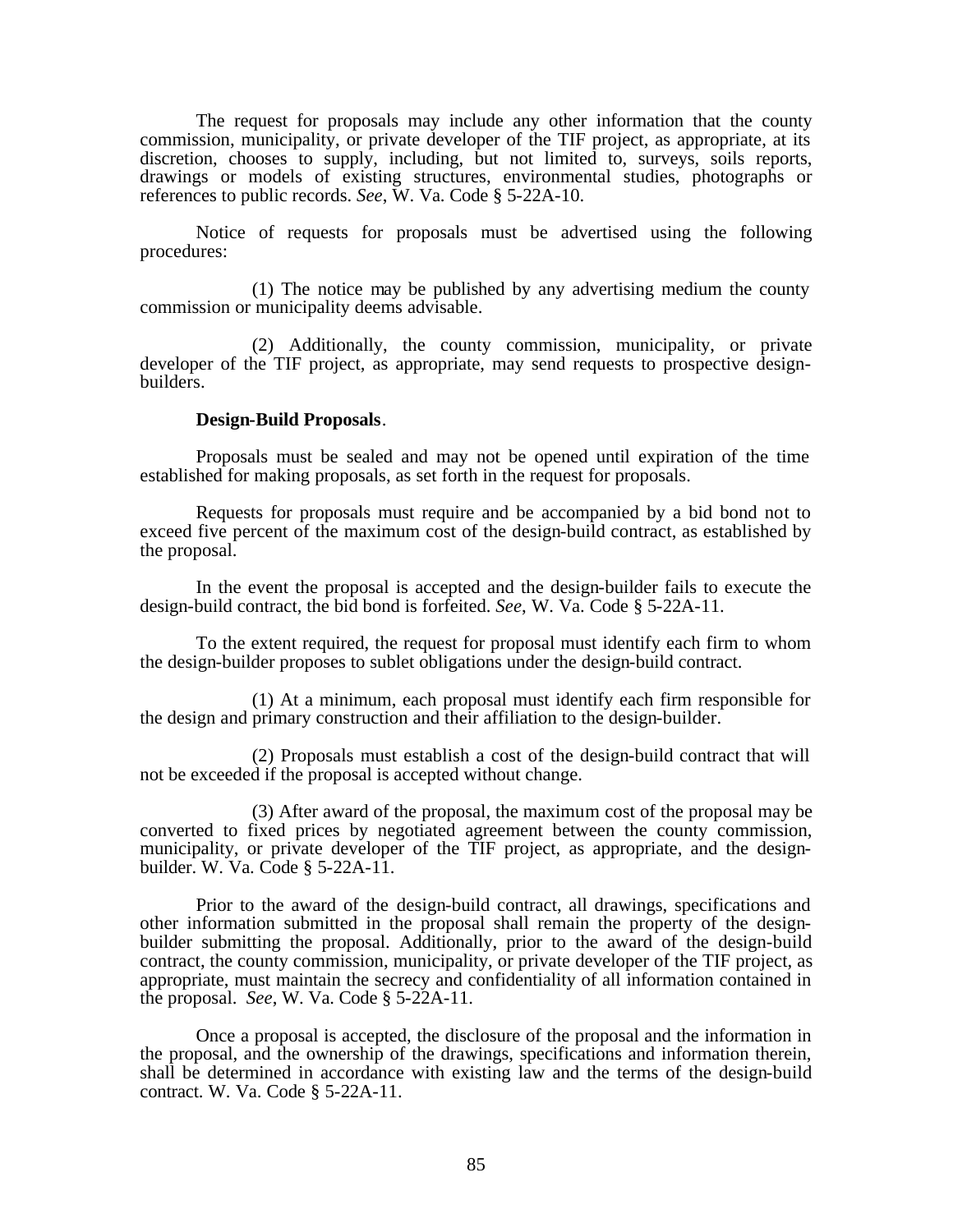Proposals may not be amended during the review process. W. Va. Code  $§ 5-22A-11.$ 

At the discretion of the county commission or municipality, a stipend may be paid to the design-builders not ultimately selected. *See*, W. Va. Code § 5-22A-11.

#### **Acceptance of design-build proposal**.

Proposals must be submitted to the county commission, municipality, or private developer of the TIF project, as appropriate, as applicable.

Clarification may be required to ensure conformance of proposals with the performance criteria. In seeking clarification, the performance criteria developer may not reveal any aspect of any proposal to any other design-builder. W. Va. Code § 5-22A-12.

The performance criteria developer must certify each proposal in regard to compliance with the performance criteria. W. Va. Code § 5-22A-12.

No proposal or design-build contract may be accepted unless the county commission or municipality, as appropriate, determines that there was adequate competition for the contract. *See*, W. Va. Code § 5-22A-12.

After receiving and evaluating all proposals submitted based upon the criteria and procedures set forward in the request for proposals, the county commission, municipality, or private developer of the TIF project, as appropriate, must accept the proposal that receives the best score, as set forth in the rules provided for in section 5-22A-6 of the Act. *See*, W. Va. Code § 5-22A-12.

Acceptance of a proposal must be by written notice to the design-builder that submitted the accepted proposal. *See*, W. Va. Code § 5-22A-12.

(1) At the same time notice of acceptance is delivered, the purchasing division or agency, as applicable, shall also inform, in writing, the nonsuccessful designbuilders that their proposals were not accepted.

(2) When a design-builder receives notification that its proposal was not accepted, the design-builder may, within three days after receipt of such notification, request in writing a copy of the best score and all other factors used or considered in the selection process.

### **Construction Phase**.

The performance criteria developer must visit the site at intervals appropriate to the stage of construction to become generally familiar with the progress and quality of the work completed and to determine in general if the work is being performed in a manner indicating that work, when completed, will be in accordance with the design-build contract. W. Va. Code § 5-22A-13.

On the basis of such on-site observations, the performance criteria developer shall keep the county commission or municipality and the private developer of the TIF project, as appropriate, informed of the progress of the work on the project and shall endeavor to guard the county commission, municipality, or private developer of the TIF project, as appropriate, against defects and deficiencies in such work. *See*, W. Va. Code § 5-22A-13.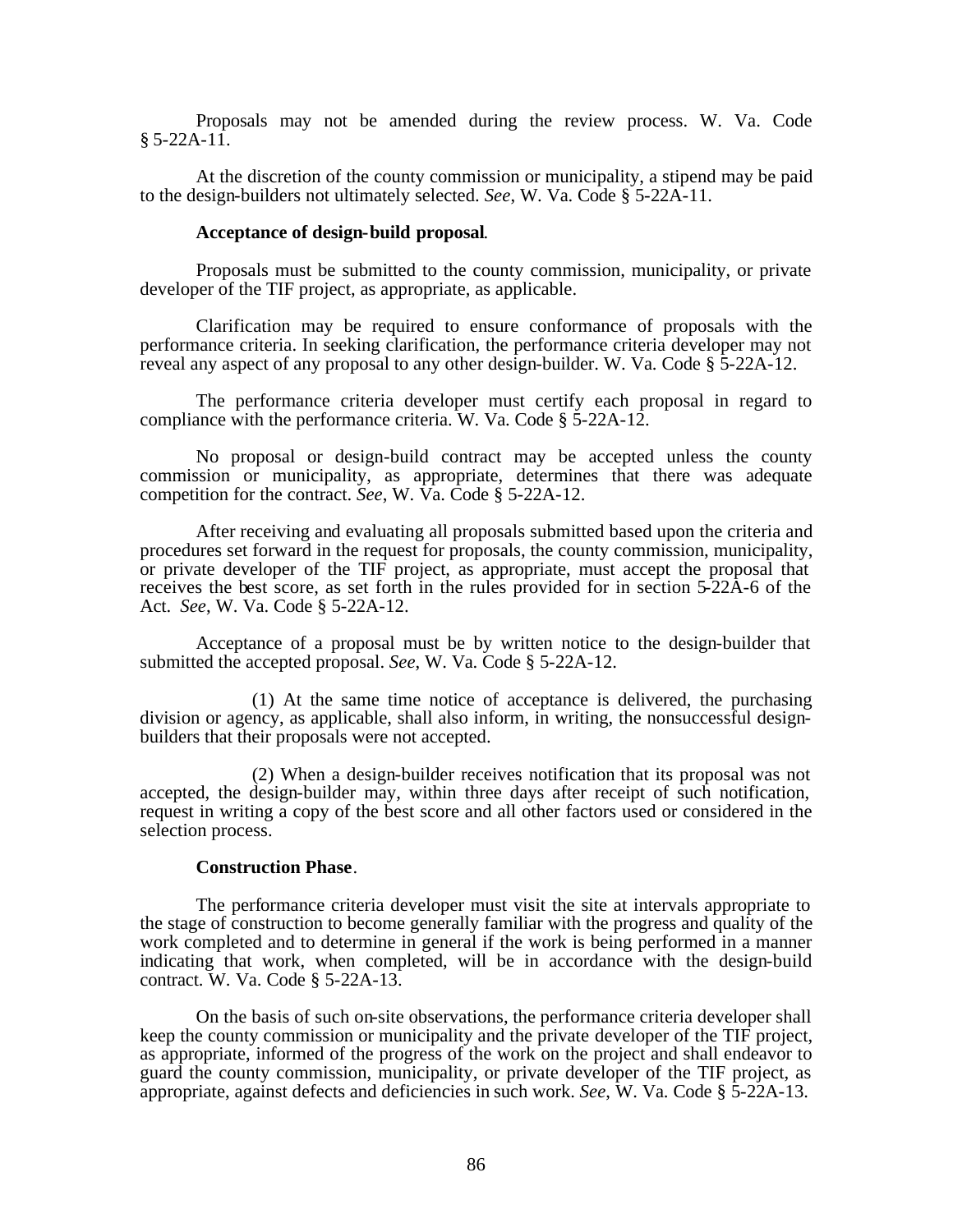The performance criteria developer shall assist the county commission, municipality, or private developer of the TIF project, as appropriate, in determining whether it shall reject work which does not conform to the design-build contract. *See*, W. Va. Code § 5-22A-13.

The performance criteria developer shall assist the county commission, municipality, or private developer of the TIF project, as appropriate, in conducting inspections, to determine the date or dates of substantial completion and of final completion, and shall review and approve, or take other appropriate action regarding the contractor's list of items to be completed or corrected, and shall forward the list to the county commission, municipality, or private developer of the TIF project, as appropriate, for final disposition.

#### **Final Certification.**

The performance criteria developer shall issue to the county commission or municipality and the private developer of the TIF project, as appropriate, a final certification in writing with respect to final acceptance of the project. *See*, W. Va. Code  $§ 5-22A-13.$ 

#### **Withdrawal of proposals**.

At the option of the design-builder, proposals may be withdrawn for any reason at any time prior to their opening without forfeiture of the security. W. Va. Code  $§ 5-22A-14.$ 

Once opened, a proposal may be withdrawn for any reason prior to acceptance with forfeiture of the bid bond. W. Va. Code § 5-22A-14.

## **C. Payment of Prevailing Wage**

The policy of the State of West Virginia is that a wage of no less than the prevailing hourly rate of wages for work of a similar character in the locality in this state in which the construction is performed, shall be paid to all workmen employed by or on behalf of any public authority engaged in the construction of public improvements, W. Va. Code § 21-5A-2, or any project funded in whole or in part by TIF, *see*, W. Va. Code § 7-11B-14.

As used here, "construction" means any construction, reconstruction, improvement, enlargement, painting, decorating, or repair of any public improvement or TIF project let to contract. *See*, W. Va. Code §§ 7-11B-14 and 21-5A-1(2). The term does not include temporary or emergency repairs.

(3) The term "locality" means the county where the construction is to be performed, except that if there is not available in the county a sufficient number of competent skilled laborers, workmen and mechanics to perform such construction efficiently and properly, and may include one or more counties in this state adjacent to the one in which the construction is to be performed and from which such skilled laborers, workmen and mechanics may be obtained in sufficient numbers to perform the construction. With respect to construction of public improvements with the state road commission, "locality" may be construed to include one or more counties in this state adjacent to the one in which the construction or public improvement is to be performed and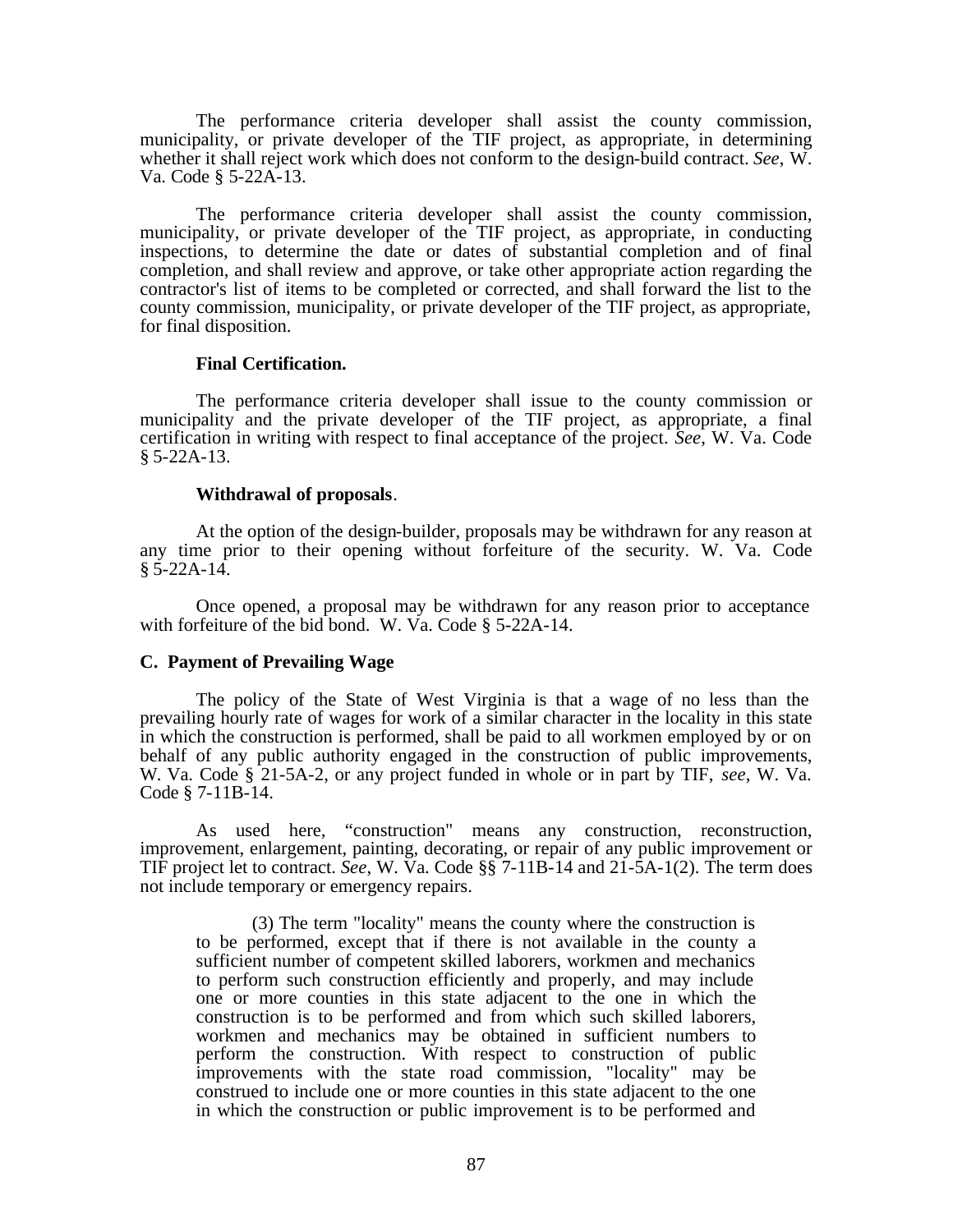from which skilled laborers, workmen and mechanics may be accessible for work on such construction on public improvements.

(4) The term "public improvement," as used in this article, shall include all buildings, roads, highways, bridges, streets, alleys, sewers, ditches, sewage disposal plants, waterworks, airports, and all other structures upon which construction may be let to contract by the State of West Virginia or any political subdivision thereof.

(5) The term "construction industry," as used in this article, shall mean that industry which is composed of employees and employers engaged in construction of buildings, roads, highways, bridges, streets, alleys, sewers, ditches, sewage disposal plants, waterworks, airports, and all other structures or works whether private or public on which construction work is performed.

The question of whether West Virginia's wage act, requiring payment of the prevailing wage in the construction of public improvements, W. Va. Code § 21-5A-1, *et seq.*, applies in any given situation is not resolved simply with reference to the signing parties on a particular contract. This is because the real parties in interest may not be signatories to the contracts governing the construction project. The practicalities of modern-day financing may require certain third-party arrangements that tend to shield, in some instances, the full extent of the involvement of the actual party in interest. This necessitates that the examining court must look behind the mere paperwork to examine a host of factors in determining the applicability of the wage act in any given case.

As a fundamental matter, under W. Va. Code § 21-5A-2, the provisions requiring payment of prevailing wages can only be invoked when a construction project that constitutes a public improvement and which involves workers employed by or on behalf of a public authority is involved.

The key to defining a "public improvement," for purposes of determining the applicability of laws requiring payment of the prevailing wage when building such an improvement, is the interwoven concepts of public use and public benefit.

In general, the determination whether a lease-construction contract calls for construction of a public building or public work likely will depend on the details of the particular arrangement. These may include such factors as the length of the lease, the extent of government involvement in the construction project, the extent to which the construction will be used for private rather than public purposes, the extent to which the costs of construction will be fully paid for by the lease payments, and whether the contract is written as a lease solely to evade the requirements of the Davis-Bacon Act, 40 U.S.C.S. § 276a - 276a-5, (federal prevailing wage act). The fact that a novel financing mechanism is employed should not in itself defeat the reading of such a contract as being a contract for construction of a public building or public work.

The issue of whether a public improvement is involved within the meaning of West Virginia's prevailing wage act, W. Va. Code § 21-5A-1, et seq. (1996), must be determined by examining: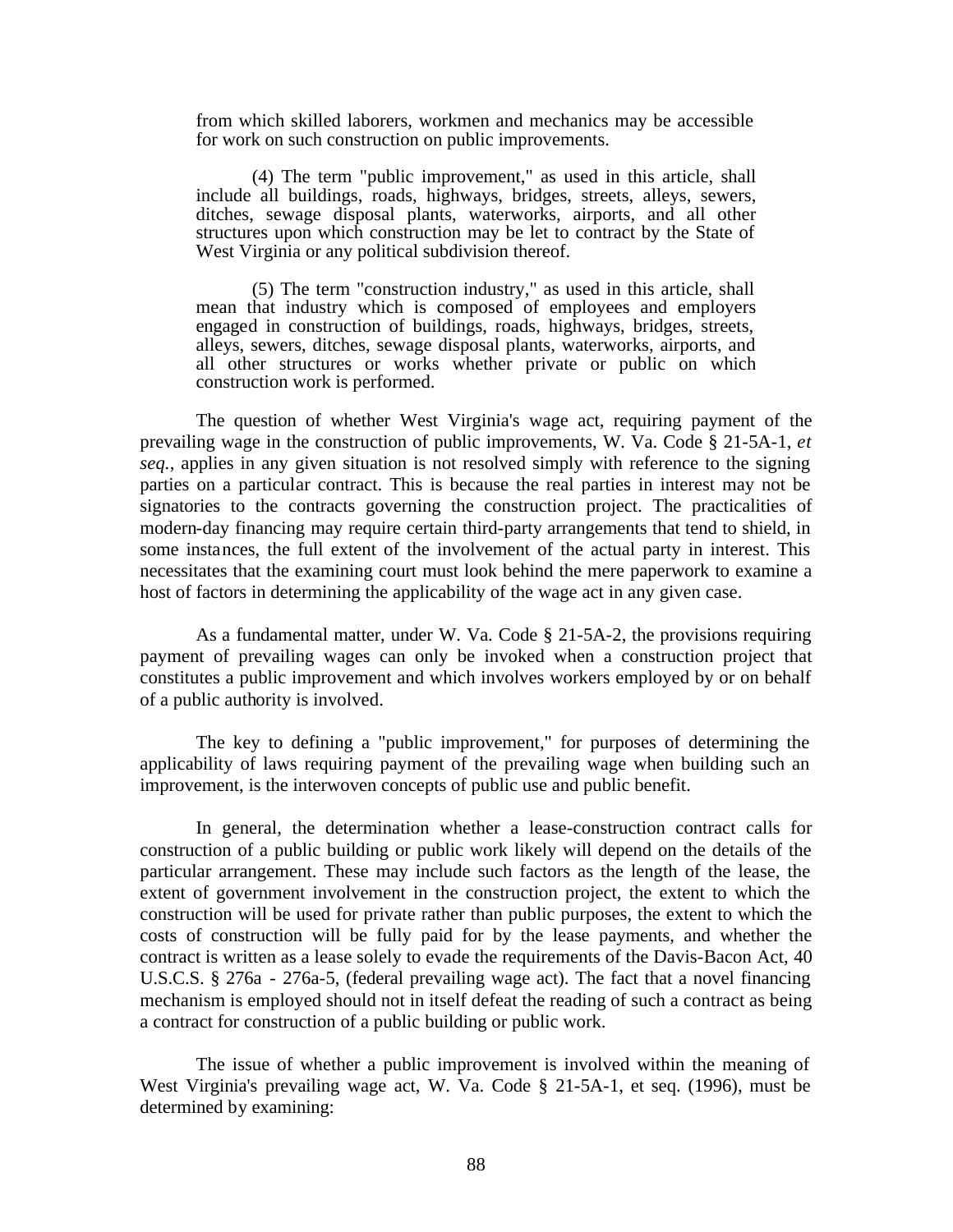(1) Whether a public entity initiated the construction project;

(2) The extent of control retained by the public entity during the development and construction phases;

(3) The extent to which the project will be used for a public purpose;

(4) Whether public funds are used either directly for the costs of construction or indirectly by means of a lease arrangement which contemplates payments essentially covering the amount of the construction;

(5) Whether the contract is written as a lease solely to evade the requirements of the prevailing wage act; and

(6) All other relevant factors bearing on the ultimate issue of whether the project is indeed a public project notwithstanding novel financing mechanisms.

The absence of a public authority as signatory to a document examined in connection with the issue of the applicability of West Virginia's prevailing wage act, W. Va. Code § 21-5A-1, *et seq*., does not in itself defeat application of the act. Where sufficient facts are submitted to demonstrate that the workers are involved in construction on behalf of any public authority, the act may still apply. In determining the factual issue of whether the construction is on behalf of the public authority, the trial court should consider whether a public entity initiated the underlying project and all other relevant factors including whether public funding is involved and whether the intended use is for a public purpose.

The term "public authority," like the term "public improvement," cannot be used as a shield to prevent the prevailing wage act, W. Va. Code § 21-5A-1, *et seq*., from operating when the public entity for whom the construction is being performed is not a party to a contract. It only stands to reason that if the wage act was intended to extend to those workers who are doing work on behalf of a public authority, then the mere lack of a signature by that public authority to a contract should not be permitted to operate in such a fashion to circumvent the intent of West Virginia to fairly compensate those laborers.

The wage act, W. Va. Code § 21-5A-1, *et seq*., as currently written, requiring the payment of the prevailing wage to workers involved in a public improvement project, clearly hinges its operation on the existence of a contract having been signed by a public authority. W. Va. Code § 21-5A-6. Barring statutory amendment to section six to include language indicating that an entity acting on behalf of a "public authority" can sign a contract which invokes the protections of the wage act, the appellate court is compelled to read in such language in the interest of upholding the laudatory policy advanced by the wage act of establishing a floor for the workers engaged in construction for the public's benefit.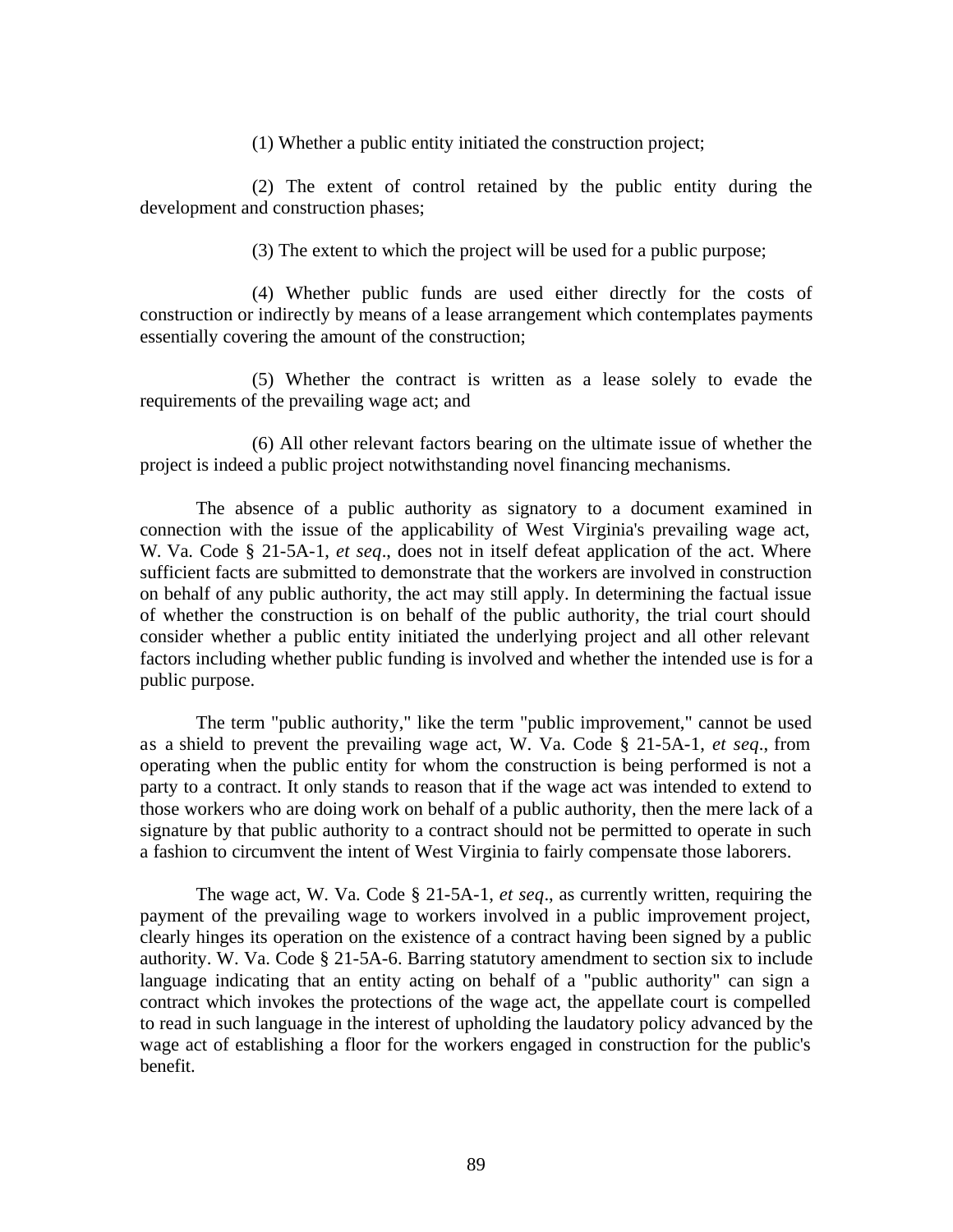In those instances where it is exceedingly clear that a public entity who qualifies as a "public authority" under W. Va. Code  $\S$  21-5A-1(1) is intimately involved with the construction at issue, a trial court may be permitted to reach a conclusion that the prevailing wage act, W. Va. Code § 21-5A-1, *et seq*., should apply notwithstanding the absence of a public authority's actual signature on a subject contract, where it can be demonstrated that a contracting party is acting on behalf of the public authority.

The concepts for determining the existence of a "public improvement," such as identifying who initiated the project; examining the degree of control exercised by a public entity in the planning and development stages; and looking to the nature of the use to which the project will be put, will similarly be useful in deciding whether a third party is acting on behalf of a public authority in entering into contracts involving public improvement-type projects. There is no compelling reason not to extend the protections of the prevailing wage act, W. Va. Code § 21-5A-1, *et seq*., in such instances where a public authority is operating behind the scenes to accomplish purposes that qualify as public in nature. Moreover, the wage act should be interpreted in this fashion to prohibit the clear intent of the statute from being violated.

In determining whether the state or its agencies are involved in a construction project sufficient to invoke the competitive bidding protections of W. Va. Code § 5-22-1, a trial court will examine:

(1) Whether the state or its agency initiated the construction project;

(2) The extent of control retained by the state or its agency during the development and construction phases;

(3) The extent to which the project will be used for a public purpose;

(4) Whether public funds are used either directly for the costs of construction or indirectly by means of a lease arrangement which contemplates payments essentially covering the amount of the construction; and

(5) All other relevant factors bearing on the issue of whether the construction is properly viewed as government construction.

When a public entity such as the state, or its agencies, initiates a construction project, which upon completion will serve the interests of the state, its agencies, or the public in general, it is incumbent upon the state and/or its agencies to require that the project complies with the requirements of the competitive bidding statute. W. Va. Code § 5-22-1. The state or its agencies cannot escape the requirements of the bidding statute by involving a third party for the purpose of general construction responsibilities or for the purpose of obtaining the necessary funding.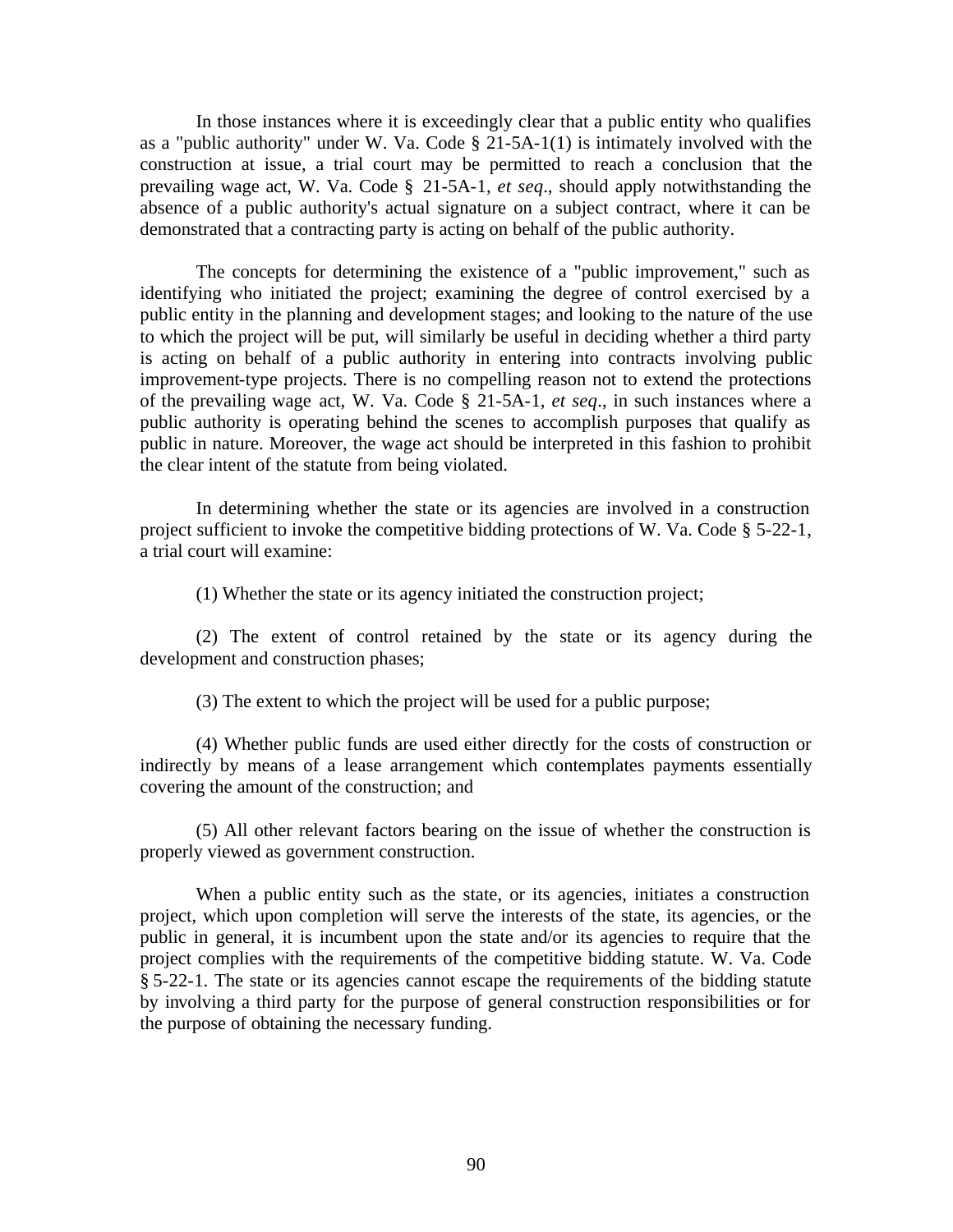To determine whether the state or its agencies are involved in a construction project sufficient to invoke the provisions of W. Va. Code § 5G-1-3, governing the procurement of architectural and engineering services, a trial court will examine:

(1) Whether the state or its agencies initiated the construction project;

(2) The extent of control retained by the state or its agencies during the development and construction phases;

(3) The extent to which the project will be used for a public purpose;

(4) Whether public funds are used either directly for the costs of construction or indirectly by means of a lease arrangement which contemplates payments essentially covering the amount of the construction; and

(5) All other relevant factors bearing on the issue of whether the construction is properly viewed as government construction.

## **D. Local Labor Preferences**.

West Virginia policy requires that residents of local labor markets be employed for the construction of public improvement projects that utilize, directly or indirectly, taxpayer funding, in whole or in part. W. Va. Code § 21-1C-3.

Employers must hire at least seventy-five percent (75%) of employees for public improvement construction projects from the local labor market, to be rounded off, with at least two employees from outside the local labor market permissible for each employer per project.

For purposes of this requirement:

(1) "Construction project" means any construction, reconstruction, improvement, enlargement, painting, decorating or repair of any public improvement let to contract in an amount equal to or greater than \$500,000, W. Va. Code § 21-1C-2(1), or any project that is funded, in whole or in part, with TIF, W. Va. Code § 7-11B-14. The term "construction project" does not include temporary or emergency repairs. W. Va. Code § 21-1C-2(1).

(2) "Employer" means any person, firm or corporation employing one or more employees on any public improvement and includes all contractors and subcontractors. W. Va. Code § 21-1C-2(3).

(3) "Local labor market" means every county in West Virginia and all counties bordering West Virginia that fall within seventy-five miles of the border of West Virginia. W. Va. Code § 21-1C-2(4).